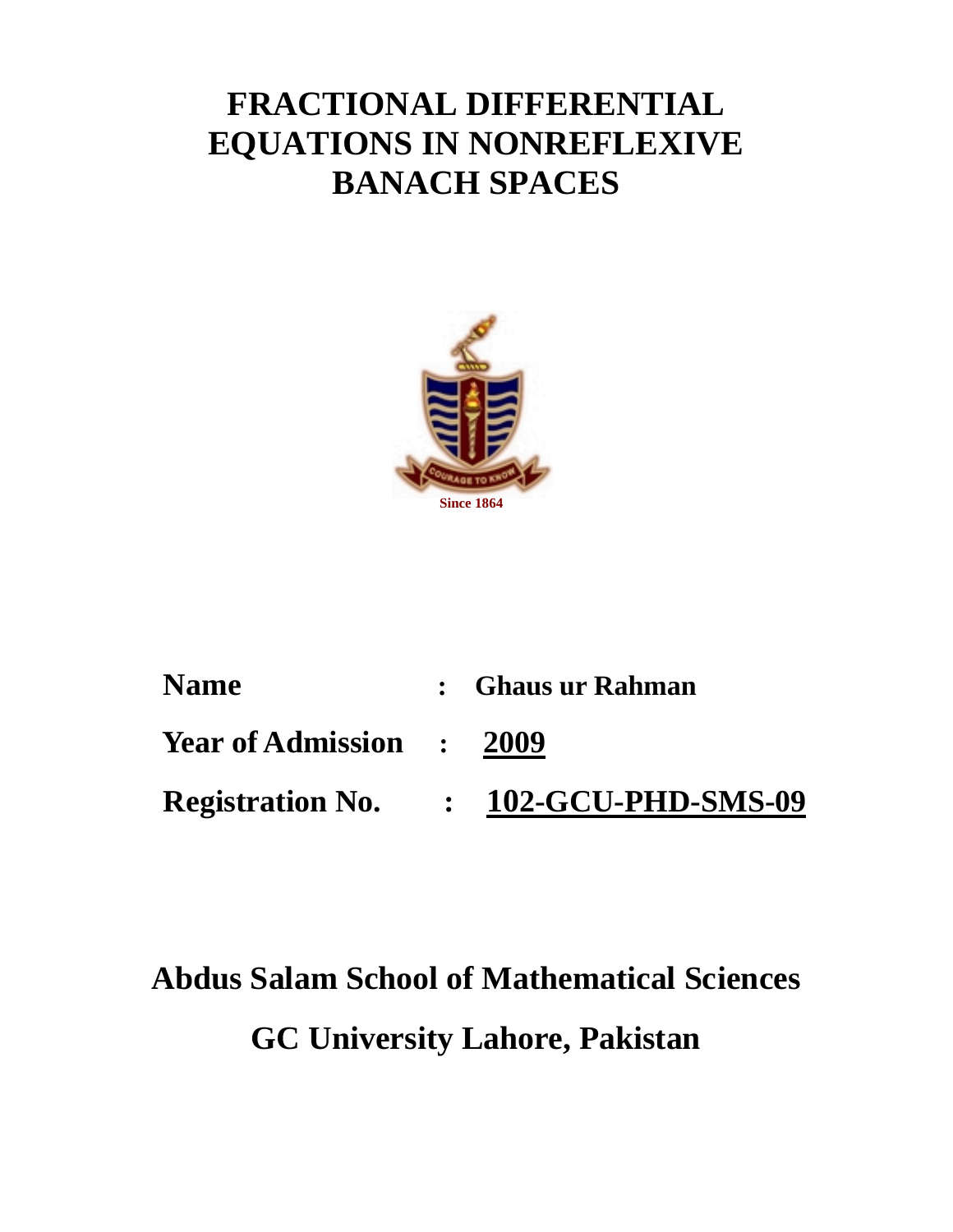# **FRACTIONAL DIFFERENTIAL EQUATIONS IN NONREFLEXIVE BANACH SPACES**

#### **Submitted to**

Abdus Salam School of Mathematical Sciences

GC University Lahore, Pakistan

in the partial fulfillment of the requirements for the award of degree of

## **Doctor of Philosophy**

**in**

## **Mathematics**

#### **By**

| <b>Name</b>                     | : Ghaus ur Rahman    |
|---------------------------------|----------------------|
| <b>Year of Admission : 2009</b> |                      |
| <b>Registration No.</b>         | : 102-GCU-PHD-SMS-09 |

# **Abdus Salam School of Mathematical Sciences GC University Lahore, Pakistan**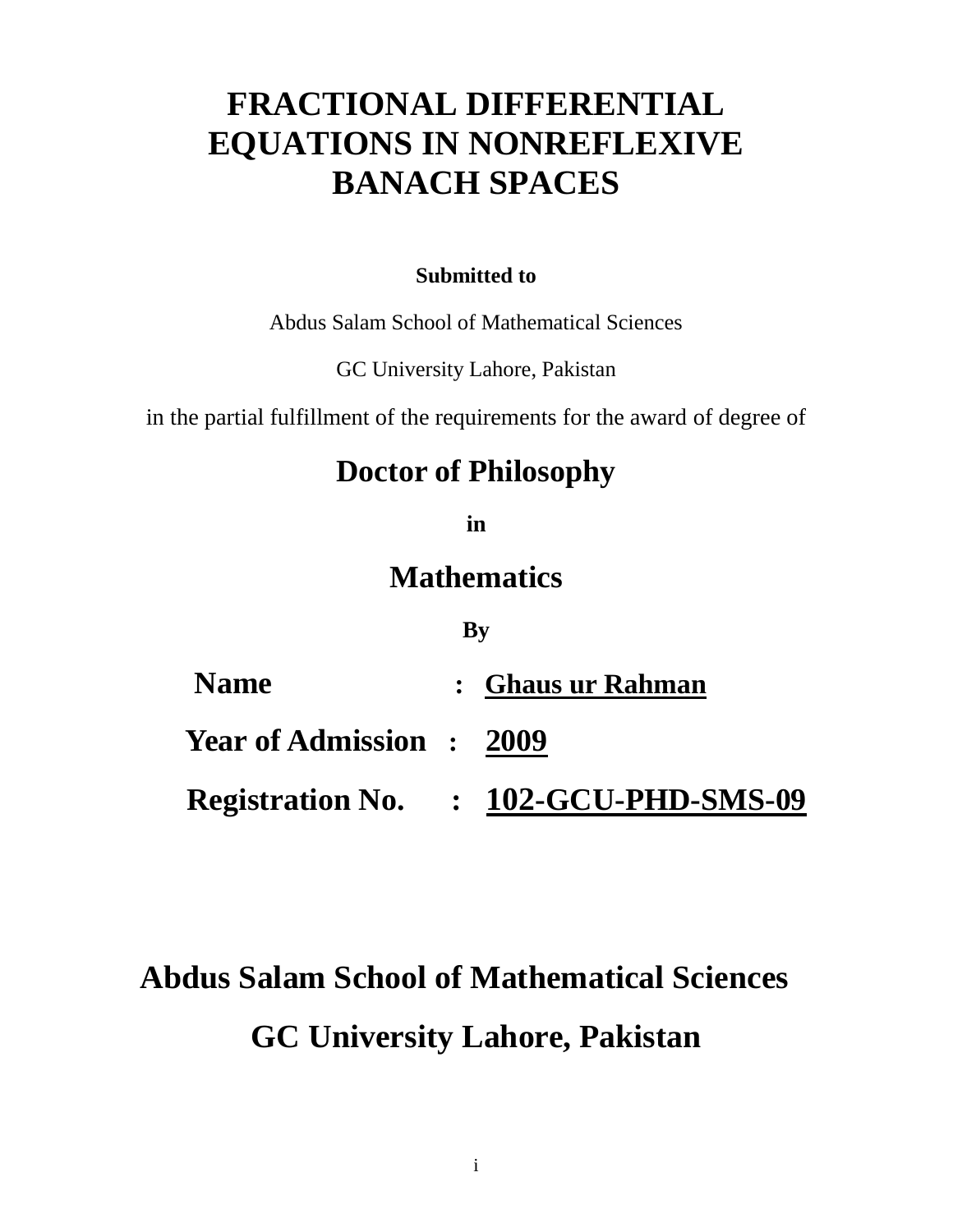# **DECLARATION**

I, **Mr. Ghaus ur Rahman** Registration No. **102-GCU-PHD-SMS-09** student at **Abdus Salam School of Mathematical Sciences GC University** in the subject of **Mathematics**, **Year of Admission** (**2009)**, hereby declare that the matter printed in this thesis titled

#### **"FRACTIONAL DIFFERENTIAL EQUATIONS IN NONREFLEXIVE BANACH SPACES "**

is my own work and that

- (i) I am not registered for the similar degree elsewhere contemporaneously.
- (ii) No direct major work had already been done by me or anybody else on this topic; I worked on, for the Ph. D. degree.
- (iii) The work, I am submitting for the Ph. D. degree has not already been submitted elsewhere and shall not in future be submitted by me for obtaining similar degree from any other institution.

Dated: ---------------------------

Signature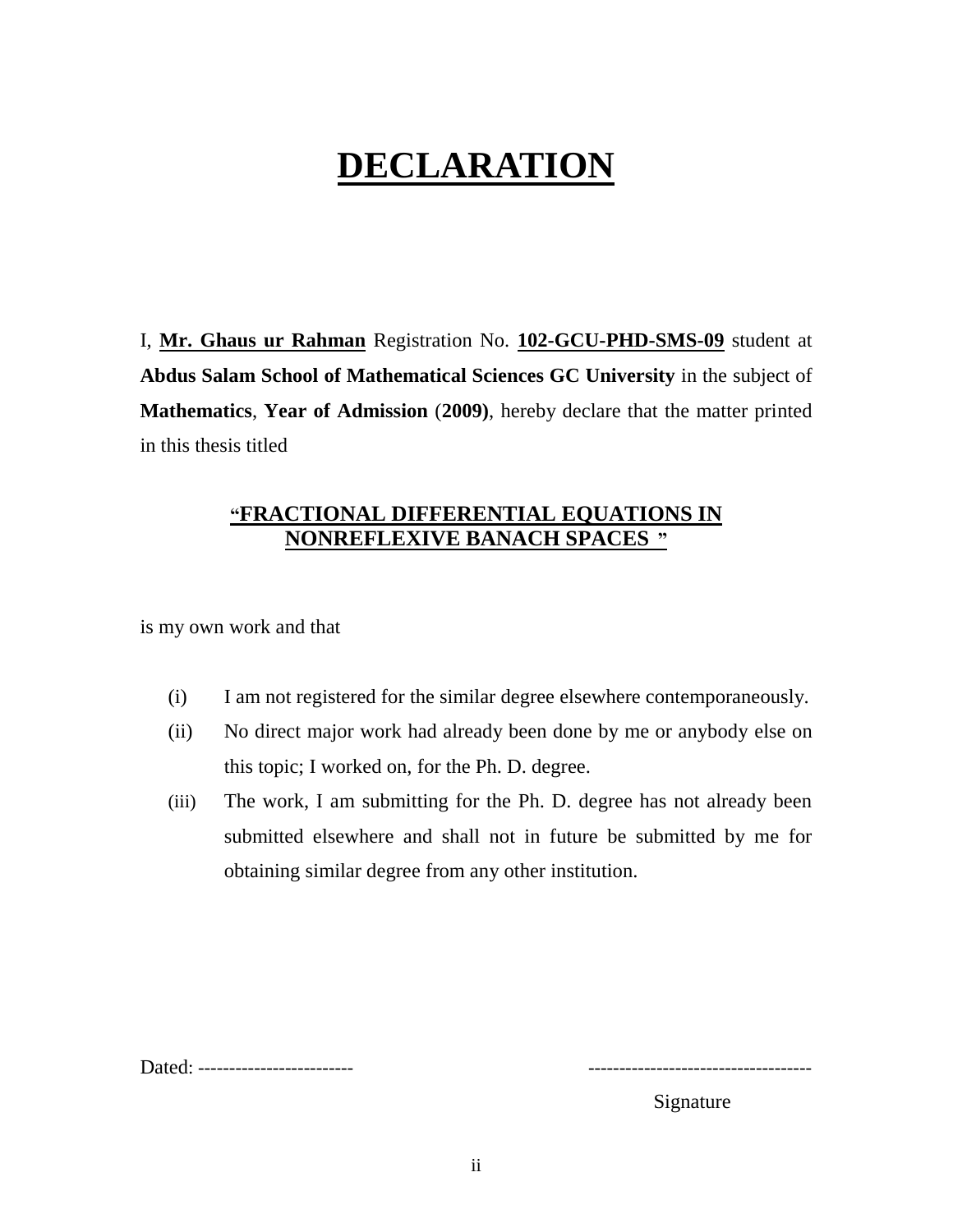## **RESEARCH COMPLETION CERTIFICATE**

Certified that the research work contained in this thesis titled

#### **"FRACTIONAL DIFFERENTIAL EQUATIONS IN NONREFLEXIVE BANACH SPACES "**

has been carried out and completed by Mr. **Ghaus ur Rahman** Registration No. **102-GCU-PHD-SMS-09** under my supervision.

Date Supervisor

----------------------------- -------------------------------

**Prof. Dr Vasile Lupulescu**

Submitted Through

**Prof. Dr. A. D. Raza Choudary -----------------------------------**Director General Controller of Examination Abdus Salam School of Mathematical Sciences GC University, Lahore GC University, Lahore, Pakistan Pakistan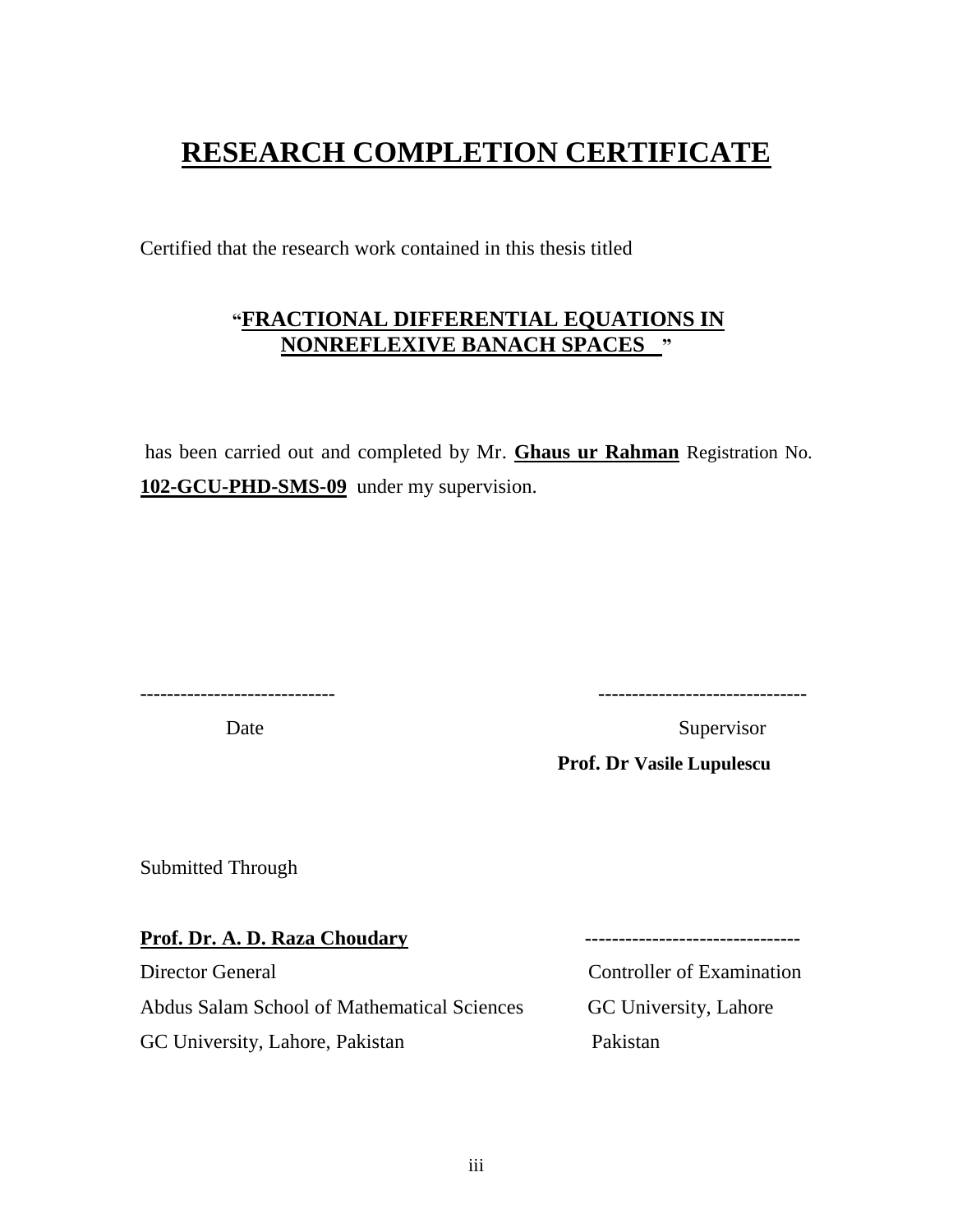# **Contents**

| $\mathbf{1}$     |                                                    | Preliminaries and Introduction                                    | $\overline{5}$ |  |
|------------------|----------------------------------------------------|-------------------------------------------------------------------|----------------|--|
|                  | 1.1                                                |                                                                   | $-5$           |  |
|                  | 1.2                                                |                                                                   | 10             |  |
|                  | 1.3                                                |                                                                   | 12             |  |
|                  | 1.4                                                |                                                                   | 13             |  |
|                  | 1.5                                                | Weak Measure of Non-Compactness and Weak variant of Arcoli-Arzela |                |  |
|                  |                                                    |                                                                   | 17             |  |
| $\overline{2}$   |                                                    | <b>Pseudo Solution for Fractional Differential Equations</b>      | 19             |  |
|                  | 2.1                                                | Fractional Pettis integral and Abel integral equation             | 19             |  |
|                  | 2.2                                                |                                                                   | 24             |  |
|                  | 2.3                                                | Differential Equations With Fractional Pseudo-Derivatives         | 29             |  |
|                  | 2.4                                                | An Existence Results of Fractional Differential Equation          | 30             |  |
|                  | 2.5                                                |                                                                   | 35             |  |
| 3                |                                                    | Multi-term Fractional Differential Equation                       | 36             |  |
|                  | 3.1                                                | Multi-term Fractional Differential Equations                      | 36             |  |
|                  | 3.2                                                |                                                                   | 37             |  |
|                  | 3.3                                                |                                                                   | 43             |  |
| $\boldsymbol{4}$ | Weak Solution For Fractional Differential Equation |                                                                   |                |  |
|                  | 4.1                                                | Preliminaries                                                     | 44             |  |
|                  | 4.2                                                | Vector-Valued Fractional Integral And Abel Integral Equation      | 45             |  |
|                  | 4.3                                                | Differential Equation With Caputo Weak Derivatives                | 54             |  |
|                  | 4.4                                                |                                                                   | 60             |  |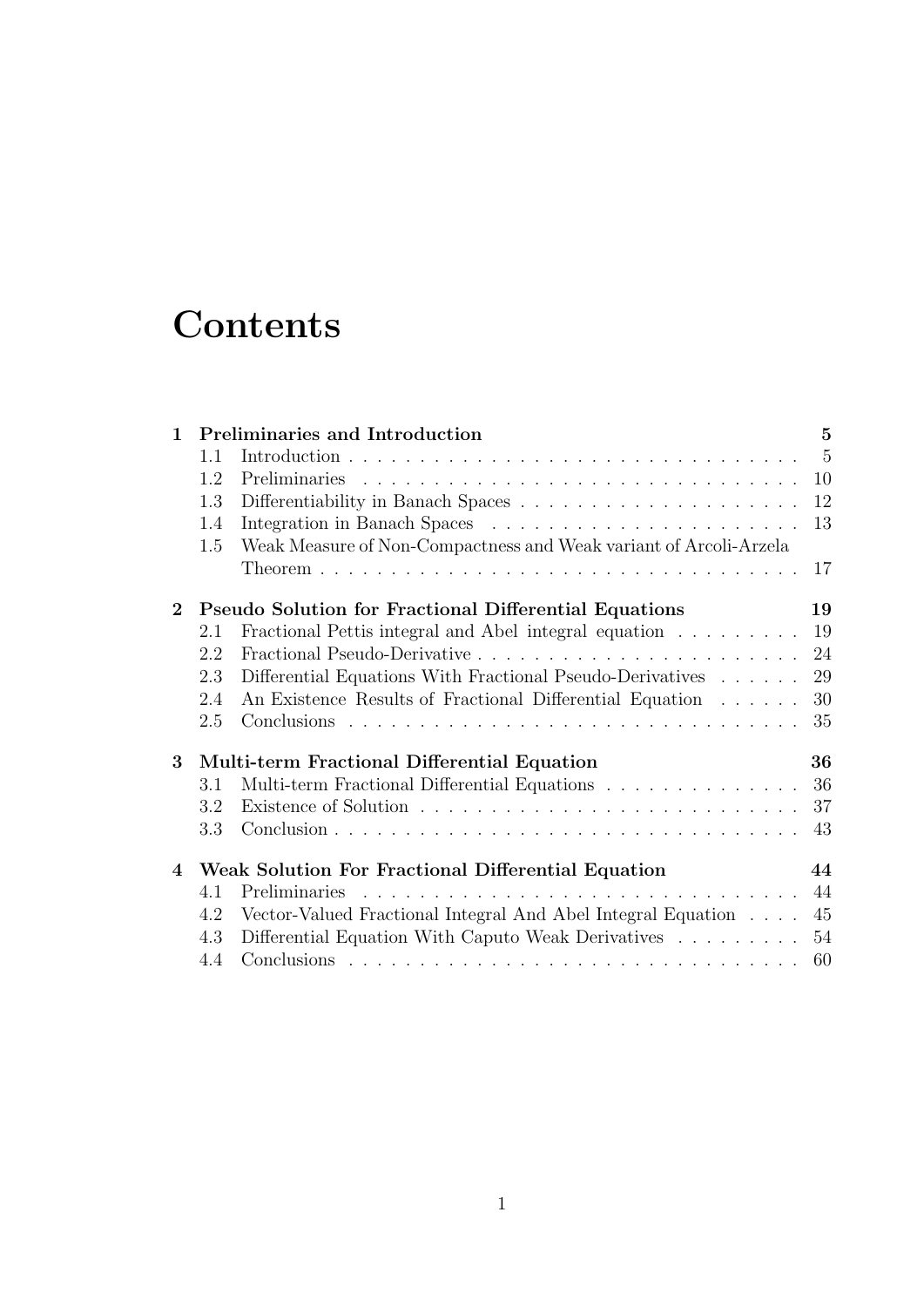#### **Acknowledgements**

Many people have contributed making my journey a fruitful one. Hence I shall take the opportunity to thank them all and acknowledge their contribution.

Firstly, I am very grateful to my doctoral supervisor Professor Dr.Vasile Lupulescu for all his help, advices, suggestions and criticism regarding our project over the last three years. His enthusiasm and professional work ethic are standards that I will always aspire to emulate. His faith in my abilities and insistence on being independent in research constantly pushed me forward. I must also thank him for all the visits to the Abdus Salam School of Mathematical Sciences, which would inject in me a healthy dose of mathematical enthusiasm right after the unrelenting Summer in Lahore.

The list of acknowledgments would be incomplete without mentioning Professor A.D. Raza Choudary, Director General of the Abdus Salam School of Mathematical Sciences. His perseverance towards an ideal, constantly braving a multitude of hurdles is a source of inspiration and awe for me. I shall remain indebted to him for having great confidence in my abilities and most importantly for his understanding.

My special thanks to Professor Dr. Ravi.P.Agarwal, Chair of the Department of Mathematics in Texas A&M University-Kingsville USA and to Dr.Donal O'Regan, Professor at School of Mathematics, Statistics and Applied Mathematics, National University of Ireland, Galway, Ireland.

The staff at ASSMS deserve special mention. In this regard I would like to thank Awais Naeem, Shahbaz Ali, Shoukat Ali Rahmat, Javid Iqbal, Aqeel etc.

Moreover, I wish to thank all the foreign professors at ASSMS (for they made ASSMS, a true place of knowledge). Here I should mention Prof. Dr. Oleg I Reinov, Prof. Dr. Tzanko D. Donchev, Prof. Dr. Barbu Berceanu, Prof. Dr. Alexander Meskhi, Prof. Dr. Constantin P. Niculescu, Prof. Dr. Tiberiu Dumitrescu and Prof. Dr.Malkhaz Shashiashvili who taught me so much valuable information during my stay in ASSMS. I thank all my fellow colleagues at ASSMS especially my closer friends for being with me when I needed them.

I would like to thank my family, my parents, sisters and brothers, Dr.Diljan, Zulqarnan and Shahid Rahman. Furthermore my special thanks to my cousins, friends and relatives (Late) Sultan Hussain, Ibrar Hussain, Akber Hussain, Abdul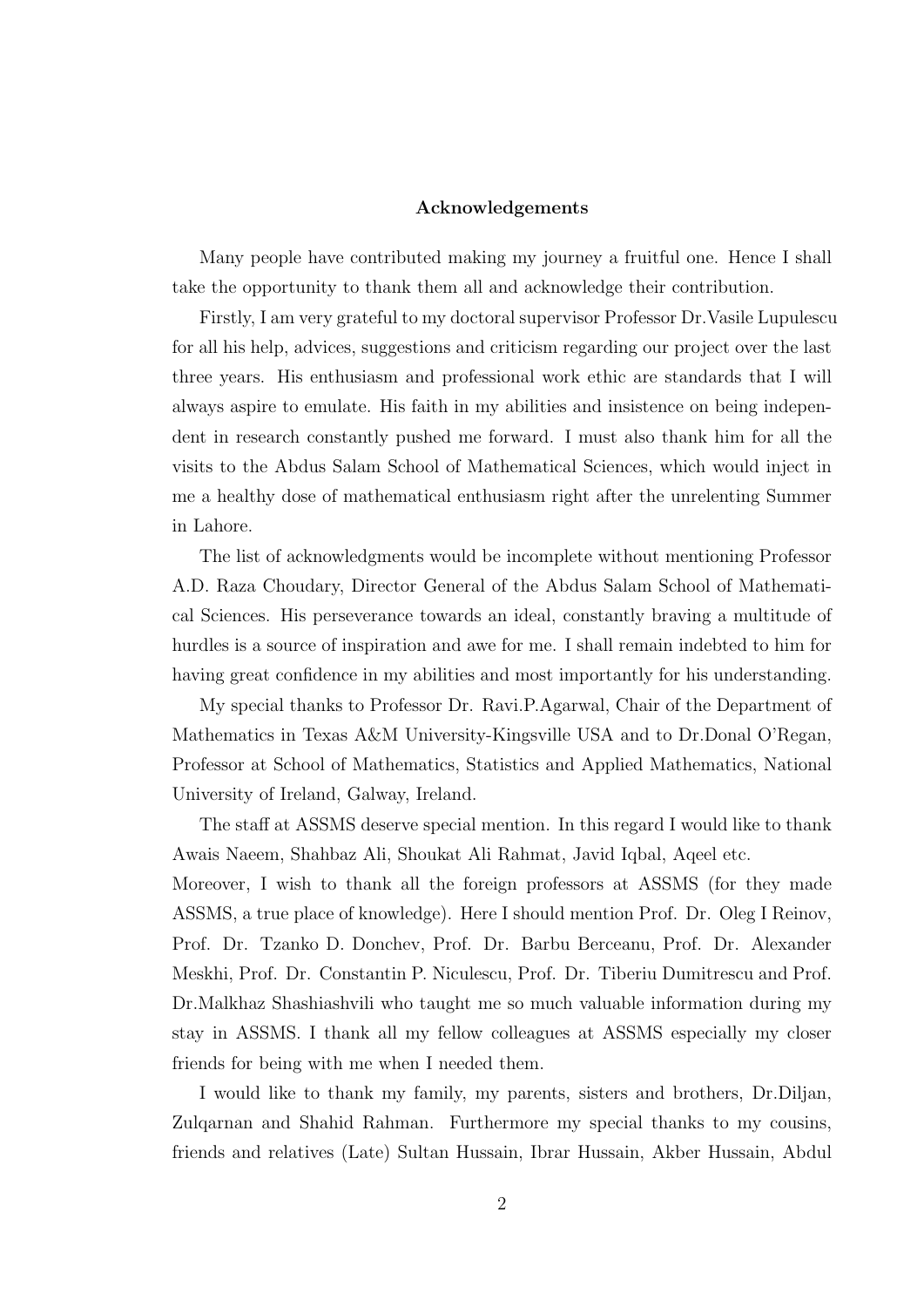Nasar, Shah Hussain, Syed Abdul Kaber, Zahir Shah, Saleem Khan, Dildar, S. Hussain, Tariq Jameel, Mastan AB Zaid and Ali Zonnorain. This work is a tribute to their sacrifice, to their pain of living life without me for the best part of a decade. Without their prayers, love, encouragement, wishes of my mother and sisters and the role of my father as my personal manager over the years, this work would have been inconceivable.

Also I would like to thanks with depth of my heart Mr: Munawar Khan, MPA Lakki Marwat district who helped me in curial situation during IDP's. Finally I would like to thank some of my closest friends Mr. Muhammad Kamal, with whom I spend my childhood and my best friend in my life, Amir Khan, Qari Muhammad Saeed, Ghulam Hussain, Sant Ram Chawla, Khan Bahadar, Navid Aalam and Aqqal Nawab.

A very special thanks to my thesis refries for their nice comments and remarks.

It is my duty to acknowledge the financial support provided by the Higher Education Commission and Government of the Punjab throughout the process of completing the present thesis.

Ghaus ur Rahman ASSMS, GC University Lahore, Pakistan, 2013.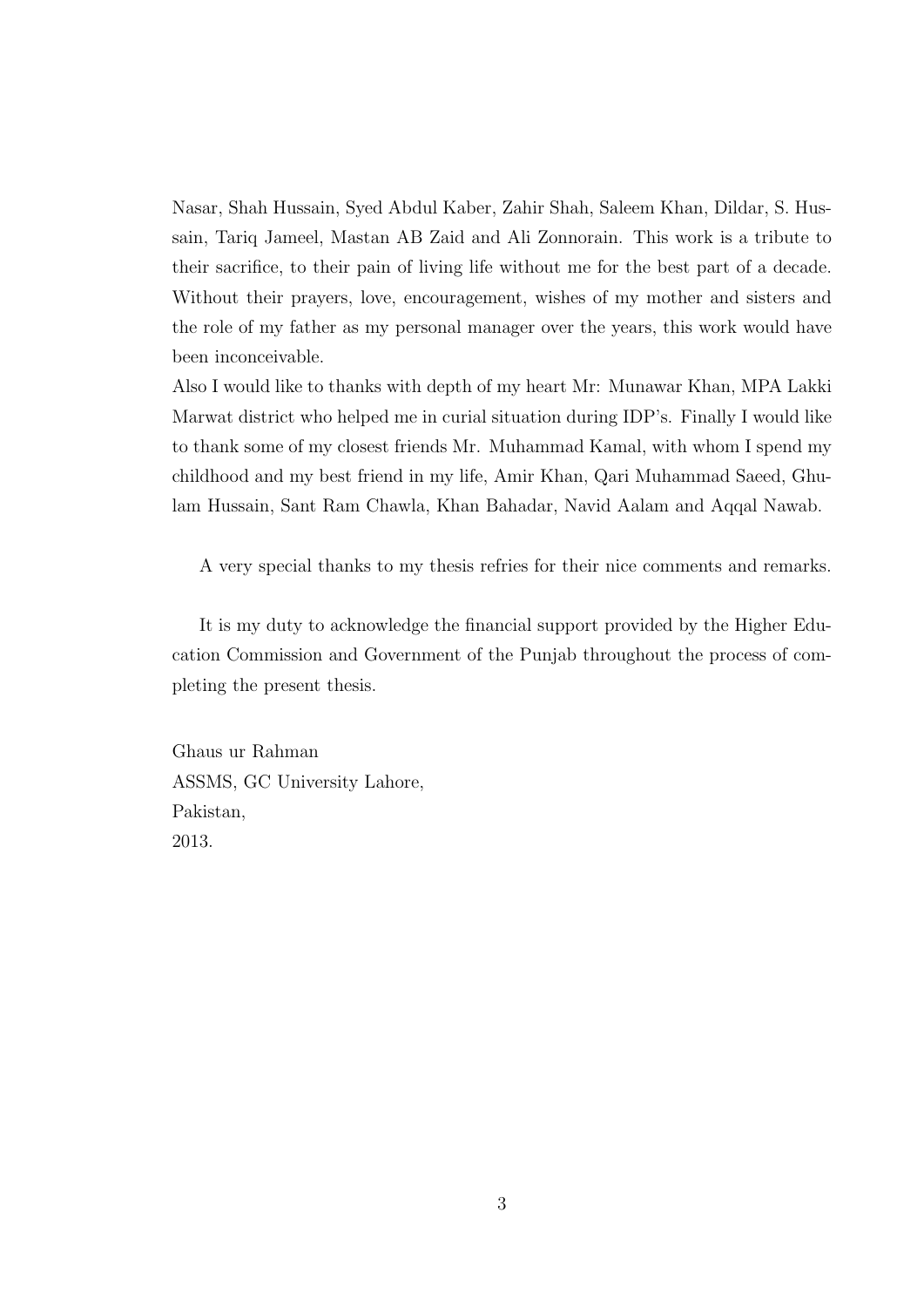#### **Abstract**

This thesis is devoted to fractional calculus in nonreflexive Banach spaces and existence results for the fractional differential equations. Using fractional Pettis integral and fractional pseudo-derivative, we discussed fractional calculus and fractional differential equations in nonreflexive Banach spaces, equipped with weak topology. We obtained some results on existence of solution of fractional differential equations. Furthermore, applying fractional Pettis integral and fractional pseudo-derivative we discussed the existence of solution of multi-term fractional differential equation, in nonreflexive Banach spaces, equipped with weak topology. Finally, assuming the concept of Riemann-Pettis integral, we introduced and studied the notions of fractional Riemann-Pettis integral and fractional Caputo weak derivative. Using these tool we obtained an existence result for weak solution of fractional differential equations in a nonreflexive Banach space equipped with the weak topology.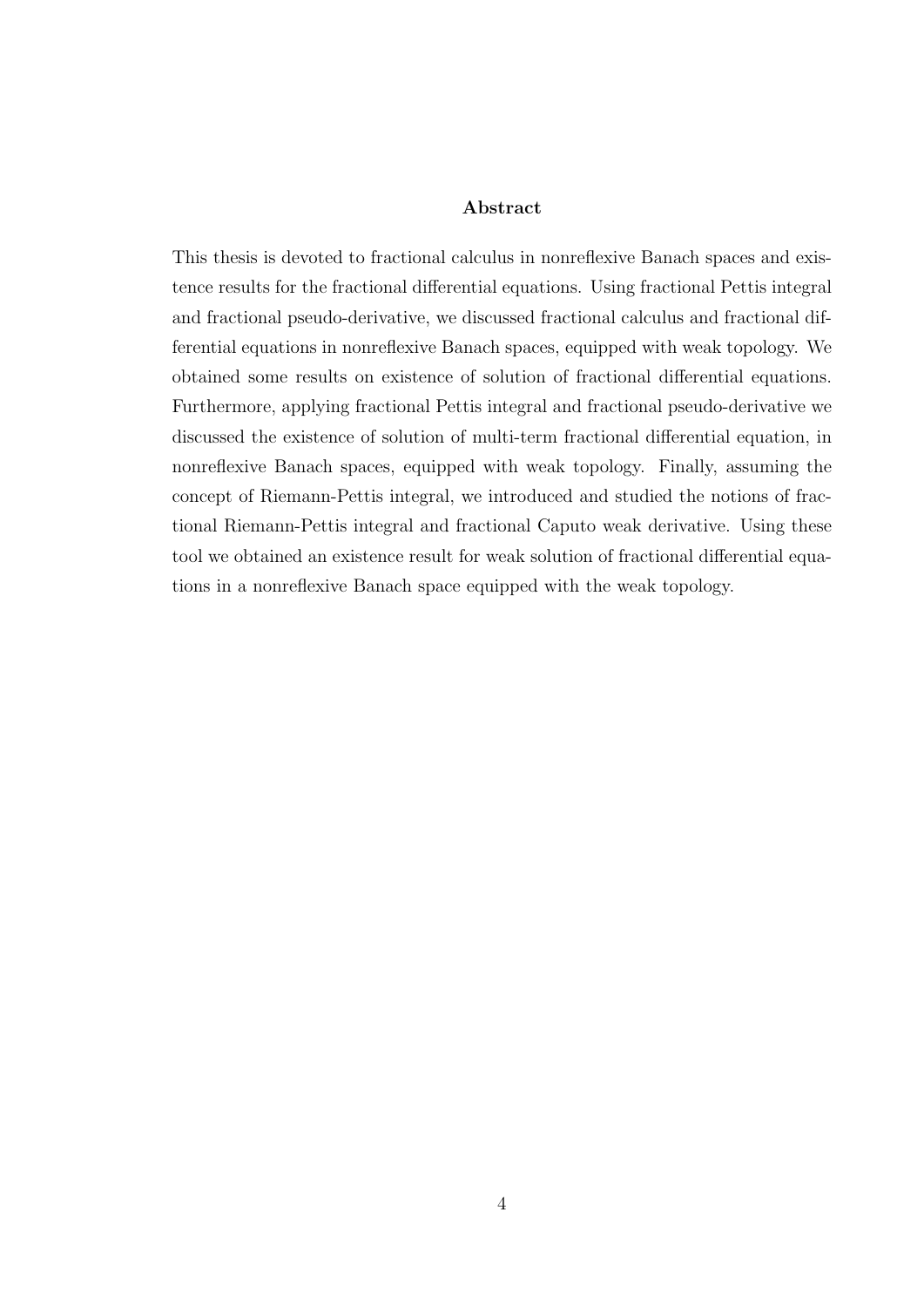## **Chapter 1**

# **Preliminaries and Introduction**

### **1.1 Introduction**

The mathematical field that deals with derivatives of any real order is called fractional calculus. For a long time, it was only considered as a pure mathematical branch. Nevertheless, during the last two decades, fractional calculus has attracted the attention of many researchers and it has been successfully applied in various areas like computational biology, computational fluid dynamics and economics *etc* [80].

The study of first order ordinary differential equations in Banach spaces (reflexive or not) equipped with the weak topology was initiated in the 1950's. Let *E* be Banach space and let  $f(\cdot, \cdot) : [a, b] \times E \to E$  be continuous. It is well known that if *E* is finite dimensional, then for each  $(t_0, y_0) \in [a, b) \times E$ , there exists a continuous differentiable function  $y(\cdot)$  which is a solution of the Cauchy problem

$$
y'(t) = f(t, y(t)), \quad y(t_0) = y_0,\tag{1.1.1}
$$

on some open interval which contains  $t_0$ . In 1950, Dieudonné [32] showed that in the case  $E = c_0$  the Cauchy problem (1.1.1) has no solutions for every continuous function  $f(\cdot, \cdot)$ .

The notion of the measure of non-compactness was introduced by Kuratowski [51] in 1930. Ambrosetti [8] was first one who had an idea to use the Kuratowski measure of non-compactness and Darbo fixed point theorem to prove an existence result for (1.1.1) in infinite dimensional Banach spaces. Szep [86] was the first author related to the existence of weak solutions for  $(1.1.1)$ , where  $f(\cdot, \cdot) : [a, b] \times E \to E$  is a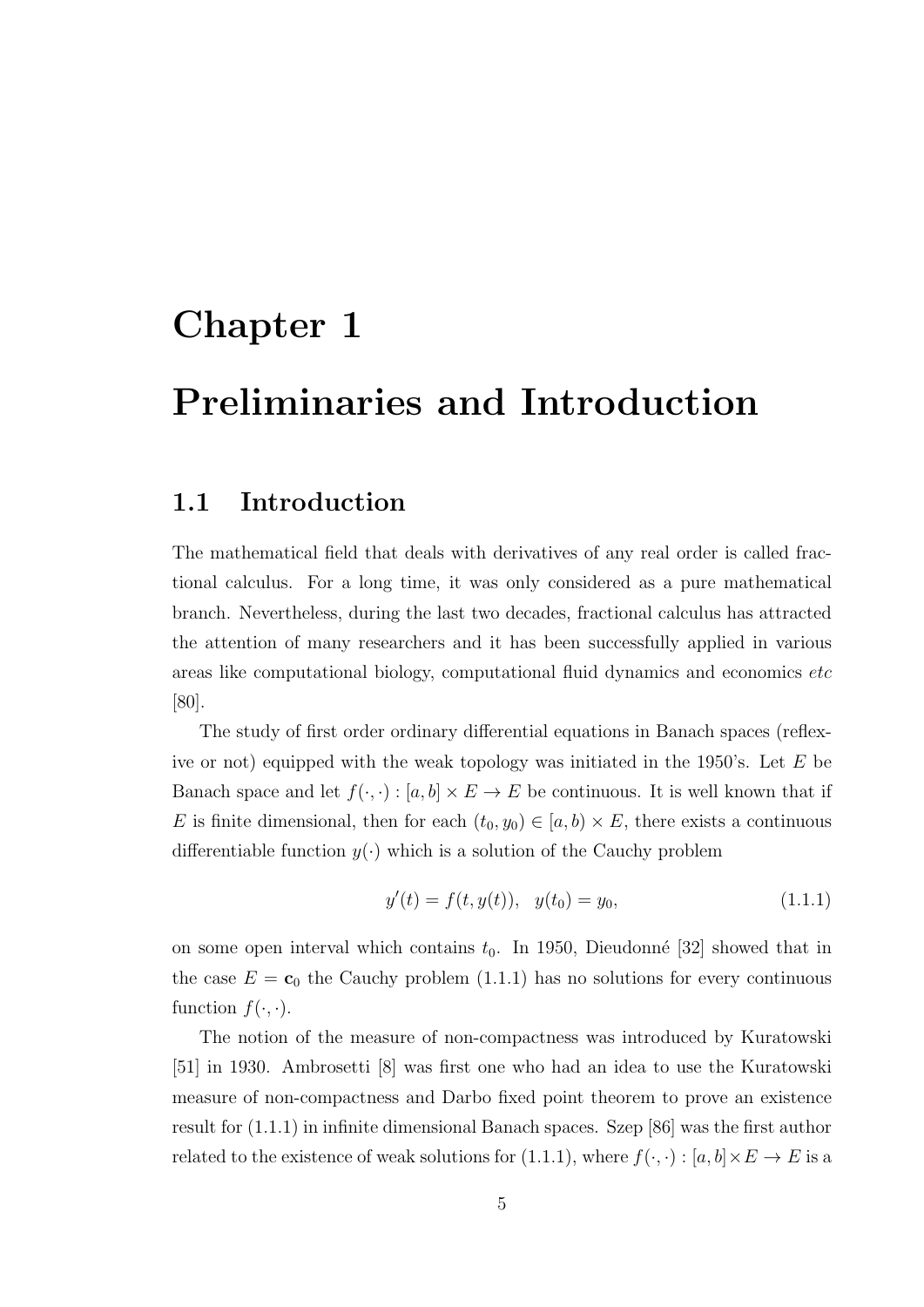weakly continuous and E is a reflexive Banach space. Chow and Schuur [24] treated the case where E is separable and reflexive  $f(\cdot, \cdot)$  is a weakly continuous function with bounded range. Kato in [46] shown that if  $f(\cdot, \cdot) : [a, b] \times B_E[y_0, r] \to E$  is weakly continuous, then all we needed to assure the existence of solutions to (1.1.1) is the relatively weak compactness of  $f([a, b] \times B_E[y_0, r])$ . Pianigiani [69] shown that in every nonreflexive rectractive Banach space there exists a weakly continuous function  $f(\cdot, \cdot)$  such that (1.1.1) does not have a weak solution, and Perri [66] showed that this property is true in every nonreflexive Banach space.

The measure of weak non-compactness was introduced by De Blasi [27], and it was used by Cramer, Lakshmikantham and Mitchell [23] to obtain an existence result for weak solutions of (1.1.1) in nonreflexive Banach spaces. Using the measure of weak non-compactness, Cichon [17], Cichon and Kubiaczyk [19], Dutkiewicz and Szufla [34], Gomaa [40], O'Regan [62], [64], have improved and generalized previous results. For a review of this topic we refer to Cichon  $[18]$ , Deimling  $[28]$ , Hashem [43] and Teixeira [89].

The existence of weak solution of differential equations in nonreflexive Banach spaces, equipped with weak topology was studied for the first time by Cramer et.al [23]. The authors imposed weak compactness type conditions in terms of the measure of weak non-compactness. Moreover, for existence and uniqueness of solution, the authors imposed weak dissipative type conditions. Using these existence and partial ordering induced by cones, existence of extremal solutions and comparison results to the weak topology are also proved in this article.

In recent years, fractional differential equations in Banach spaces has been studied intensively. The general literature on fractional differential equations in finite or infinite dimensional Banach spaces is extensive and considers different topics on the existence and qualitative properties of solutions are considered. Concerning the literature on fractional differential equations we refer to the books [55], [80] and the references cited therein. Only a few papers consider fractional differential equations in reflexive Banach spaces equipped with the weak topology e.g [3], [13], [14], [43], [74], [76].

In [74], Salem et.al defined the fractional order Pettis-integral operator in reflexive Banach spaces and also investigated the properties of such operator. Fur-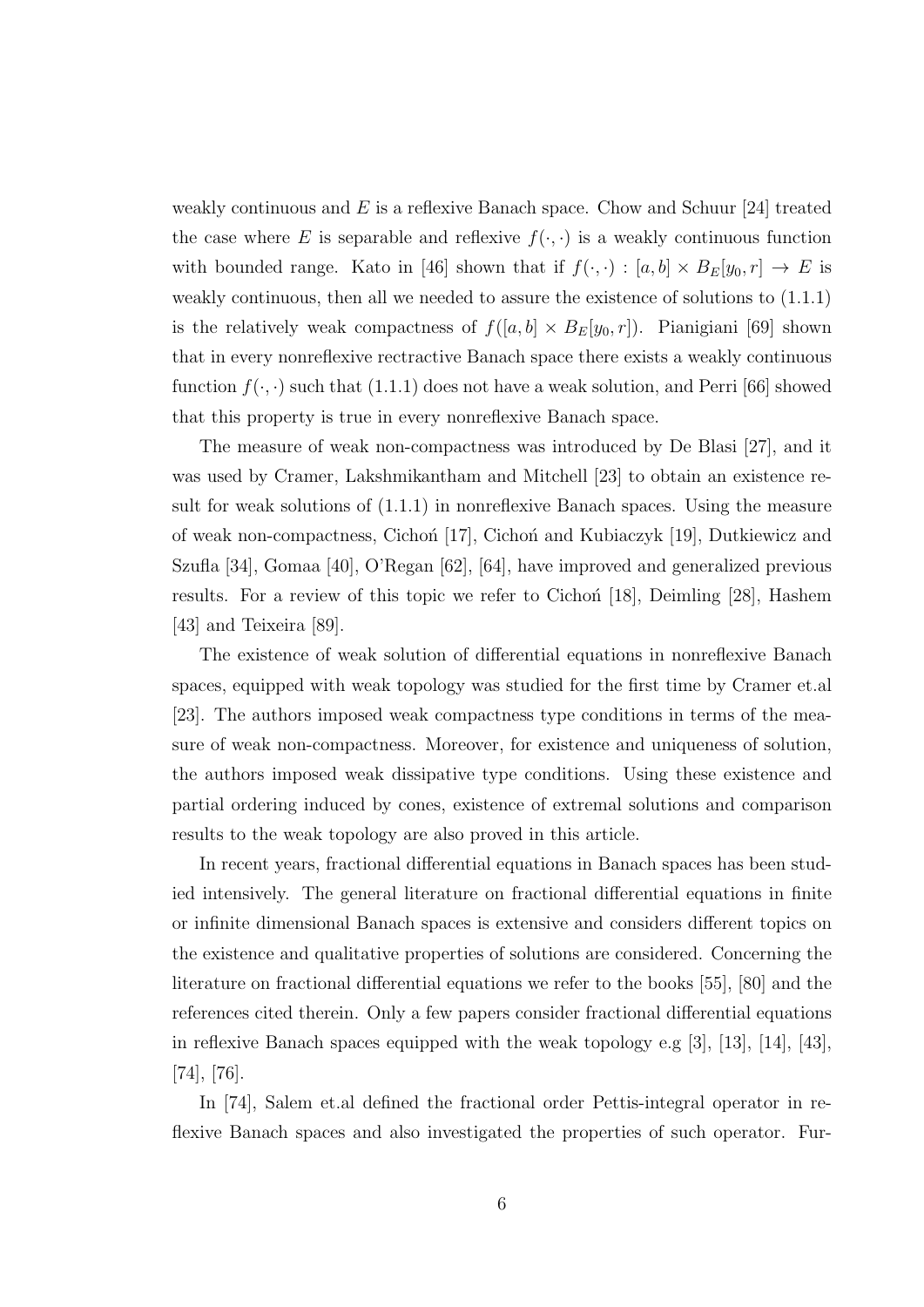thermore, the authors used O'Regan fixed point theorem (see [64]), to establish an existence result for nonlinear Pettis-fractional order integral equations of the type

$$
x(t) = g(t) + \lambda I^q f(\cdot, x(\cdot)), \ t \in [0, 1], \ 0 < q < 1.
$$

Moreover, the authors exhibit the existence of solution of Cauchy problem

$$
\frac{dx}{dt} = f(t, D^q x(t)), \ t \in [0, 1], \quad x(0) = x_0.
$$

In [76], the author used O'Regan fixed point theorem (see [64]) to establish an existence of solution for the fractional order integral equation

$$
x(t) = g(t) + \lambda I^q f(\cdot, x(\cdot)), \quad t \in [0, 1], \quad q > 0,
$$

where f is nonlinear weakly-weakly continuous. Moreover, the authors exhibit the solution of Cauchy problem

$$
\frac{dx}{dt} = f(t, x(t)), \quad t \in [0, 1], \quad x(0) = x_0.
$$

Some of the recent progress in this direction are [13], [14], [73]. For a recent review of this topic we refer to [43].

So for, we discussed those differential equations which contain only one differential operator. Nevertheless, in certain cases we need to solve fractional differential equations containing more than one differential operators. This type of fractional differential equation is called multi-term fractional differential equation. Multi-term fractional differential equations also have numerous applications in physical sciences and other branches of sciences [29]. The existence of the solutions of multi-term fractional differential equations was studied by many authors [11, 25, 26, 75, 77, 78]. The main tool used in [11, 25, 26], is the Krasnoselskii's fixed point theorem on a cone while the main tool used in [77], is the technique associated with the measure of non-compactness and fixed point theorem. In [77], the author exhibits the existence of monotonic solution for the multi-term fractional differential equations in Banach spaces, using Riemann-Liouville fractional derivative and no compactness condition is assumed on the nonlinearity of the function *f*.

In [75], the author studied the existence of weak solution of the Cauchy problem in reflexive Banach spaces equipped with weak topology, the author imposed weakweak continuity assumption on *f* . Similarly in [78], the author exhibits the existence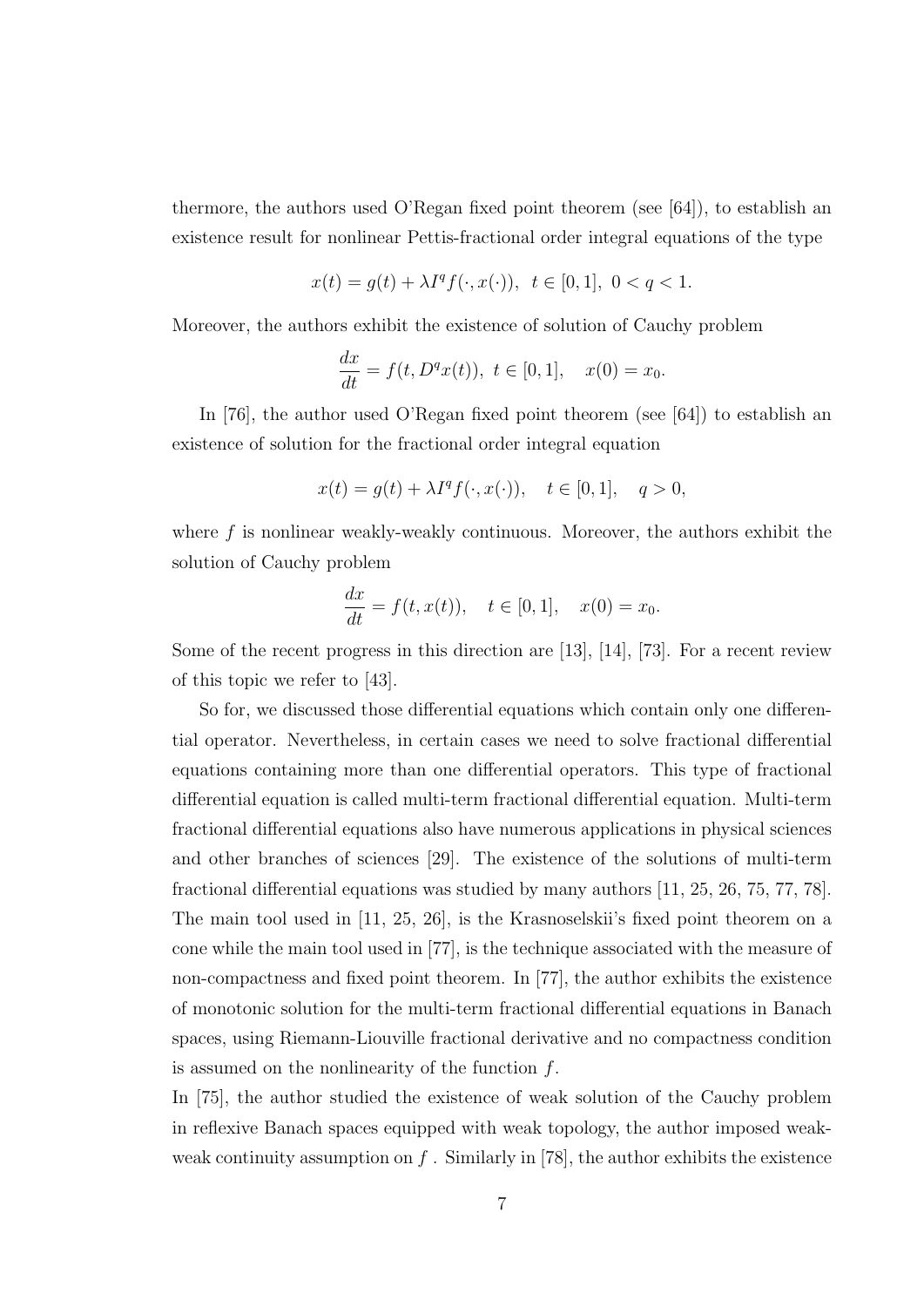of global monotonic solution for the Cauchy problem, the author assumed *f* to be Carathéodory which has linear growth.

This dissertation is devoted to fractional calculus in nonreflexive Banach spaces and existence results for the fractional differential equations. Using Pettis integral and fractional pseudo derivative we present more general results for the existence of solutions to fractional differential equations in nonreflexive Banach spaces, equipped with weak topology. Assume the following fractional differential equation

$$
\begin{cases}\nD^q y(t) = f(t, y(t)), \ t \in T, \\
y(0) = y_0\n\end{cases}
$$
\n(1.1.2)

where  $D<sup>q</sup>$  is a fractional pseudo-derivative, f is given function, and T is a bounded interval of real numbers such that  $0 \in T$  and E is a nonreflexive Banach space.

Furthermore, we also establish an existence result for multi-term fractional differential equation,

$$
\left(D^{\alpha_m} - \sum_{i=1}^{m-1} a_i D^{\alpha_i}\right) u(t) = f(t, u(t)) \text{ for } t \in [0, 1], u(0) = 0,
$$
 (1.1.3)

where  $D^{\alpha_m}$  and  $D^{\alpha_i}$  are fractional pseudo-derivative of order  $\alpha_m$  and  $\alpha_i$ ,  $i = 1, 2, \ldots$ , *m*−1, respectively. The function  $f(t, \cdot) : [0, 1] \times E \to E$  is weakly-weakly sequentially continuous for every  $t \in [0,1]$  and  $f(\cdot, u(\cdot))$  is Pettis integrable for every weakly absolutely continuous function  $u(\cdot) : [0,1] \to E$ , where *E* is nonreflexive Banach space,  $0 < \alpha_1 < \alpha_2 < \ldots < \alpha_m < 1$  and  $a_1, a_2 \ldots a_{m-1}$  are real numbers such that  $a := \sum_{i=1}^{m-1} \frac{|a_i|}{\Gamma(\alpha_m - \alpha_i + 1)} < 1$ , and  $\Gamma(\cdot)$  is the Euler's gamma function.

Finally, we exhibit an existence result for weak solution of fractional differential equation (1.1.2), where  $D<sup>q</sup>$  is a fractional Caputo-derivative, f is a given function, *T* is a bounded interval of real numbers and *E* is a nonreflexive Banach space.

#### **Personal Contributions:**

The results of this thesis are based on the following articles.

[3] R.P. Agarwal, V. Lupulescu, D. O'Regan, Ghaus ur Rahman, Fractional Calculus and Fractional Differential Equation in nonreflexive Banach spaces, *Communications in Nonlinear Science and Numerical Simulation* (to appear).

[4] R.P. Agarwal, V. Lupulescu, D. O'Regan, Ghaus ur Rahman, Multi-term Fractional Differential Equation in nonreflexive Banach spaces, *Advances in Difference Equation, 2013, 2013:302*.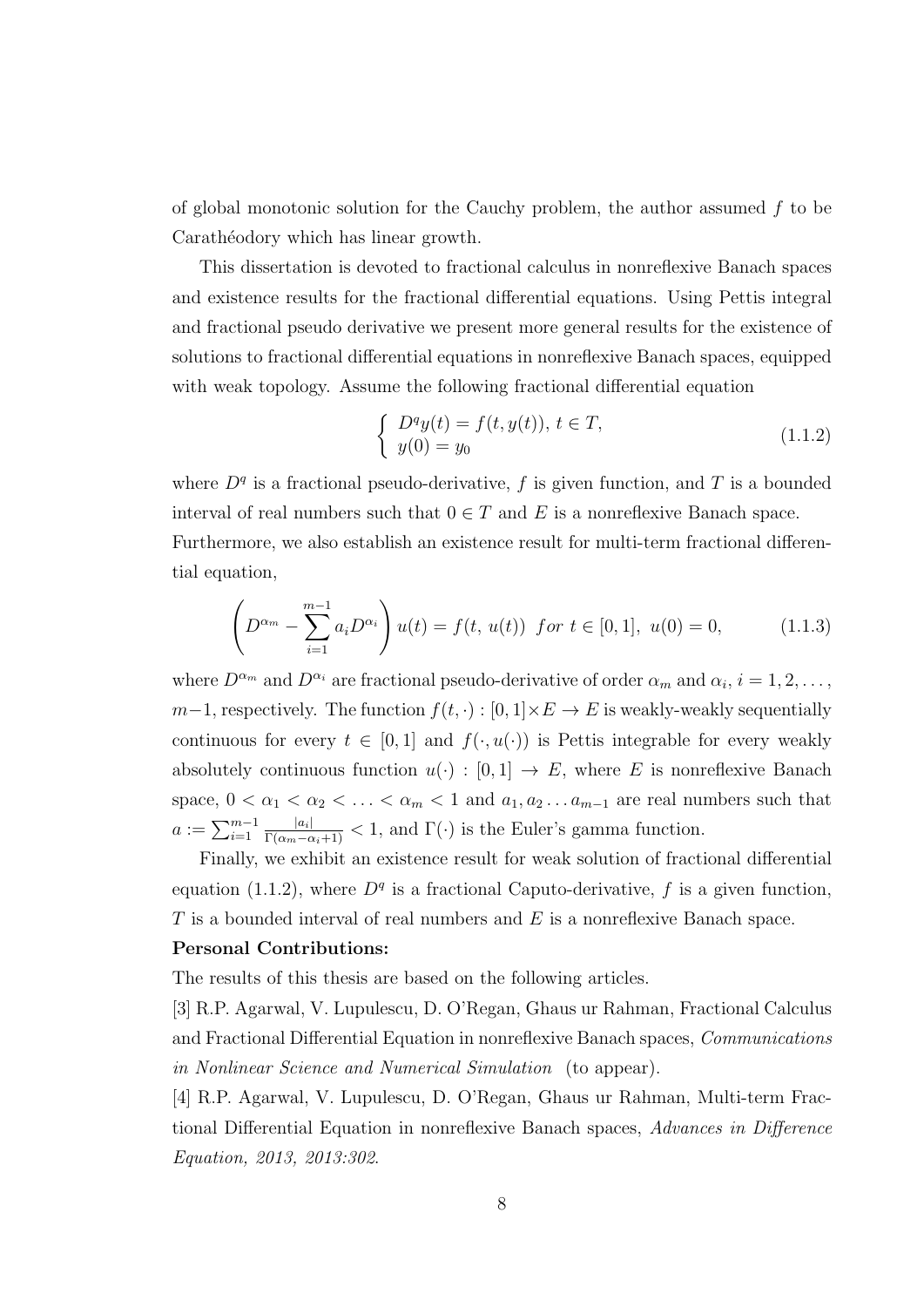[5] R.P. Agarwal, V. Lupulescu, D. O'Regan, Ghaus ur Rahman, Weak Solution for Fractional Differential Equations in nonreflexive Banach spaces via Riemann Pettis integral, Mathematische Nachrichten, (to appear)

In the paper [3], using fractional Pettis integral and fractional pseudo-derivative, we discussed fractional calculus and fractional differential equations in nonreflexive Banach spaces, equipped with weak topology. Our contribution about properties of fractional Pettis integral and fractional Pseudo-derivative can be found in chapter 2. We gave some results on existence of solution of fractional differential equations and equivalence between integral equation and Cauchy equation. The results of this paper can be found in chapter 2.

In the paper [4], using fractional Pettis integral and fractional pseudo-derivative we discussed the existence of solution of multi-term fractional differential equation, in nonreflexive Banach spaces, equipped with weak topology .

In the paper [5], using the concept of Riemann-Pettis integral, we introduced and studied the notions of fractional Riemann-Pettis integral and fractional Caputo weak derivative. Using these tool we obtain an existence result for fractional differential equations in a nonreflexive Banach space equipped with the weak topology.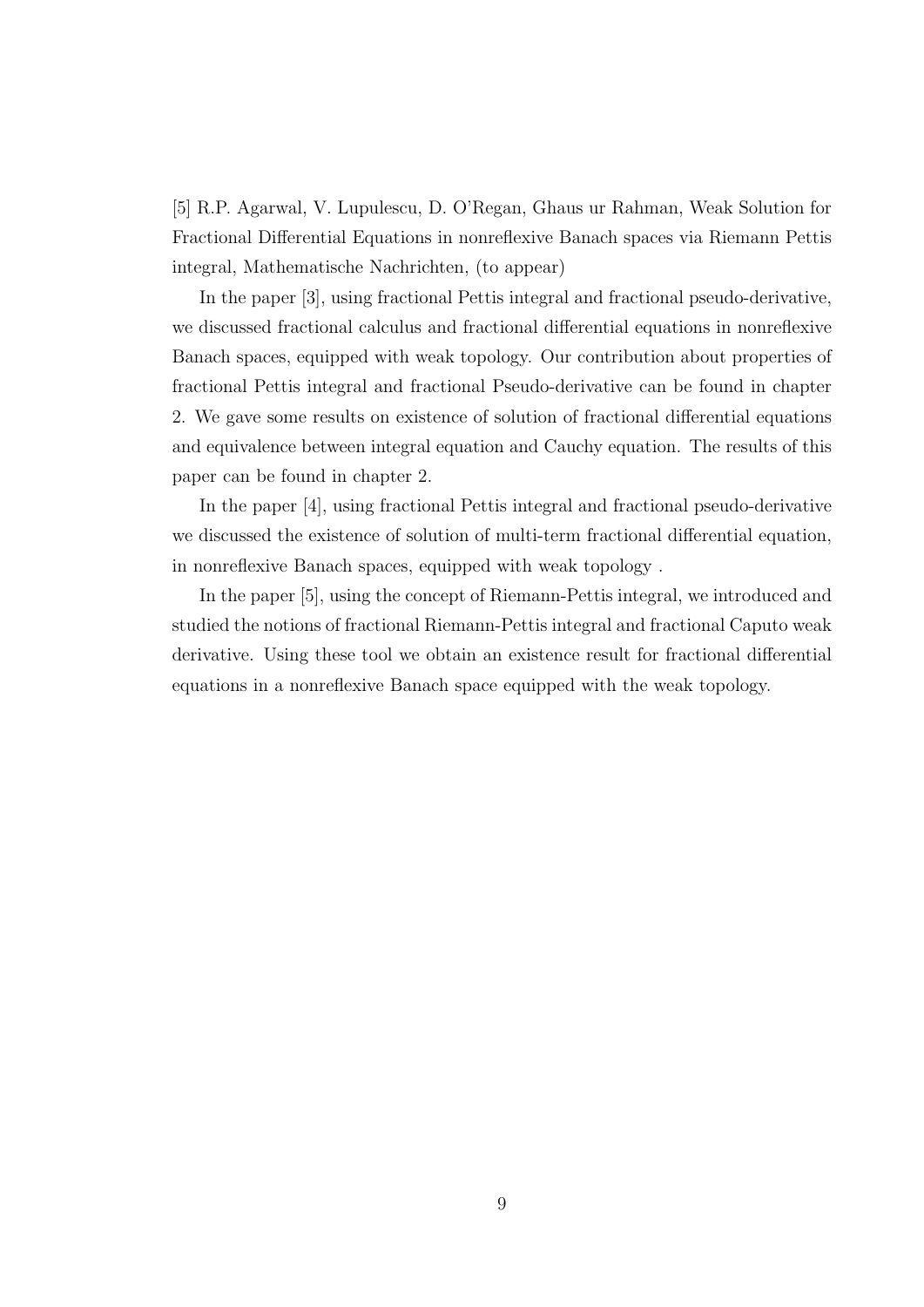### **1.2 Preliminaries**

Let *E* be a Banach space with the norm *∥·∥* and let *E <sup>∗</sup>* be the topological dual of *E*. If  $x^* \in E^*$ , then its value on an element  $x \in E$  will be denoted by  $\langle x^*, x \rangle$ . The space *E* endowed with the weak topology  $\sigma(E, E^*)$  will be denoted by  $E_w$ . Consider an interval  $T = [0, b]$  of R, the set of real numbers, endowed with the Lebesgue  $\sigma$ algebra  $\mathcal{L}(T)$  and the Lebesgue measure  $\lambda$ . A function  $x(\cdot) : T \to E$  is said to be *almost separable valued* if there exists a null set  $N \in \mathcal{L}(T)$  such that  $x(T \setminus N)$ is a separable set in *E* (equivalently,  $x(T \setminus N)$  is contained in a separable closed subspace of *E*.

**Definition 1.2.1.** A function  $x(\cdot) : T \to E$  is said to be *strongly measurable* on *T* if there exists a sequence of simple functions  $x_n(\cdot) : T \to E$  such that  $\lim_{n \to \infty} x_n(t) = x(t)$ for a.e.  $t \in T$ .

**Definition 1.2.2.** A function  $x(\cdot)$ :  $T \to E$  is said to be *weakly measurable* (or *scalarly measurable*) on *T* if for every  $x^* \in E^*$  the real valued function  $t \mapsto \langle x^*, x(t) \rangle$ is Lebesgue measurable on *T*.

**Definition 1.2.3.** Let  $x(t)$  be a function from *T* into *E*. Then  $x(t)$  is weakly continuous at  $t_0$  if for every  $x^* \in E^*$ , the scalar function  $\langle x^*, x(t) \rangle$  is continuous at  $t_0$ .

*Remark* **1.2.1***.* (Pettis theorem) It is well known that a weakly measurable and almost separable valued function  $x(\cdot) : T \to E$  is strongly measurable ([67, Theorem  $1.1$ ]).

Further, we also assume the set of all measurable functions from *T* to R and  $(T, \Sigma, \mu)$  be a measure space. We denote by  $L^p(T)$  the space of all real measurable functions  $f: T \to \mathbb{R}$ , whose absolute value raised to the  $p - th$  power has finite integral, or equivalently, that

$$
||f||_p \equiv \left(\int_T |f|^p \, \mathrm{d}\mu\right)^{\frac{1}{p}} < \infty,
$$

where  $1 \leq p < \infty$ . Moreover by  $L^{\infty}(T)$  we denote, the space of all measurable and essentially bounded real functions defined on *T*. Let *C*(*T, E*) denote the space of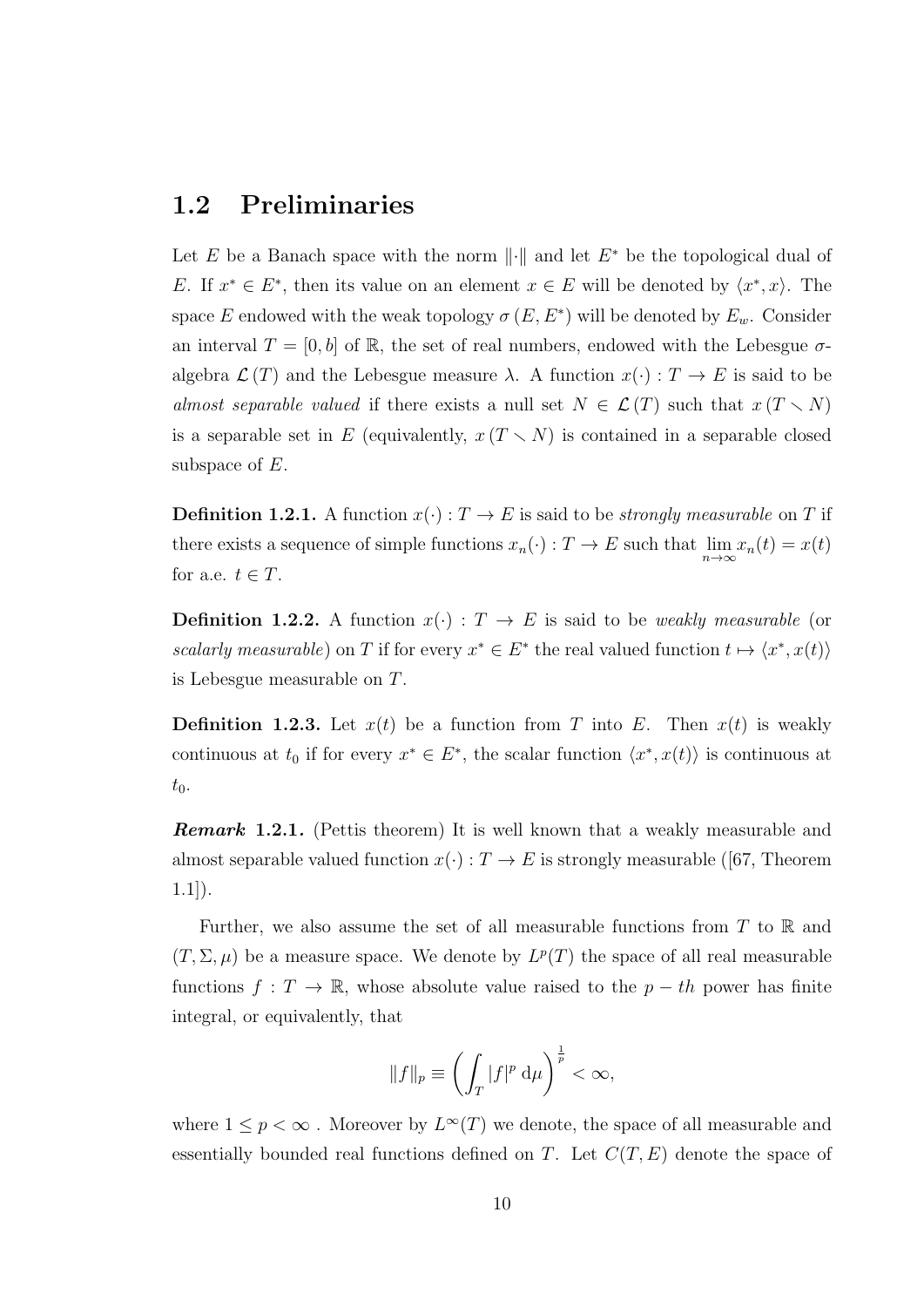all strongly continuous functions  $y(\cdot) : T \to E$ , endowed with the supremum norm  $||y(\cdot)||_c = sup_{t \in T} ||y(t)||$ . Also, we consider the space  $C(T, E)$  with its weak topology  $\sigma(C(T, E), C(T, E)^*)$ . It is known that (see [33, 82])

$$
C(T, E)^* = M(T, E^*),
$$

where  $M(T, E^*)$  is the space of all bounded regular vector measures from  $\mathcal{B}(T)$ into  $E^*$  which are of bounded variation. Here,  $\mathcal{B}(T)$  denotes the  $\sigma$ -algebra of Borel measurable subsets of *T*. Therefore, a sequence  $\{y_n(\cdot)\}_{n\geq 1}$  converges weakly to  $y(\cdot)$ in  $C(T_0, E)$  if and only if

$$
\langle m(\cdot), y_n(\cdot) - y(\cdot) \rangle \to 0 \quad \text{as } n \to \infty,
$$
\n(1.2.1)

for all  $m(\cdot) \in M(T_0, E^*)$ . In [59, Lemma 9] it is shown that a sequence  $\{y_n(\cdot)\}_{n\geq 1}$ converges weakly to  $y(\cdot)$  in  $C(T_0, E)$  if and only if  $y_n(t)$  tends weakly to  $y(t)$  for each  $t \in T$ .

By  $C_w(T, E)$  we will denote the space of all weakly continuous functions from T into  $E_w$  endowed with the topology of weak uniform convergence. A set  $N \in \mathcal{L}(T)$ is called a null set if  $\lambda(N) = 0$ .

**Definition 1.2.4.** A function  $x(\cdot) : T \to E$  is said to be *absolutely continuous* on *T* (*AC*, for short) if for every  $\varepsilon > 0$  there exists a  $\delta > 0$  such that

$$
\left\|\sum_{k=1}^m \left[x(b_k) - x(a_k)\right]\right\| < \varepsilon
$$

for every finite disjoint family  $\{(a_k, b_k) ; 1 \leq k \leq m\}$  of subintervals of *T* such that ∑*m k*=1  $(b_k - a_k) < \delta$ . If the last inequality is replaced by  $\sum^m$ *k*=1  $||x(b_k) - x(a_k)|| < \varepsilon$ , then we say that  $x(\cdot)$  is a *strongly absolutely continuous* (*sAC*) function.

**Definition 1.2.5.** A function  $x(\cdot): T \to E$  is said to be *weakly absolutely continuous*  $(wAC)$  on *T* if for every  $x^* \in E^*$  the real valued function  $t \mapsto \langle x^*, x(t) \rangle$  is AC on *T*.

*Remark* **1.2.2***.* Each *sAC* function is an *AC* function, and each *AC* function is a *wAC* function. If *E* is a weakly sequentially complete space, then every *wAC* function is an *AC* function ([48]).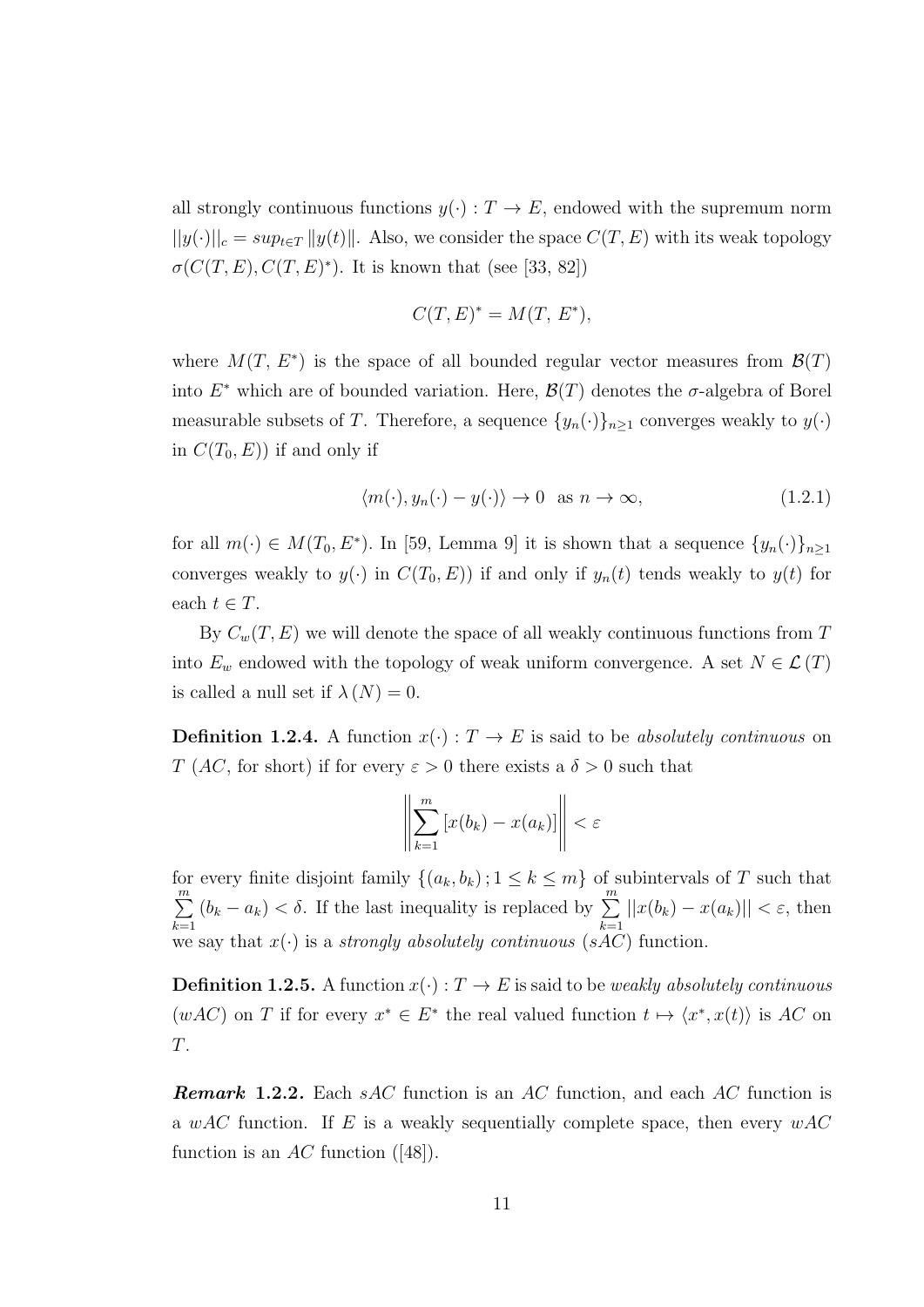#### **1.3 Differentiability in Banach Spaces**

In this section we will recall some notion about differentiability in Banach spaces.

**Definition 1.3.1.** A function  $x(\cdot) : T \to E$  is said to be *strongly differentiable at*  $t_0 \in T$  if there exists an element  $x'_s(t_0) \in E$  such that

$$
\lim_{h \to 0} \left\| \frac{x(t_0 + h) - x(t_0)}{h} - x_s'(t_0) \right\| = 0.
$$

The element  $x'_{s}(t_0)$  will be also denoted by  $\frac{d_s}{dt}x(t_0)$  and it is called the *strong derivative* of  $x(\cdot)$  at  $t_0 \in T$ .

**Definition 1.3.2.** A function  $x(\cdot) : T \to E$  is said to be *weakly differentiable at*  $t_0 \in T$  if there exists an element  $x'_w(t_0) \in E$  such that

$$
\lim_{h \to 0} \left\langle x^*, \frac{x(t_0 + h) - x(t_0)}{h} \right\rangle = \left\langle x^*, x'_w(t_0) \right\rangle
$$

for every  $x^* \in E^*$ . The element  $x_w'(t_0)$  will be also denoted by  $\frac{d_w}{dt}x(t_0)$  and it is called the *weak derivative* of  $x(\cdot)$  at  $t_0 \in T$ .

It is easy to see that if the elements  $x'_{s}(t_0)$  and  $x'_{w}(t_0)$  exist, then they are uniquely determined. If a function  $x(\cdot) : T \to E$  is strongly differentiable (weakly differentiable) at each point  $t \in T$ , then we say that  $x(\cdot)$  is strongly differentiable (weakly differentiable) on *T*. In this case, the vector valued function  $t \mapsto x'_{s}(t)$  is called the strong derivative (weak derivative) of  $x(\cdot)$ . Obviously, a strongly differentiable function  $x(\cdot) : T \to E$  is also weakly differentiable, but the converse is not true ([81, Example 7.3.6]). Also, it is obvious that if  $x(\cdot) : T \to E$  is a function weakly differentiable on *T*, then the real function  $t \mapsto \langle x^*, x(t) \rangle$  is differentiable on *T*. Moreover, in this case we have that

$$
\frac{d}{dt}\left\langle x^*, x(t)\right\rangle = \left\langle x^*, x'_w(t)\right\rangle, \, t \in T,\tag{1.3.1}
$$

for every  $x^* \in E^*$ . For the converse the following result is known.

**Proposition 1.3.1.** *([81, Theorem 7.3.3]) If E is a weakly sequentially complete space and*  $x(\cdot) : T \to E$  *is a function such that for every*  $x^* \in E^*$  *the real function*  $t \mapsto \langle x^*, x(t) \rangle$  *is differentiable onT, then*  $x(\cdot)$  *is weakly differentiable on T*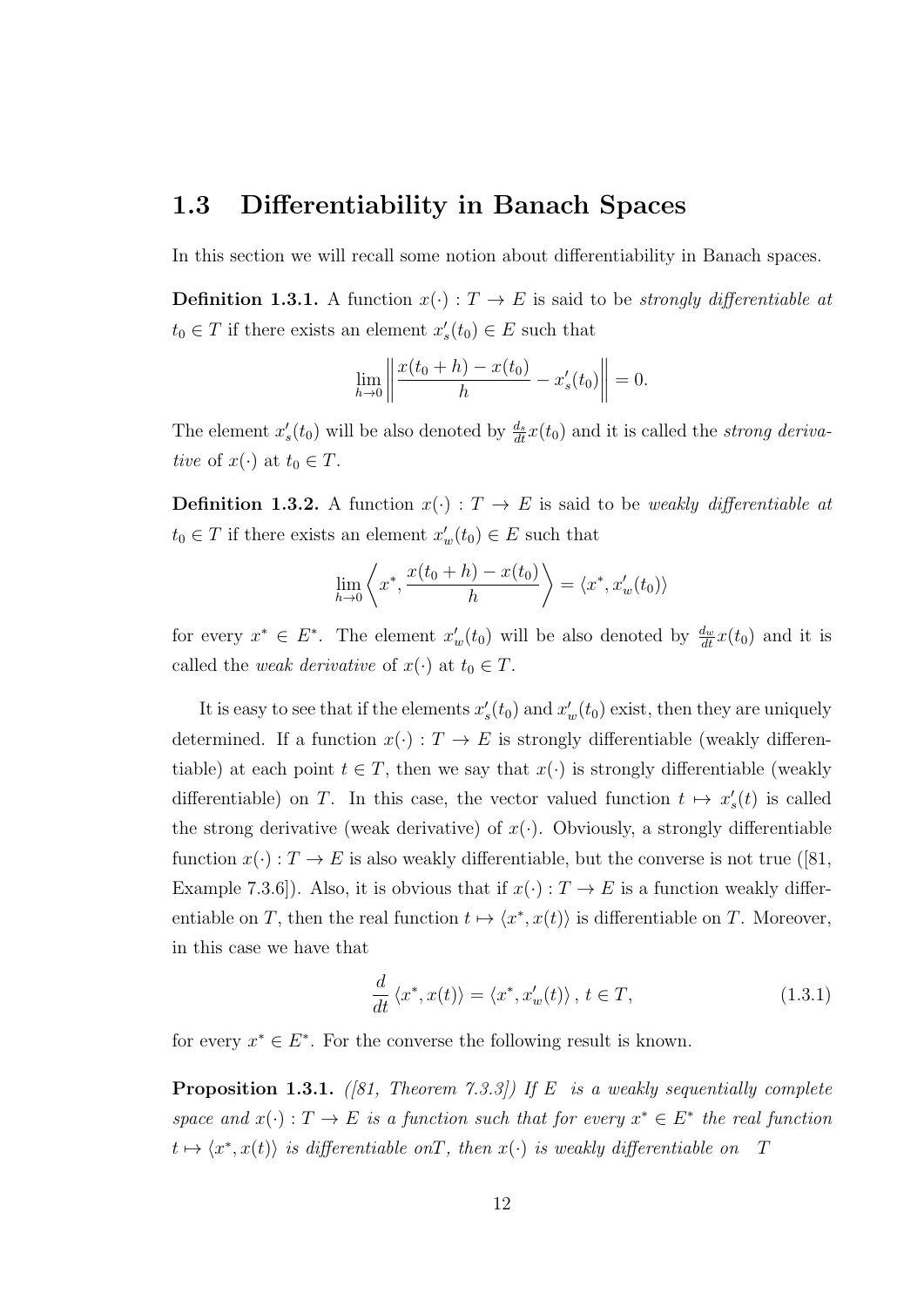**Proposition 1.3.2.** *([67, Theorem 1.2])* If  $x(\cdot)$  :  $T \to E$  is a.e. weakly differentiable *on T*, then its weak derivative  $x'_{w}(\cdot)$  is strongly measurable on *T*.

**Definition 1.3.3.** A function  $x(\cdot) : T \to E$  is said to be *pseudo-differentiable* on *T* to a function  $y(\cdot) : T \to E$  if for every  $x^* \in E^*$  there exists a null set  $N(x^*) \in \mathcal{L}(T)$ such that the real function  $t \mapsto \langle x^*, x(t) \rangle$  is differentiable on  $T \setminus N(x^*)$  and

$$
\frac{d}{dt}\langle x^*, x(t)\rangle = \langle x^*, y(t)\rangle, \ t \in T \setminus N(x^*). \tag{1.3.2}
$$

The function  $y(\cdot)$  is called a *pseudo-derivative* of  $x(\cdot)$  and it will be denoted by  $x_p'(\cdot)$ or by  $\frac{d_p}{dt}x(\cdot)$ .

We end this section with some remarks.

- Clearly, if  $x(\cdot) : T \to E$  is a function a.e. weakly differentiable on *T*, then  $x(\cdot)$ is pseudo-differentiable on *T* and  $x'_{p}(\cdot) = x'_{w}(\cdot)$  a.e. on *T*
- A pseudo-derivative  $x'_{p}(\cdot)$  of a pseudo-differentiable function  $x(\cdot) : T \to E$ need not be strongly measurable [83]. However, in [84] it was shown that  $x'_{p}(\cdot)$ is weakly measurable on *T*.
- In general, a pseudo-derivative of a pseudo-differentiable function  $x(\cdot) : T \to E$ is not unique. Moreover, two pseudo-derivatives of  $x(\cdot)$  need not be a.e. equal [83]. However, if *E* has a *countable determining set*, that is, a countable set  $W^* \subset E^*$  such that  $||x|| = \sup$ *x∗∈W<sup>∗</sup>*  $|\langle x^*, x \rangle|$  for every  $x \in E$ , then any two pseudo-derivative of  $x(\cdot)$  are a.e. equal [83].
- Even if  $E^*$  is separable and  $x(\cdot): T \to E$  is a Lipschitz function, we cannot guarantee that  $x'_{p}(\cdot)$  exists on *T*; in fact,  $x'_{p}(\cdot)$  need not exist on any subset of *T* of positive Lebesgue measure [84].

#### **1.4 Integration in Banach Spaces**

The concept of Bochner integral and Pettis integral are well known [30, 61, 81]. Nevertheless, we recall the definition of Bochner integral, Pettis integral and Riemann integral.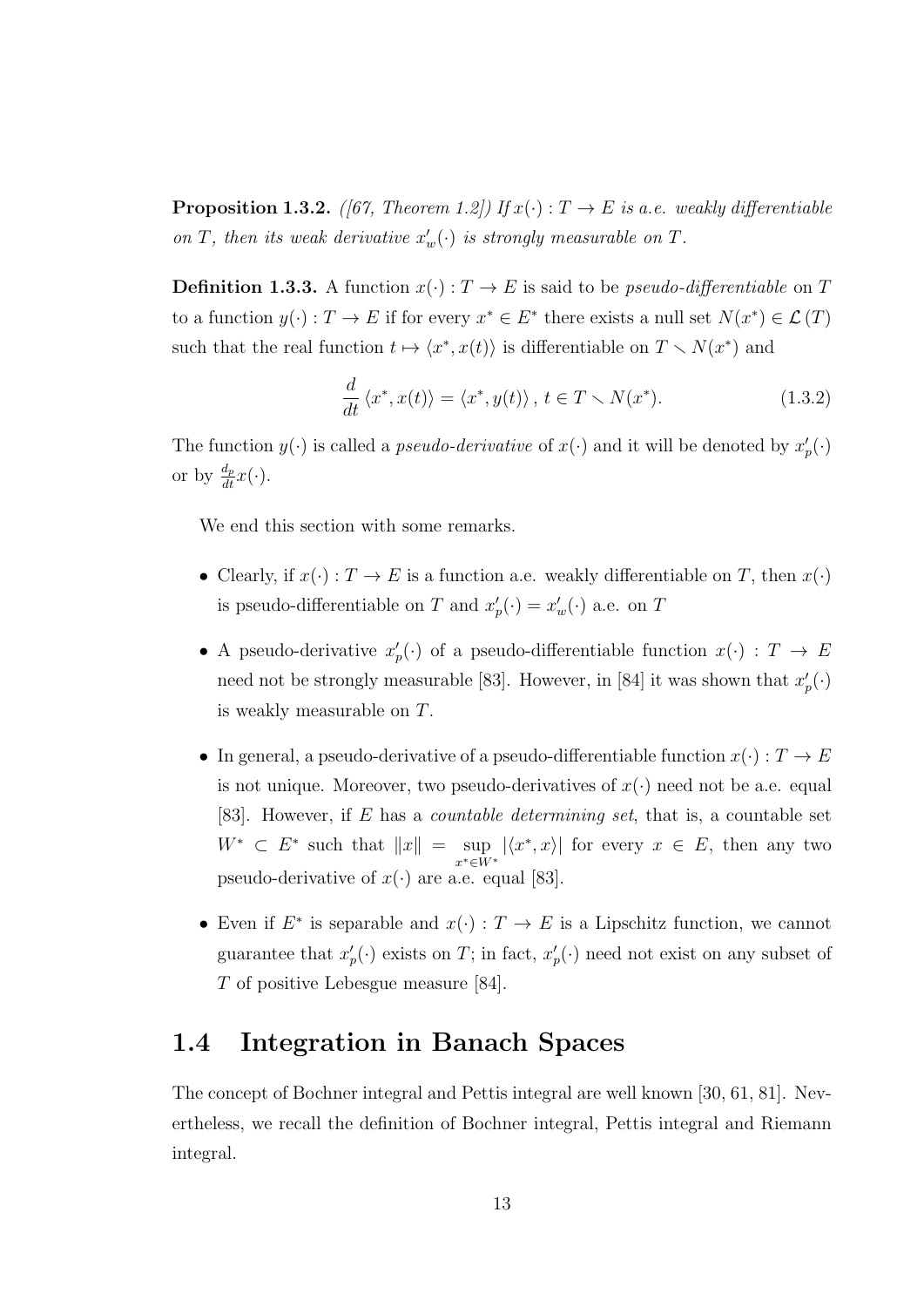**Definition 1.4.1.** Let  $(T; \Sigma; \mu)$  be a measure space and  $f: T \to E$  be a function. The function  $f$  is called Bochner-integrable if there exists a sequence of simple functions  $f_n: T \to E$  such that  $\int_T ||f - f_n|| d\mu \to 0$ , as  $n \to \infty$ . The Bochner integral of *f* is then defined as  $\int_T f d\mu = \lim_{n \to \infty} \int_T f_n d\mu$ , where the integral for simple functions is defined in the obvious way: if  $f_n = \sum x_i \chi_{A_i}$ , then  $\int_T f_n d\mu =$  $\lim_{n\to\infty}\sum_{i}^{n}x_{i}\mu(A_{i})$ . It is easy to see that such a limit indeed exists and does not depend on the choice of a sequence  $f_n$  approximating the given function f.

**Definition 1.4.2.** A weakly measurable function  $x(\cdot) : T \to E$  is said to be *Pettis integrable* on *T* if

(a)  $x(\cdot)$  is *scalarly integrable*; that is, for every  $x^* \in E^*$  the real function  $t \mapsto$  $\langle x^*, x(t) \rangle$  is Lebesgue integrable on *T*;

(b) for every set  $A \in \mathcal{L}(T)$  there exists an element  $x_A \in E$  such that

$$
\langle x^*, x_A \rangle = \int_A \langle x^*, x(s) \rangle ds \qquad (1.4.1)
$$

for every  $x^* \in E^*$ . The element  $x_A \in E$  is called the *Pettis integral* on *A* and it will be denoted by  $\int_A x(s)ds$ .

It is easy to show that a Bochner integrable function  $x(\cdot) : T \to E$  is Pettis integrable and both integrals of  $x(\cdot)$  are equal on each Lebesgue measurable subset *A* of *T* ([81, Proposition 2.3.1]).

*Remark* 1.4.1. It is known that if  $x(\cdot): T \to E$  is Bochner integrable on *T*, then the function  $y(\cdot) : T \to E$ , given by

$$
y(t) = (B) \int_0^t x(s)ds, \, t \in T,
$$

is AC and a.e. differentiable on *T*, and  $y'_{s}(t) = x(t)$  for a.e.  $t \in T$ . Also, if a function  $x(\cdot) : T \to E$  is AC and a.e. strongly differentiable on T, then  $x'_{s}(\cdot)$  is Bochner integrable on *T* and

$$
x(t) = x(0) + (B) \int_0^t x_s'(s) ds, \ t \in T.
$$

*Remark* **1.4.2***.* In the case of the Pettis integral, in [60, 67] it was shown that if  $x(\cdot) : T \to E$  is AC and a.e. weakly differentiable on T, then  $x'_{w}(\cdot)$  is Pettis integrable on *T* and

$$
x(t) = x(0) + \int_0^t x'_w(s)ds, \ t \in T.
$$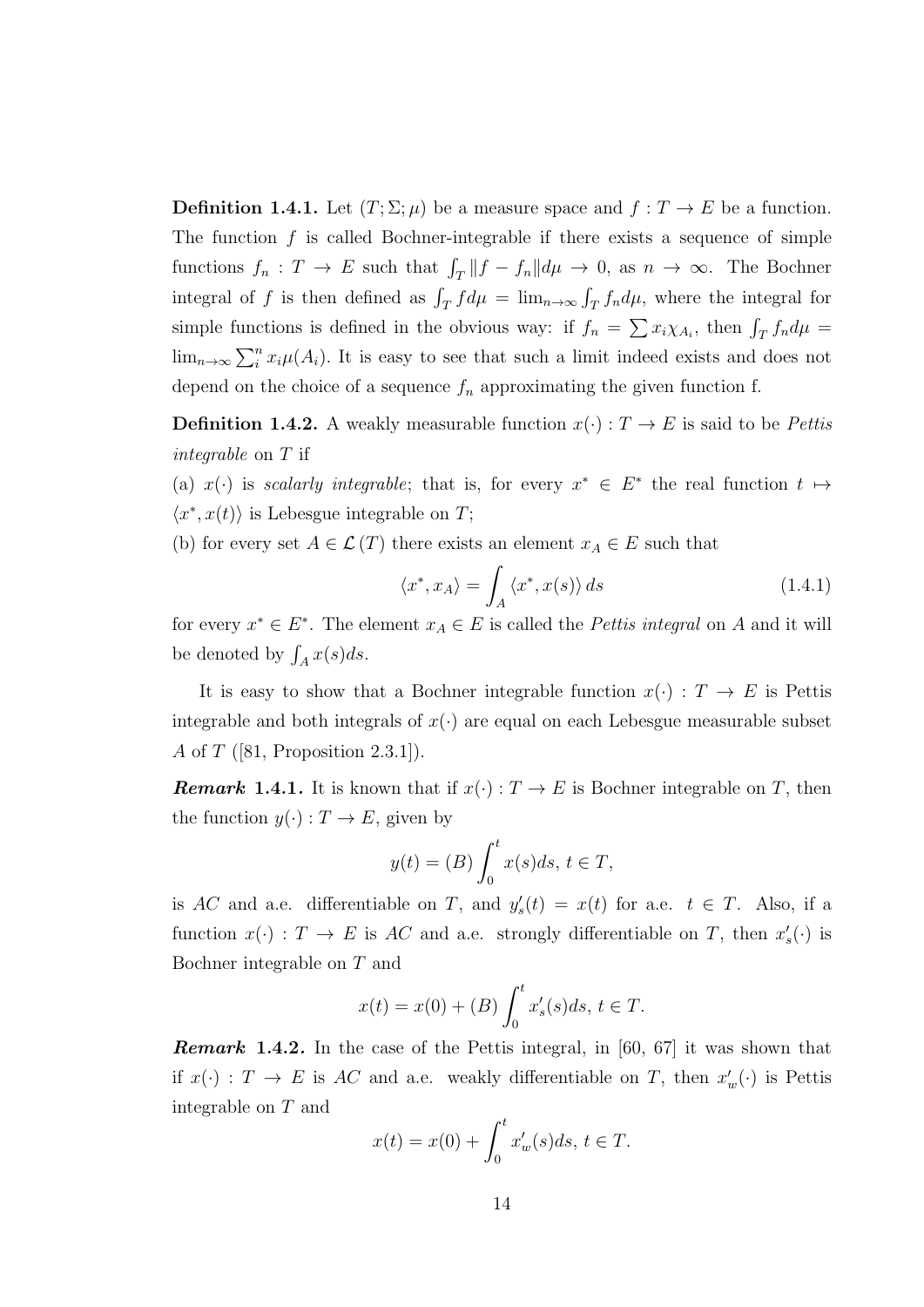In 1994 Kadets [45] prove that there exists a strongly measurable and Pettis integrable function  $x(\cdot): T \to E$  such that the indefinite Pettis integral

$$
y(t) = \int_0^t x(s)ds, \, t \in T,\tag{1.4.2}
$$

is not weakly differentiable on a set of positive Lebesgue measure (see also [60, 68]). In 1995 Dilworth and Girardi [31] showed that there always exists a strongly measurable and Pettis integrable function  $x(\cdot) : T \to E$  such that the indefinite Pettis integral (1.4.2) is nowhere weakly differentiable. The best result for a descriptive definition of the Pettis integral is that given by Pettis in [67].

**Proposition 1.4.1.** *[67]* Let  $x(\cdot) : T \to E$  be a weakly measurable function.

(a) If  $x(\cdot)$  is Pettis integrable on *T*, then the indefinite Pettis integral (1.4.2) is AC *on T* and  $x(\cdot)$  *is a pseudo-derivative of*  $y(\cdot)$ *.* 

*(b)* If  $y(\cdot) : T \to E$  *is an AC* function on *T* and *it has a pseudo-derivative*  $x(\cdot)$  *on T, then x*(*·*) *is Pettis integrable on T and*

$$
y(t) = y(0) + \int_0^t x(s)ds, t \in T.
$$

It is known that the Pettis integrals of two strongly measurable functions  $x(\cdot)$ :  $T \rightarrow E$  and  $y(\cdot) : T \rightarrow E$  coincide over every Lebesgue measurable set in *T* if and only if  $x(\cdot) = y(\cdot)$  a.e. on *T* [67, Theorem 5.2]. Since a pseudo-derivative of a pseudo-differentiable function  $x(\cdot) : T \to E$  is not unique and two pseudoderivatives of  $x(\cdot)$  need not be a.e. equal, then the concept of weakly equivalence plays an important role in the following.

**Definition 1.4.3.** Two weakly measurable functions  $x(\cdot) : T \to E$  and  $y(\cdot) : T \to E$ are said to be *weakly equivalent* on *T* if for every  $x^* \in E^*$  we have that  $\langle x^*, x(t) \rangle =$  $\langle x^*, y(t) \rangle$  for a.e.  $t \in T$ .

*Remark* **1.4.3***.* From an integral point of view, the weak measurable functions with the same indefinite Pettis integral are weakly equivalent. Obviously, every two pseudo-derivatives of a pseudo-differentiable function are weakly equivalent, if there exist. However, the functions that are weakly equivalent to strongly measurable functions need not themselves be strongly measurable ([37, Example 2.3]). In fact,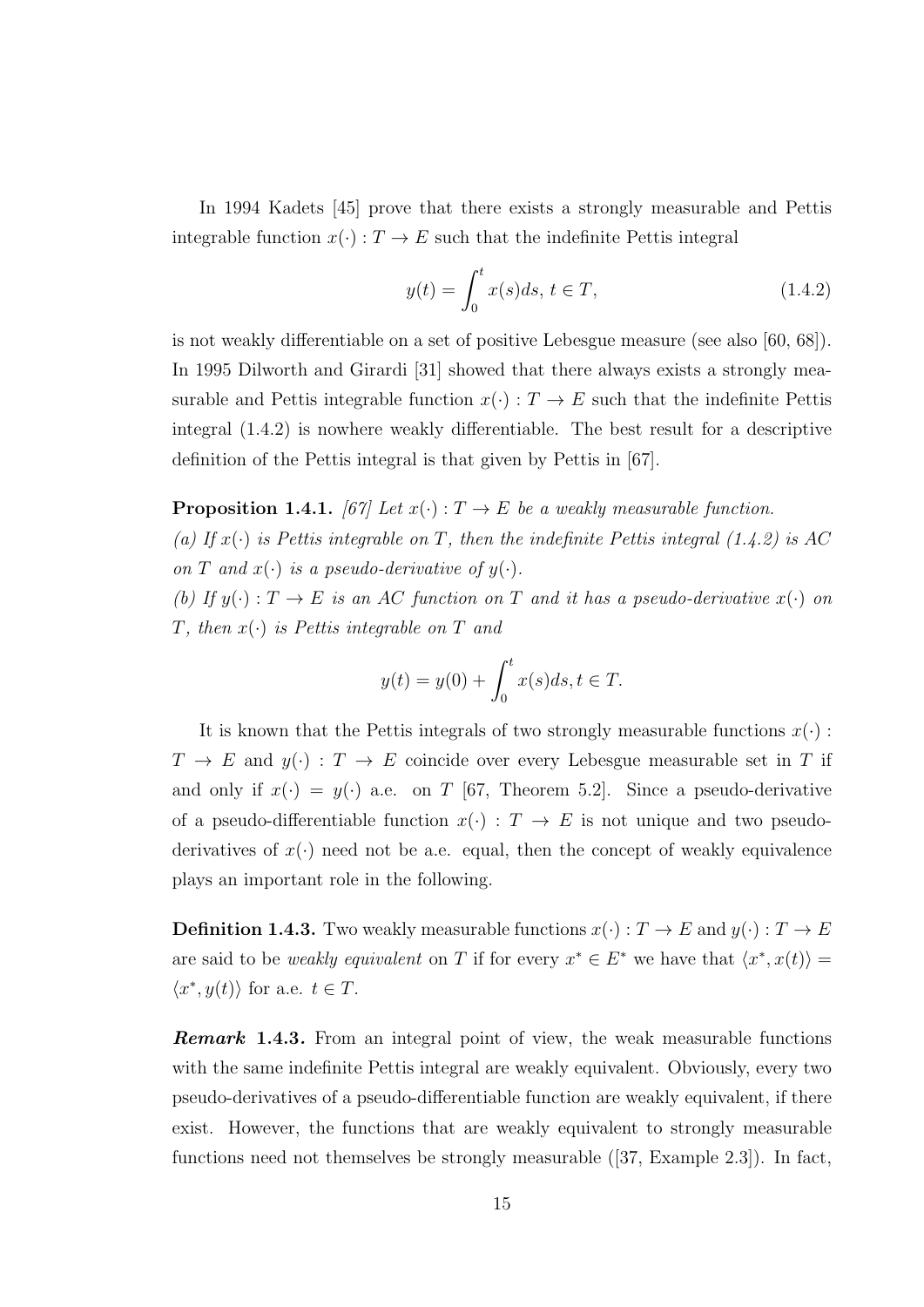to say that a weakly measurable function  $x(\cdot) : T \to E$  is weakly equivalent to a strongly measurable function is the same as saying that the indefinite integral of  $x(\cdot)$  is given by a Bochner integrable function (see [85]). An example of a weakly measurable function that is not strongly measurable but is weakly equivalent to a strongly measurable function can be found in [61, Example 3.1].

If two weakly measurable functions  $x(\cdot) : T \to E$  and  $y(\cdot) : T \to E$  are weakly equivalent on *T*, then we will write  $x(\cdot) \approx y(\cdot)$   $t \in T$ .

**Proposition 1.4.2.** [67] A weakly measurable function  $x(\cdot)$  :  $T \rightarrow E$  is Pettis *integrable on T* and  $\langle x^*, x(\cdot) \rangle \in L^{\infty}(T)$  for every  $x^* \in E^*$ , if and only if the function  $t \mapsto \varphi(t)x(t)$  *is Pettis integrable on T for every*  $\varphi(\cdot) \in L^1(T)$ *.* 

We will now define the fractional integral of a vector-valued function using the Riemann-Pettis integral. Also, we will establish some properties of them. First, we recall the notion of Riemann integral for vector-valued functions.

The notion of Riemann integral for vector-valued functions was introduced by Graves [42].

**Definition 1.4.4.** A vector-valued function  $x(\cdot)$  :  $T \to E$  is said to be *Riemann integrable* (or *R*-*integrable*, for short) on *T* if for any partition  $\{t_0, ..., t_n\}$  of *T* and any choice of points  $\xi_i \in [t_{i-1}, t_i], i = 1, ..., n$ , the sum given by

$$
\sum_{i=1}^{n} (t_i - t_{i-1}) x(\xi_i)
$$
\n(1.4.3)

converge strongly to some  $x_T \in E$  provided max  $\max_{1 \le i \le n} |t_i - t_{i-1}| \to 0 \text{ as } n \to \infty.$ 

The element  $x_T$  is called the Riemann-Graves integral of  $x(\cdot)$  and it will be denoted by  $(R) \int_0^b x(t) dt$ .

Let us recall that a function  $x(\cdot) : T \to E$  is said to be *scalarly Riemann integrable* if for every  $x^* \in E^*$  the real function  $t \mapsto \langle x^*, x(t) \rangle$  is Riemann integrable on *T*. In the following, let us recall some properties of Riemann integral. First, let us denote by  $P^{\infty}(T, E)$  the space of all weakly measurable and Pettis integrable functions  $x(\cdot): T \to E$  with the property that  $\langle x^*, x(\cdot) \rangle \in L^{\infty}(T)$  for every  $x^* \in E^*$ .

An *R*-integrable function  $x(\cdot): T \to E$  is also scalarly Riemann integrable and

$$
\int_{a}^{b} \langle x^*, x(t) \rangle dt = \langle x^*, (R) \int_{a}^{b} x(t) dt \rangle
$$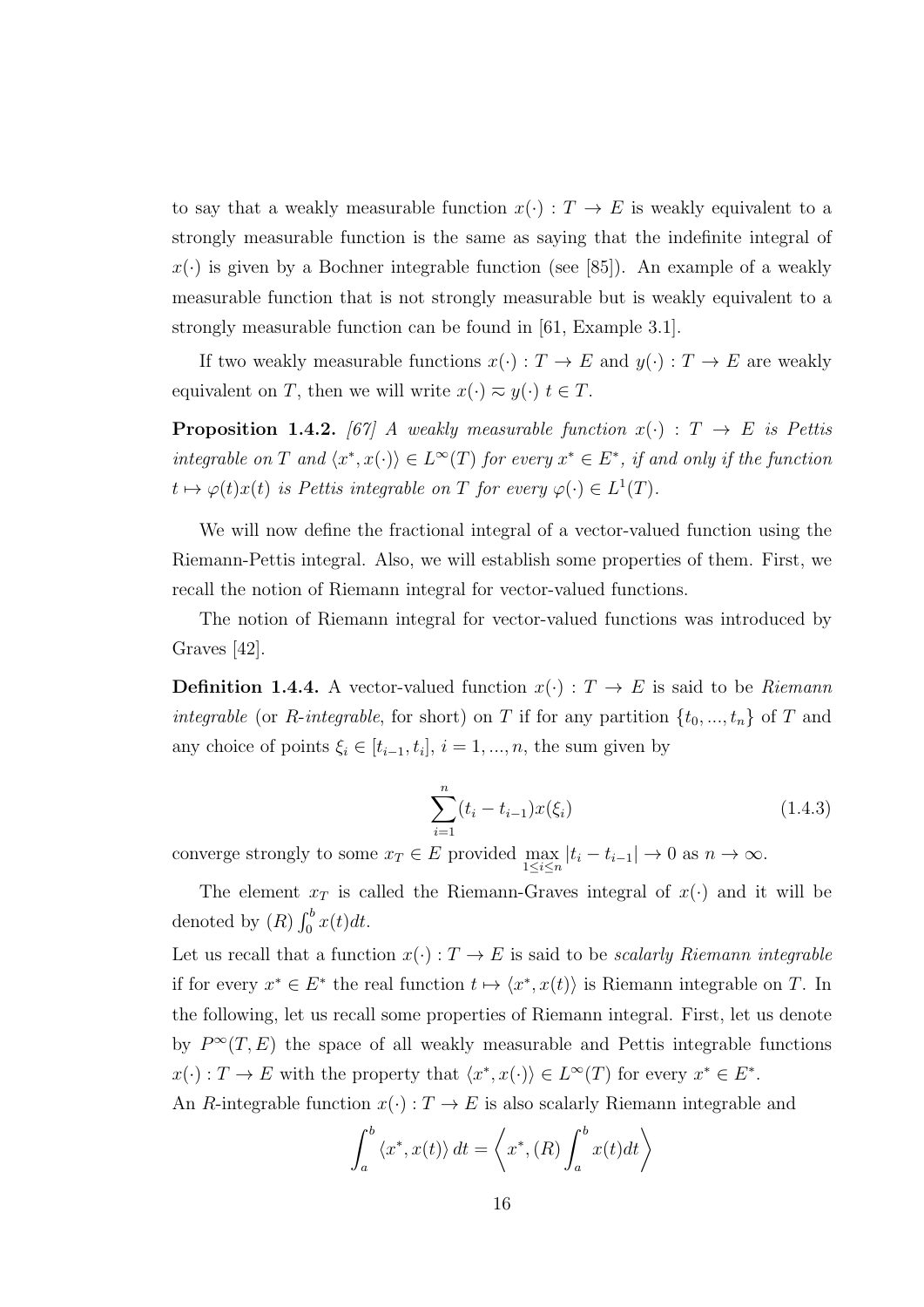for every *x <sup>∗</sup> ∈ E ∗* (see [41, Theorem 7]). Using the Uniform Boundedness Principle it is easy to see that every scalarly Riemann integrable function is bounded. Therefore, if  $x(\cdot)$ :  $T \to E$  is R-integrable on T, then for every  $x^* \in E^*$  the real function  $t \mapsto \langle x^*, x(t) \rangle$  is bounded and a.e. continuous on *T*. It follows that every *R*integrable function  $x(\cdot)$  is Pettis integrable (in fact,  $x(\cdot) \in P^{\infty}(T, E)$ ) and every strongly measurable and *R*-integrable function  $x(\cdot)$  is Bochner integrable (see [41, Theorem 15]).

Graves ([42, Theorem 1]) shows that any function which is discontinuous on a set of Lebesgue measure zero is *R*-integrable. Also, Graves [42] gives an example of a discontinuous everywhere function which is *R*-integrable. We also remark that there exist strongly measurable and *R*-integrable functions which are not a.e. continuous [70], and *R*-integrable functions  $x(\cdot) : T \to E$  such that  $||x(\cdot)||$  is not measurable and, hence neither Riemann integrable nor Lebesgue integrable [67]. Therefore, a *R*-integrable function is not necessarily Bochner integrable. More details on the properties of *R*-integral can be found in the works [9], [41], [42] and [71].

## **1.5 Weak Measure of Non-Compactness and Weak variant of Arcoli-Arzela Theorem**

Let us denote by  $P_{wk}(E)$  the set of all weakly compact subset of  $E$ . The *weak measure of non-compactness* [27] is the set function  $\beta : P_{wk}(E) \to [0, \infty)$  defined by

 $\beta(A) = \inf\{r > 0;$  there exist  $K \in P_{wk}(E)$  such  $A \subset K + rB_1\}$ ,

where  $B_1$  is the closed unit ball in  $E$ . The properties of weak non-compactness measure are analogous to the properties of measure of non-compactness:

(i)  $A \subseteq B$  implies that  $\beta(A) \leq \beta(B)$ ; (ii)  $\beta(A) = \beta(cl_w A)$ , where  $cl_w A$  denotes the weak closure of A; (iii)  $\beta(A) = 0$  if and only if  $cl_wA$  is weakly compact;  $(iv) \beta(A \cup B) = \max\{\beta(A), \beta(B)\};$ (v)  $\beta(A) = \beta(conv(A));$ (vi)  $\beta(A+B) \leq \beta(A) + \beta(B);$ (vii)  $\beta(x + A) = \beta(A)$ , for all  $x \in E$ ;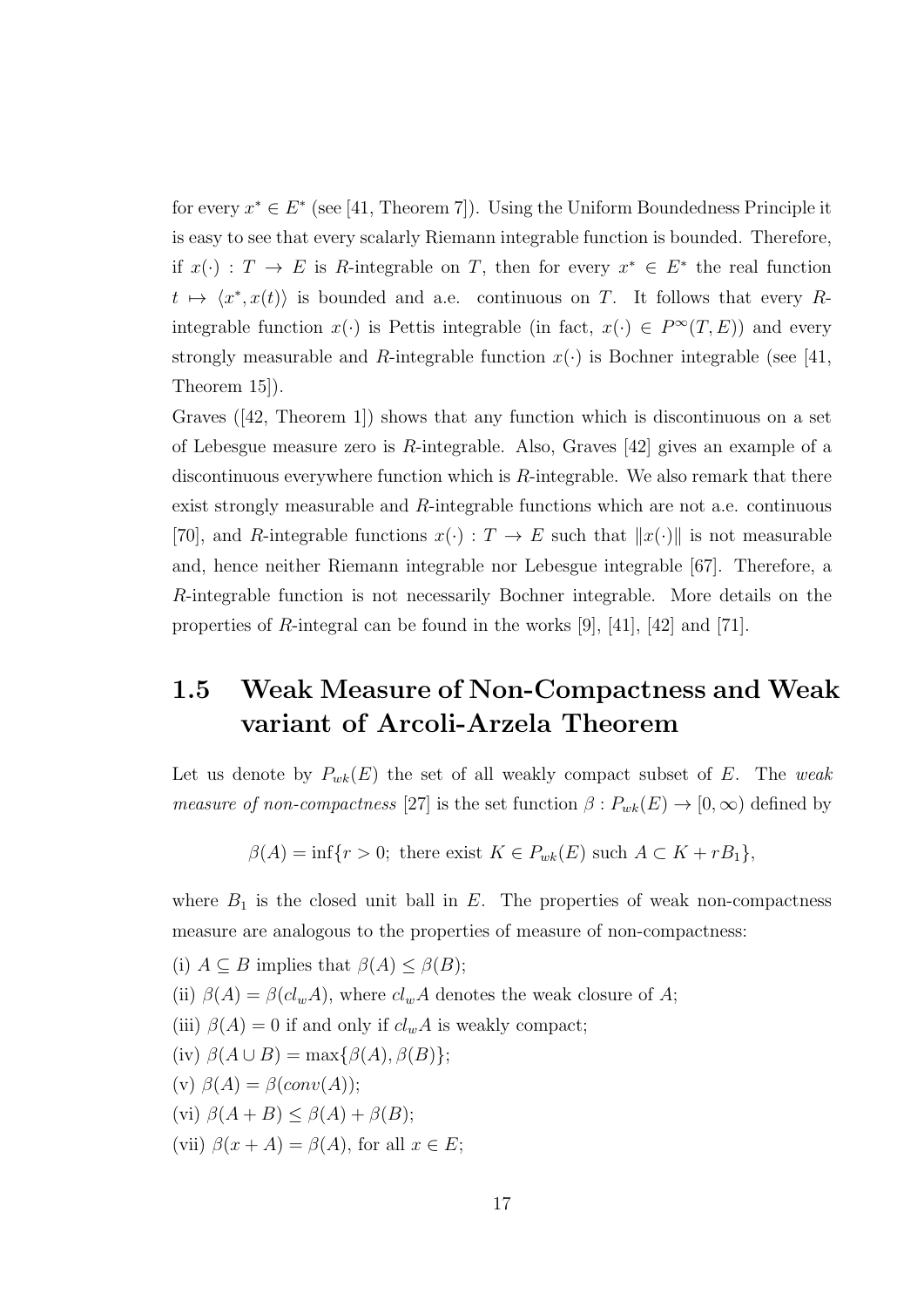(viii)  $\beta(\lambda A) = |\lambda| \beta(A)$ , for all  $\lambda \in \mathbb{R}$ ;  $(\text{ix}) \ \beta(\cup_{0 \leq r \leq r_0} rA) = r_0 \beta(A);$  $(x)$   $\beta(A) \leq 2diam(A)$ .

**Lemma 1.5.1.** *([8, 23])* Let  $H \subset C(T, E)$  be bounded and equicontinuous. Then (*i*) the function  $t \to \beta(H(t))$  is continuous on *T*,  $(iii)$   $\beta_c(H) = \sup_{t \in T} \beta(H(t)) = \beta(H(t)),$ *where*  $\beta_c(\cdot)$  *denote the weak non-compactness measure on*  $C(T, E)$  *and*  $H(t) = \{u(t),$  $u \in H$ ,  $t \in T$ .

**Definition 1.5.1.** • Let  $\{x_n(t)\}\$ be a sequence of functions from *T* into *E*, then  $\{x_n(t)\}\)$  converges weakly uniformly to  $x(t)$ , where  $x: T \to E$ , if for  $\varepsilon > 0$ ,  $x^* \in E^*$  there exists  $N = N(x^*, \varepsilon)$  such that  $n > N$  implies

$$
\left| \langle x^*, x_n(t) - x(t) \rangle \right| < \varepsilon \text{ for all } t \in T.
$$

• The family  $\{x_n(t)\}\$ is said to be weakly equicontinuous if given  $\varepsilon > 0$ ,  $x^* \in E^*$ , there exists a  $\delta = \delta(x^*, \varepsilon)$  such that

$$
\left| \langle x^*, x_n(t) - x_n(s) \rangle \right| < \varepsilon
$$

whenever  $|t - s| < \delta$  and for any  $n \in \mathbb{N}$ .

• if  $\{x_n\}$  is a sequence in E, then  $\{x_n\}$  is weakly Cauchy if given  $\varepsilon > 0$ ,  $x^* \in E^*$ , there exists  $N = N(x^*, \varepsilon)$  such that  $n, m \ge N$  implies that

$$
\left| \langle x^*, (x_n - x_m) \rangle \right| < \varepsilon;
$$

• The Banach space E is weakly sequentially complete if every weakly Cauchy sequence is weakly convergent in E.

**Theorem 1.5.2.** *[54] Let E be a metrizable locally convex topological vector space and let K be a closed convex subset of E, and let Q be a weakly sequentially continuous map of*  $K$  *into itself.* If for some  $y \in K$  the implication

$$
\overline{V} = \overline{conv}(Q(V) \cup \{y\}) \Rightarrow V \text{ is relatively weakly compact},
$$

*holds for every subset V of K, then Q has a fixed point.*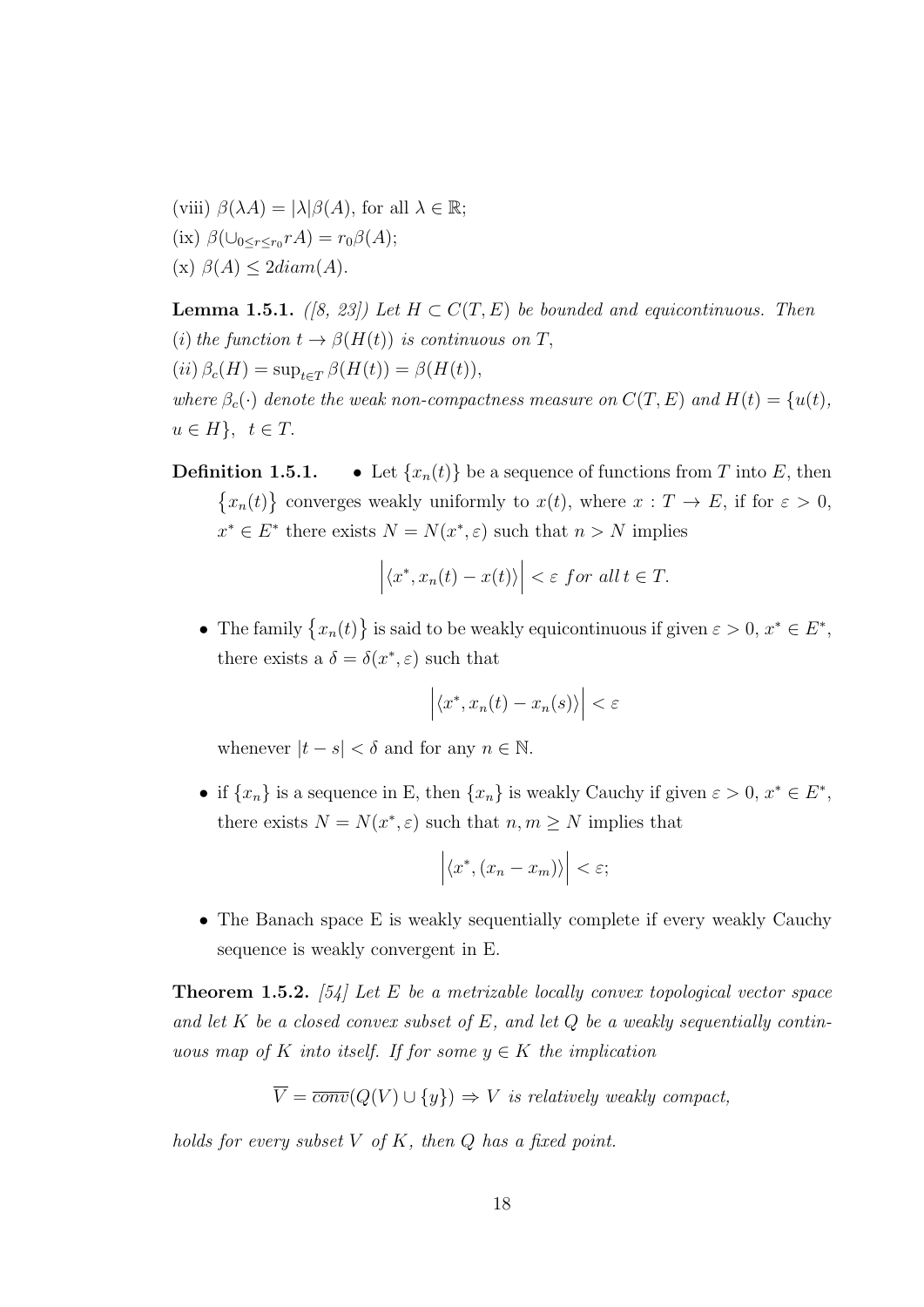## **Chapter 2**

# **Pseudo Solution for Fractional Differential Equations**

In chapter 1 we recalled some basic definitions and results about differentiation and integration in Banach spaces. In the present chapter we establish an existence result for the fractional differential equations in nonreflexive Banach spaces.

$$
\begin{cases}\nD_p^{\alpha}y(t) = f(t, y(t)) \\
y(0) = y_0\n\end{cases}
$$

where  $D_p^{\alpha} y(\cdot)$  is a fractional pseudo-derivative of a weakly absolutely continuous and pseudo-differentiable function  $y(\cdot) : T \to E$ , the function  $f(t, \cdot) : T \times E \to E$ is weakly-weakly sequentially continuous for every  $t \in T$  and  $f(\cdot, y(\cdot))$  is Pettis integrable for every weakly absolutely continuous function  $y(\cdot) : T \to E$ , *T* is a bounded interval of real numbers containing zero and *E* is a nonreflexive Banach space.

## **2.1 Fractional Pettis integral and Abel integral equation**

Let us denote by  $P^{\infty}(T, E)$  the space of all weakly measurable and Pettis integrable functions  $x(\cdot) : T \to E$  with the property that  $\langle x^*, x(\cdot) \rangle \in L^{\infty}(T)$  for every  $x^* \in E^*$ . Since for each  $t \in T$  the real valued function  $s \mapsto (t - s)^{\alpha - 1}$  is Lebesgue integrable on  $[0, t]$  for every  $\alpha > 0$  then, by Proposition 1.4.2, the *fractional Pettis integral* 

$$
I^{\alpha}x(t) := \int_0^t \frac{(t-s)^{\alpha-1}}{\Gamma(\alpha)} x(s)ds, \ t \in T,
$$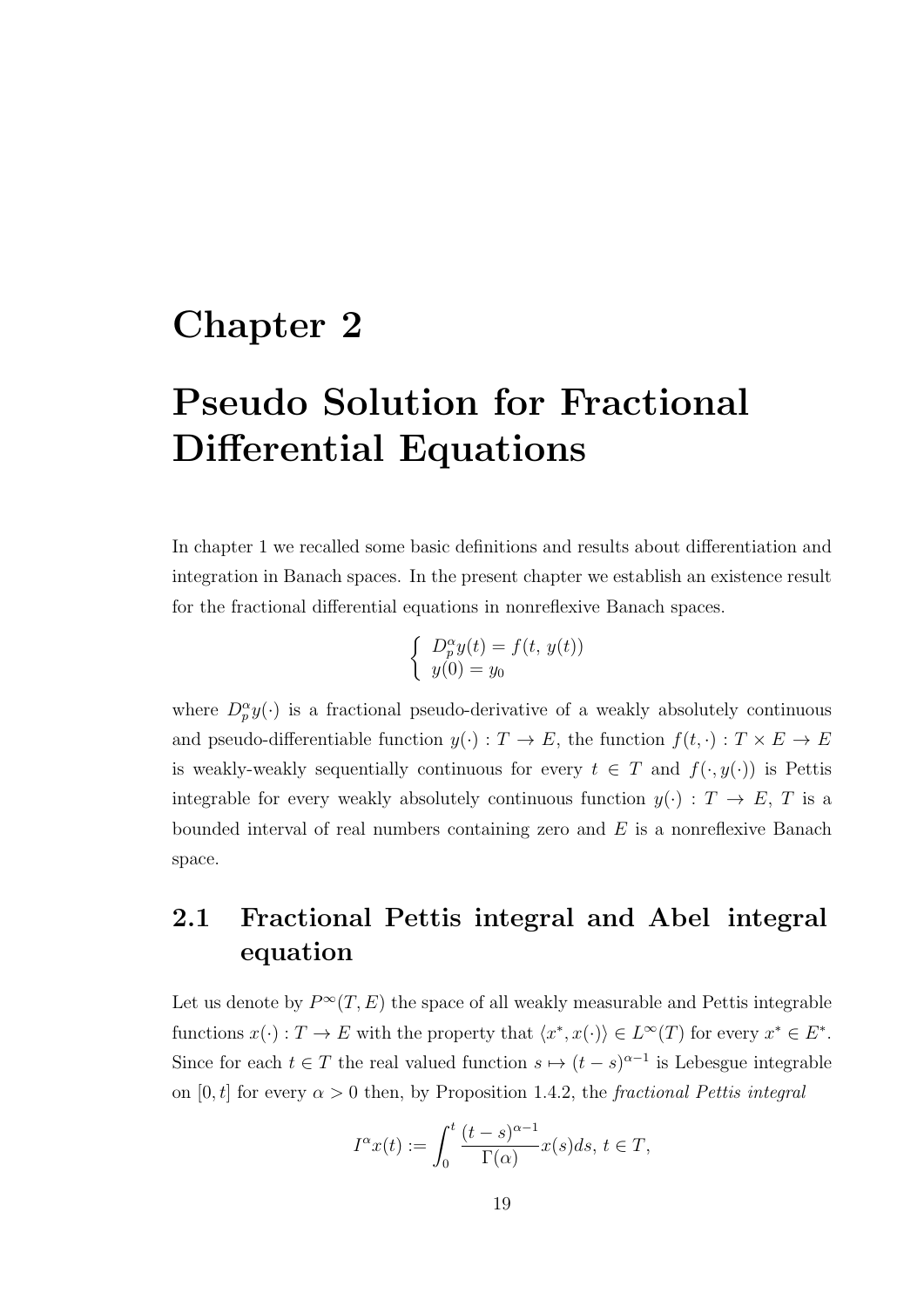exists for every function  $x(\cdot) \in P^{\infty}(T, E)$  as a function from *T* into *E*. Moreover, we have that

$$
\langle x^*, I^{\alpha}x(t) \rangle = \int_0^t \frac{(t-s)^{\alpha-1}}{\Gamma(\alpha)} \langle x^*, x(s) \rangle ds, t \in T,
$$

for every  $x^* \in E^*$ , and the real function  $t \mapsto \langle x^*, I^{\alpha}x(t) \rangle$  is continuous (in fact, bounded and uniformly continuous on *T* if  $T = \mathbb{R}$ ) on *T* for every  $x^* \in E^*$  ([9, Proposition 1.3.2]).

**Example 2.1**. Let *T* be the interval  $[0, 1]$  and define  $f : T \to L^{\infty}(T)$  by  $f(t) = \chi_{[0,t]}$ . Then this function is weakly measurable and Pettis integrable, but not strongly measurable (see [37], [85]). To compute the fractional Pettis integral of *f*, we consider  $\psi \in L^1(T)$ , and let  $x^*$  be the element of  $L^\infty(T)^*$  corresponding to  $\psi$ . Since

$$
\int_0^t \frac{(t-s)^{\alpha-1}}{\Gamma(\alpha)} \langle x^*, f(s) \rangle ds = \int_0^t \frac{(t-s)^{\alpha-1}}{\Gamma(\alpha)} \langle x^*, \chi_{[0,s]} \rangle ds =
$$
  
\n
$$
= \int_0^t \frac{(t-s)^{\alpha-1}}{\Gamma(\alpha)} \int_0^1 \psi(\tau) \chi_{[0,s]}(\tau) d\tau ds = \int_0^t \frac{(t-s)^{\alpha-1}}{\Gamma(\alpha)} \int_0^s \psi(\tau) d\tau ds
$$
  
\n
$$
= \int_0^t \int_\tau^t \frac{(t-s)^{\alpha-1}}{\Gamma(\alpha)} \psi(\tau) ds d\tau = \int_0^t \frac{(t-\tau)^{\alpha}}{\Gamma(1+\alpha)} \psi(\tau) d\tau
$$
  
\n
$$
= \int_0^1 \frac{(t-\tau)^{\alpha}}{\Gamma(1+\alpha)} \chi_{[0,t]}(\tau) \psi(\tau) d\tau = \langle x^*, \frac{(t-\tau)^{\alpha}}{\Gamma(1+\alpha)} \chi_{[0,t]} \rangle,
$$

we infer that

$$
\left(\int_0^t \frac{(t-s)^{\alpha-1}}{\Gamma(\alpha)} f(s)ds\right)(\tau) = \frac{(t-\tau)^{\alpha}}{\Gamma(1+\alpha)} \chi_{[0,t]} \in L^{\infty}(T), \ \ t \in [0,1].
$$

**Lemma 2.1.1.** *If*  $x(\cdot), y(\cdot) \in P^{\infty}(T, E)$  *are weakly equivalent on T, then*  $I^{\alpha}x(t) =$  $I^{\alpha}y(t)$  *on T.* 

**Proof.** If  $x(\cdot), y(\cdot) \in P^{\infty}(T, E)$  are weakly equivalent on *T*, then for every  $x^* \in E^*$  there exists a null set  $N(x^*) \in \mathcal{L}(T)$  such that for every  $t \in T$  we have that  $\langle x^*, x(s) \rangle = \langle x^*, y(s) \rangle$  for  $s \in [0, t] \setminus N(x^*)$ . It follows that  $\frac{(t-s)^{\alpha-1}}{\Gamma(\alpha)}$  $\frac{-s^{\alpha}}{\Gamma(\alpha)}\langle x^*,x(s)\rangle=$  $\frac{(t-s)^{\alpha-1}}{a}$  $\frac{-s^{\alpha-1}}{\Gamma(\alpha)}\langle x^*,y(s)\rangle$  for  $s\in[0,t]\setminus N(x^*)$  and  $t\in T$ , and so  $\int_0^t\frac{(t-s)^{\alpha-1}}{\Gamma(\alpha)}$  $\frac{-s^{\alpha-1}}{\Gamma(\alpha)}\left\langle x^*,x(s)\right\rangle ds=$  $\int_0^t \frac{(t-s)^{\alpha-1}}{\Gamma(\alpha)}$  $\frac{-s}{\Gamma(\alpha)}\langle x^*,y(s)\rangle ds$  for  $t\in T$ . Therefore, we have that  $\langle x^*,I^{\alpha}x(t)\rangle=\langle x^*,I^{\alpha}y(t)\rangle$ for every  $x^* \in E^*$  and every  $t \in T$ , and thus  $I^{\alpha}x(t) = I^{\alpha}y(t)$  on *T*.

**Lemma 2.1.2.** *The fractional Pettis integral is a linear operator from*  $P^{\infty}(T, E)$ *into*  $P^{\infty}(T, E)$ *. Moreover, if*  $x(\cdot) \in P^{\infty}(T, E)$ *, then for*  $\alpha, \beta \in (0, 1)$  *we have*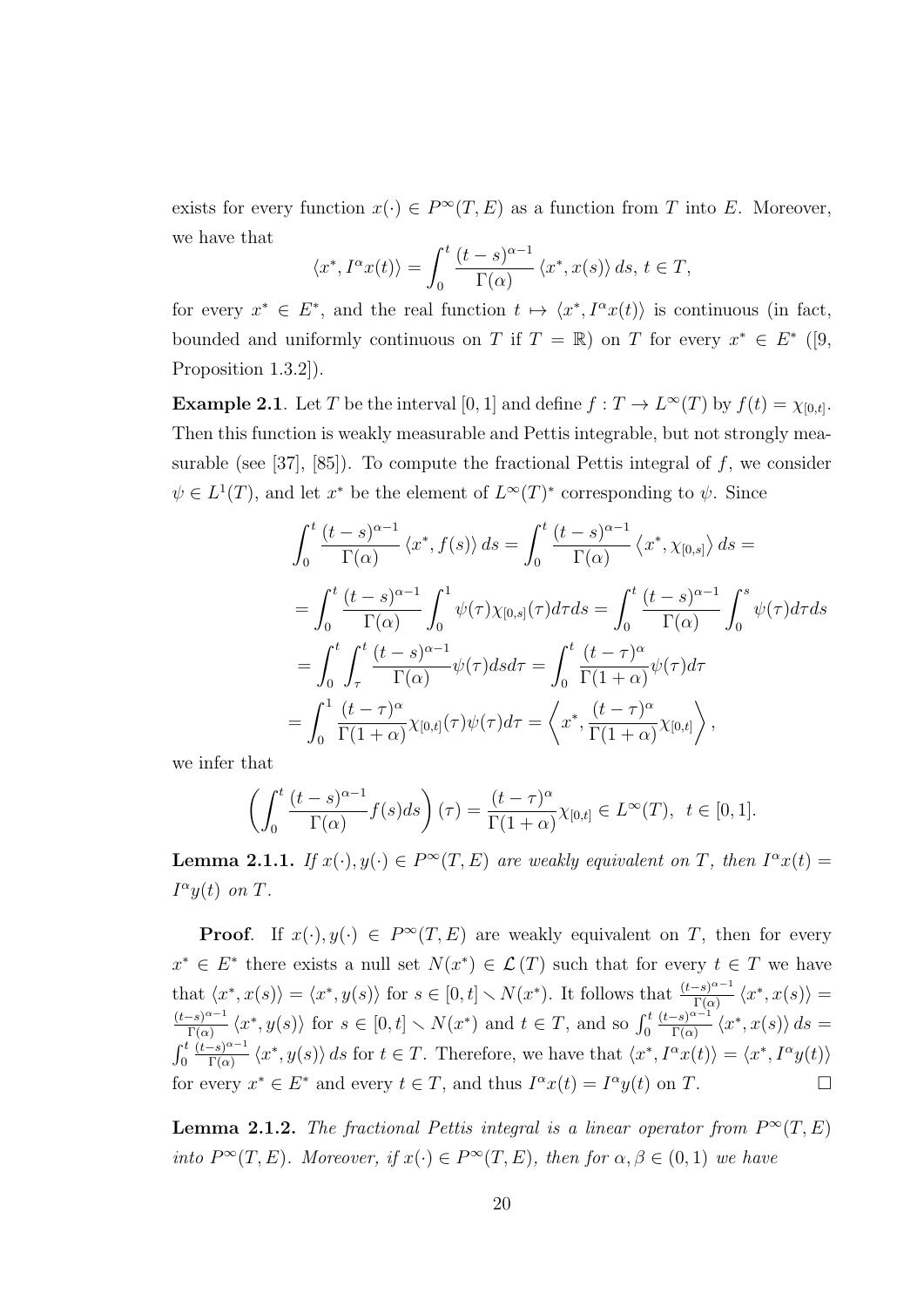\n- (a) 
$$
I^{\alpha}I^{\beta}x(t) = I^{\alpha+\beta}x(t), t \in T
$$
,
\n- (b)  $\lim_{\alpha \to 1} I^{\alpha}x(t) = I^1x(t)$  weakly uniformly on T if only these integrals exist on T.
\n

**Proof.** Let  $x(\cdot) \in P^{\infty}(T, E)$  and  $\alpha > 0$ . Since for each  $t \in T$  the real valued function  $s \mapsto (t - s)^{\alpha - 1}$  is Lebesgue integrable on [0, t] and for every  $x^* \in E^*$  the real function  $t \mapsto \langle x^*, x(t) \rangle$  is essentially bounded on *T*, then for every  $x^* \in E^*$  the real function  $t \mapsto \int_0^t \frac{(t-s)^{\alpha-1}}{\Gamma(\alpha)}$  $\frac{f(s)}{\Gamma(\alpha)}$   $\langle x^*, x(s) \rangle ds$  is continuous on *T*. Moreover, for every  $x^* \in E^*$  we have

$$
\int_{T} \langle x^*, I^{\alpha}x(t) \rangle dt = \int_{0}^{b} \langle x^*, \int_{0}^{t} \frac{(t-s)^{\alpha-1}}{\Gamma(\alpha)} x(s) ds \rangle dt =
$$

$$
\int_{0}^{b} \int_{0}^{t} \frac{(t-s)^{\alpha-1}}{\Gamma(\alpha)} \langle x^*, x(s) ds \rangle dt = \int_{0}^{b} \int_{s}^{b} \frac{(t-s)^{\alpha-1}}{\Gamma(\alpha)} \langle x^*, x(s) dt \rangle ds =
$$

$$
\int_{0}^{b} \frac{(b-s)^{\alpha}}{\Gamma(\alpha+1)} \langle x^*, x(s) \rangle ds = \langle x^*, \int_{0}^{b} \frac{(b-s)^{\alpha}}{\Gamma(\alpha+1)} x(s) ds \rangle = \langle x^*, x_T \rangle,
$$

where  $x_T = \int_0^b \frac{(b-s)^\alpha}{\Gamma(\alpha+1)} x(s) ds$ . It follows that the function  $t \mapsto I^\alpha x(t)$  is weakly measurable,  $\langle x^*, x(\cdot) \rangle \in L^{\infty}(T)$  for every  $x^* \in E^*$  and there exists a  $x_T \in E$  such that  $\langle x^*, x_T \rangle = \int_T \langle x^*, I^{\alpha} x(t) \rangle dt$ ; that is,  $I^{\alpha} x(\cdot) \in P^{\infty}(T, E)$ . Obviously,  $I^{\alpha}$  is a linear operator. Next, since for every  $x^* \in E^*$  the real function  $t \mapsto \langle x^*, x(t) \rangle$  is essentially bounded on *T*, then from the semigroup property of fractional integration (see [38, Theorem 2.2]) it follows that for every  $x^* \in E^*$  we have

$$
I^{\alpha}I^{\beta}\left\langle x^*, x(t)\right\rangle = I^{\alpha+\beta}\left\langle x^*, x(t)\right\rangle
$$

for  $t \in T$ . Therefore, for every  $x^* \in E^*$  we have

$$
\left\langle x^*,I^{\alpha}I^{\beta}x(t)\right\rangle=\left\langle x^*,I^{\alpha+\beta}x(t)\right\rangle
$$

for  $t \in T$  and so  $I^{\alpha}I^{\beta}x(t) = I^{\alpha+\beta}x(t)$  for  $t \in T$ . For (b) see [74].

In the following, consider  $\alpha \in (0,1)$  and for a given function  $x(\cdot) \in P^{\infty}(T, E)$  we also denote by  $x_{1-\alpha}(t)$  the fractional Pettis integral

$$
I^{1-\alpha}x(t) = \int_0^t \frac{(t-s)^{-\alpha}}{\Gamma(1-\alpha)} x(s)ds, \ t \in T.
$$

Consider the following *Abel integral equation*

$$
\int_0^t \frac{(t-s)^{\alpha-1}}{\Gamma(\alpha)} x(s)ds = y(t), \ t \in T,
$$
\n(2.1.1)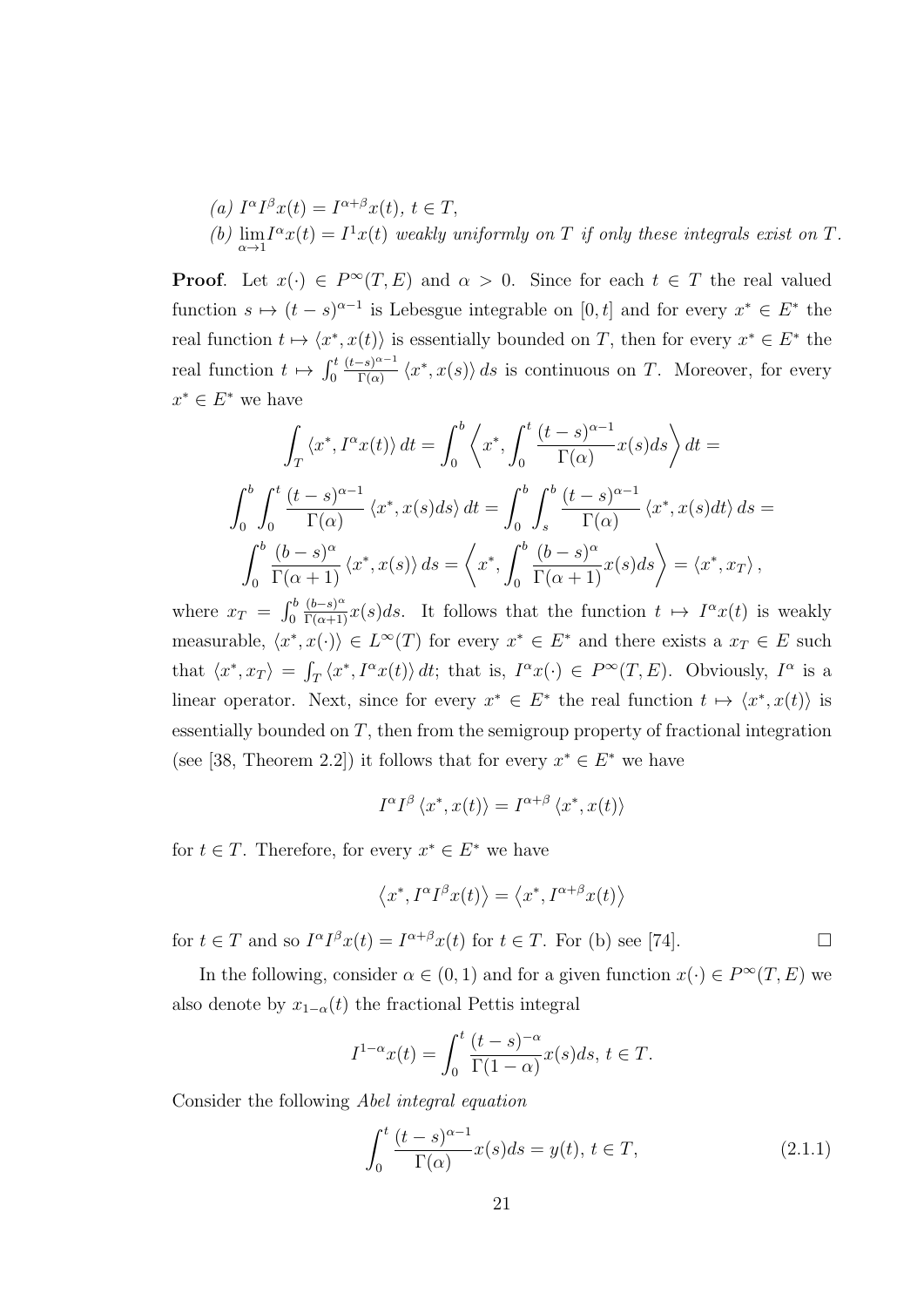where  $y(\cdot) \in P^{\infty}(T, E)$  is a given function. Our aim is to find the conditions under which the integral equation (2.1.1) has a solution  $x(\cdot) \in P^{\infty}(T, E)$ . For this, suppose that  $x(\cdot) \in P^{\infty}(T, E)$  is a solution of (2.1.1). Then from (2.1.1) it follows that

$$
\int_0^t \frac{(t-s)^{\alpha-1}}{\Gamma(\alpha)} \left\langle x^*, x(s) \right\rangle ds = \left\langle x^*, y(t) \right\rangle, \ t \in T,
$$
\n(2.1.2)

for every  $x^* \in E^*$ . Since  $\langle x^*, x(\cdot) \rangle \in L^1(T)$  and  $\langle x^*, y(\cdot) \rangle \in L^1(T)$  for every  $x^* \in E^*$ , then using the same reasoning as in [80, Section 1.2] it follows that

$$
\int_0^t \langle x^*, x(s) \rangle ds = \langle x^*, y_{1-\alpha}(t) \rangle, t \in T,
$$

for every  $x^* \in E^*$ . Therefore, for every  $x^* \in E^*$  the real function  $t \mapsto \langle x^*, y_{1-\alpha}(t) \rangle$ is an *AC* function on *T*, and so  $y_{1-\alpha}(\cdot) : T \to E$  is  $wAC$  on *T*. Moreover, for every  $x^* \in E^*$  the real function  $t \mapsto \langle x^*, y_{1-\alpha}(t) \rangle$  is a.e. differentiable on *T* and  $\frac{d}{dt}\langle x^*,y_{1-\alpha}(\cdot)\rangle \in L^1(T)$ . Then for every  $x^* \in E^*$  there exists a null set  $N(x^*) \in \mathcal{L}(T)$ such that the real function  $t \mapsto \langle x^*, y_{1-\alpha}(t) \rangle$  is differentiable on  $T \setminus N(x^*)$  and

$$
\frac{d}{dt}\langle x^*, y_{1-\alpha}(t)\rangle = \langle x^*, x(t)\rangle \text{ for } t \in T \setminus N(x^*),\tag{2.1.3}
$$

and thus  $x(\cdot)$  is a pseudo-derivative of  $y_{1-\alpha}(\cdot)$ . Consequently, if  $x(\cdot) \in P^{\infty}(T, E)$  is a solution of (2.1.1), then  $y_{1-\alpha}(\cdot)$  is  $wAC$  on  $T, x(\cdot) \in P^{\infty}(T, E)$  is a pseudo-derivative of  $y_{1-\alpha}(\cdot)$ , and  $y_{1-\alpha}(0) = 0$ .

Moreover, if  $\widetilde{x}(\cdot) \in P^{\infty}(T, E)$  is another solution of  $(2.1.1)$ , then it is not difficult to see that  $x(\cdot)$  and  $\widetilde{x}(\cdot)$  are weakly equivalent.

Conversely, suppose that the function  $y_{1-\alpha}(\cdot)$  is  $wAC$  on *T*, has a pseudo-derivative  $z(\cdot) \in P^{\infty}(T, E)$  and  $y_{1-\alpha}(0) = 0$ . Since  $y_{1-\alpha}(\cdot)$  is  $wAC$  on T, then for every  $x^* \in E^*$ the real function  $t \mapsto \langle x^*, y_{1-\alpha}(t) \rangle$  is a.e. differentiable on *T*, and so for every  $x^* \in E^*$ there exists a null set  $N(x^*) \in \mathcal{L}(T)$  such that the real function  $t \mapsto \langle x^*, y_{1-\alpha}(t) \rangle$  is differentiable on  $T \setminus N(x^*)$  and  $\langle x^*, y_{1-\alpha}(\cdot) \rangle \in L^1(T)$ . For every  $x^* \in E^*$ , we consider a function  $g(x^*)(\cdot) \in L^1(T)$  such that  $g(x^*)(t) = \frac{d}{dt} \langle x^*, y_{1-\alpha}(t) \rangle$ ,  $t \in T \setminus N(x^*)$ . Further, since  $y_{1-\alpha}(\cdot)$  has the pseudo-derivative  $z(\cdot) \in P^{\infty}(T, E)$ , then for every  $x^* \in E^*$  there exists a null set  $M(x^*) \in \mathcal{L}(T)$  such that the real function  $t \mapsto$  $\langle x^*, y_{1-\alpha}(t) \rangle$  is differentiable on  $T \setminus M(x^*)$  and

$$
\frac{d}{dt} \langle x^*, y_{1-\alpha}(t) \rangle = \langle x^*, z(t) \rangle, t \in T \setminus M(x^*).
$$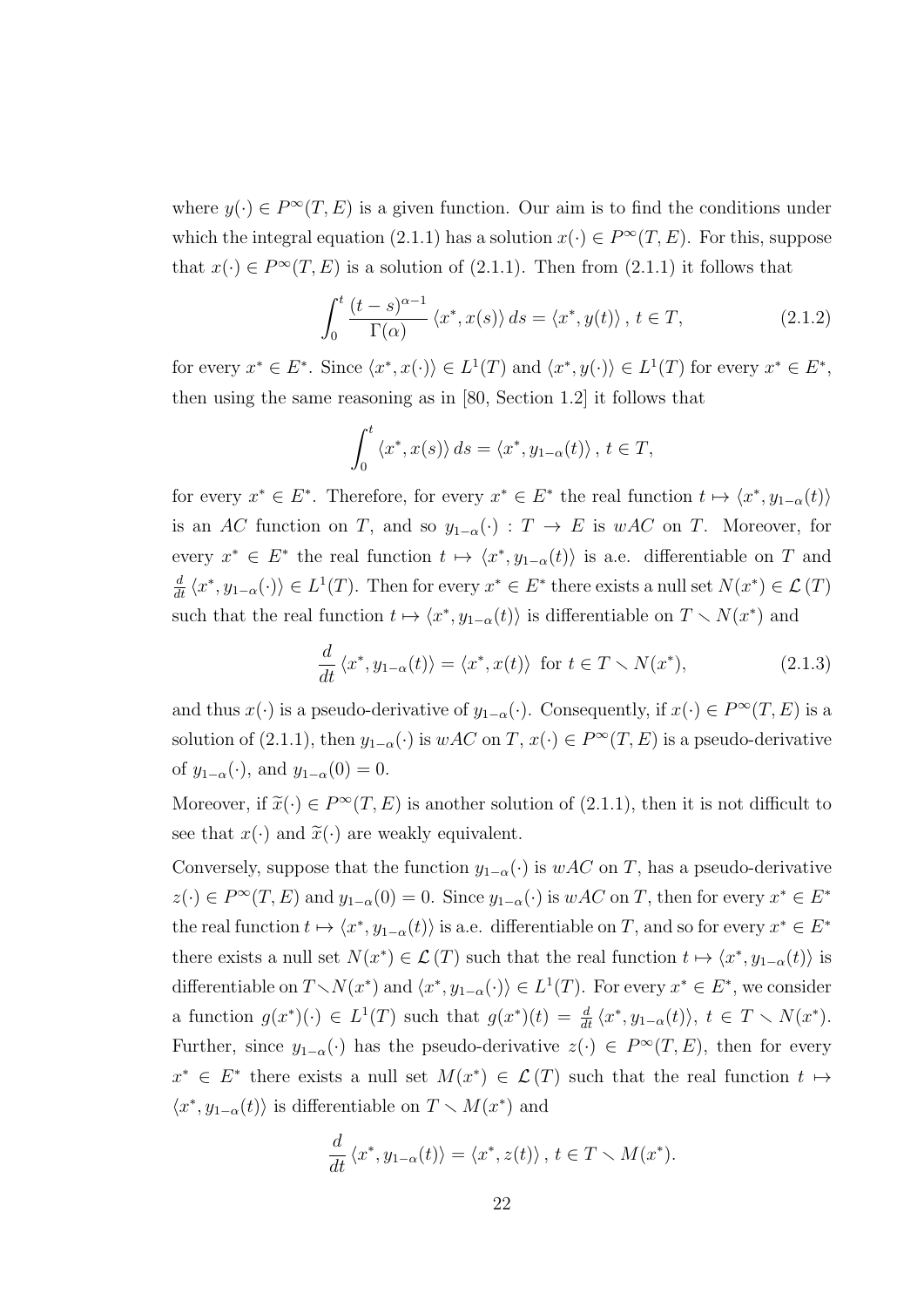It follows that for every  $x^* \in E^*$  we can choose the null set  $A(x^*) := N(x^*) \cup M(x^*)$ such that  $t \mapsto \langle x^*, y_{1-\alpha}(t) \rangle$  is differentiable on  $T \setminus A(x^*)$  and

$$
g(x^*)(t) = \frac{d}{dt} \langle x^*, y_{1-\alpha}(t) \rangle = \langle x^*, z(t) \rangle, \ t \in T \setminus A(x^*). \tag{2.1.4}
$$

Moreover, we observe that  $g(x^*)(\cdot) \in L^{\infty}(T)$ . We will now show that for every  $x^* \in E^*$  the real function  $g(x^*)(\cdot)$  is a solution of (2.1.2). For this purpose we replace  $\langle x^*, x(\cdot) \rangle$  by  $g(x^*)(\cdot)$  in the left-hand side of  $(2.1.2)$  and denote the result by  $f(x^*)(\cdot)$ , that is,

$$
\int_0^t \frac{(t-s)^{\alpha-1}}{\Gamma(\alpha)} g(x^*)(s) ds = f(x^*)(t), \ t \in T.
$$
 (2.1.5)

If we show that for every  $x^* \in E^*$  the functions  $f(x^*)(\cdot)$  and  $\langle x^*, y(\cdot) \rangle$  are equal on *T*, then our assertion is proved. Note using (2.1.5), the equality  $f(x^*)(\cdot) = \langle x^*, y(\cdot) \rangle$ on *T* is shown in the proof of Theorem 2.1 from [80]. Consequently, since for every  $x^* \in E^*$  the real function  $g(x^*)(\cdot)$  is a solution of (2.1.2), it follows that the pseudoderivative  $z(\cdot)$  of  $y_{1-\alpha}(\cdot)$  is weakly equivalent with a solution of (2.1.1). Finally, we remark that if  $\alpha \in (0,1)$  is replaced by  $\beta := 1 - \alpha \in (0,1)$ , then the previous reasoning remain valid.

Summarizing the above we obtain.

**Theorem 2.1.3.** *If*  $y(\cdot) \in P^{\infty}(T, E)$ , then the Abel integral equation (2.1.1) has a *solution in*  $P^{\infty}(T, E)$  *if and only if the function*  $y_{1-\alpha}(\cdot)$  *has the following properties:*  $(a)$   $y_{1-\alpha}$  (*·*) *is*  $wAC$  *on*  $T$ *, (b)*  $y_{1-\alpha}(\cdot)$  *has a pseudo-derivative belonging to*  $P^{\infty}(T, E)$ ;  $(c)$  *y*<sub>1−*α*</sub>(0) = 0*.* 

*If these conditions are satisfied, then any solution*  $x(\cdot) \in P^{\infty}(T, E)$  *of* (2.1.1) *is weakly equivalent to a pseudo-derivative of*  $y_{1-\alpha}(\cdot)$ *; that is,*  $x(t) \approx \frac{d_p}{dt}$  $\frac{d_p}{dt}$  $\int_0^t \frac{(t-s)^{-\alpha}}{\Gamma(1-\alpha)}$  $\frac{(t-s)}{\Gamma(1-\alpha)}$   $y(s)ds$ *on T*. *If E is a weakly sequentially complete space, then condition (a) is replaced by*

 $(a')$   $y_{1-\alpha}(\cdot)$  *is AC on T*.

**Corollary 2.1.4.** *If*  $y(\cdot) \in P^{\infty}(T, E)$ , then the Abel integral equation

$$
\int_0^t \frac{(t-s)^{-\alpha}}{\Gamma(1-\alpha)} x(s)ds = y(t), \ t \in T,
$$
\n(2.1.6)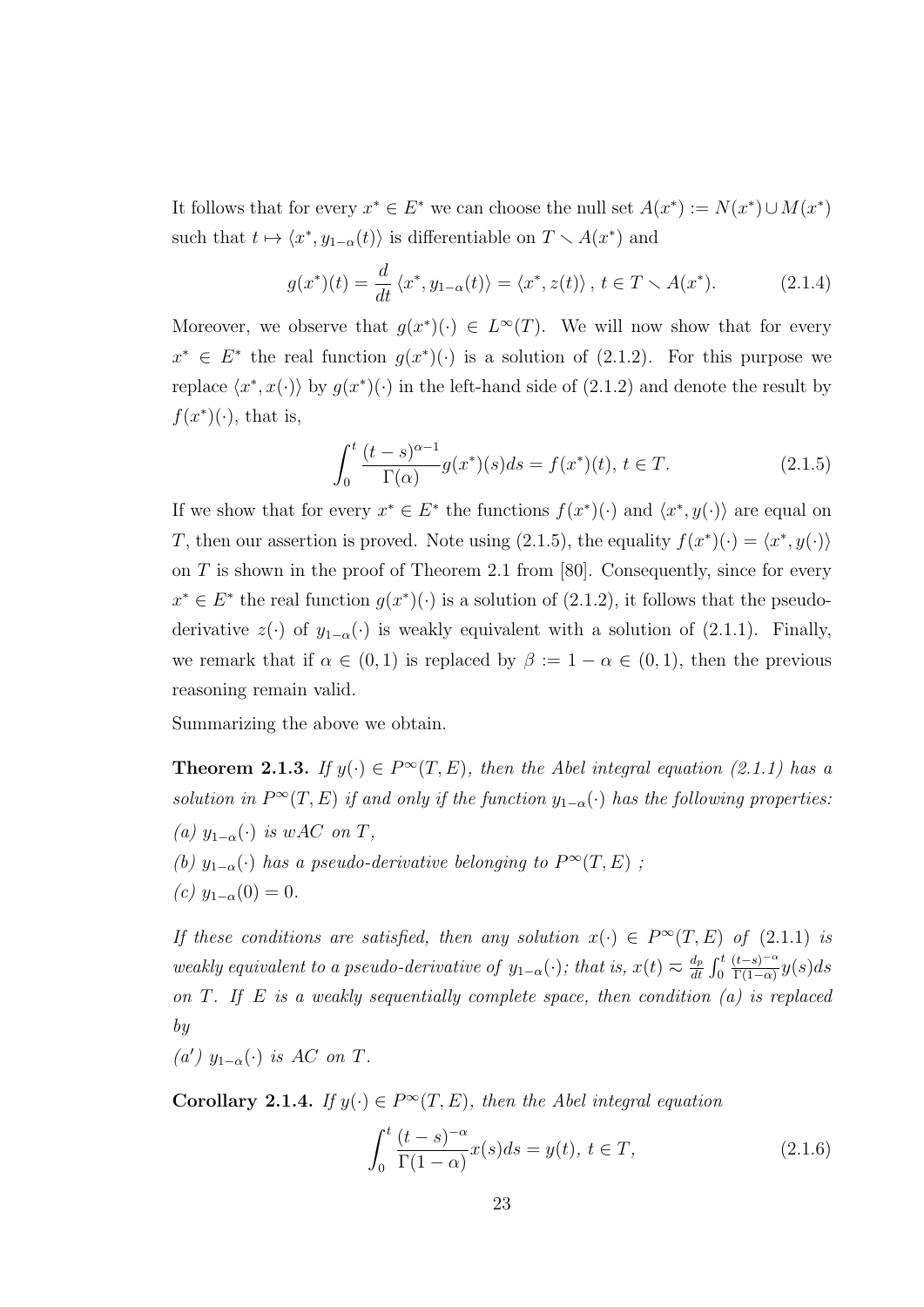*has a solution in*  $P^{\infty}(T, E)$  *if and only if the function*  $y_{\alpha}(\cdot)$  *has the following properties:*

- $(a)$   $y_\alpha(\cdot)$  *is*  $wAC$  *on*  $T$ *,*
- *(b)*  $y_\alpha(\cdot)$  *has a pseudo-derivative belonging to*  $P^\infty(T, E)$ *;*
- *(c)*  $y_\alpha(0) = 0$ .

*If these conditions are satisfied, then any solution*  $x(\cdot) \in P^{\infty}(T, E)$  *of* (2.1.6) *is weakly equivalent to a pseudo-derivative of*  $y_\alpha(\cdot)$ *; that is,*  $x(t) \approx \frac{d_p}{dt}$  $\frac{d_p}{dt}$   $\int_0^t \frac{(t-s)^{\alpha-1}}{\Gamma(\alpha)}$  $\frac{-s}{\Gamma(\alpha)}$  *y*(*s*)*ds on T*. *If E is a weakly sequentially complete space, then condition (a) is replaced by*

 $(a')$   $y_\alpha(\cdot)$  *is AC on T*.

**Corollary 2.1.5.** If  $f(\cdot, \cdot): T \times E \to E$  is a function such that  $f(\cdot, y(\cdot)) \in P^{\infty}(T, E)$ *for every*  $wAC$  *function*  $y(\cdot) : T \to E$ *, then the function*  $f_\alpha(\cdot)$  *given by* 

$$
f_{\alpha}(t) = \int_0^t \frac{(t-s)^{1-\alpha}}{\Gamma(\alpha)} f(s, y(s)) ds, t \in T,
$$
\n(2.1.7)

*has the following properties:*

*(a)*  $f_{\alpha}(\cdot)$  *is*  $wAC$  *on*  $T$ *, (b)*  $f(\cdot, y(\cdot))$  *is a pseudo-derivative of*  $f_\alpha(\cdot)$ *; (c)*  $f_{\alpha}(0) = 0$ *.* 

*If E is a weakly sequentially complete space, then wAC is replaced by AC.*

### **2.2 Fractional Pseudo-Derivative**

In the following, consider  $\alpha \in (0,1)$ . If  $y(\cdot) : T \to E$  is a pseudo-differentiable function with a pseudo-derivative  $x(\cdot) \in P^{\infty}(T, E)$  on *T*, then the following fractional Pettis integral

$$
I^{1-\alpha}x(t) = \int_0^t \frac{(t-s)^{-\alpha}}{\Gamma(1-\alpha)} x(s)ds
$$

exists on *T*. The fractional Pettis integral  $I^{1-\alpha}x(\cdot)$  is called a *fractional pseudoderivative* of  $y(\cdot)$  on *T* and it will be denoted by  $D_p^{\alpha} y(\cdot)$ ; that is,

$$
D_p^{\alpha} y(t) = I^{1-\alpha} x(t), \ t \in T.
$$
 (2.2.1)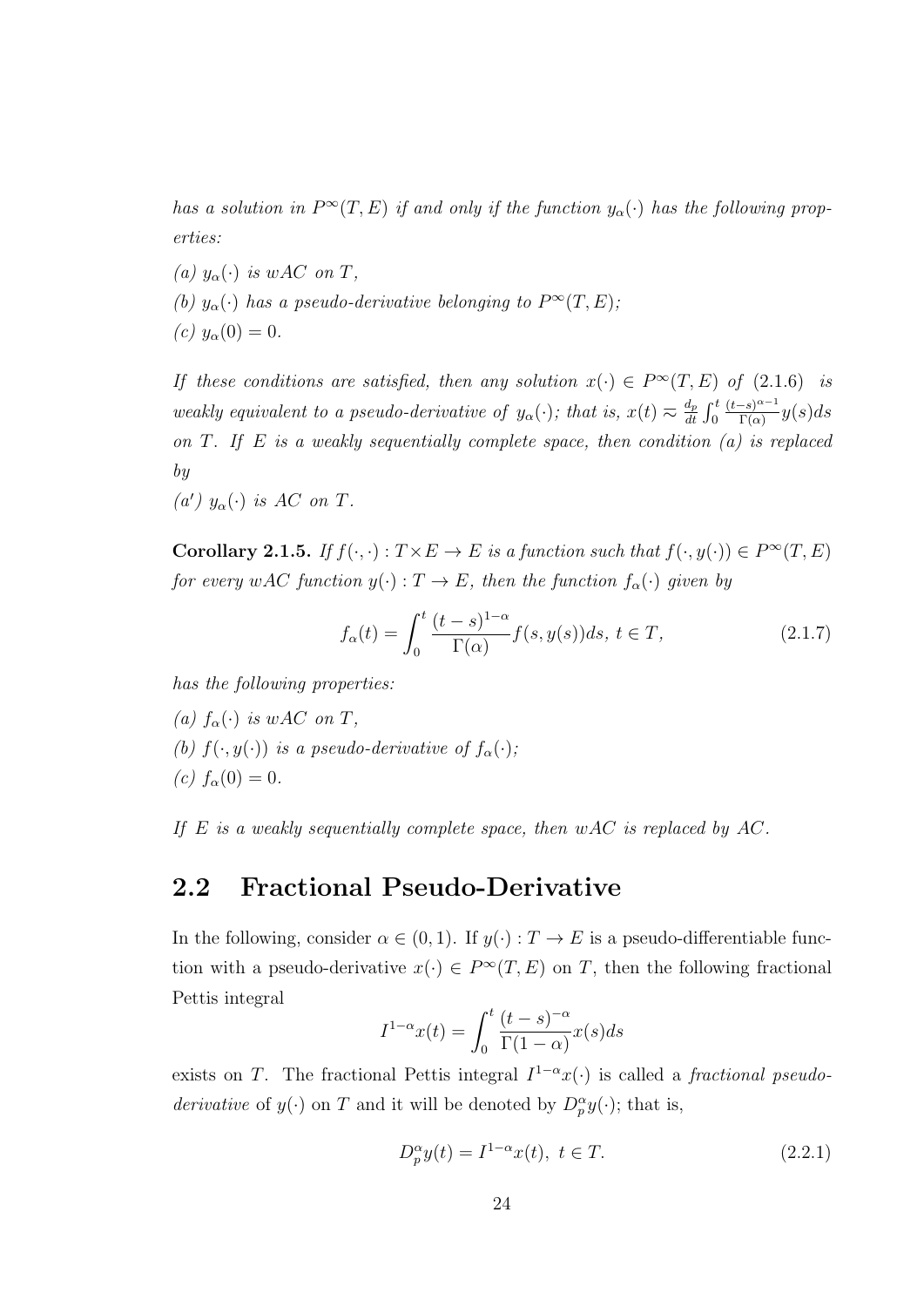If  $y(\cdot): T \to E$  is an a.e. weakly differentiable function with the weak derivative  $y'_{w}(\cdot) \in P^{\infty}(T, E)$  on *T*, then

$$
D_w^{\alpha} y(t) := I^{1-\alpha} y_w'(t), \ t \in T,
$$
\n(2.2.2)

is called the *fractional weak derivative* of  $y(\cdot)$  on *T*.

**Example 2.2**. Let  $c_0$  be the space of all real sequences converging to zero and  $T = [0, 1]$ . Then **c**<sub>0</sub> is a Banach space with respect to the norm  $||x||_{\mathbf{c}_0} := \max_{n \geq 1}$ *n≥*1  $|x_n|$ , where  $x = \{x_n\}_{n \geq 1}$ . Also, we recall that  $\mathbf{c}_0$  is not weakly sequentially complete. Let  $x(\cdot) : T \to \mathbf{c}_0$  be defined by

$$
x(t)(n) = x_n(t) = \begin{cases} n, & \text{if } 0 \le t \le \frac{1}{2n} \\ -n, & \text{if } \frac{1}{2n} < t \le \frac{1}{n} \\ 0, & \text{if } \frac{1}{n} < t \le 1. \end{cases}
$$

Also, consider the function  $y(\cdot)$ :  $T \to \mathbf{c}_0$  be defined by

$$
y(t)(n) = y_n(t) = \begin{cases} nt, & \text{if } 0 \le t \le \frac{1}{2n} \\ 1 - nt, & \text{if } \frac{1}{2n} < t \le \frac{1}{n} \\ 0, & \text{if } \frac{1}{n} < t \le 1. \end{cases}
$$

Then it is easy to see that  $y_n(t) = \int_0^t x_n(s)ds$ ,  $0 \le t \le 1$ . Let  $x^* \in \mathbf{c}_0^*$ . Then there exists a sequence of real numbers  $\{\lambda_n(x^*)\}_{n\geq 1}$  such that the series  $\sum_{n=1}^{\infty} \lambda_n(x^*)$  is absolutely convergent and

$$
\langle x^*, y(t) \rangle = \sum_{n=1}^{\infty} \lambda_n(x^*) y_n(t) = \sum_{n \ge 1} \lambda_n(x^*) \int_0^t x_n(s) ds.
$$

Since

$$
|\langle x^*, x(t) \rangle| = \left| \sum_{n=1}^{\infty} \lambda_n(x^*) x_n(t) \right| \le \sum_{n=1}^{\infty} |\lambda_n(x^*)| < \infty
$$

by the Fubini theorem we have

$$
\langle x^*, y(t) \rangle = \int_0^t \left[ \sum_{n=1}^\infty \lambda_n(x^*) x_n(s) \right] ds,
$$

and so the function  $t \mapsto \langle x^*, y(t) \rangle$  is absolutely continuous for every  $x^* \in \mathbf{c}_0^*$  (see also [48]). Thus, for every  $x^* \in E^*$  there exists a null set  $N(x^*) \in \mathcal{L}(T)$  such that the real function  $t \mapsto \langle x^*, x(t) \rangle$  is differentiable on  $T \setminus N(x^*)$  and  $\frac{d}{dt} \langle x^*, y(t) \rangle = \langle x^*, x(t) \rangle$ ,  $t \in T \setminus N(x^*)$ . It follows that the function  $x(\cdot)$  is a pseudo-derivative of  $y(\cdot)$  such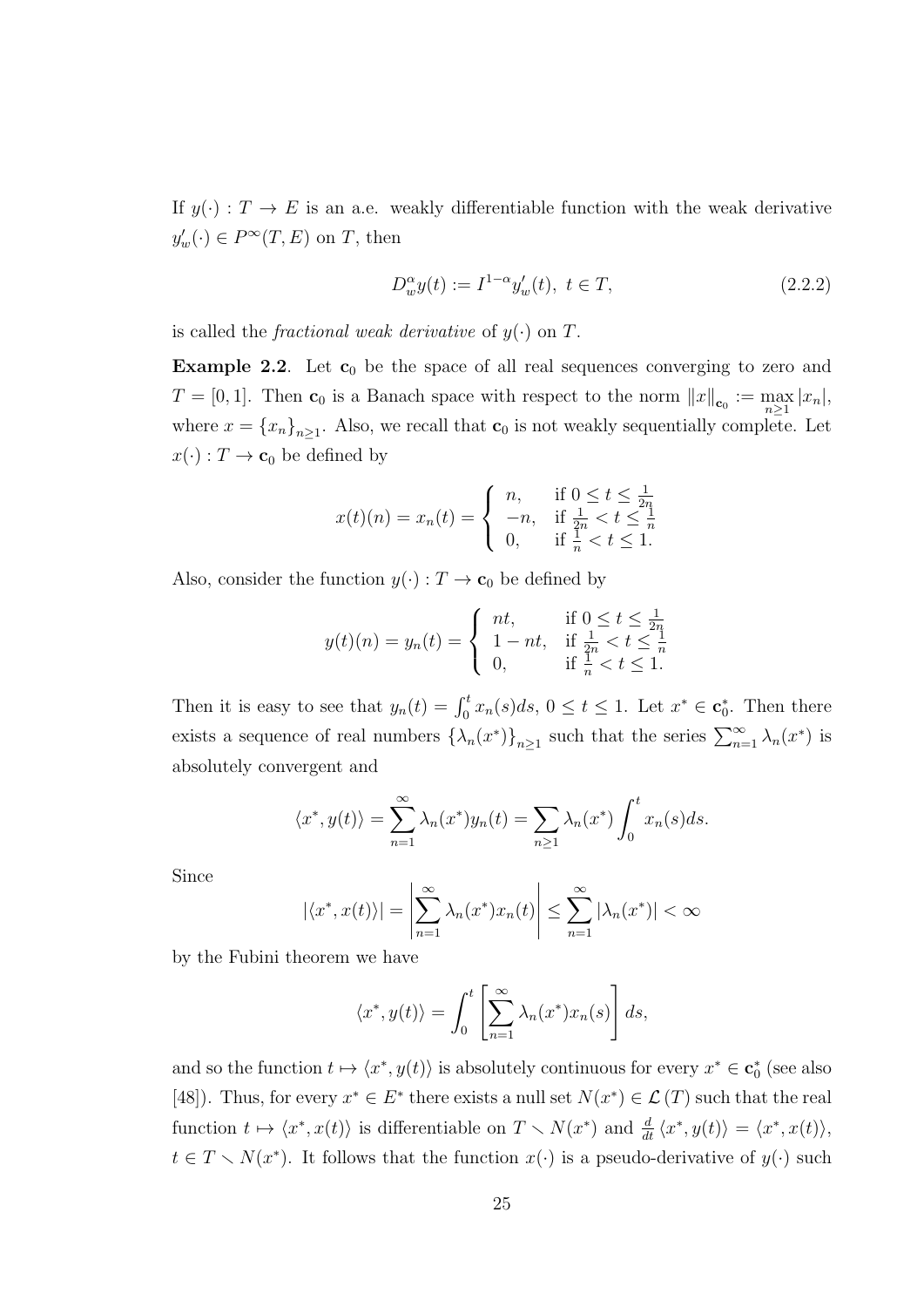that  $x(\cdot) \in P^{\infty}(T)$ . To compute the fraction pseudo-derivative of  $x(\cdot)$ , let  $x^* \in \mathbf{c}_0^*$ be given and let  $\sum_{n=1}^{\infty} \lambda_n(x^*)$  be its corresponding absolutely convergent series. We have

$$
\int_0^t \frac{(t-s)^{-\alpha}}{\Gamma(1-\alpha)} \langle x^*, x(s) \rangle ds = \int_0^t \frac{(t-s)^{-\alpha}}{\Gamma(1-\alpha)} \left[ \sum_{n=1}^\infty \lambda_n(x^*) x_n(s) \right] ds
$$

$$
= \sum_{n=1}^\infty n \lambda_n(x^*) \int_0^t \frac{(t-s)^{-\alpha}}{\Gamma(1-\alpha)} ds = \sum_{n=1}^\infty \lambda_n(x^*) \frac{n t^{1-\alpha}}{\Gamma(2-\alpha)}
$$

if  $0 \leq t \leq \frac{1}{2t}$  $\frac{1}{2n}$ 

$$
\int_0^t \frac{(t-s)^{-\alpha}}{\Gamma(1-\alpha)} \langle x^*, x(s) \rangle ds = \sum_{n=1}^\infty n \lambda_n(x^*) \left[ \int_0^{1/2n} \frac{(t-s)^{-\alpha}}{\Gamma(1-\alpha)} ds - \int_{1/2n}^t \frac{(t-s)^{-\alpha}}{\Gamma(1-\alpha)} ds \right]
$$

$$
= \sum_{n=1}^\infty \lambda_n(x^*) \frac{n}{\Gamma(2-\alpha)} \left[ t^{1-\alpha} - 2 \left( t - \frac{1}{2n} \right)^{1-\alpha} \right]
$$

if  $\frac{1}{2n} < t \leq \frac{1}{n}$  $\frac{1}{n}$ , and

$$
\int_0^t \frac{(t-s)^{-\alpha}}{\Gamma(1-\alpha)} \langle x^*, x(s) \rangle ds = \sum_{n=1}^\infty n \lambda_n(x^*) \left[ \int_0^{1/2n} \frac{(t-s)^{-\alpha}}{\Gamma(1-\alpha)} ds - \int_{1/2n}^{1/n} \frac{(t-s)^{-\alpha}}{\Gamma(1-\alpha)} ds \right]
$$

$$
= \sum_{n=1}^\infty \lambda_n(x^*) \frac{n}{\Gamma(2-\alpha)} \left[ t^{1-\alpha} - 2 \left( t - \frac{1}{2n} \right)^{1-\alpha} + \left( t - \frac{1}{n} \right)^{1-\alpha} \right]
$$

if  $\frac{1}{n} < t \leq 1$ . It follows that

$$
D_p^{\alpha} x(t) = \int_0^t \frac{(t-s)^{-\alpha}}{\Gamma(1-\alpha)} x(s) ds = z(t), \ 0 \le t \le 1,
$$

where  $z(\cdot) \in \mathbf{c}_0$  is defined by

$$
z(t)(n) = \begin{cases} \frac{nt^{1-\alpha}}{\Gamma(2-\alpha)}, & \text{if } 0 \le t \le \frac{1}{2n} \\ \frac{n}{\Gamma(2-\alpha)} \left[ t^{1-\alpha} - 2\left( t - \frac{1}{2n} \right)^{1-\alpha} \right], & \text{if } \frac{1}{2n} < t \le \frac{1}{n} \\ \frac{n}{\Gamma(2-\alpha)} \left[ t^{1-\alpha} - 2\left( t - \frac{1}{2n} \right)^{1-\alpha} + \left( t - \frac{1}{n} \right)^{1-\alpha} \right], & \text{if } \frac{1}{n} < t \le 1. \end{cases}
$$

*Remark* 2.2.1*.* If  $x(\cdot), \tilde{x}(\cdot) \in P^{\infty}(T, E)$  are two pseudo-derivatives of  $y(\cdot) : T \to E$ , then  $x(\cdot) \approx \tilde{x}(\cdot)$  on *T*. Thus, Lemma 2.1.1 implies that  $I^{1-\alpha}x(t) = I^{1-\alpha}\tilde{x}(t)$  on *T*, and so  $D_p^{\alpha} y(\cdot)$  does not depend on the pseudo-derivatives of  $y(\cdot)$ . If  $y(\cdot) : T \to E$  is a.e. weakly differentiable on *T*, then its weak derivative  $y'_{w}(\cdot)$  is a pseudo-derivative of  $y(\cdot)$ , and thus  $D_p^{\alpha}y(t) = D_w^{\alpha}y(t)$  for  $t \in T$ .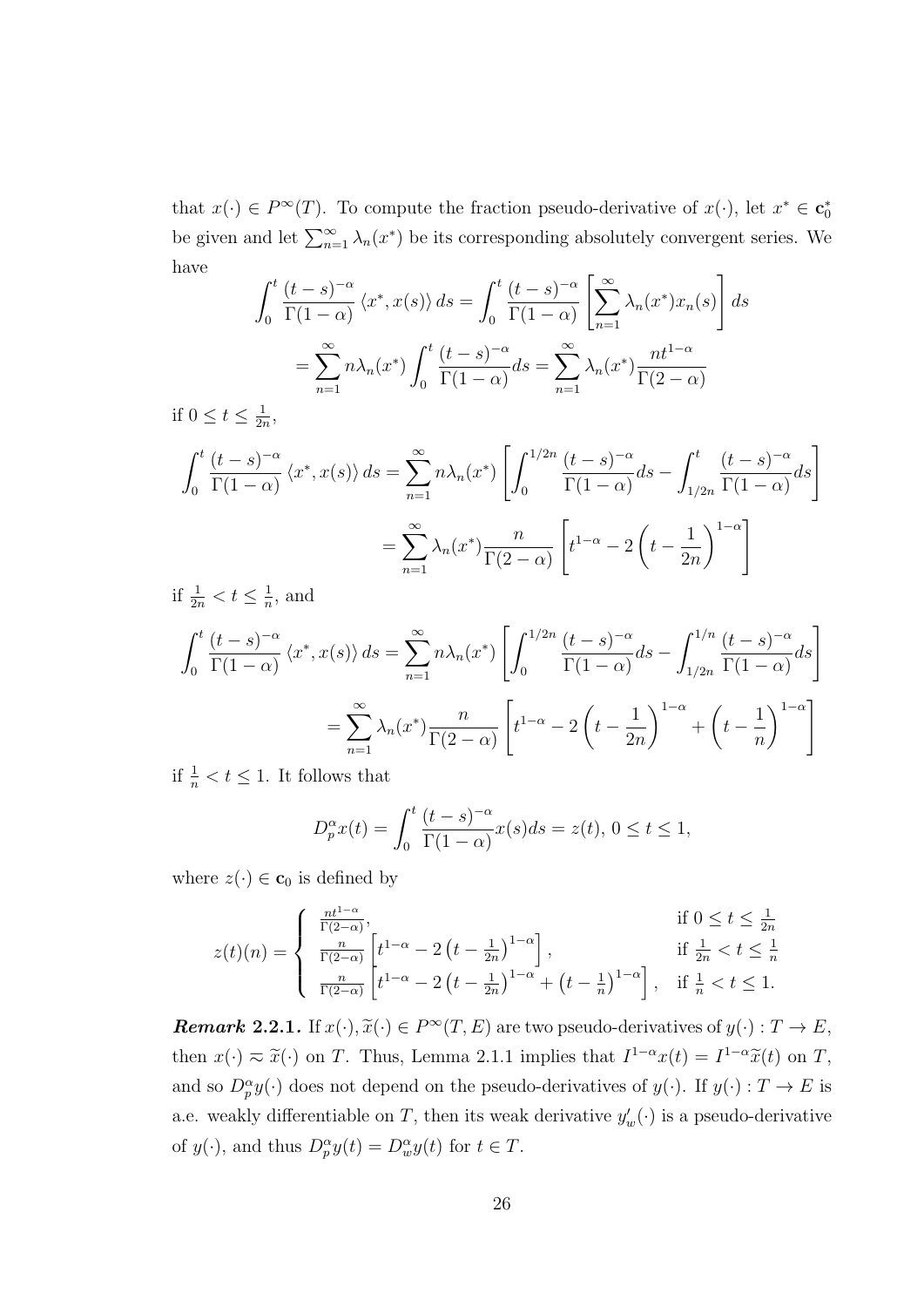**Lemma 2.2.1.** *If*  $y(\cdot) : T \to E$  *is a pseudo-differentiable function with a pseudoderivative*  $x(\cdot) \in P^{\infty}(T, E)$ *, then the function* 

$$
y_{1-\alpha}(t) := \int_0^t \frac{(t-s)^{-\alpha}}{\Gamma(1-\alpha)} y(s) ds, \ t \in T,
$$

*is wAC and it has a pseudo-derivative*  $\frac{d_p}{dt} y_{1-\alpha}(\cdot) \in P^{\infty}(T, E)$  *such that* 

$$
\frac{d_p}{dt}y_{1-\alpha}(t) \approx \frac{t^{-\alpha}}{\Gamma(1-\alpha)}y(0) + I^{1-\alpha}x(t)
$$
 on T. (2.2.3)

**Proof**. Since  $x(\cdot) \in P^{\infty}(T, E)$  is a pseudo-derivative of  $y(\cdot)$ , then for every  $x^* \in E^*$ there exists a null set  $N(x^*) \in \mathcal{L}(T)$  such that the real function  $t \mapsto \langle x^*, y(t) \rangle$  is differentiable on  $T \setminus N(x^*)$  and  $\frac{d}{dt} \langle x^*, y(t) \rangle = \langle x^*, x(t) \rangle$  for  $t \in T \setminus N(x^*)$ . From the last equality we infer that

$$
\int_0^s \langle x^*, x(\tau) \rangle d\tau = \langle x^*, y(s) \rangle - \langle x^*, y(0) \rangle, \ s \in T,
$$
\n(2.2.4)

for every  $x^* \in E^*$ . From  $(2.2.4)$  we obtain that

$$
\int_0^t \frac{(t-s)^{-\alpha}}{\Gamma(1-\alpha)} \int_0^s \langle x^*, x(\tau) \rangle d\tau ds =
$$
  

$$
\int_0^t \frac{(t-s)^{-\alpha}}{\Gamma(1-\alpha)} \langle x^*, y(s) \rangle ds - \int_0^t \frac{(t-s)^{-\alpha}}{\Gamma(1-\alpha)} \langle x^*, y(0) \rangle ds, t \in T,
$$

for every  $x^* \in E^*$ . It follows that

$$
\int_0^t \int_0^s \frac{(s-\tau)^{-\alpha}}{\Gamma(1-\alpha)} \langle x^*, x(\tau) \rangle d\tau ds
$$
  
= 
$$
\int_0^t \frac{(t-s)^{-\alpha}}{\Gamma(1-\alpha)} \langle x^*, y(s) \rangle ds - \frac{t^{1-\alpha}}{\Gamma(2-\alpha)} \langle x^*, y(0) \rangle,
$$

and so

$$
\langle x^*, y_{1-\alpha}(t) \rangle = \frac{t^{1-\alpha}}{\Gamma(2-\alpha)} \langle x^*, y(0) \rangle + \int_0^t z(s)ds, \ t \in T,
$$
 (2.2.5)

for every  $x^* \in E^*$ , where  $z(s) = \int_0^s \frac{(s-\tau)^{-\alpha}}{\Gamma(1-\alpha)}$  $\frac{s-\tau}{\Gamma(1-\alpha)} \langle x^*, x(\tau) \rangle d\tau$ ,  $s \in [0, t]$ . Since  $x(\cdot) \in$ *P*<sup>∞</sup>(*T*,*E*), then from (2.2.5) we infer that the function *t*  $\mapsto \langle x^*, y_{1-\alpha}(t) \rangle$  is *AC* on *T* for every  $x^* \in E^*$ . Thus, from (2.2.5) it follows that for every  $x^* \in E^*$  we have

$$
\frac{d}{dt}\left\langle x^*, y_{1-\alpha}(t)\right\rangle = \frac{t^{-\alpha}}{\Gamma(1-\alpha)}\left\langle x^*, y(0)\right\rangle + \int_0^t \frac{(t-\tau)^{-\alpha}}{\Gamma(1-\alpha)} \left\langle x^*, x(\tau) \right\rangle d\tau, \ t \in T,
$$

for a.e.  $t \in T$ . Therefore, the function  $y_{1-\alpha}(\cdot)$  is  $wAC$  and has a pseudo-derivative weakly equivalent to  $\frac{t^{-\alpha}}{\Gamma(1-\alpha)}y(0) + I^{1-\alpha}x(t)$  on *T*.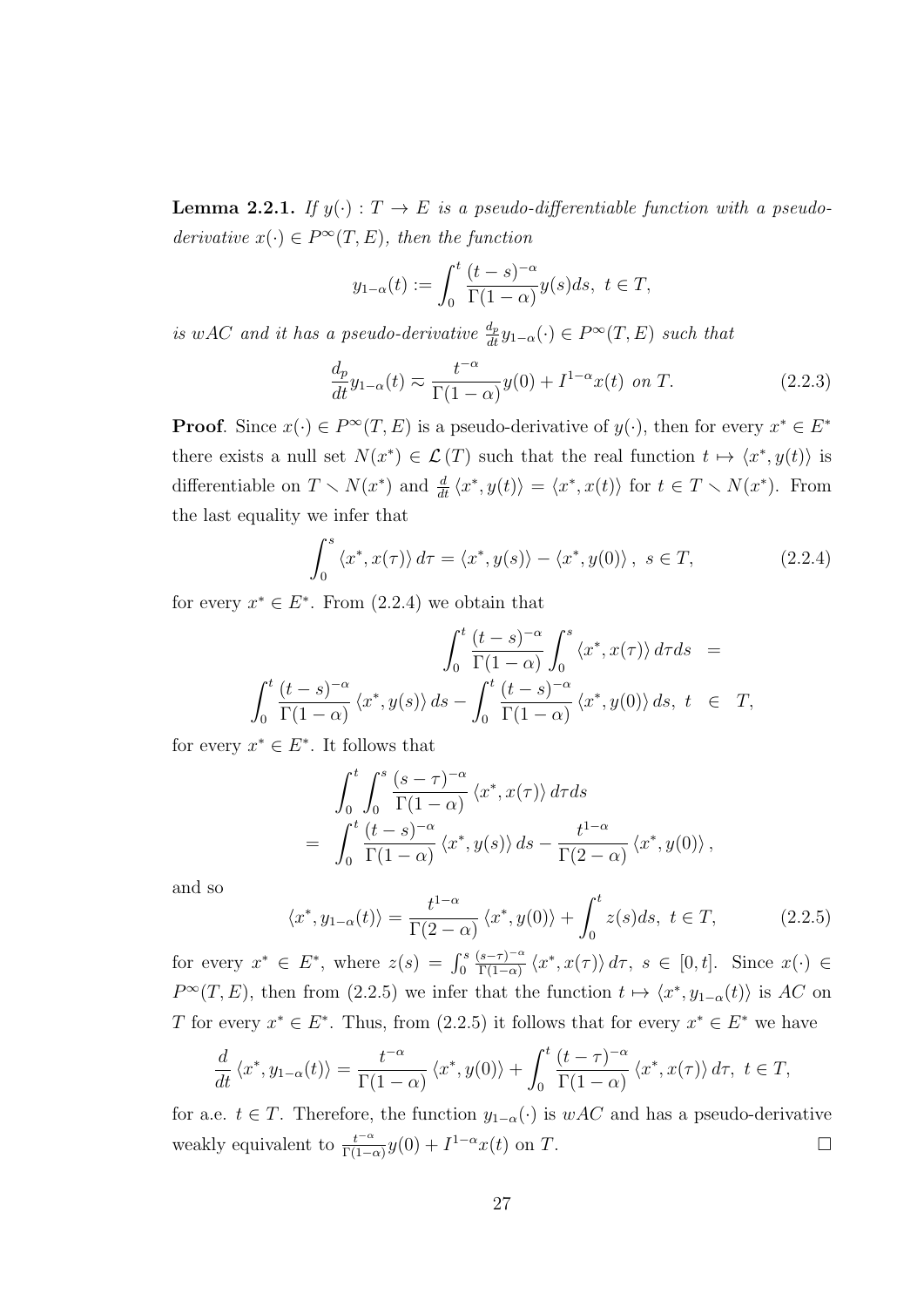*Remark* **2.2.2***.* Relation (2.2.3) can be written as

$$
D_p^{\alpha}x(t) \approx \frac{t^{-\alpha}}{\Gamma(1-\alpha)}y(0) - \frac{d_p}{dt}y_{1-\alpha}(t) \text{ on } T. \tag{2.2.6}
$$

In this case  $\frac{d_p}{dt} y_{1-\alpha}(t)$  will be denoted by  ${}^{RL}D_p^{\alpha}x(t)$  and it is called a *Riemann*-*Liouville pseudo-derivative* of  $x(\cdot)$ . The formula (2.2.6) suggests us that we can extend the definition of the fractional pseudo-derivative for functions  $x(\cdot) \in P^{\infty}(T, E)$ . Therefore, if  $x(\cdot) \in P^{\infty}(T, E)$ , then a fractional pseudo-derivative of  $x(\cdot)$  is defined by (2.2.6). It follows that a fractional pseudo-derivative  $D_p^{\alpha}x(t)$  are also defined for functions  $x(\cdot)$  for which a Riemann-Liouville fractional pseudo-derivative  ${}^{RL}D_p^{\alpha}x(t)$ exists.

**Corollary 2.2.2.** Let *E* be a weakly sequentially complete space. If  $y(\cdot) : T \to E$  is *a.e.* weakly differentiable, then the function  $y_{1-\alpha}(\cdot)$  *is AC* on *T*.

*Remark* 2.2.3. Let  $y(\cdot): T \to E$  be a pseudo-differentiable function with a pseudoderivative  $x(\cdot) \in P^{\infty}(T, E)$ . Then as in the proof of Lemma 2.2.1 we can show that the function

$$
y_{\alpha}(t) := \int_0^t \frac{(t-s)^{\alpha-1}}{\Gamma(\alpha)} y(s)ds, \ t \in T,
$$

is *wAC* and has a pseudo-derivative  $\frac{d_p}{dt} y_\alpha(t)$  such that

$$
\frac{d_p}{dt} y_\alpha(t) \approx \frac{t^{\alpha - 1}}{\Gamma(\alpha)} y(0) + I^\alpha x(t)
$$
 on T.

Also, if *E* is a weakly sequentially complete space and  $y(\cdot) : T \to E$  is a.e. weakly differentiable, then the function  $y_\alpha(\cdot)$  is  $AC$  on *T*.

**Lemma 2.2.3.** If  $y(\cdot) : T \to E$  is a pseudo-differentiable function with a pseudo*derivative*  $x(\cdot) \in P^{\infty}(T, E)$  *and*  $\alpha, \beta \in (0, 1)$ *, then* 

 $(a) \ I^{\alpha}D_{p}^{\alpha}y(t) = y(t) - y(0) \text{ on } T;$ *(b)*  $D_p^{\alpha} I^{\alpha} y(t) = y(t)$  *on T*.

**Proof.** Indeed, using  $(2.2.1)$ , Lemma 2.1.2 and Proposition 1.4.1, we have

$$
I^{\alpha}D_{p}^{\alpha}y(t) = I^{\alpha}I^{1-\alpha}x(t) = I^{1}x(t) = \int_{0}^{t} x(s)ds
$$
  
=  $y(t) - y(0), t \in T.$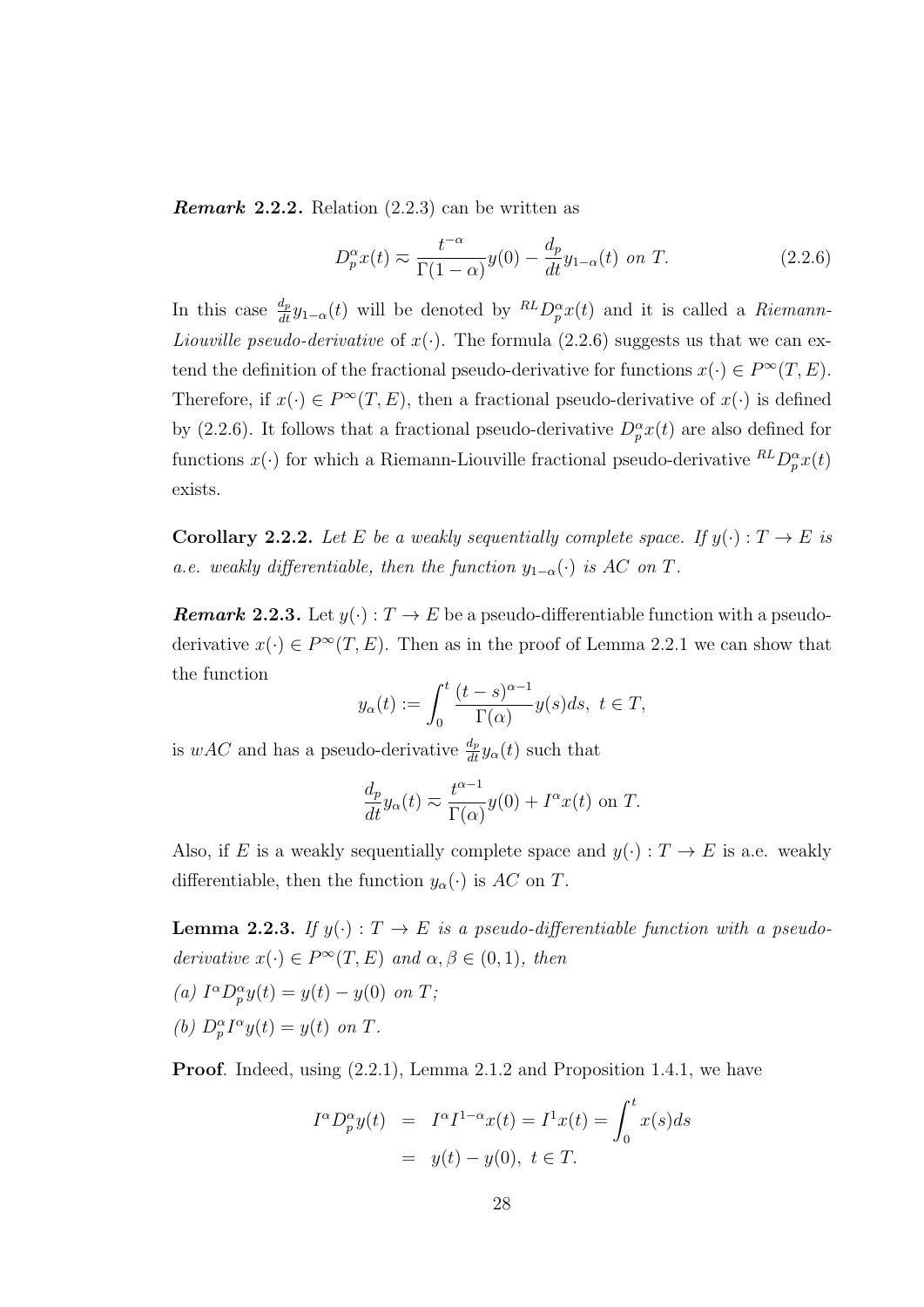Also, using Lemma 2.1.1, Remark 2.2.3 and Proposition 1.4.1 we have

$$
D_p^{\alpha} I^{\alpha} y(t) = I^{1-\alpha} \frac{d_p}{dt} I^{\alpha} y(t) = I^{1-\alpha} \left[ \frac{t^{\alpha-1}}{\Gamma(\alpha)} y(0) + I^{\alpha} x(t) \right]
$$
  
=  $y(0) + \int_0^t x(s) ds = y(0) + y(t) - y(0) = y(t)$ 

on  $T$ .

## **2.3 Differential Equations With Fractional Pseudo-Derivatives**

In this section we establish an existence result for the following fractional differential equation

$$
\begin{cases}\nD_p^{\alpha}y(t) = f(t, y(t)) \\
y(0) = y_0\n\end{cases}
$$
\n(2.3.1)

where  $D_p^{\alpha} y(\cdot)$  is a fractional pseudo-derivative of the function  $y(\cdot)$ :  $T \to E$  and  $f(\cdot, \cdot) : T \times E \to E$  is a given function. Along with the Cauchy problem (2.3.1) consider the following integral equation

$$
y(t) = y_0 + \int_0^t \frac{(t-s)^{\alpha-1}}{\Gamma(\alpha)} f(s, y(s)) ds, \quad t \in T,
$$
 (2.3.2)

where the integral is in the sense of Pettis.

A continuous function  $y(\cdot) : T \to E$  is said to be a *solution* of (2.3.1) if  $y(\cdot)$ is pseudo-differentiable, has a pseudo-derivative belonging to  $P^{\infty}(T, E)$ ,  $D^{\alpha}_{p}y(t) \approx$ *f*(*t*, *y*(*t*)) for  $t \in T$  and  $y(0) = y_0$ .

To prove a result of the existence of solutions for (2.3.1) we need some preliminary results.

**Lemma 2.3.1.** Let  $f(\cdot, \cdot): T \times E \to E$  be a function such that  $f(\cdot, y(\cdot)) \in P^{\infty}(T, E)$ *for every continuous function*  $y(\cdot) : T \to E$ *. Then a continuous function*  $y(\cdot) : T \to$ *E is a solution of (2.3.1) if and only if it satisfies the integral equation (2.3.2).*

**Proof.** Indeed, if a continuous function  $y(\cdot)$  :  $T \to E$  is a solution of (2.3.1), then from Lemma 2.2.3(a) it follows that  $y(t) - y(0) = I^{\alpha} f(t, y(t))$  on *T*; that is,  $y(\cdot)$  satisfies the integral equation (2.3.2). Conversely, suppose that a continuous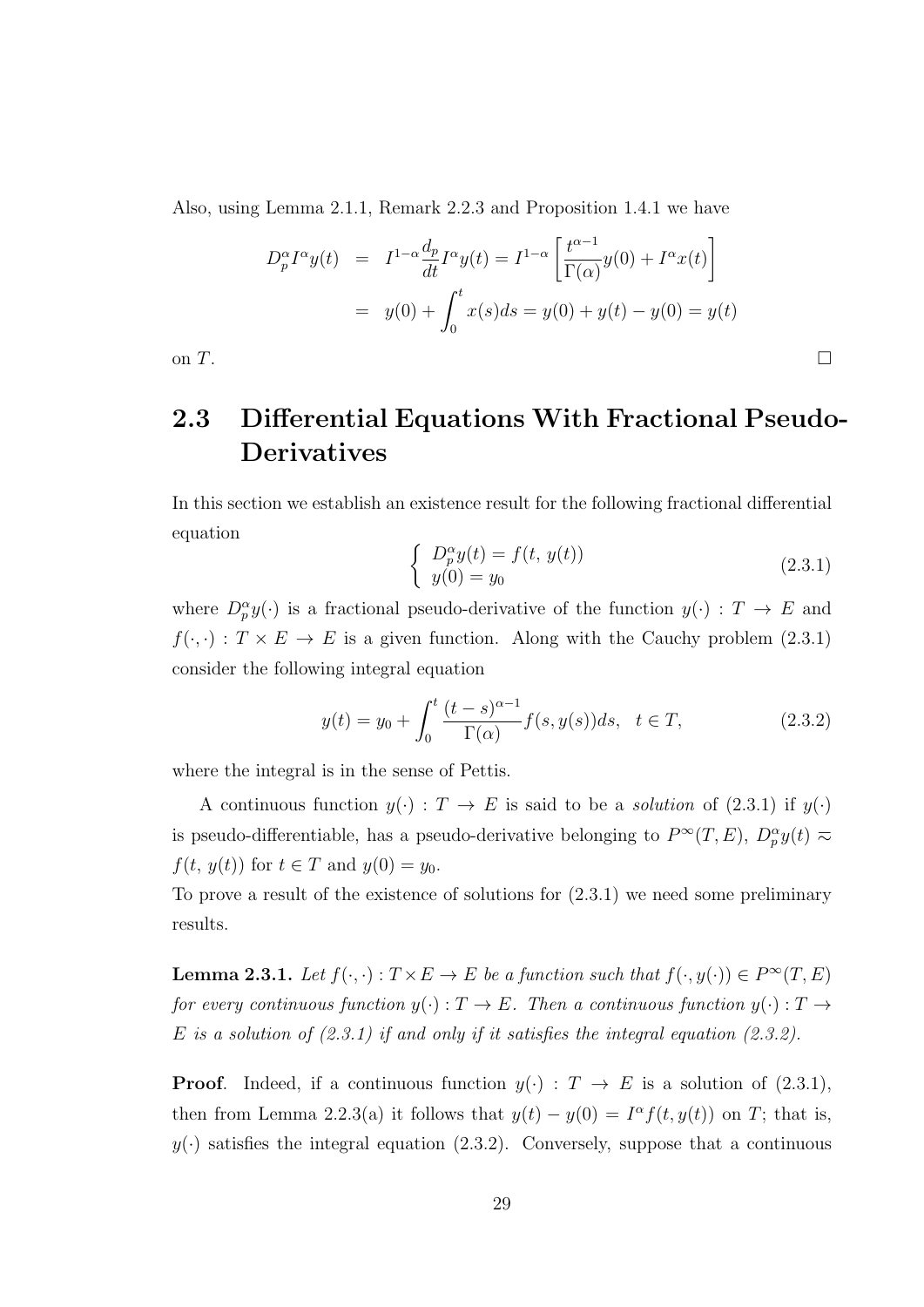function  $y(\cdot)$ :  $T \to E$  satisfies the integral equation (2.3.2). Then the function  $z(\cdot) := f(\cdot, y(\cdot)) \in P^{\infty}(T, E)$  satisfies the Abel equation

$$
\int_0^t \frac{(t-s)^{\alpha-1}}{\Gamma(\alpha)} z(s)ds = v(s), \quad t \in T,
$$

where  $v(t) := y(t) - y_0, t \in T$ . From Theorem 2.1.3 and Remark 2.2.2 it follows that  $v_{1-\alpha}(\cdot)$  has a pseudo-derivative on *T* and

$$
z(t) \approx \frac{d_p}{dt} v_{1-\alpha}(t) = \frac{t^{-\alpha}}{\Gamma(1-\alpha)} y_0 - \frac{d_p}{dt} y_{1-\alpha}(t)
$$
 for  $t \in T$ .

Then by  $(2.2.6)$  we have that  $z(t) \approx D_p^{\alpha}y(t)$  for  $t \in T$ ; that is,  $D_p^{\alpha}y(t) \approx f(t, y(t))$ on *T*.

## **2.4 An Existence Results of Fractional Differential Equation**

In this section we shell discuss the existence of solutions of fractionl differential equations in nonreflexive Banach spaces. We recall that a function  $f(\cdot) : E \to E$  is said to be *sequentially continuous* from  $E_w$  *into*  $E_w$  (or *weakly-weakly sequentially continuous*) if for every weakly convergent sequence  $\{x_n\}_{n\geq 1} \subset E$ , the sequence  ${f(x_n)}_{n\geq 1}$  is weakly convergent in *E*.

By a *Gripenberg function* we mean a function  $g : \mathbb{R}_+ \to \mathbb{R}_+$  such that  $g(\cdot)$  is continuous, nondecreasing with  $g(0) = 0$  and  $u \equiv 0$  is the only continuous solution of

$$
u(t) \le \frac{1}{\Gamma(\alpha)} \int_0^t (t-s)^{\alpha-1} g(u(s))ds, \ \ u(0) = 0. \tag{2.4.1}
$$

The problem of uniqueness of the null solution of (2.4.1) was studied by Gripenberg in [39].

**Theorem 2.4.1.** *Assume*  $f(\cdot, \cdot) : T \times E \to E$  *be a function such that: (h1)*  $f(t, \cdot)$  *is weakly-weakly sequentially continuous for every*  $t \in T$ ;  $(h2) f(\cdot, y(\cdot)) \in P^{\infty}(T, E)$  *for every continuous function*  $y(\cdot) : T \to E$ ;  $(h3)$   $||f(t, y)|| \leq M$  *for all*  $(t, y) \in T \times E$ ; *(h4)* for every bounded set  $A \subseteq E$  we have

$$
\beta(f(T \times A)) \le g(\beta(A)),
$$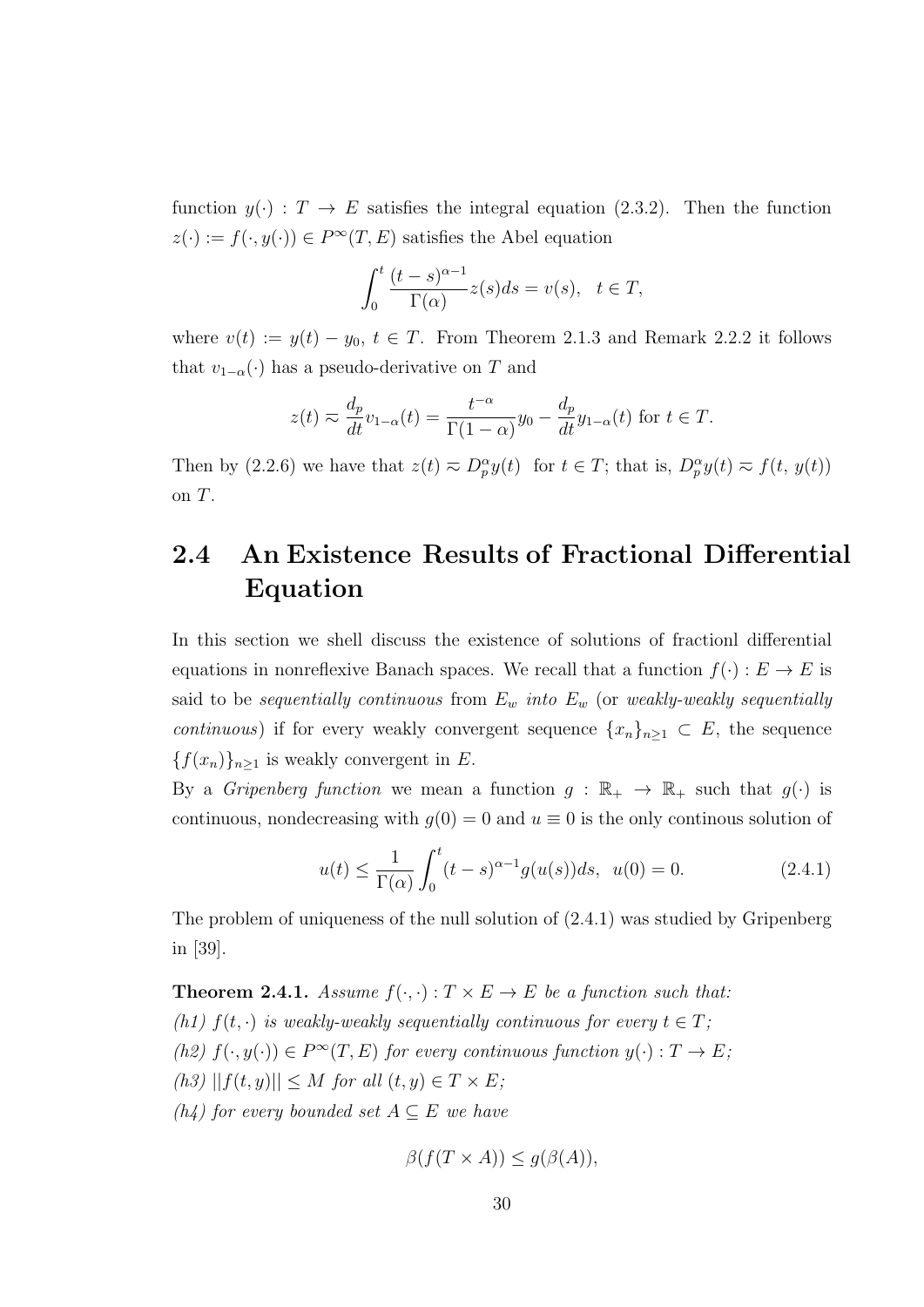*where*  $g(\cdot)$  *is a Gripenberg function. Then* (2.3.1) admits a solution  $y(\cdot)$  on an *interval*  $T_0 = T$  *with*  $a = \min \left\{ b, \left( \frac{r\Gamma(\alpha+1)}{M} \right) \right\}$ *M*  $\Big)^{1/\alpha}$ .

**Proof.** In our proof we shall use some ideas from the papers of Cichon<sup>i</sup> [22] and Salem & El–Sayed [74] (see also Cichon & all. [22], Salem & Cichon [79]). We define the nonlinear operator  $Q(\cdot) : C(T_0, E) \to C(T_0, E)$  by

$$
(Qy)(t) = y_0 + \int_0^t \frac{(t-s)^{\alpha-1}}{\Gamma(\alpha)} f(s, y(s)) ds, \quad t \in T_0.
$$

If  $y(\cdot) \in C(T_0, E)$ , then by (h2) we have that  $f(\cdot, y(\cdot)) \in P^{\infty}(T, E)$  and so the operator *Q* makes sense. To show that *Q* is well defined, let  $t_1, t_2 \in T_0$  with  $t_2 > t_1$ . Without loss of generality, assume that  $(Qy)(t_2) - (Qy)(t_1) \neq 0$ . Then by the Hahn-Banach theorem, there exists a  $y^* \in E^*$  with  $||y^*|| = 1$  and  $||(Qy)(t_2) - (Qy)(t_1)|| =$  $|\langle y^*, (Qy)(t_2) - (Qy)(t_1) \rangle|$ . Then

$$
\begin{split}\n\|(Qy)(t_2) - (Qy)(t_1)\| &= |\langle y^*, (Qy)(t_2) - (Qy)(t_1)\rangle| \\
&= \left| \int_0^{t_2} \frac{(t_2 - s)^{\alpha - 1}}{\Gamma(\alpha)} \langle y^*, f(s, y(s)) \rangle \, ds - \int_0^{t_1} \frac{(t_1 - s)^{\alpha - 1}}{\Gamma(\alpha)} \langle y^*, f(s, y(s)) \rangle \, ds \right| \\
&\leq \int_0^{t_1} \left( \frac{(t_1 - s)^{\alpha - 1}}{\Gamma(\alpha)} - \frac{(t_2 - s)^{\alpha - 1}}{\Gamma(\alpha)} \right) |\langle y^*, f(s, y(s)) \rangle| \, ds + \left( 2.4.2 \right) \\
&\int_{t_1}^{t_2} \frac{(t_2 - s)^{\alpha - 1}}{\Gamma(\alpha)} |\langle y^*, f(s, y(s)) \rangle| \, ds \\
&\leq \frac{M}{\Gamma(1 + \alpha)} \left[ t_1^{\alpha} - t_2^{\alpha} + 2(t_2 - t_1)^{\alpha} \right] \leq \frac{2M}{\Gamma(1 + \alpha)} \left( t_2 - t_1 \right)^{\alpha},\n\end{split}
$$

so *Q* maps  $C(T_0, E)$  into itself. Let  $r > 0$  and let  $\widetilde{B}$  be the convex, closed and equicontinous set defined by

$$
\widetilde{B} = \{y(\cdot) \in C(T_0, E); ||y(\cdot)||_c \le ||y_0|| + r, ||y(t_2) - y(t_1)||
$$
  
\n
$$
\le \frac{2M}{\Gamma(1+\alpha)} (t_2 - t_1)^{\alpha} \text{ for all } t_1, t_2 \in T_0\}.
$$

We will show that *Q* maps  $\widetilde{B}$  into itself and *Q* restricted to the set  $\widetilde{B}$  is weaklyweakly sequentially continuous. To show that  $Q : \widetilde{B} \to \widetilde{B}$ , let  $y(\cdot) \in \widetilde{B}$  and  $t \in T_0$ . Again, without loss of generality, assume that  $(Qy)(t) \neq 0$ . By the Hahn-Banach theorem, there exists a  $y^* \in E^*$  with  $||y^*|| = 1$  and  $||(Qy)(t)|| = |\langle y^*, (Qy)(t) \rangle|$ .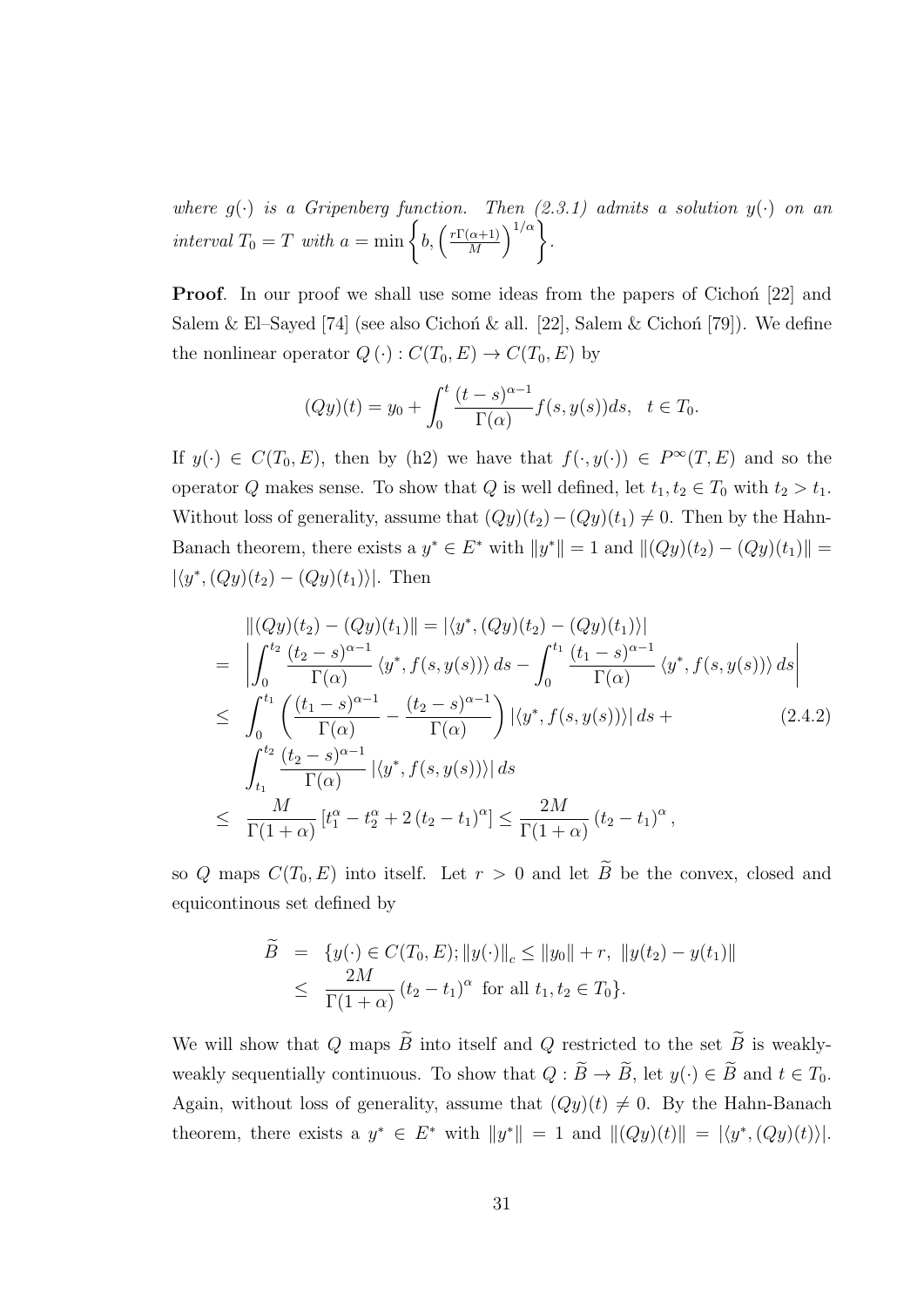Then by (h3), we have

$$
\| (Qy)(t) \| \le \|y_0\| + \int_0^t \frac{(t-s)^{\alpha-1}}{\Gamma(\alpha)} |\langle y^*, f(s, y(s)) \rangle| ds
$$
  

$$
\le \|y_0\| + \frac{Ma^{\alpha}}{\Gamma(\alpha+1)} \le \|y_0\| + r,
$$

and using (2.4.2) it follows that *Q* maps  $\widetilde{B}$  into  $\widetilde{B}$ . Next, we show that *Q* is weaklyweakly sequentially continuous. First, we recall that the weak convergence in  $\widetilde{B} \subset$  $C(T_0, E)$  is exactly the weak pointwise convergence. Let  $\{y_n(\cdot)\}_{n>1}$  be a sequence in  $\widetilde{B}$  such that  $y_n(\cdot)$  converges weakly to  $y(\cdot)$  in  $\widetilde{B}$ . Then  $y_n(t)$  converges weakly to  $y(t)$  in *E* for each  $t \in T_0$ . Since  $\widetilde{B}$  is a closed convex set, by Mazur's lemma we have *y*(*·*) ∈ $\widetilde{B}$ . Further, by (h1) it follows that  $f(t, y_n(t))$  converges weakly to  $f(t, y(t))$ for each  $t \in T_0$ . Then the Lebesgue dominated convergence theorem for the Pettis integral (see [88]) yields  $I^{\alpha}y_n(t)$  converging weakly to  $I^{\alpha}y(t)$  in *E* for each  $t \in T_0$ . Since  $\widetilde{B}$  is equicontinuous subset of  $C(T_0, E)$  it follows that  $Q(\cdot)$  is weakly-weakly sequentially continuous.

Suppose that  $V \subset \widetilde{B}$  such that  $V = \overline{co}(Q(V) \cup \{y(\cdot)\})$  for some  $y(\cdot) \in \widetilde{B}$ . We will show that *V* is relatively weakly compact in  $C(T_0, E)$ . Let

$$
\int_0^t \frac{(t-s)^{\alpha-1}}{\Gamma(\alpha)} f(s, V(s)) ds = \left\{ \int_0^t \frac{(t-s)^{\alpha-1}}{\Gamma(\alpha)} f(s, y(s)) ds; y(\cdot) \in V \right\}
$$

and  $(QV)(t) = y_0 + \int_0^t \frac{(t-s)^{\alpha-1}}{\Gamma(\alpha)}$  $\frac{f(s)-f(s)}{\Gamma(\alpha)}f(s,V(s))ds$ . Let  $t \in T_0$  and  $\varepsilon > 0$ . If we choose *η* > 0 such that  $\eta < \left(\frac{\varepsilon\Gamma(\alpha+1)}{M}\right)$ *M*  $\int_{t-\eta}^t$  and  $\int_{t-\eta}^t$  $\frac{(t-s)^{\alpha-1}}{s}$  $\frac{-s}{\Gamma(\alpha)} f(s, y(s))ds \neq 0$  then, by the Hahn-Banach theorem, there exists a  $y^* \in E^*$  with  $||y^*|| = 1$  and

$$
\left\| \int_{t-\eta}^t \frac{(t-s)^{\alpha-1}}{\Gamma(\alpha)} f(s, y(s)) ds \right\| = \left| \left\langle y^*, \int_{t-\eta}^t \frac{(t-s)^{\alpha-1}}{\Gamma(\alpha)} f(s, y(s)) ds \right\rangle \right|.
$$

It follows that

$$
\left\| \int_{t-\eta}^t \frac{(t-s)^{\alpha-1}}{\Gamma(\alpha)} f(s, y(s)) ds \right\| \leq \int_{t-\eta}^t \frac{(t-s)^{\alpha-1}}{\Gamma(\alpha)} |\langle y^*, f(s, y(s)) \rangle| ds \leq \varepsilon,
$$

and thus using property (x) measure of the non-compactness we infer

$$
\beta \left( \int_{t-\eta}^{t} \frac{(t-s)^{\alpha-1}}{\Gamma(\alpha)} f(s, V(s)) ds \right) \leq 2\varepsilon.
$$
 (2.4.3)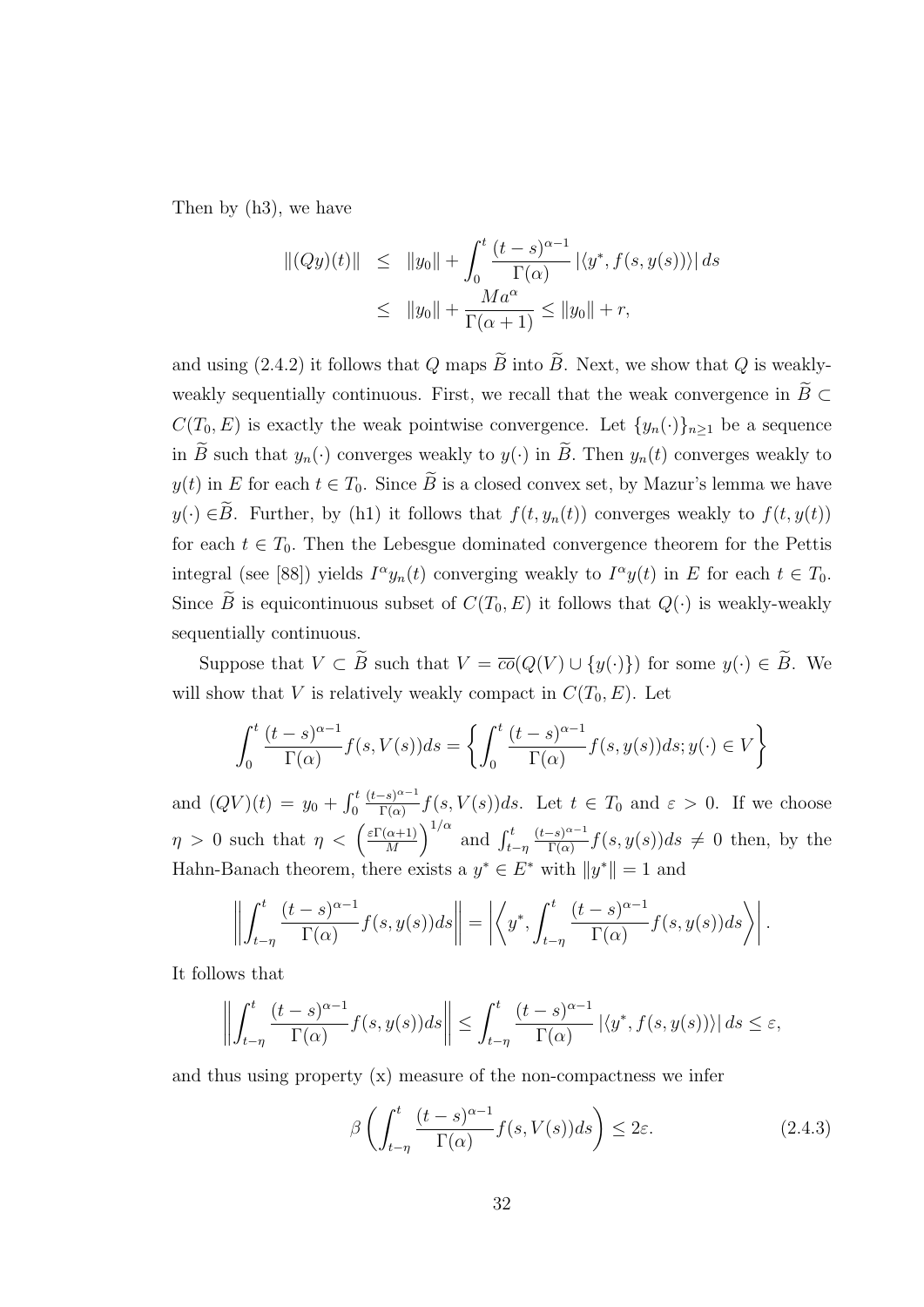Since by Lemma 1.5.1 the function  $s \to v(s) := \beta(V(s))$  is continuous on  $[0, t - \eta]$ it follows that  $s \to (t - s)^{\alpha - 1} g(v(s))$  is continuous on  $[0, t - \eta]$ . Hence, there exists  $\delta > 0$  such that

$$
\left\|(t-\tau)^{\alpha-1}g(v(\tau)) - (t-s)^{\alpha-1}g(v(s))\right\| < \frac{\varepsilon}{2}
$$

and

$$
||g(v(\xi)) - g(v(\tau))|| < \frac{\varepsilon}{2\eta^{\alpha-1}}.
$$

If  $|\tau - s| < \delta$  and  $|\tau - \xi| < \delta$  with  $\tau, s, \xi \in [0, t - \eta]$ , then it follows that

$$
|(t-\tau)^{\alpha-1}g(v(\xi)) - (t-s)^{\alpha-1}g(v(s))| \le
$$
  
 
$$
|(t-\tau)^{\alpha-1}g(v(\tau)) - (t-s)^{\alpha-1}g(v(s))| + (t-\tau)^{\alpha-1}|g(v(\xi)) - g(v(\tau))| < \varepsilon,
$$

that is

$$
|(t-\tau)^{\alpha-1}g(v(\xi)) - (t-s)^{\alpha-1}g(v(s))| < \varepsilon,\tag{2.4.4}
$$

for all  $\tau, s, \xi \in [0, t - \eta]$  with  $|\tau - s| < \delta$  and  $|\tau - \xi| < \delta$ . Consider the following partition of the interval  $[0, t - \eta]$  into *n* parts  $0 = t_0 < t_1 \ldots < t_n = t - \eta$  such that  $t_i - t_{i-1} < \delta$   $(i = 1, 2, ..., n)$ . By Lemma 1.5.1 for each i there exists  $s_i \in [t_{i-1}, t_i]$ such that  $\beta(V([t_{i-1}, t_i])) = v(s_i), i = 1, 2, \ldots, n$ . Then we have (see [37, Theorem 2.2])

$$
\int_0^{t-n} \frac{(t-s)^{\alpha-1}}{\Gamma(\alpha)} f(s, V(s)) ds \subset
$$
  

$$
\subset \frac{1}{\Gamma(\alpha)} \sum_{i=1}^n \int_{t_{i-1}}^{t_i} (t-s)^{\alpha-1} f(s, V(s)) ds
$$
  

$$
\subset \frac{1}{\Gamma(\alpha)} \sum_{i=1}^n (t_i - t_{i-1}) \overline{conv} \{ (t-s)^{\alpha-1} f(s, y(s)); s \in [t_{i-1}, t_i], y \in V \},
$$

and so

$$
\beta \left( \int_0^{t-\eta} \frac{(t-s)^{\alpha-1}}{\Gamma(\alpha)} f(s, V(s)) ds \right) \le
$$
  

$$
\leq \frac{1}{\Gamma(\alpha)} \sum_{i=1}^n (t_i - t_{i-1}) \beta \left( \overline{conv} \{ (t-s)^{\alpha-1} f(s, y(s)) ; s \in [t_{i-1}, t_i], y \in V \} \right)
$$
  

$$
= \frac{1}{\Gamma(\alpha)} \sum_{i=1}^n (t_i - t_{i-1}) \beta \left( \{ (t-s)^{\alpha-1} f(s, y(s)) ; s \in [t_{i-1}, t_i], y \in V \} \right)
$$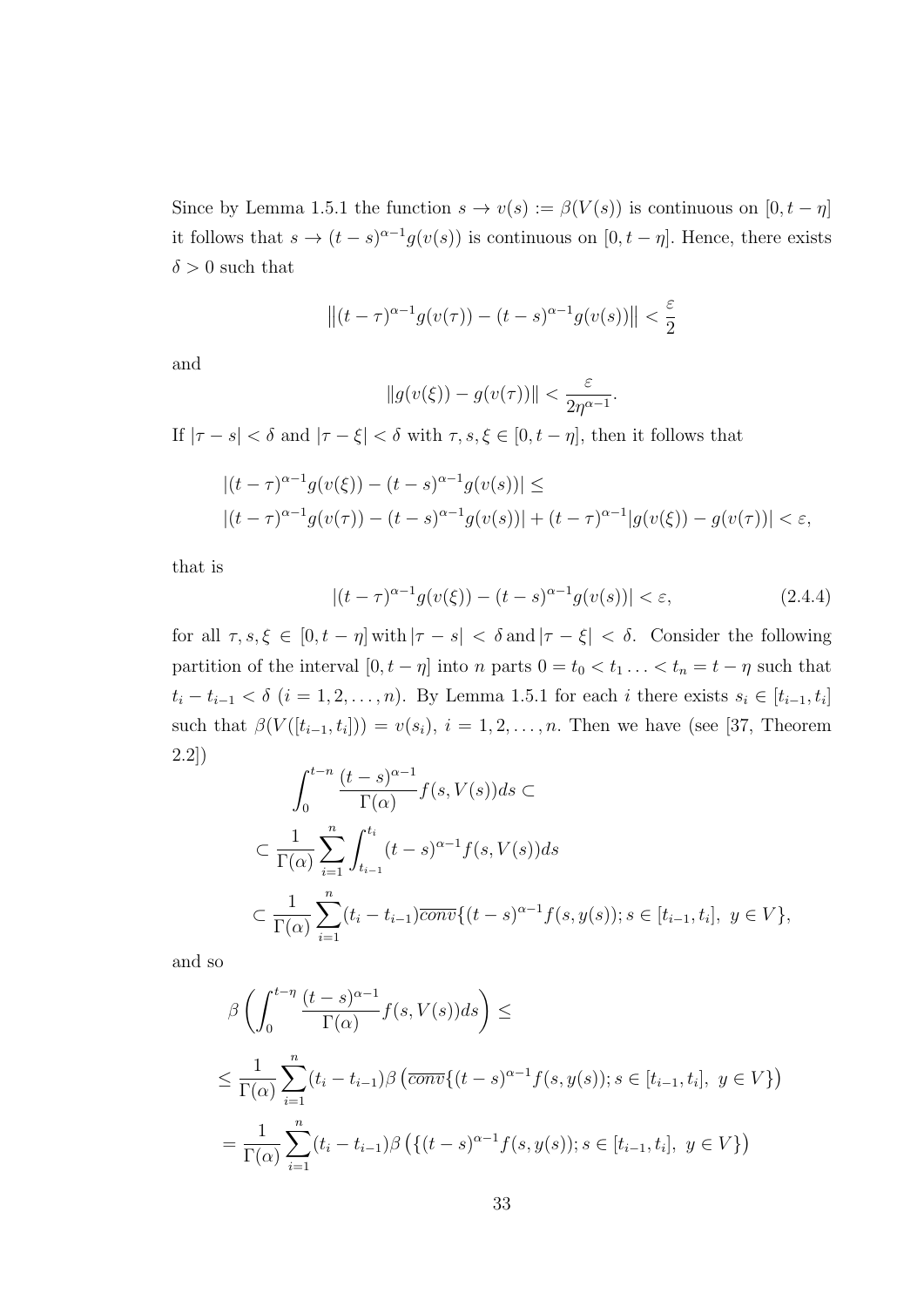$$
\leq \frac{1}{\Gamma(\alpha)} \sum_{i=1}^{n} (t_i - t_{i-1})(t - t_i)^{\alpha - 1} \beta \left( f(T_0 \times V[t_{i-1}, t_i]) \right)
$$
  

$$
\leq \frac{1}{\Gamma(\alpha)} \sum_{i=1}^{n} (t_i - t_{i-1})(t - t_i)^{\alpha - 1} g(\beta(V[t_{i-1}, t_i])) \leq
$$
  

$$
\leq \frac{1}{\Gamma(\alpha)} \sum_{i=1}^{n} (t_i - t_{i-1})(t - t_i)^{\alpha - 1} g(v(s_i)).
$$

Using (2.4.4) we have that

$$
|(t-t_i)^{\alpha-1}g(v(s_i)) - (t-s)^{\alpha-1}g(v(s))| < \varepsilon.
$$

This implies that

$$
\frac{1}{\Gamma(\alpha)}\sum_{i=1}^n(t_i-t_{i-1})(t-t_i)^{\alpha-1}g(v(s_i))\leq \int_0^{t-\eta}\frac{(t-s)^{\alpha-1}}{\Gamma(\alpha)}g(v(s))ds+\varepsilon(t-\eta).
$$

Thus we obtain

$$
\beta \left( \int_0^{t-\eta} \frac{(t-s)^{\alpha-1}}{\Gamma(\alpha)} f(s, V(s)) ds \right) \le \int_0^{t-\eta} \frac{(t-s)^{\alpha-1}}{\Gamma(\alpha)} g(v(s)) ds + \varepsilon (t-\eta). \tag{2.4.5}
$$

Because

$$
(QV)(t) \subset \frac{1}{\Gamma(\alpha)} \int_0^{t-\eta} (t-s)^{\alpha-1} f(s, V(s)) ds + \frac{1}{\Gamma(\alpha)} \int_{t-\eta}^t (t-s)^{\alpha-1} f(s, V(s)) ds,
$$

then by virtue of  $(2.4.3)$  and  $(2.4.5)$  we have

$$
\beta((QV)(t)) \leq \int_0^{t-\eta} \frac{(t-s)^{\alpha-1}}{\Gamma(\alpha)} g(v(s))ds + \varepsilon(t-\eta) + 2\varepsilon
$$
  

$$
\leq \int_0^t \frac{(t-s)^{\alpha-1}}{\Gamma(\alpha)} g(v(s))ds + \varepsilon(t+\tau).
$$

As the last inequality is true for every  $\varepsilon > 0$ , we infer

$$
\beta((QV)(t)) \le \int_0^t \frac{(t-s)^{\alpha-1}}{\Gamma(\alpha)} g(v(s))ds.
$$

Because  $V = \overline{co}(Q(V) \cup \{y(\cdot)\})$  then

$$
\beta(V(t)) = \beta(\overline{co}(Q(V(t)) \cup \{y(t)\})) \leq \beta((QV(t)))
$$

and thus

$$
v(t) \le \int_0^t \frac{(t-s)^{\alpha-1}}{\Gamma(\alpha)} g(v(s)) ds \text{ for } t \in T_0.
$$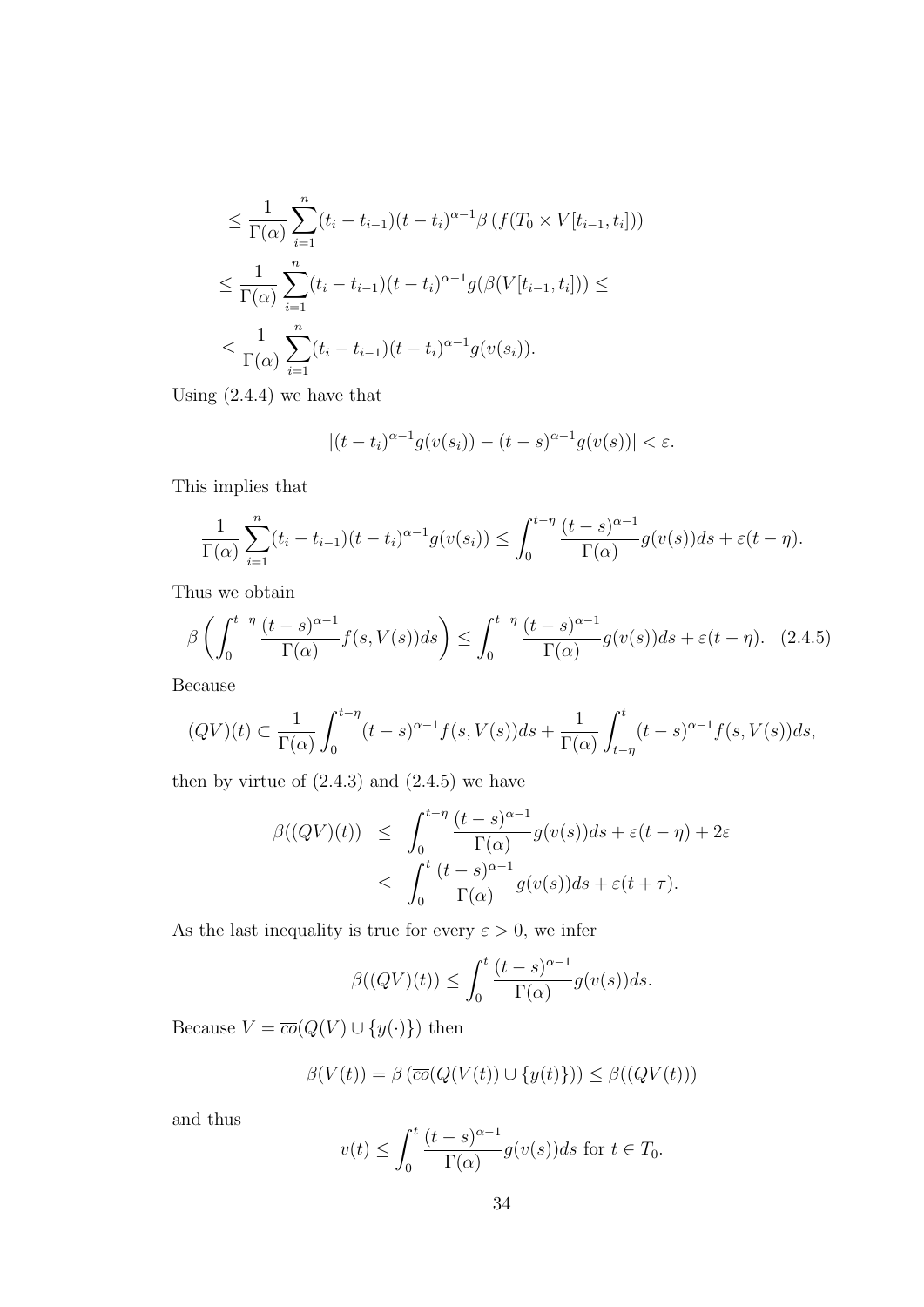Since  $g(\cdot)$  is a Gripenberg function, it follows that  $v(t) = 0$  for  $t \in T_0$ . Since *V* as a subset of  $\widetilde{B}$  is equicontinuous, by Lemma 1.5.1 we infer

$$
\beta_c(V(T_0)) = \sup_{t \in T_0} \beta(V(t)) = 0.
$$

Thus, by Arzela-Ascoli's theorem we obtain that  $V$  is weakly relatively compact in  $C(T_0, E)$ . Using Theorem 1.5.2 there exists a fixed point of the operator *Q* which is a solution of  $(2.3.1)$ .

If *E* is reflexive and  $f(\cdot, \cdot) : T \times E \to E$  is bounded, then (h4) is automatically satisfied since a subset of a reflexive Banach space is weakly compact iff it is closed in the weak topology and bounded in the norm topology.

We end this section with some remarks. If for  $\alpha = 1$  we put  $D_p^1 y(\cdot) = y_p'(\cdot)$ , then from Theorem 2.4.1 we obtain the following result (see [17], [49]).

**Corollary 2.4.2.** *If*  $f(\cdot, \cdot) : T \times E \to E$  *is a function that satisfies the conditions (h1)-(h4) in Theorem 2.4.1, then the differential equation*

$$
\begin{cases}\ny'_{p}(t) = f(t, y(t)) \\
y(0) = y_{0}\n\end{cases}
$$
\n(2.4.6)

*has a solution on*  $[0, a]$  *with*  $a = \min\{b, r/M\}$ *.* 

### **2.5 Conclusions**

In this chapter, we developed the fractional calculus for functions with values in a nonreflexive Banach space equipped with the weak topology. Involving the concept of Pettis integral, we introduced and studied the notions of fractional Pettis integral and pseudo-fractional derivative. Using these tools we obtain an existence result for fractional differential equations in a nonreflexive Banach space equipped with the weak topology*.*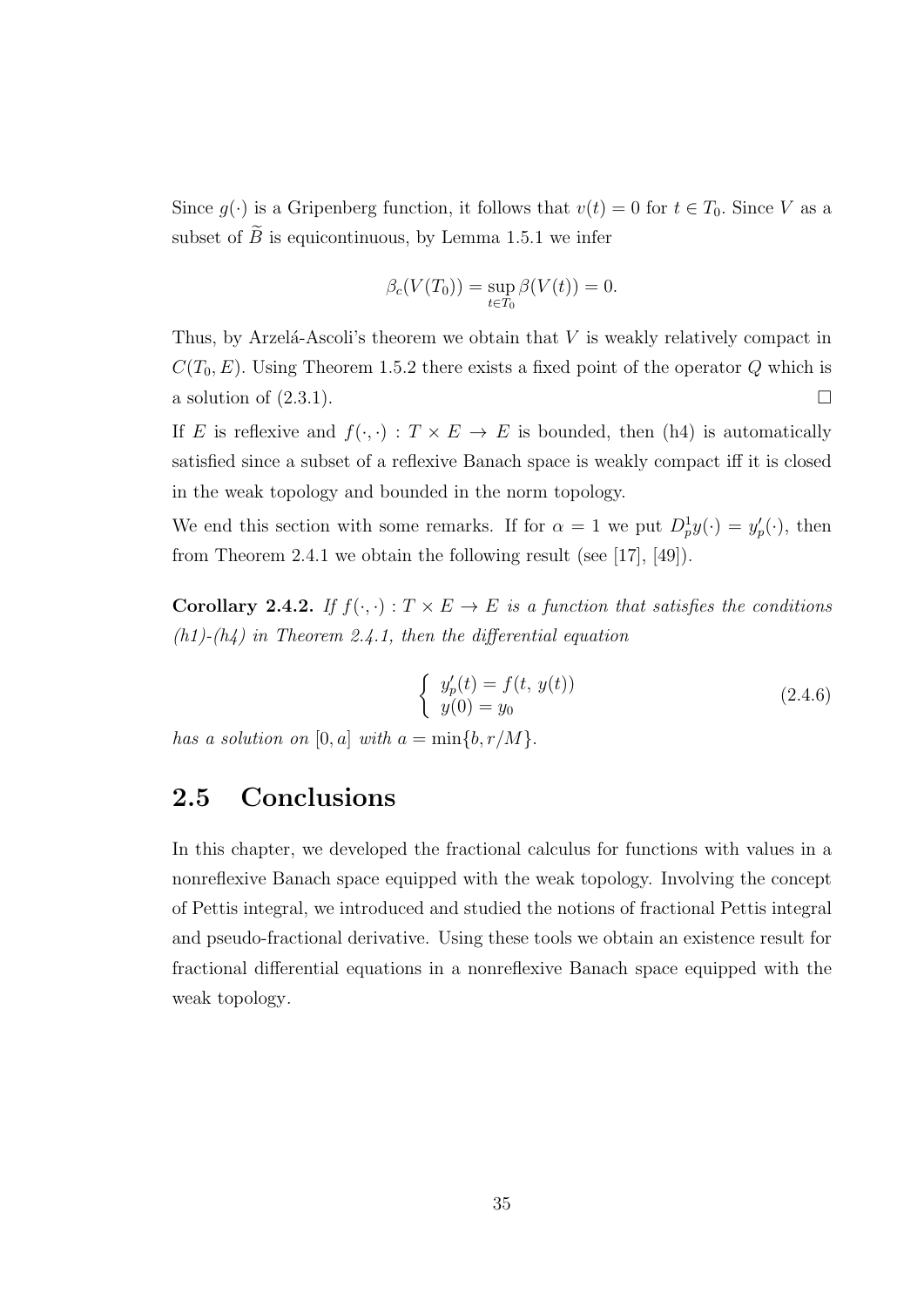## **Chapter 3**

# **Multi-term Fractional Differential Equation**

### **3.1 Multi-term Fractional Differential Equations**

In chapter 2, we introduced pseudo solution of fractional differential equations in nonreflexive Banach spaces. We also exhibited the existence of solution of fractional differential equations in nonreflexive Banach spaces. Furthermore, in last chapter we considered those differential equations which has one differential operator but in certain cases we deal with differential equations which contain more than one differential operator. This type of differential equations are known as multi-term differential equations. In this chapter we will establish an existence result for the multi-term fractional differential equations in nonreflexive Banach spaces. Consider the following multi-term fractional differential equation,

$$
\left(D^{\alpha_m} - \sum_{i=1}^{m-1} a_i D^{\alpha_i}\right) u(t) = f(t, u(t)) \text{ for } t \in [0, 1], u(0) = 0. \tag{3.1.1}
$$

where  $D^{\alpha_m}u(\cdot)$  and  $D^{\alpha_i}u(\cdot)$  are fractional pseudo-derivative of a weakly absolutely continuous and pseudo-differentiable function  $u(\cdot) : [0,1] \to E$  of order  $\alpha_m$  and  $\alpha_i$ ,  $i = 1, 2, \ldots, m-1$ , respectively, the function  $f(t, \cdot) : [0, 1] \times E \to E$  is weakly-weakly sequentially continuous for every  $t \in [0, 1]$  and  $f(\cdot, y(\cdot))$  is Pettis integrable for every weakly absolutely continuous function  $y(\cdot) : [0,1] \to E$ , E is nonreflexive Banach space,  $0 < \alpha_1 < \alpha_2 < \ldots < \alpha_m < 1$  and  $a_1, a_2 \ldots a_{m-1}$  are real numbers such that  $a := \sum_{i=1}^{m-1} \frac{|a_i|}{\Gamma(\alpha_m - \alpha_i + 1)} < 1.$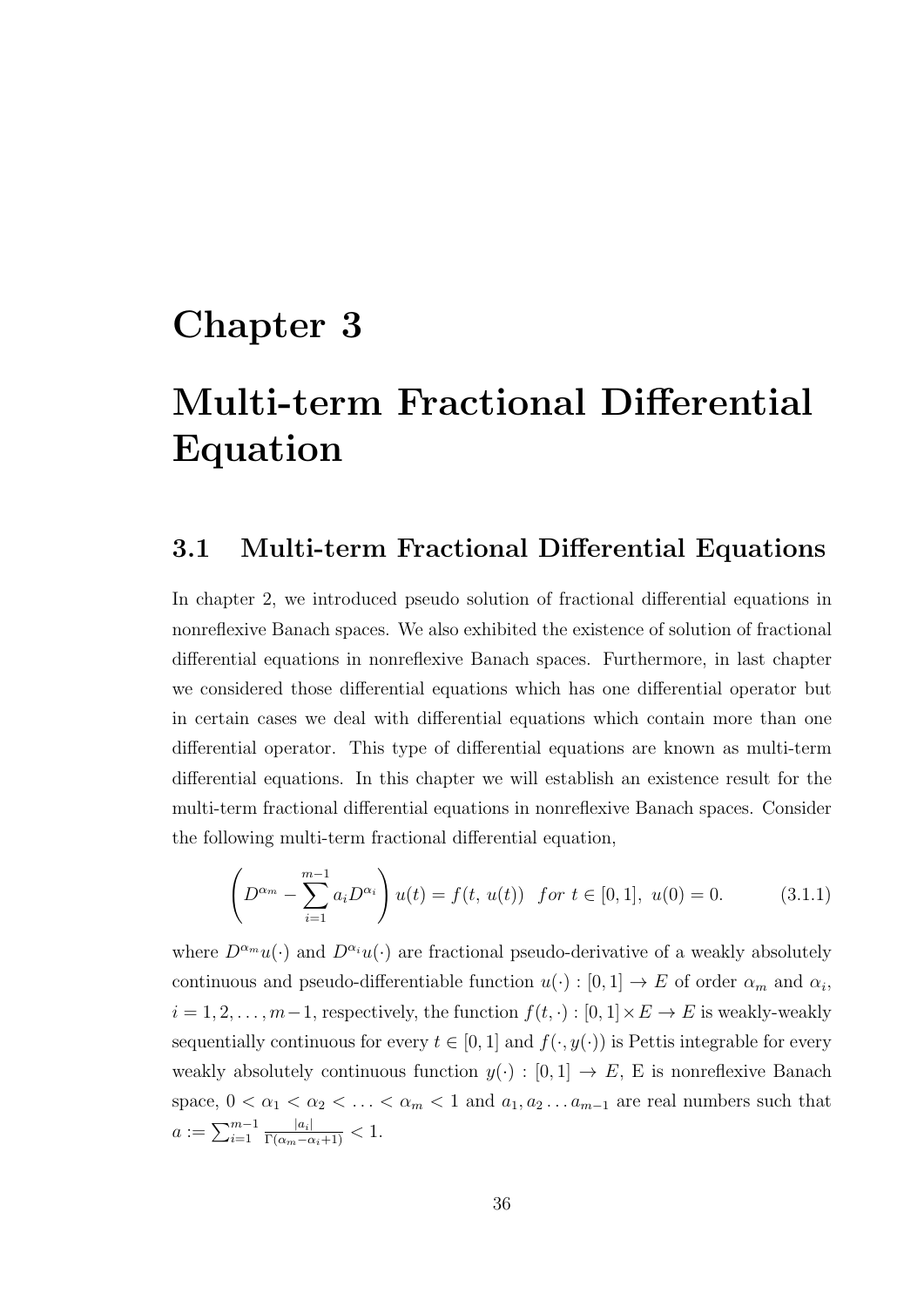Along with the Cauchy problem (3.1.1) consider the following integral equation,

$$
u(t) = \sum_{i=1}^{m-1} \int_0^t \frac{a_i(t-s)^{(\alpha_m - \alpha_i - 1)}}{\Gamma(\alpha_m - \alpha_i)} u(s) ds + \int_0^t \frac{(t-s)^{\alpha_m - 1}}{\Gamma(\alpha_m)} f(s, u(s)) ds, \quad (3.1.2)
$$

 $t \in T = [0, 1]$ , where the integral is in the sense of Pettis.

**Definition 3.1.1.** A continuous function  $u(\cdot) : T \to E$  is said to be a solution of (3.1.1) if,

- (i)  $u(\cdot)$  has pseudo derivative of order  $\alpha_i$ ,  $i = 1, 2, \ldots m$ ,
- (ii) the pseudo derivative of  $u(\cdot)$  of order  $\alpha_i$ ,  $i = 1, 2, \ldots, m$ , belong to  $P^{\infty}(T, E)$ ,  $\lim_{m \to \infty} \left( D^{a_m} - \sum_{n=1}^{m-1} \right)$ *i*=1  $a_i D^{\alpha_i}$  $\setminus$  $u(t) \approx f(t, u(t))$  for all  $t \in T$ ,  $(iv) u(0) = 0.$

Reasoning as in the proof of the Lemma 2.3.1 we can easily prove the following result.

**Lemma 3.1.1.** Let  $f(\cdot, \cdot): T \times E \to E$  be a function such that  $f(\cdot, u(\cdot)) \in P^{\infty}(T, E)$ *for every continuous function*  $u(\cdot) : T \to E$ *. Then a continuous function*  $u(\cdot) : T \to$ *E is a solution of (3.1.1) if and only if it satisfies the integral equation (3.1.2).*

We recall that a function  $f(\cdot): E \to E$  is said to be *sequentially continuous* from  $E_w$  *into*  $E_w$  (or *weakly-weakly sequentially continuous*) if for every weakly convergent sequence  $\{x_n\}_{n\geq 1} \subset E$ , the sequence  $\{f(x_n)\}_{n\geq 1}$  is weakly convergent in *E*.

#### **3.2 Existence of Solution**

In this section we establish an existence result for the multi-term fractional differential equation (3.1.1) in nonreflexive Banach spaces.

**Theorem 3.2.1.** Let  $r > 0$ . Assume  $f(\cdot, \cdot) : T \times E \to E$  be a function such that: *(h1)*  $f(t, \cdot)$  *is weakly-weakly sequentially continuous for every*  $t \in T$ ; *(h2)*  $f(\cdot, u(\cdot))$  *is Pettis integrable for every continuous function*  $u(\cdot) : T \to E$ ;  $(h3)$   $||f(t, y)|| \leq M$  *for all*  $(t, y) \in T \times E$ ; *(h4)* for every bounded set  $A ⊂ E$  *we have* 

$$
\beta(f(T \times A)) \le g(\beta(A)),
$$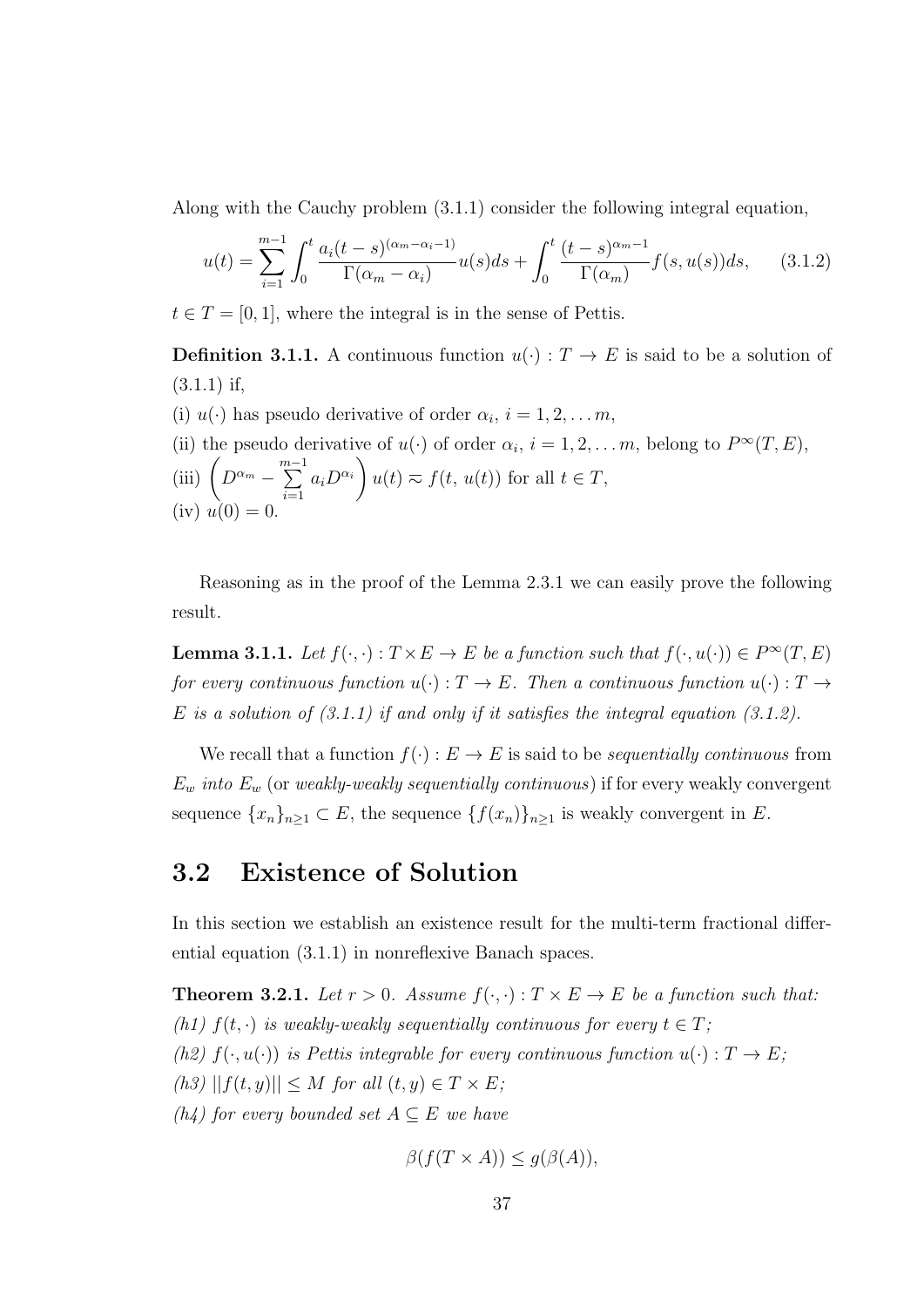*where*  $g(\cdot)$  *is a Gripenberg function. Then* (3.1.1) admits a solution  $u(\cdot)$  on an in*terval*  $T_0 = [0, a_0]$  *with* 

$$
a_0 = \min\left\{1, \left[\frac{r(1-a)\Gamma(\alpha_m+1)}{M}\right]^{1/\alpha_m}\right\}.
$$

**Proof:** We define the nonlinear operator  $Q(\cdot)$ :  $C(T_0, E) \rightarrow C(T_0, E)$  by

$$
(Qu)(t) = \sum_{i=1}^{m-1} \int_0^t \frac{a_i(t-s)^{\alpha_m - \alpha_i - 1}}{\Gamma(\alpha_m - \alpha_i)} u(s) ds + \int_0^t \frac{(t-s)^{\alpha_m - 1}}{\Gamma(\alpha_m)} f(s, u(s)) ds,
$$

for all  $t \in [0, a_0]$ . If  $y(\cdot) \in C(T_0, E)$ , then by (h2) we have that  $f(\cdot, y(\cdot)) \in P^{\infty}(T_0, E)$ and so the operator  $Q$  makes sense. To show that  $Q$  is well defined, let  $t, s \in$ *T*<sub>0</sub> with  $t > s$ . Without loss of generality, assume that  $(Qy)(t) - (Qy)(s) \neq 0$ . Then by the Hahn-Banach theorem, there exists a  $y^* \in E^*$  with  $||y^*|| = 1$  and  $||(Qy)(t) - (Qy)(s)|| = |\langle y^*, (Qy)(t) - (Qy)(s) \rangle|$ *. Then* 

$$
\| (Qy)(t) - (Qy)(s) \| = |\langle y^*, (Qy)(t) - (Qy)(s) \rangle| \le
$$
  
\n
$$
\leq \sum_{i=1}^{m-1} \frac{|a_i|}{\Gamma(\alpha_m - \alpha_i)} \int_0^s \left[ (s - \tau)^{\alpha_m - \alpha_i - 1} - (t - \tau)^{\alpha_m - \alpha_i - 1} \right] |\langle y^*, u(\tau) \rangle| d\tau
$$
  
\n
$$
+ \int_s^t (t - \tau)^{\alpha_m - \alpha_i - 1} |\langle y^*, f(\tau, u(\tau)) \rangle| d\tau +
$$
  
\n
$$
+ \frac{1}{\Gamma(\alpha_m)} \int_0^s \left[ (s - \tau)^{\alpha_m - 1} - (t - \tau)^{\alpha_m - 1} \right] |\langle y^*, u(\tau) \rangle| d\tau
$$
  
\n
$$
+ \int_s^t (t - \tau)^{\alpha_m - 1} |\langle y^*, f(\tau, u(\tau)) \rangle| d\tau
$$
  
\n
$$
\leq 2 \left[ \sum_{i=1}^{m-1} \frac{r |a_i|}{\Gamma(\alpha_m - \alpha_i + 1)} + \frac{M}{\Gamma(\alpha_m + 1)} \right] (t - s)^{\alpha_m}.
$$
  
\n(3.2.1)

so *Q* maps  $C(T_0, E)$  into itself. Let  $r > 0$  and let  $\widetilde{B}$  be the convex, closed and equicontinous set defined by

$$
\widetilde{B} = \{y(\cdot) \in C(T_0, E); ||y(\cdot)||_{c} \le r, ||y(t) - y(s)|| \le
$$
\n
$$
\le 2 \left[ \sum_{i=1}^{m-1} \frac{r|a_i|}{\Gamma(\alpha_m - \alpha_i + 1)} + \frac{M}{\Gamma(\alpha_m + 1)} \right] (t - s)^{\alpha_m} \text{ for all } t, s \in T_0 \}.
$$

We will show that *Q* maps  $\widetilde{B}$  into itself and *Q* restricted to the set  $\widetilde{B}$  is weaklyweakly sequentially continuous. To show that  $Q : \widetilde{B} \to \widetilde{B}$ , let  $y(\cdot) \in \widetilde{B}$  and  $t \in T_0$ .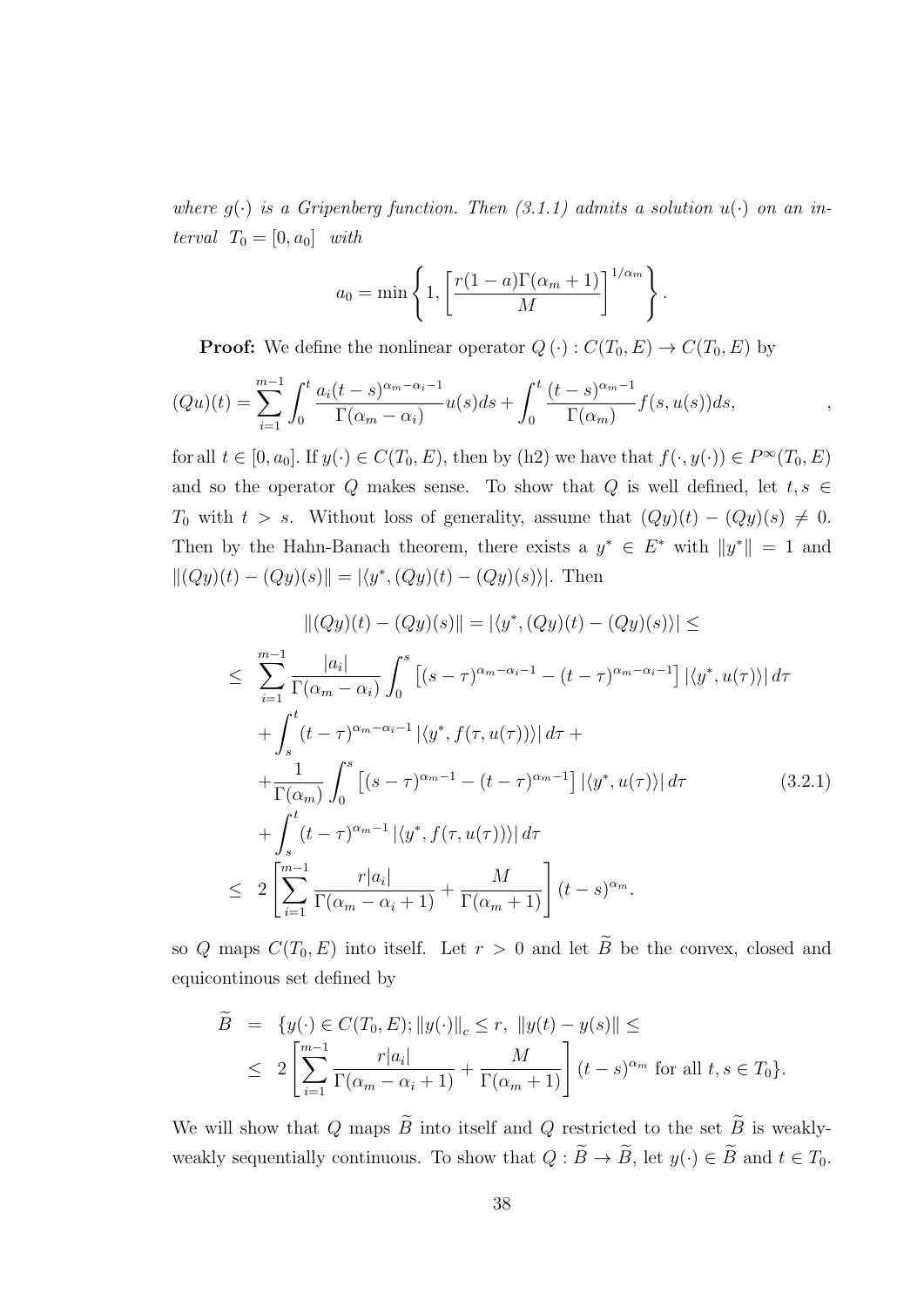Again, without loss of generality, assume that  $(Qy)(t) \neq 0$ . By the Hahn-Banach theorem, there exists a  $y^* \in E^*$  with  $||y^*|| = 1$  and  $||(Qy)(t)|| = |\langle y^*, (Qy)(t) \rangle|$ . Then by (h3), we have

$$
\| (Qu)(t) \| = |\langle y^*, (Qy)(t) \rangle| \le
$$
  
\n
$$
\leq \sum_{i=1}^{m-1} \frac{|a_i|}{\Gamma(\alpha_m - \alpha_i)} \int_0^t (t - s)^{\alpha_m - \alpha_i - 1} |\langle y^*, u(\tau) \rangle| ds +
$$
  
\n
$$
\frac{1}{\Gamma(\alpha_m)} \int_0^t (t - s)^{\alpha_m - 1} |\langle y^*, f(\tau, u(\tau)) \rangle| ds \le
$$
  
\n
$$
\leq \sum_{i=1}^{m-1} \frac{r|a_i|}{\Gamma(\alpha_m - \alpha_i + 1)} + \frac{Mt^{\alpha_m}}{\Gamma(\alpha_m + 1)} \leq ra + (1 - a)r = r
$$

and using (3.2.1) it follows that *Q* maps  $\widetilde{B}$  into  $\widetilde{B}$ . Next, we show that *Q* is weaklyweakly sequentially continuous. First, we recall that the weak convergence in  $\widetilde{B}\subset$ *C*(*T*<sub>0</sub>*, E*) is exactly the weak pointwise convergence. Let  $\{u_n(\cdot)\}_{n\geq 1}$  be a sequence in  $\widetilde{B}$  such that  $u_n(\cdot)$  converges weakly to  $u(\cdot)$  in  $\widetilde{B}$ . Then  $u_n(t)$  converges weakly to  $u(t)$  in *E* for each  $t \in T_0$ . Since  $\widetilde{B}$  is a closed convex set, by Mazur's lemma we have *u*(*·*) ∈ $\widetilde{B}$ . Further, by (h1) it follows that  $f(t, u_n(t))$  converges weakly to  $f(t, u(t))$ for each  $t \in T_0$ . Then the Lebesgue dominated convergence theorem for the Pettis integral (see [88]) yields  $I^{\alpha}u_n(t)$  converging weakly to  $I^{\alpha}u(t)$  in *E* for each  $t \in T_0$ . Since  $\widetilde{B}$  is equicontinuous subset of  $C(T_0, E)$  it follows that  $Q(\cdot)$  is weakly-weakly sequentially continuous.

Suppose that  $V \subset \widetilde{B}$  such that  $V = \overline{co}(Q(V) \cup \{y(\cdot)\})$  for some  $y(\cdot) \in \widetilde{B}$ . We will show that *V* is relatively weakly compact in  $C(T_0, E)$ . Let  $t \in T_0$  and  $\varepsilon > 0$ . If we choose  $\eta > 0$  such that  $\eta < \left(\frac{\varepsilon \Gamma(\alpha_m+1)}{M+r\Gamma(\alpha_m+1)}\right)^{1/\alpha_m}$  and

$$
\sum_{i=1}^{m-1} \frac{a_i}{\Gamma(\alpha_m - \alpha_i)} \int_{t-\eta}^t (t-s)^{\alpha_m - \alpha_i - 1} u(s) ds + \frac{1}{\Gamma(\alpha_m)} \int_{t-\eta}^t (t-s)^{\alpha_m - 1} f(s, u(s)) ds \neq 0
$$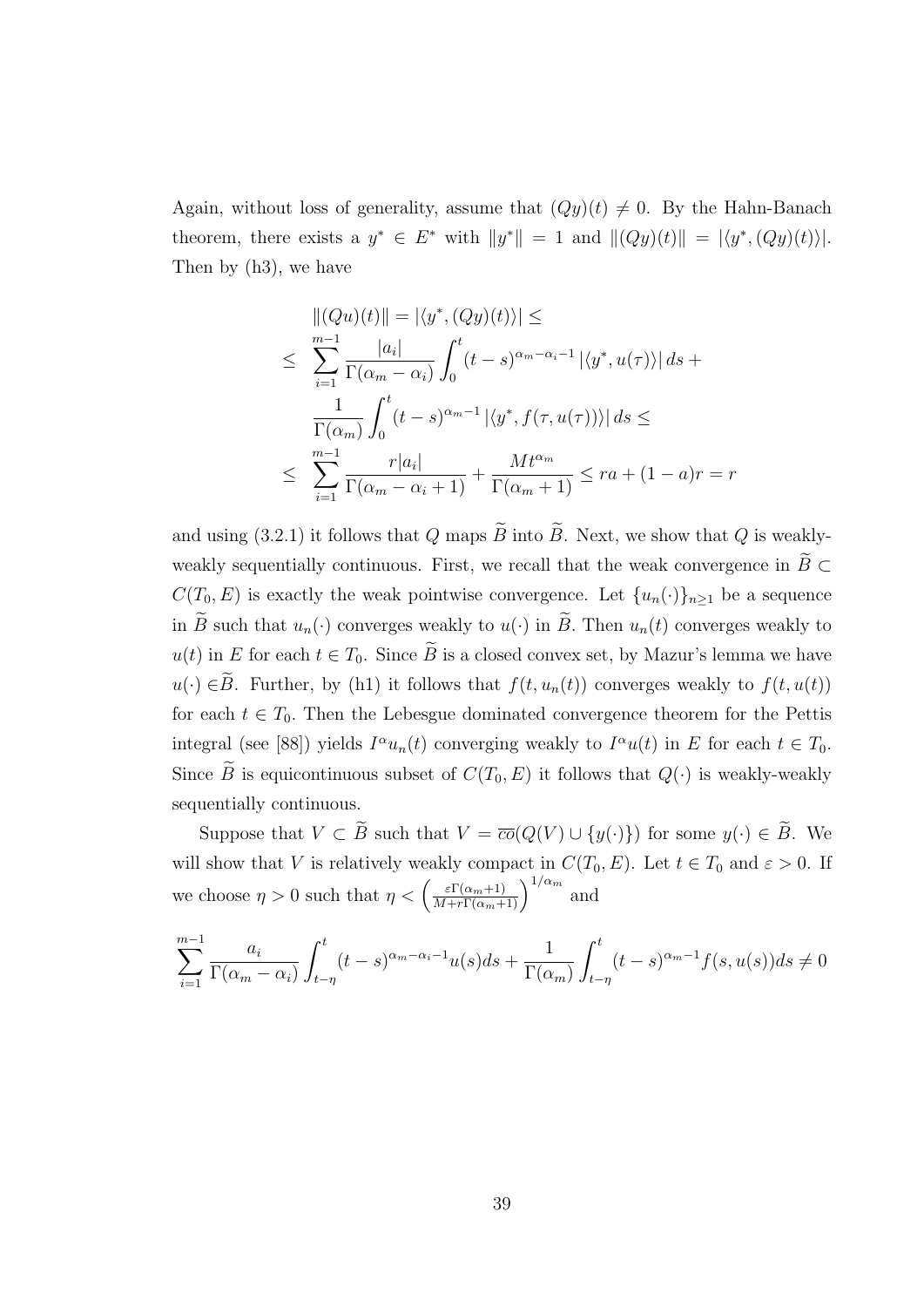then, by the Hahn-Banach theorem, there exists a  $y^* \in E^*$  with  $||y^*|| = 1$  and

$$
\begin{split}\n&\left\|\sum_{i=1}^{m-1}\frac{a_i}{\Gamma(\alpha_m-\alpha_i)}\int_{t-\eta}^t (t-s)^{\alpha_m-\alpha_i-1}u(s)ds+\frac{1}{\Gamma(\alpha_m)}\int_{t-\eta}^t (t-s)^{\alpha_m-1}f(s,u(s))ds\right\| \\
&=\left\|\left\langle y^*,\sum_{i=1}^{m-1}\frac{a_i}{\Gamma(\alpha_m-\alpha_i)}\int_{t-\eta}^t (t-s)^{\alpha_m-\alpha_i-1}u(s)ds+\frac{1}{\Gamma(\alpha_m)}\int_{t-\eta}^t (t-s)^{\alpha_m-1}f(s,u(s))ds\right\rangle\right| \\
&\leq \sum_{i=1}^{m-1}\frac{|a_i|}{\Gamma(\alpha_m-\alpha_i)}\int_{t-\eta}^t (t-s)^{\alpha_m-\alpha_i-1}\left|\langle y^*,u(\tau)\rangle\right|ds + \\
&\quad+\frac{1}{\Gamma(\alpha_m)}\int_{t-\eta}^t (t-s)^{\alpha_m-1}\left|\langle y^*,f(\tau,u(\tau))\rangle\right|ds \\
&\leq \sum_{i=1}^{m-1}\frac{r|a_i|\eta^{\alpha_m-\alpha_i}}{\Gamma(\alpha_m-\alpha_i+1)}+\frac{M\eta^{\alpha_m}}{\Gamma(\alpha_m+1)}\leq r\eta^{\alpha_m}+\frac{M\eta^{\alpha_m}}{\Gamma(\alpha_m+1)} \\
&\leq \frac{M+r\Gamma(\alpha_m+1)}{\Gamma(\alpha_m+1)}\eta^{\alpha_m}<\varepsilon.\n\end{split}
$$

and thus using property (x) measure of the non-compactness we infer

$$
\beta \left( \left\{ \sum_{i=1}^{m-1} \frac{a_i}{\Gamma(\alpha_m - \alpha_i)} \int_{t-\eta}^t (t-s)^{\alpha_m - \alpha_i - 1} u(s) ds + \frac{1}{\Gamma(\alpha_m)} \int_{t-\eta}^t (t-s)^{\alpha_m - 1} f(s, u(s)) ds, u \in V \right\} \right) \le 2\varepsilon.
$$
\n(3.2.2)

Since by Lemma 1.5.1 the function  $t \to v(t) := \beta(V(t))$  is continuous on  $[0, t - \eta]$  it follows that  $s \to (t-s)^{\alpha_m-1} g(v(s))$  is continuous on  $[0, t-\eta]$ . Hence, there exists  $\delta > 0$  such that

$$
\left\|(t-\tau)^{\alpha_m-1}g(v(\tau)) - (t-s)^{\alpha_m-1}g(v(s))\right\| < \frac{\varepsilon}{2}
$$

and

$$
||g(v(\xi)) - g(v(\tau))|| < \frac{\varepsilon}{2\eta^{\alpha_m - 1}}
$$

If  $|\tau - s| < \delta$  and  $|\tau - \xi| < \delta$  with  $\tau$ ,  $s, \xi \in [0, t - \eta]$ , then it follows that

$$
\begin{aligned} |(t-\tau)^{\alpha_m-1} g(v(\xi)) - (t-s)^{\alpha_m-1} g(v(s))| &\leq |(t-\tau)^{\alpha_m-1} g(v(\tau)) - (t-s)^{\alpha_m-1} g(v(s))| \\ &+ (t-\tau)^{\alpha_m-1} |g(v(\xi)) - g(v(\tau))| \\ &< \varepsilon, \end{aligned}
$$

that is

$$
|(t-\tau)^{\alpha_m-1}g(v(\xi)) - (t-s)^{\alpha_m-1}g(v(s))| < \varepsilon,\tag{3.2.3}
$$

*.*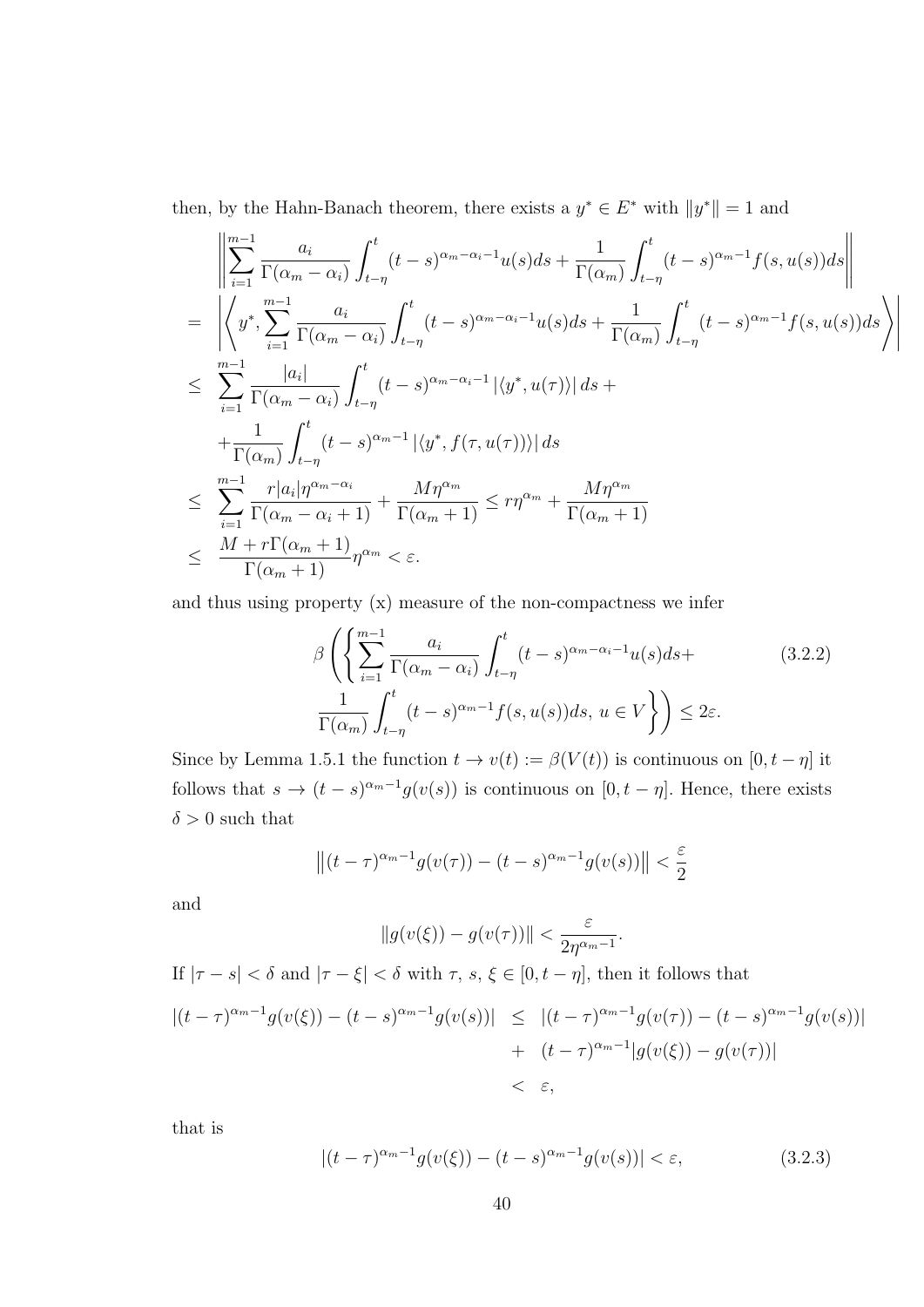for all  $\tau$ , s,  $\xi \in [0, t - \eta]$  with  $|\tau - s| < \delta$  and  $|\tau - \xi| < \delta$ . Consider the following partition of the interval  $[0, t - \eta]$  into n parts  $0 = t_0 < t_1 ... < t_n = t - \eta$  such that  $t_i - t_{i-1} < \delta$   $(i = 1, 2, ..., n)$ . By Lemma 1.5.1 for each i there exists  $s_i \in [t_{i-1}, t_i]$ such that  $\beta(V([t_{i-1}, t_i])) = v(s_i), i = 1, 2, \ldots, n$ . Then we have (see [37], Theorem 2.2)

$$
\sum_{i=1}^{m-1} \frac{a_i}{\Gamma(\alpha_m - \alpha_i)} \int_0^{t-\eta} (t-s)^{\alpha_m - \alpha_i - 1} V(s) ds + \frac{1}{\Gamma(\alpha_m)} \int_0^{t-\eta} (t-s)^{\alpha_m - 1} f(s, V(s)) ds \subset
$$
  

$$
\subset \sum_{i=1}^{m-1} \frac{a_i}{\Gamma(\alpha_m - \alpha_i)} \int_{t-\eta}^t (t-s)^{\alpha_m - \alpha_i - 1} V(s) ds + \sum_{j=1}^n \frac{1}{\Gamma(\alpha_m)} \int_{t_{i-1}}^{t_i} (t-s)^{\alpha_m - 1} f(s, V(s)) ds \subset
$$
  

$$
\subset \sum_{i=1}^{m-1} \frac{a_i}{\Gamma(\alpha_m - \alpha_i)} \int_{t-\eta}^t (t-s)^{\alpha_m - \alpha_i - 1} V(s) ds +
$$
  

$$
+ \frac{1}{\Gamma(\alpha_m)} \sum_{i=1}^n (t_i - t_{i-1}) \overline{conv} \{ (t-s)^{\alpha_m - 1} f(s, u(s)) ; s \in [t_{i-1}, t_i], u \in V \},
$$

and so

$$
\beta \left( \sum_{i=1}^{m-1} \frac{a_i}{\Gamma(\alpha_m - \alpha_i)} \int_0^{t-\eta} (t-s)^{\alpha_m - \alpha_i - 1} V(s) ds + \frac{1}{\Gamma(\alpha_m)} \int_0^{t-\eta} (t-s)^{\alpha_m - 1} f(s, V(s)) ds \right) \le
$$
\n
$$
\leq \beta \left( \sum_{i=1}^{m-1} \frac{a_i}{\Gamma(\alpha_m - \alpha_i)} \int_0^{t-\eta} (t-s)^{\alpha_m - \alpha_i - 1} V(s) ds \right) +
$$
\n
$$
+ \frac{1}{\Gamma(\alpha_m)} \sum_{i=1}^n (t_i - t_{i-1}) \beta \left( \overline{\text{conv}} \{ (t-s)^{\alpha_m - 1} f(s, u(s)) ; s \in [t_{i-1}, t_i], u \in V \} \right)
$$
\n
$$
= \beta \left( \sum_{i=1}^{m-1} \frac{a_i}{\Gamma(\alpha_m - \alpha_i)} \int_0^{t-\eta} (t-s)^{\alpha_m - \alpha_i - 1} V(s) ds \right) +
$$
\n
$$
+ \frac{1}{\Gamma(\alpha_m)} \sum_{i=1}^n (t_i - t_{i-1}) \beta \left( \{ (t-s)^{\alpha_m - 1} f(s, u(s)) ; s \in [t_{i-1}, t_i], u \in V \} \right) \le
$$
\n
$$
\leq \beta \left( \sum_{i=1}^{m-1} \frac{a_i}{\Gamma(\alpha_m - \alpha_i)} \int_0^{t-\eta} (t-s)^{\alpha_m - \alpha_i - 1} V(s) ds \right) +
$$
\n
$$
+ \frac{1}{\Gamma(\alpha_m)} \sum_{i=1}^n (t_i - t_{i-1}) (t - t_i)^{\alpha_m - 1} \beta \left( f([0, a_0] \times V[t_{i-1}, t_i]) \right)
$$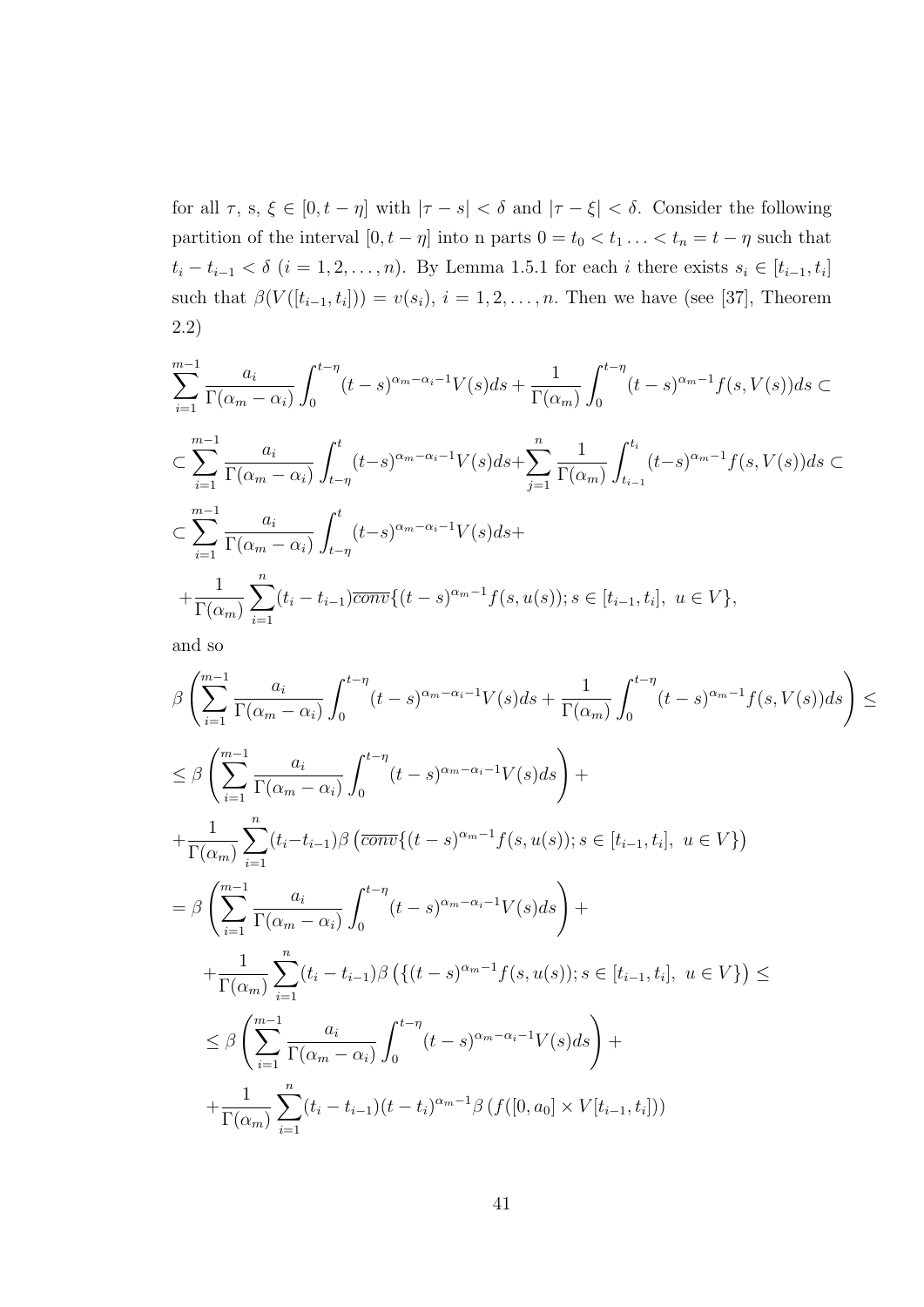$$
\leq \beta \left( \sum_{i=1}^{m-1} \frac{a_i}{\Gamma(\alpha_m - \alpha_i)} \int_0^{t-\eta} (t-s)^{\alpha_m - \alpha_i - 1} V(s) ds \right) + \n+ \frac{1}{\Gamma(\alpha_m)} \sum_{i=1}^n (t_i - t_{i-1})(t - t_i)^{\alpha_m - 1} g(V[t_{i-1}, t_i]) \leq \n\leq \beta \left( \sum_{i=1}^{m-1} \frac{a_i}{\Gamma(\alpha_m - \alpha_i)} \int_0^{t-\eta} (t-s)^{\alpha_m - \alpha_i - 1} V(s) ds \right) + \n+ \frac{1}{\Gamma(\alpha_m)} \sum_{i=1}^n (t_i - t_{i-1})(t - t_i)^{\alpha_m - 1} g(v(s_i)).
$$

Using (3.2.3) we have that

$$
|(t-t_i)^{\alpha_m-1}g(v(s_i)) - (t-s)^{\alpha_m-1}g(v(s))| < \varepsilon.
$$

This implies that

$$
\frac{1}{\Gamma(\alpha_m)} \sum_{j=1}^n (t_i - t_{i-1})(t - t_i)^{\alpha_m - 1} g(v(s_i))
$$
\n
$$
\leq \frac{1}{\Gamma(\alpha_m)} \int_0^{t - \eta} (t - s)^{\alpha_m - 1} g(v(s)) ds + \varepsilon (t - \eta) / \Gamma(\alpha_m).
$$
\n(3.2.4)

By using (3.2.2) we claim that

$$
\beta \left( \sum_{i=1}^{m-1} \frac{a_i}{\Gamma(\alpha_m - \alpha_i)} \int_{t-\eta}^t (t-s)^{\alpha_m - \alpha_i - 1} V(s) ds \right) \le 2\varepsilon.
$$
 (3.2.5)

Because if we let that

$$
A(t) = \frac{1}{\Gamma(\alpha_m)} \int_{t-\eta}^t (t-s)^{\alpha_m-1} f(s, V(s)) ds,
$$
  

$$
B(t) = \sum_{i=1}^{m-1} \frac{a_i}{\Gamma(\alpha_m - \alpha_i)} \int_{t-\eta}^t (t-s)^{\alpha_m - \alpha_i - 1} V(s) ds,
$$

then  $a+B(t) \subset A(t)+B(t)$  for  $a \in A(t)$ , implies that  $\beta(B(t)) \leq \beta(A(t)+B(t)) < 2\varepsilon$ . From relations  $(3.2.4)$  and  $(3.2.5)$  we obtain

$$
\beta \left( \sum_{i=1}^{m-1} \frac{a_i}{\Gamma(\alpha_m - \alpha_i)} \int_0^{t-\eta} (t-s)^{\alpha_m - \alpha_i - 1} V(s) ds + \frac{1}{\Gamma(\alpha_m)} \int_0^{t-\eta} (t-s)^{\alpha_m - 1} f(s, V(s)) ds \right) \le
$$
\n
$$
\leq 2\varepsilon + \frac{1}{\Gamma(\alpha_m)} \int_0^{t-\eta} (t-s)^{\alpha_m - 1} g(V(s)) ds + \varepsilon (t-\eta) / \Gamma(\alpha_m). \tag{3.2.6}
$$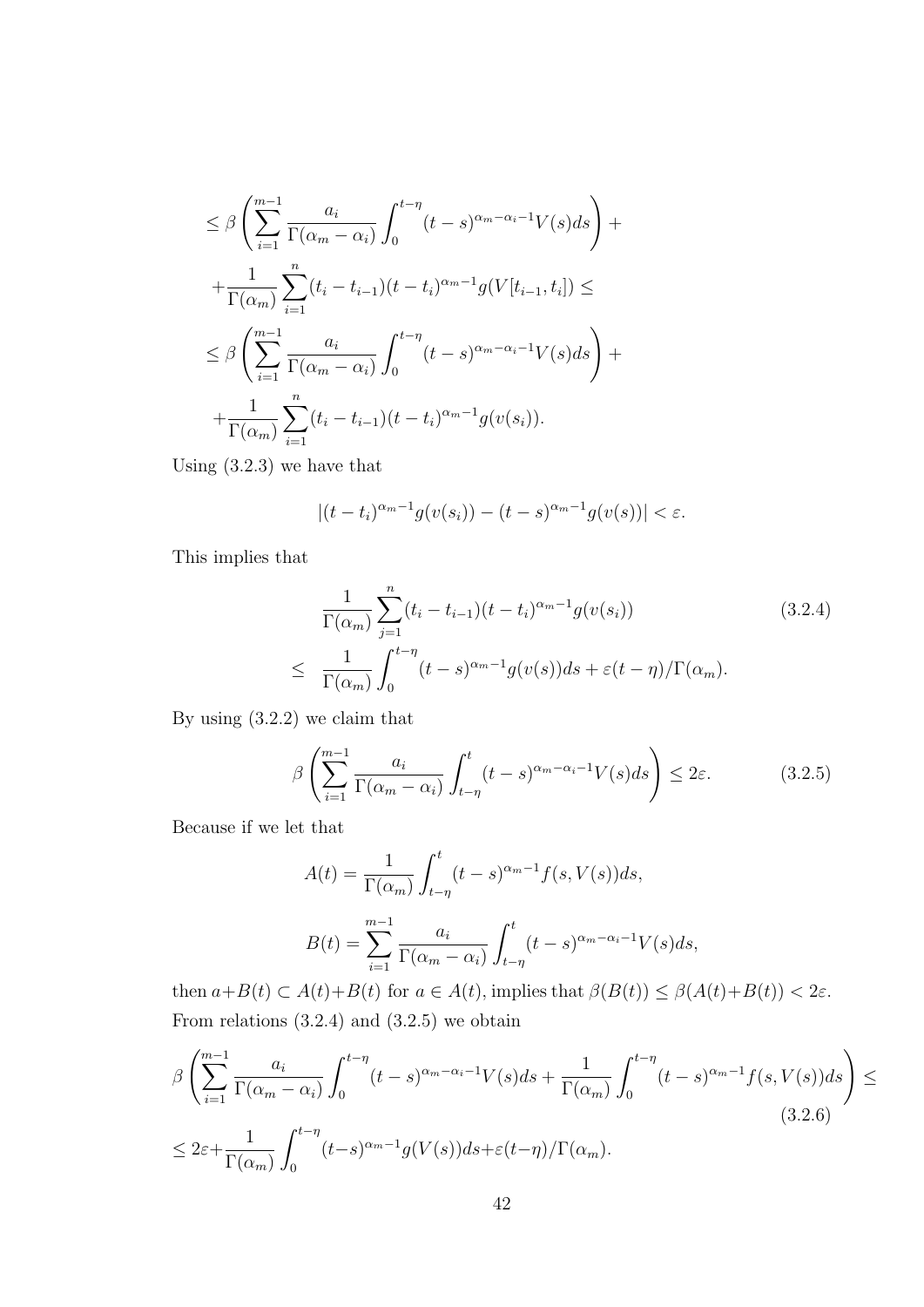Since

$$
(QV)(t) \subset \sum_{i=1}^{m-1} \frac{a_i}{\Gamma(\alpha_m - \alpha_i)} \int_0^{t-\eta} (t-s)^{\alpha_m - \alpha_i - 1} V(s) ds +
$$
  

$$
\sum_{i=1}^{m-1} \frac{a_i}{\Gamma(\alpha_m - \alpha_i)} \int_{t-\eta}^t (t-s)^{\alpha_m - \alpha_i - 1} V(s) ds +
$$
  

$$
+ \frac{1}{\Gamma(\alpha_m)} \int_0^{t-\eta} (t-s)^{\alpha_m - 1} f(s, V(s)) ds + \frac{1}{\Gamma(\alpha_m)} \int_{t-\eta}^t (t-s)^{\alpha_m - 1} f(s, V(s)) ds,
$$

then by virtue of  $(3.2.2)$  and  $(3.2.6)$  we have

$$
\beta((QV)(t)) \leq \frac{1}{\Gamma(\alpha_m)} \int_0^{t-\eta} (t-s)^{\alpha_m-1} g(v(s)) ds + \varepsilon (t-\eta) / \Gamma(\alpha_m) + 4\varepsilon
$$
  

$$
\leq \frac{1}{\Gamma(\alpha_m)} \int_0^t (t-s)^{\alpha_m-1} g(v(s)) ds + \varepsilon ((t+4) / \Gamma(\alpha_m)).
$$

As the last inequality is true for every  $\varepsilon > 0$ , we infer

$$
\beta((QV)(t)) \le \frac{1}{\Gamma(\alpha_m)} \int_0^t (t-s)^{\alpha_m-1} g(v(s))ds, \ t \in [0, a_0],
$$

Because  $V = \overline{co}(Q(V) \cup \{y(\cdot)\})$  then

$$
\beta(V(t)) = \beta(\overline{co}(Q(V(t)) \cup \{y(t)\})) \leq \beta((QV(t)))
$$

and thus

$$
v(t) \le \frac{1}{\Gamma(\alpha_m)} \int_0^t (t-s)^{\alpha_m-1} g(v(s)) ds \text{ for } t \in T_0.
$$

Since  $g(\cdot)$  is a Gripenberg function, it follows that  $v(t) = 0$  for  $t \in T_0$ . Since *V* as a subset of  $\widetilde{B}$  is equicontinuous, by Lemma 1.5.1 we infer

$$
\beta_c(V(T_0)) = \sup_{t \in T_0} \beta(V(t)) = 0.
$$

Thus, by Arzelá-Ascoli's theorem we obtain that  $V$  is weakly relatively compact in  $C(T_0, E)$ . Using Theorem 1.5.2 there exists a fixed point of the operator *Q* which is a solution of (3.1.1).

### **3.3 Conclusion**

In this chapter, involving the concept of Pettis integral, we developed the existence of solution of multi-term fractional differential equations in nonreflexive Banach spaces, equipped with weak topology.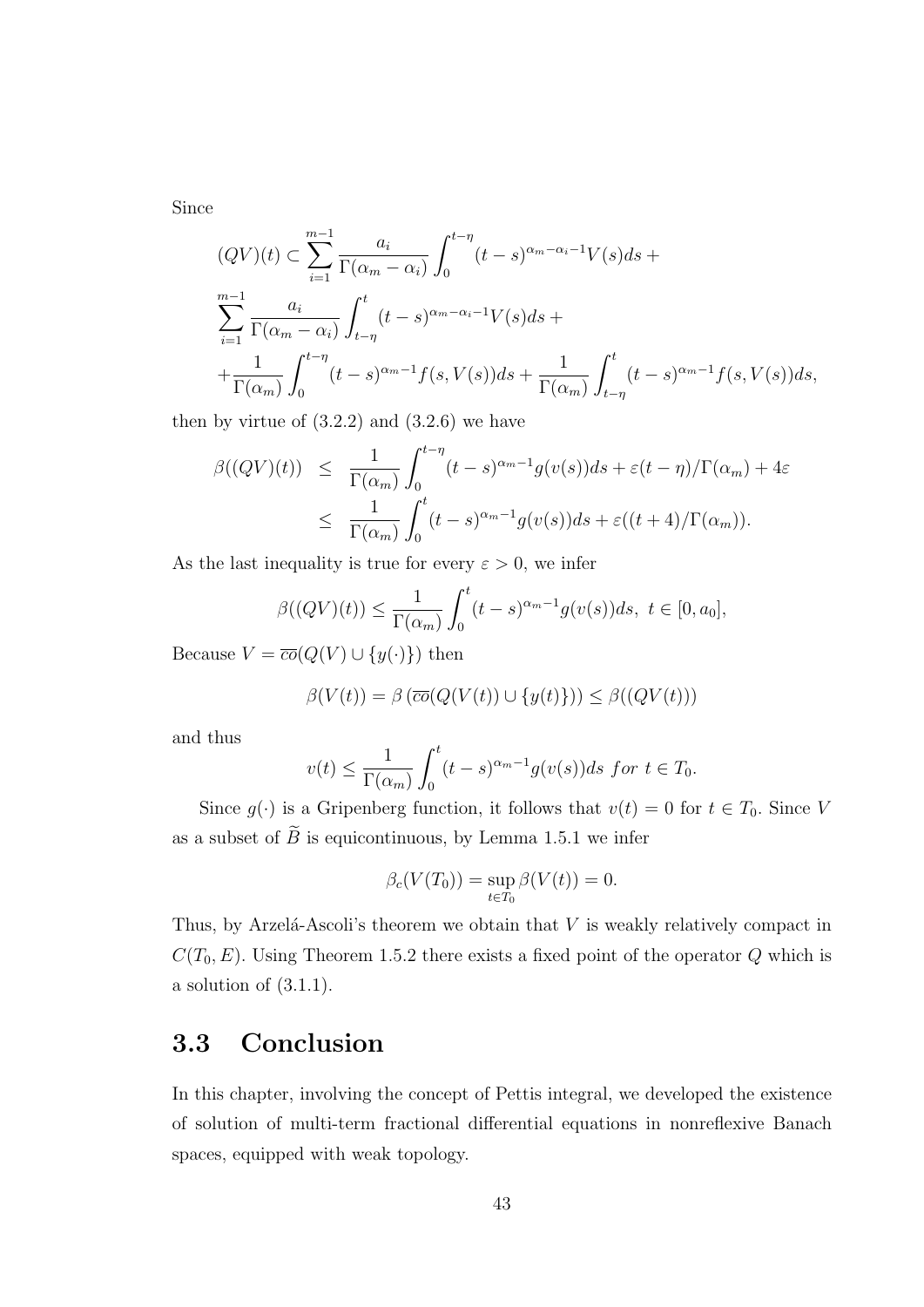## **Chapter 4**

# **Weak Solution For Fractional Differential Equation**

In chapter 2, 3 we discussed the existence of solution of fractional differential equations, with one differential operator and multi-term fractional equations respectively, in nonreflexive Banach spaces. In the present chapter we will establish an existence of weak solution for the following fractional differential equation

$$
\begin{cases}\nD_w^{\alpha}y(t) = f(t, y(t)) \\
y(0) = y_0\n\end{cases}
$$
\n(4.0.1)

where  $D_w^{\alpha}y(\cdot)$  is fractional Caputo weak derivative of the function  $y(\cdot)$  :  $T \to E$ and  $f(\cdot, \cdot): T \times E \to E$  is a given function, *T* is bounded interval of real numbers containing 0 and *E* is nonreflexive Banach space.

### **4.1 Preliminaries**

Let  $x(\cdot)$ :  $T \to E$  be a given function and  $\alpha > 0$ . As it is well known that, the *fractional Riemann-Liouville* integral of order  $\alpha > 0$  of  $x(\cdot)$  is defined by

$$
I^{\alpha}x(t) = \int_0^t \frac{(t-s)^{\alpha-1}}{\Gamma(\alpha)} x(s)ds, \ \ t \in [0, b], \tag{4.1.1}
$$

provided that the right side is point-wise defined on *T*. Also, the *fractional Caputo derivative* of order  $\alpha \in (0,1]$  of  $x(\cdot)$  is defined by

$$
D^{\alpha}x(t) := I^{1-\alpha}x'(t) = \int_0^t \frac{(t-s)^{-\alpha}}{\Gamma(1-\alpha)} x'(s)ds, \ \ t \in T,
$$
 (4.1.2)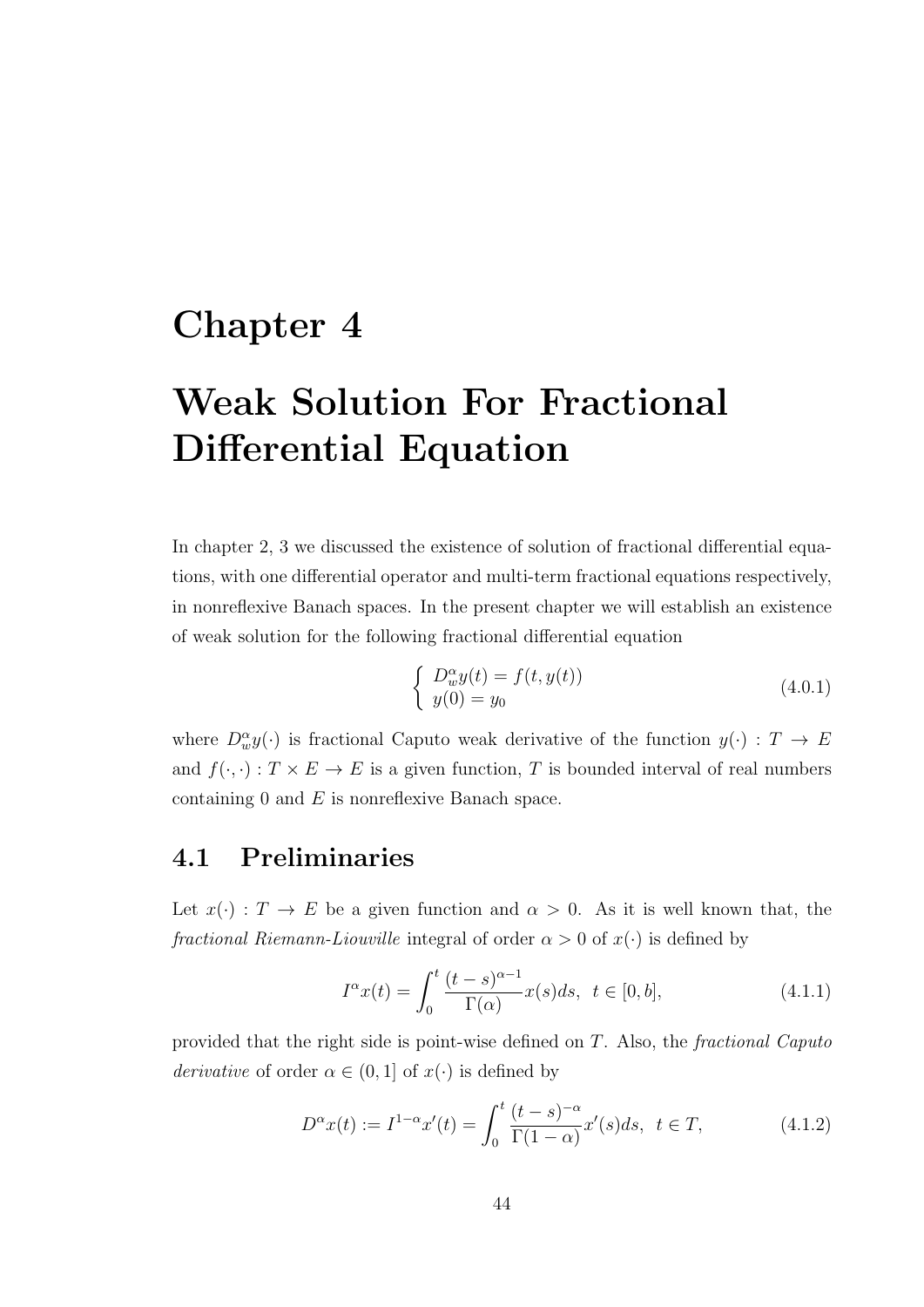provided that the right side is point-wise defined on *T*. In the above definitions the integral sign "∫ " can be one of the following integrals: Riemann integral, Riemann-Pettis integral, weak Riemann integral, Bochner integral, Pettis integral or other kind of integral. Also, the derivative can be one of the following: strong derivative, weak derivative or a Pseudo-derivative. The definitions, properties and applications to fractional differential equations of fractional calculus using Bochner integral or Pettis integral can be found in the papers [3], [12], [74].

### **4.2 Vector-Valued Fractional Integral And Abel Integral Equation**

In this section we set out to state vector-valued fractional integral and derivatives and prove results from [5], that will be used in the remainder of this dissertation. We will discuss fractional Pettis integral, fractional Bochner integral and Riemann-Pettis integral.

**Proposition 4.2.1.** *If*  $x(\cdot) : T \to E$  *is R-integrable on T, then* 

$$
I^{\alpha}x(t) = (P)\int_0^t \frac{(t-s)^{\alpha-1}}{\Gamma(\alpha)}x(s)ds, \ \ t \in T,
$$
\n(4.2.1)

*that is,*  $I^{\alpha}x(t)$  *exists on*  $T$  *as a fractional Pettis integral.* 

**Proof.** Indeed, since  $x(\cdot)$  is *R*-integrable on *T* then, by Theorem 15 from [41], it follows that  $x(\cdot)$  is Pettis integrable on *T*. Moreover, by Theorem 7 from [41],  $x(\cdot)$  is also scalarly Riemann integrable on *T*, and so it is weakly measurable and bounded on *T*. Thus,  $\langle x^*, x(\cdot) \rangle \in L^{\infty}(T)$  for every  $x^* \in E^*$ . Next, since the real function  $s \mapsto \frac{(t-s)^{\alpha-1}}{\Gamma(\alpha)}$  $\frac{C(s)^{\alpha-1}}{\Gamma(\alpha)}$  belongs to  $L^1([0,t])$  for each  $t \in (0,b]$  then, by Corollary 3.41 from [67], it follows that the function  $s \mapsto \frac{(t-s)^{\alpha-1}}{\Gamma(\alpha)}$  $\frac{-s}{\Gamma(\alpha)}x(s)$  is Pettis integrable on  $[0, t]$  for every  $t \in (0, b].$ 

*Remark* **4.2.1***.* If  $x(\cdot) : T \to E$  is strongly measurable and *R*-integrable on *T*, then fractional integral  $I^{\alpha}x(t)$  exists a.e. on *T* as a fractional Bochner integral. This result is a direct consequence of Theorem 15 of [41] and Theorem 2.4 from [76].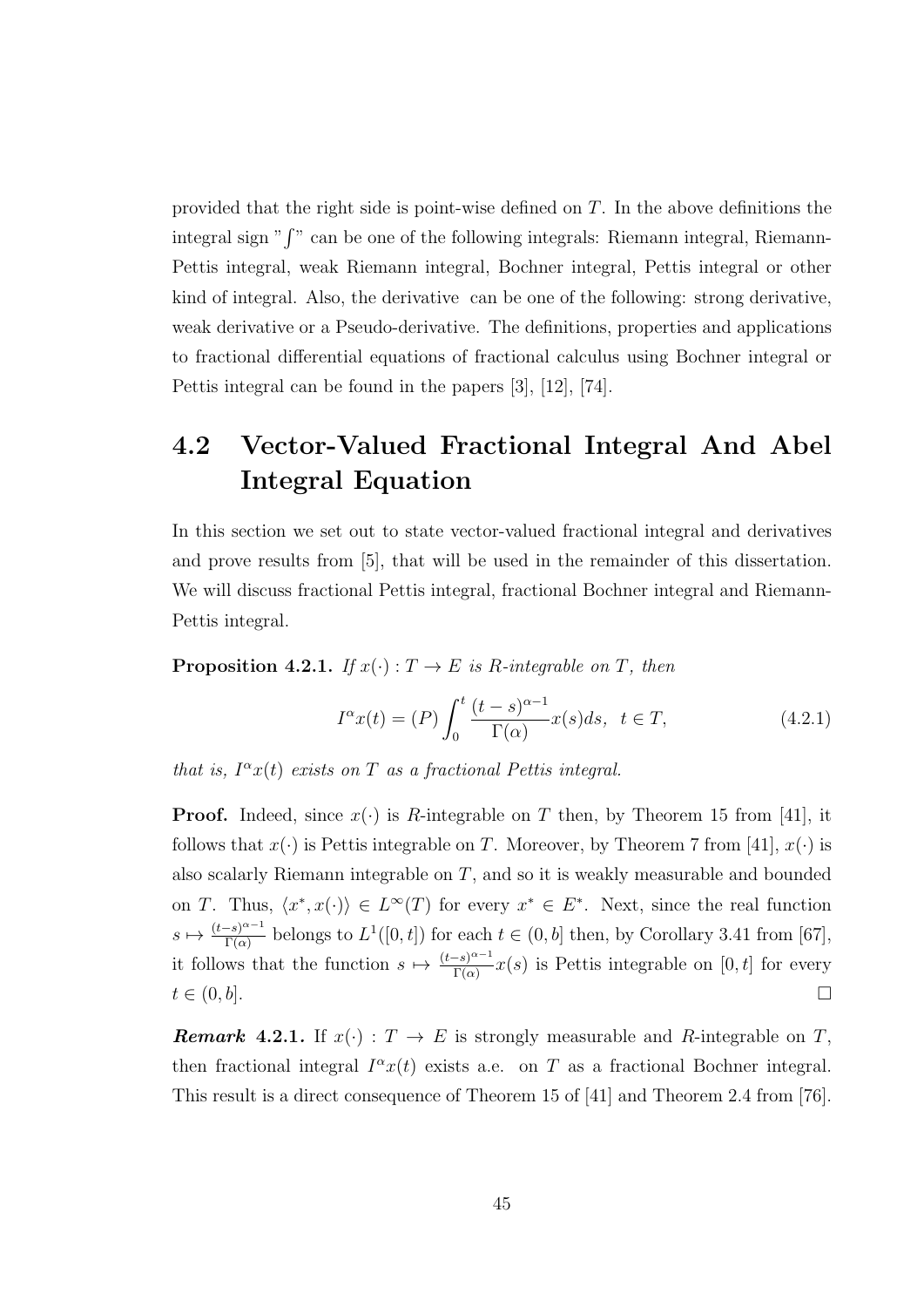**Proposition 4.2.2.** *Let*  $\alpha \in (0,1)$  *and let*  $x(\cdot): T \to E$  *be a strongly differentiable function on T. If the strong derivative*  $x'(\cdot)$  *of*  $x(\cdot)$  *is R-integrable on T, then* 

$$
D^{\alpha}x(t) = (B)\int_0^t \frac{(t-s)^{-\alpha}}{\Gamma(1-\alpha)}x'(s)ds, \ \ t \in T,
$$
\n(4.2.2)

*that is,*  $D^{\alpha}x(t)$  *exists a.e. on T as a fractional Bochner integral.* 

**Proof.** Since  $x(\cdot)$  is strongly differentiable on *T*, then  $x(\cdot)$  is strongly continuous on *T*, and so  $x'(\cdot)$  is strongly measurable on *T*. It follows that  $x'(\cdot)$  is Bochner integrable and thus, by Theorem 2.4 from [76],  $I^{1-\alpha}x(\cdot)$  exists a.e. on *T* as a fractional Bochner integral.

The main properties of fractional Bochner or fractional Pettis integral together with their applications to fractional differential equations are well known, being the subject of several works.

In the following, we will focus on the study of Riemann-Pettis integrability and its applications to fractional calculus and fractional differential equations. Graves [42] gave an example of a *R*-integrable function  $x(\cdot) : [0,1] \to E$  which is not weakly continuous for any  $t \in [0, 1]$ . A similar example was given by Alexiewicz and Orlicz [6] in the case when *E* is not separable. Moreover, Alexiewicz and Orlicz [6] gave an example of weakly continuous function which is not *R*-integrable. Kerner [47] has considered another type of integral, corresponding to weak convergence.

A function  $x(\cdot) : T \to E$  is said to be *Riemann-Pettis integrable* (or *RP-integrable*, for short) on *T* if  $x(\cdot)$  is a scalarly Riemann integrable and, for each interval  $I \subset T$ , there exists an element  $z_I \in E$  such that

$$
\langle x^*, z_I \rangle = \int_I \langle x^*, x(s) \rangle \, ds \tag{4.2.3}
$$

for every  $x^* \in E^*$ . The element  $z_I$  will be denoted by  $(w) \int_I x(s) ds$  and it is called the *weak Riemann integral* of  $x(\cdot)$  on *I*. Also, a *RP*-integrable function is sometime called *weakly Riemann integrable* function. In fact, *RP*-integrability on *T* is equivalent to the weak convergence of Riemann sums (1.4.3).

It is easy to see that every *R*-integrable function is *RP*-integrable, and every *RP*integrable function is Pettis integrable (see [41]). Alexiewicz and Orlicz [6] give an example which proves that neither *RP*-integrability nor weakly continuity do imply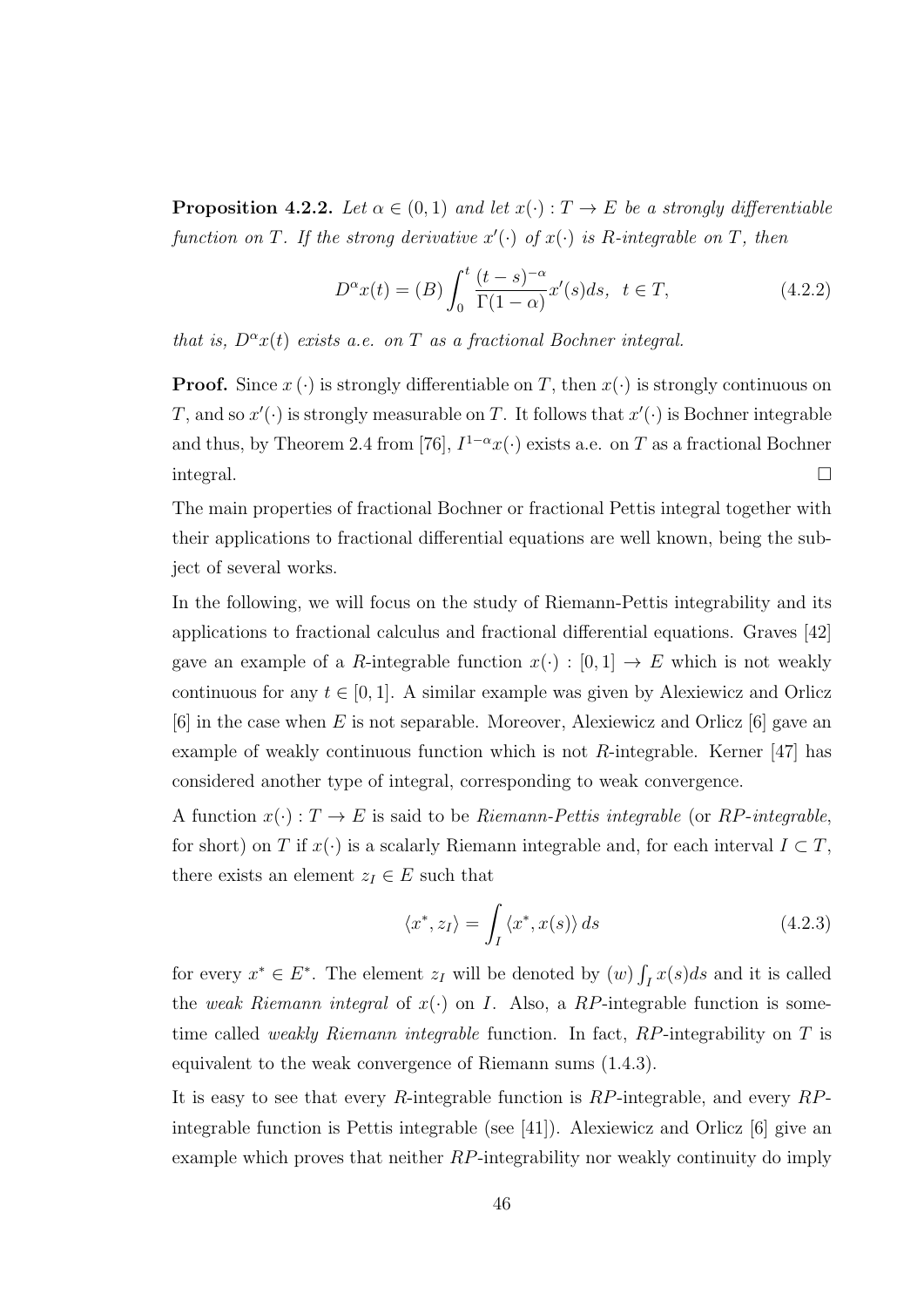*R*-integrability. We shall denote by *RP*(*T, E*) the set of all *RP*-integrable function from *T* into *E*.

**Proposition 4.2.3.** *(Kerner [47], Alexiewicz and Orlicz [6]). Every weakly continuous function from T into E is RP*-integrable on *T*, that is,  $C_w(T, E) \subset RP(T, E)$ .

The following properties are well known and easy to prove, they being direct consequences of the definition and of the properties of the weak differentiability.

**Proposition 4.2.4.** *If*  $x(\cdot) : T \to E$  *is weakly continuous on T, then the function*  $y(\cdot) : T \to E$ *, given by* 

$$
y(t) = (w) \int_0^t x(s)ds, \quad t \in T,
$$
\n(4.2.4)

*is weakly differentiable on T* and  $y'_{w}(t) = x(t)$  for every  $t \in T$ .

**Proposition 4.2.5.** If  $x(\cdot) : T \to E$  is weakly differentiable on  $T$  and  $x'_{w}(\cdot)$  is *weakly continuous on T, then*

$$
x(t) = x(0) + (w) \int_0^t x'_w(s)ds, \quad t \in T.
$$
 (4.2.5)

**Proposition 4.2.6.** *If*  $x(\cdot): T \to E$  *is RP-integrable on T, then* 

$$
I_w^{\alpha}(t) := \int_0^t \frac{(t-s)^{\alpha-1}}{\Gamma(\alpha)} x(s)ds, \quad t \in T,
$$
\n(4.2.6)

*exists on T as a fractional Pettis integral. Moreover,*  $I_w^{\alpha}$  *is a linear operator from*  $RP(T, E)$  *into*  $P^{\infty}(T, E)$ *, and for*  $\alpha, \beta \in (0, 1)$  *we have* 

$$
I_w^{\alpha}I_w^{\beta}x(t) = I_w^{\alpha+\beta}x(t), \ t \in T.
$$
\n(4.2.7)

**Proof.** Since each *RP*-integrable function  $x(\cdot) : T \to E$  is Pettis integrable, then as in the proof of Proposition 4.2.1 we infer that  $I_w^{\alpha}x(t)$  exists on *T* as a fractional Pettis integral. The linearity of  $I_w^{\alpha}$  is obviously, and (4.2.7) can be obtained in the same manner as in Lemma 3.2 from [2].  $\square$ 

We remark that if  $x(\cdot) : T \to E$  is *R*-integrable on *T* and measurable then  $I_w^{\alpha}x(t)$ exists on *T* as a fractional Bochner integral and  $I_w^{\alpha}x(t) = I^{\alpha}x(t)$  for  $t \in T$ .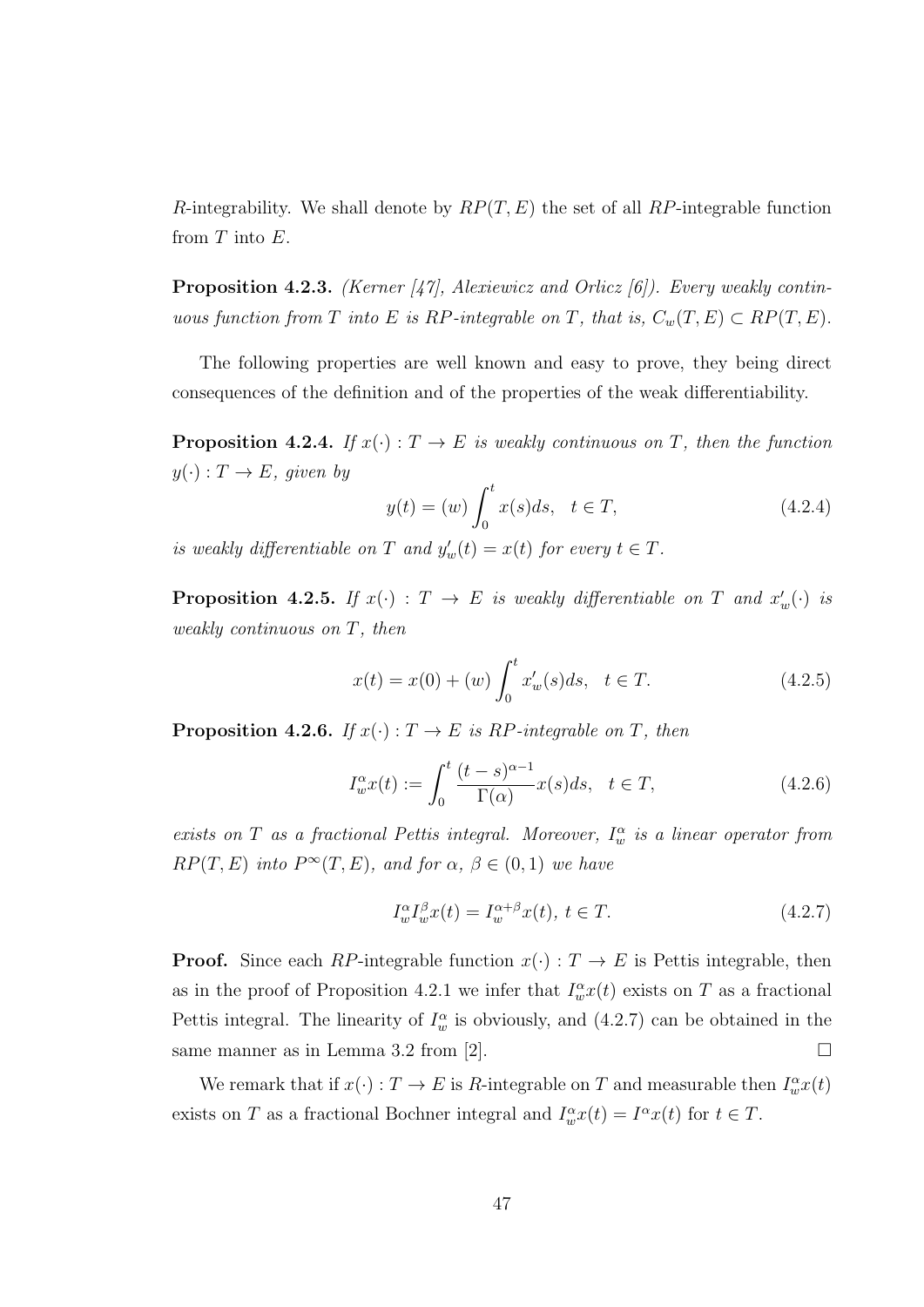*Remark* 4.2.2. Also, if  $x(\cdot) \in C_w(T, E)$ , then  $x(\cdot)$  is bounded on *T*. Then, if we put  $M := \sup$ *t∈T*  $||x(t)||$  and fix  $x^* \in E^*$ , it is easy to check that for  $t, s \in T$ ,  $s \le t$ , we have

$$
|\langle x^*, I_w^{\alpha} x(t) \rangle - \langle x^*, I_w^{\alpha} x(s) \rangle| \leq \frac{2M||x^*||}{\Gamma(1+\alpha)}(t-s)^{\alpha}.
$$

It follows that the real-valued function  $t \mapsto \langle x^*, I_w^{\alpha} x(t) \rangle$  is continuous on *T* for every  $x^* \in E^*$ , an so  $I_w^{\alpha}$  is a linear operator from  $C_w(T, E)$  into  $C_w(T, E)$ .

Since the weak derivative  $x'_w(\cdot)$  of a weakly differentiable function  $x(\cdot) : T \to E$  is strongly measurable, then with the same proof as in Proposition 4.2.2, we obtain the following result.

**Proposition 4.2.7.** *Let*  $\alpha \in (0,1)$  *and let*  $x(\cdot): T \to E$  *be a weakly differentiable function on*  $T$ *. If the weak derivative*  $x'_{w}(\cdot)$  *of*  $x(\cdot)$  *is*  $RP$ *-integrable on*  $T$ *, then* 

$$
D_w^{\alpha}x(t) := I_w^{1-\alpha}x'(t) = \int_0^t \frac{(t-s)^{-\alpha}}{\Gamma(1-\alpha)} x'_w(s)ds, \ \ t \in T,
$$
 (4.2.8)

*exists a.e. on T as a fractional Bochner integral (and so as a fractional Pettis integral).*

Clearly, if  $x(\cdot) : T \to E$  is *R*-integrable on *T*, then  $D_w^{\alpha}x(t)$  exists on *T* as a fractional Bochner integral and  $D_w^{\alpha}x(t) = D^{\alpha}x(t)$  for  $t \in T$ .

**Example 1**. Let **c** be the space of all real converging sequences. Consider  $y(\cdot)$ :  $[0, 2\pi] \rightarrow \mathbf{c}$  given by

$$
y(t)(n) = \frac{\sin nt}{n}, t \in [0, 2\pi], n = 1, 2, ...
$$

Since  $y(\cdot)$  is bounded and scalarly integrable on  $[0, 2\pi]$ , then  $y(\cdot)$  is *RP*-integrable on  $[0, 2\pi]$ . Also, for each  $x^* \in \mathbf{c}^* = \mathbf{l}^1$  there exists a unique  $a = (a_1, a_2, \dots) \in \mathbf{l}^1$  such that

$$
\langle x^*, y(t) \rangle = \sum_{n=1}^{\infty} a_n \frac{\sin nt}{n}, \ t \in [0, 2\pi].
$$

Since <sup>∑</sup>*<sup>∞</sup> n*=1  $a_n \frac{\sin nt}{n}$  $\frac{nnt}{n}$  is uniformly and absolutely convergent on  $[0, 2\pi]$ , then for each  $x^* \in \mathbf{c}^*$  we have (see [58, page 355])

$$
\int_0^t \frac{(t-s)^{1/2-1}}{\Gamma(1/2)} \langle x^*, y(s) \rangle ds = \int_0^t \frac{(t-s)^{-1/2}}{\Gamma(1/2)} \left( \sum_{n=1}^\infty a_n \frac{\sin ns}{n} \right) ds
$$
  
= 
$$
\sum_{n=1}^\infty \frac{a_n}{n} \int_0^t \frac{(t-s)^{-1/2}}{\Gamma(1/2)} \sin ns ds = \sum_{n=1}^\infty \frac{a_n}{n} z(t)(n) = \langle x^*, z(t) \rangle
$$
,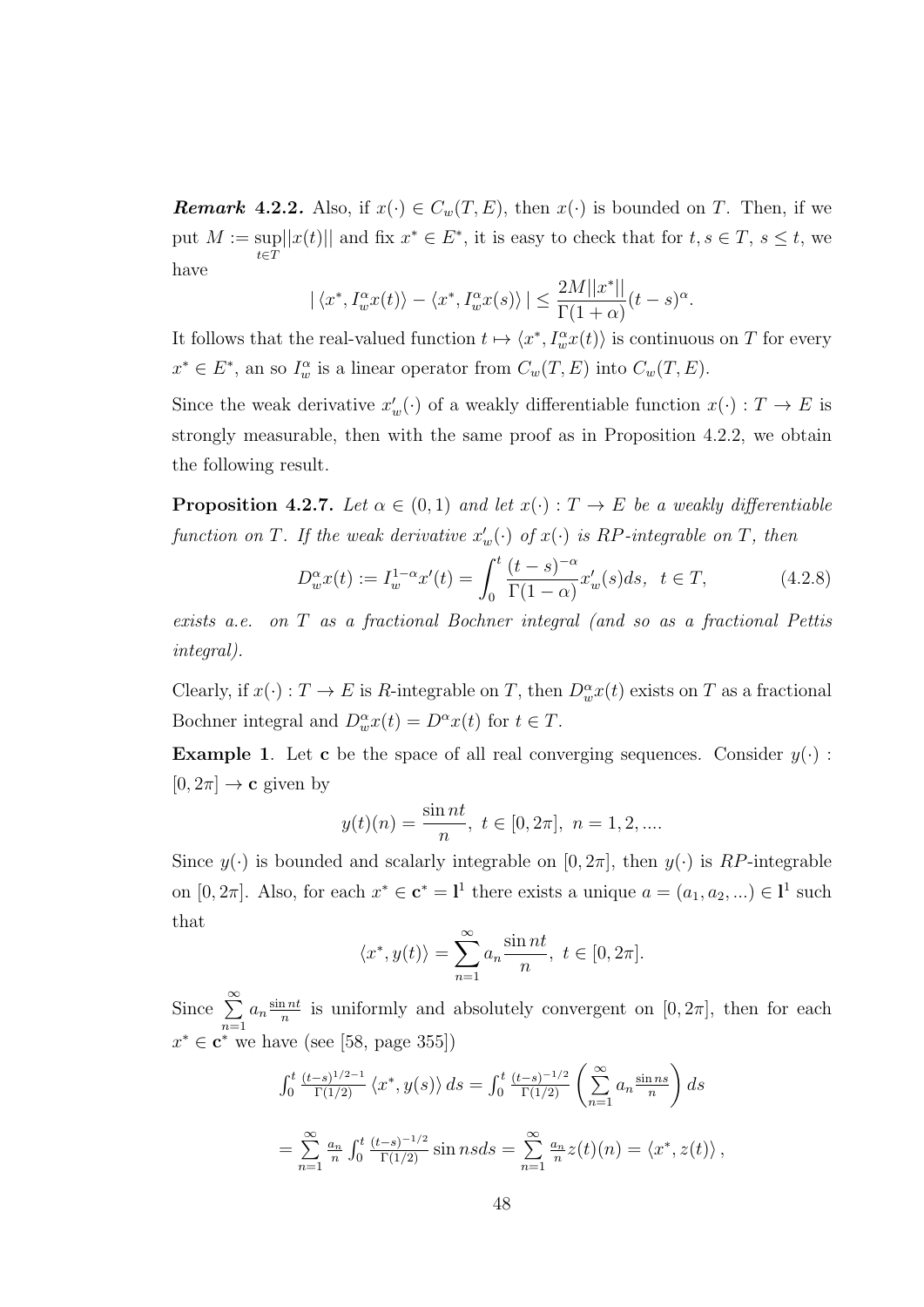where

$$
z(t)(n) = \frac{1}{n} \sqrt{\frac{2}{n}} \left[ C \left( \sqrt{\frac{2nt}{\pi}} \right) \sin nt - S \left( \sqrt{\frac{2nt}{\pi}} \right) \cos nt \right],
$$

and  $C(x)$ ,  $S(x)$  are Fresnel integrals

$$
C(x) = \int_0^x \cos{\frac{\pi s^2}{2}} ds
$$
 and  $S(x) = \int_0^x \sin{\frac{\pi s^2}{2}} ds$ ,

respectively. Obviously,  $z(\cdot) \in \mathbf{c}$ , and thus

$$
I_w^{1/2}y(t)(n) = z(t)(n), \ t \in [0, 2\pi], \ n = 1, 2, \dots
$$

Also, we remark that  $y(\cdot)$  is not weakly differentiable on  $[0, 2\pi]$  (see [81]). If we consider  $x(\cdot) : [0, 2\pi] \to \mathbf{c}$  given by

$$
x(t)(n) = \frac{\sin nt}{n^2}, \ t \in [0, 2\pi], \ n = 1, 2, \dots,
$$

then  $x(\cdot)$  is weakly differentiable and it is easy to see that

$$
x'_{w}(t)(n) = \frac{\cos nt}{n}, \ t \in [0, 2\pi], \ n = 1, 2, \dots
$$

Since <sup>∑</sup>*<sup>∞</sup> n*=1  $a_n \frac{\cos nt}{n}$  $\frac{\sin t}{n}$  is uniformly and absolutely convergent on  $[0, 2\pi]$ , then for each *x <sup>∗</sup> ∈* **c** *<sup>∗</sup>* we have (see [58, page 354])

$$
\int_0^t \frac{(t-s)^{-1/2}}{\Gamma(1-1/2)} \langle x^*, x_w'(s) \rangle ds = \int_0^t \frac{(t-s)^{-1/2}}{\Gamma(1/2)} \left( \sum_{n=1}^\infty a_n \frac{\cos ns}{n} \right) ds
$$
  
= 
$$
\sum_{n=1}^\infty \frac{a_n}{n} \int_0^t \frac{(t-s)^{-1/2}}{\Gamma(1/2)} \cos ns ds = \sum_{n=1}^\infty a_n u(t)(n) = \langle x^*, u(t) \rangle,
$$

where

$$
u(t)(n) = \frac{1}{n} \sqrt{\frac{2}{n}} \left[ C\left(\sqrt{\frac{2nt}{\pi}}\right) \cos nt + S\left(\sqrt{\frac{2nt}{\pi}}\right) \sin nt \right].
$$

Obviously,  $u(\cdot) \in \mathbf{c}$ , and thus

$$
D_w^{1/2}x(t)(n) = u(t)(n), \ t \in [0, 2\pi], \ n = 1, 2, \dots
$$

**Lemma 4.2.8.** *If*  $x(\cdot) : T \to E$  *is a weakly differentiable function such that*  $x'_w(\cdot)$ *is RP-integrable on T, then the function*

$$
x_{1-\alpha}(t) := \int_0^t \frac{(t-s)^{-\alpha}}{\Gamma(1-\alpha)} x(s)ds, \ t \in T,
$$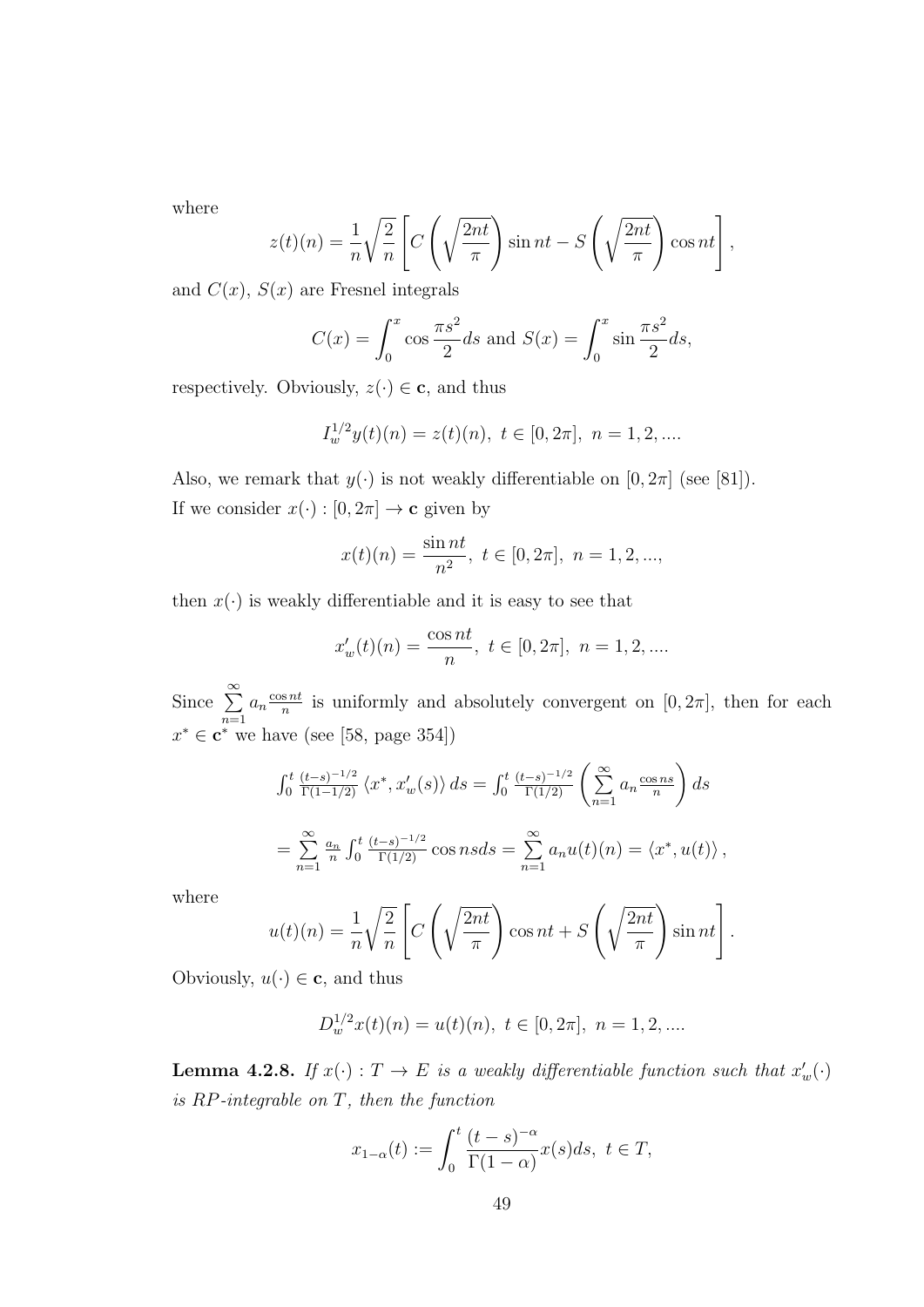*is wAC* and weakly differentiable on *T*. Moreover,  $(x_{1-\alpha})'_{w}(\cdot)$  *is RP*-integrable and

$$
(x_{1-\alpha})'_{w}(t) = \frac{t^{-\alpha}}{\Gamma(1-\alpha)}y(0) + I^{1-\alpha}x'_{w}(t) \quad a.e. \text{ on } T. \tag{4.2.9}
$$

**Proof.** Since  $x(\cdot)$  is weakly differentiable on *T*, then for every  $x^* \in E^*$  the real function  $t \mapsto \langle x^*, y(t) \rangle$  is differentiable on T and  $\frac{d}{dt} \langle x^*, x(t) \rangle = \langle x^*, x'_w(t) \rangle$  for  $t \in T$ . The last equality implies

$$
\int_0^s \langle x^*, x_w'(\tau) \rangle d\tau = \langle x^*, x(s) \rangle - \langle x^*, x(0) \rangle, \ s \in T,
$$
\n(4.2.10)

for every  $x^* \in E^*$ . From  $(4.2.10)$  we obtain that

$$
\int_0^t \frac{(t-s)^{-\alpha}}{\Gamma(1-\alpha)} \int_0^s \langle x^*, x'_w(\tau) \rangle d\tau ds =
$$
  

$$
\int_0^t \frac{(t-s)^{-\alpha}}{\Gamma(1-\alpha)} \langle x^*, x(s) \rangle ds - \int_0^t \frac{(t-s)^{-\alpha}}{\Gamma(1-\alpha)} \langle x^*, x(0) \rangle ds, t \in T,
$$

for every  $x^* \in E^*$ . It follows that

$$
\int_0^t \int_0^s \frac{(s-\tau)^{-\alpha}}{\Gamma(1-\alpha)} \langle x^*, x'_w(\tau) \rangle \, d\tau ds
$$
\n
$$
= \int_0^t \frac{(t-s)^{-\alpha}}{\Gamma(1-\alpha)} \langle x^*, x(s) \rangle \, ds - \frac{t^{1-\alpha}}{\Gamma(2-\alpha)} \langle x^*, x(0) \rangle,
$$

and so

$$
\langle x^*, x_{1-\alpha}(t) \rangle = \frac{t^{1-\alpha}}{\Gamma(2-\alpha)} \langle x^*, x(0) \rangle + \int_0^t y(s)ds, \ t \in T,
$$
\n(4.2.11)

for every  $x^* \in E^*$ , where  $y(s) = \int_0^s \frac{(s-\tau)^{-\alpha}}{\Gamma(1-\alpha)}$  $\frac{s-\tau}{\Gamma(1-\alpha)}\langle x^*, x_w'(\tau) \rangle d\tau$ ,  $s \in [0, t]$ . Since  $y(\cdot)$  is Lebesgue integrable on [0, *t*] for every  $t \in (0, b]$ , then from (4.2.11) it follows that the real function  $t \mapsto \langle x^*, x_{1-\alpha}(t) \rangle$  is  $AC$  on  $T$  for every  $x^* \in E^*$ . Hence, from (4.2.11) we infer that for every  $x^* \in E^*$  we have

$$
\frac{d}{dt}\left\langle x^*, x_{1-\alpha}(t)\right\rangle = \frac{t^{-\alpha}}{\Gamma(1-\alpha)}\left\langle x^*, x(0)\right\rangle + \int_0^t \frac{(t-\tau)^{-\alpha}}{\Gamma(1-\alpha)} \left\langle x^*, x_w'(\tau)\right\rangle d\tau,
$$

for a.e.  $t \in T$ . Therefore, the function  $x_{1-\alpha}(\cdot)$  is  $wAC$  and weakly differentiable on  $T$ , and  $(4.2.9)$  holds.

*Remark* **4.2.3***.* Relation (4.2.9) can be written as

$$
D_w^{\alpha} x(t) = (x_{1-\alpha})_w'(t) - \frac{t^{-\alpha}}{\Gamma(1-\alpha)} y(0) \quad a.e. \text{ on } T. \tag{4.2.12}
$$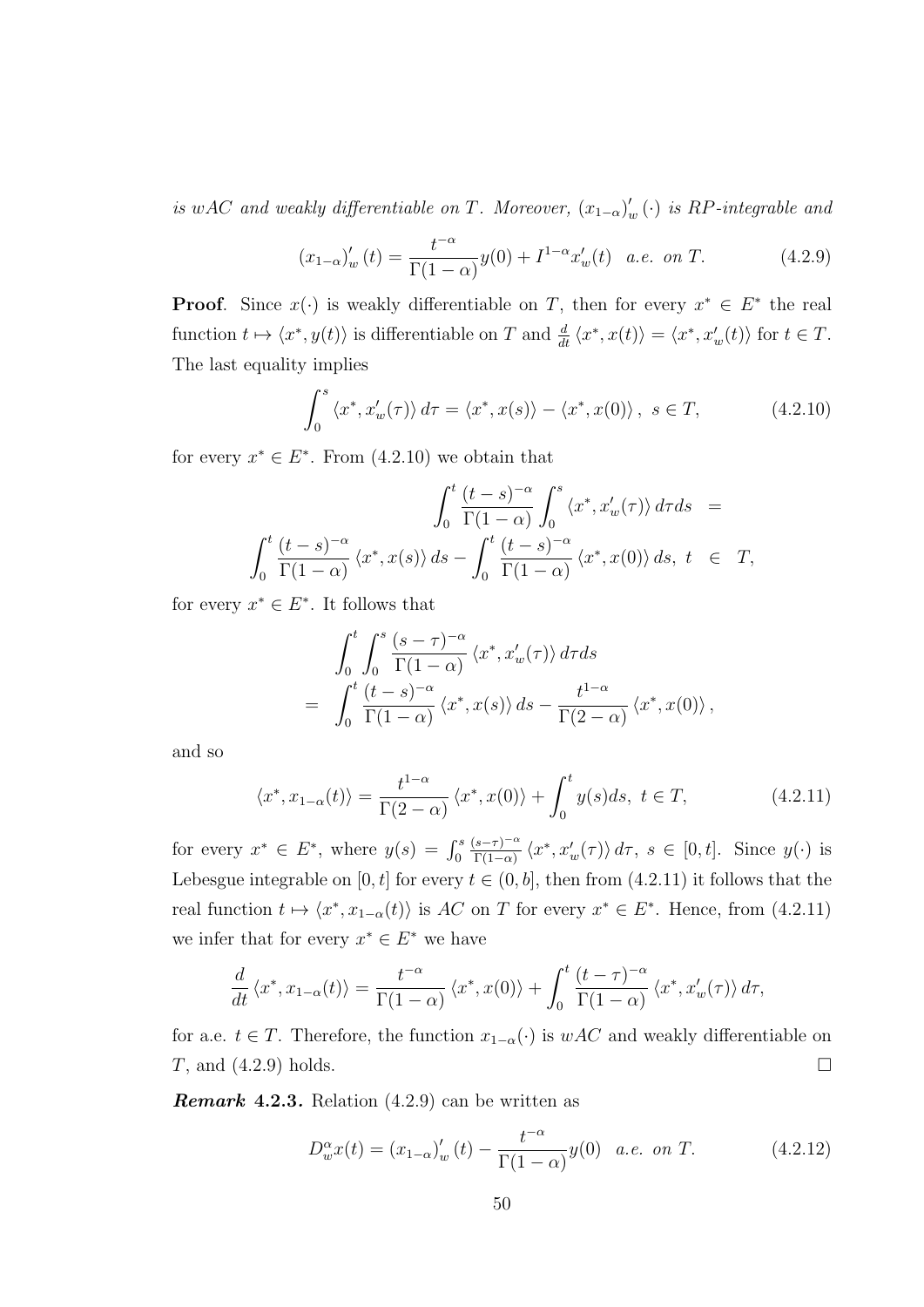In this case  $(x_{1-\alpha})'_{w}(t)$  will be denoted by  ${}^{RL}D_{w}^{\alpha}x(t)$  and it is called the *weak Riemann-Liouville derivative* of  $x(\cdot)$ . The formula (4.2.12) suggests us that we can extend the definition of the weak Caputo fractional derivative for *RP*-integrable functions. Therefore, if  $x(\cdot) \in RP(T, E)$ , then its weak Caputo derivative is defined by (4.2.12). It follows that the weak Caputo fractional derivatives  $D_w^{\alpha}x(t)$ are also defined for functions  $x(\cdot)$  for which the weak Riemann-Liouville fractional derivatives  ${}^{RL}D_{w}^{\alpha}x(t)$  exist.

*Remark* **4.2.4***.* If *x*(*·*) is not weakly differentiable, then  $x_{1-\alpha}$ (*·*) will not be weakly differentiable.

**Example 2**. Consider  $y(\cdot) : [0, 2\pi] \to \mathbf{c}$  given by

$$
y(t)(n) = \frac{\sin nt}{\sqrt{2n}}, \ t \in [0, 2\pi], \ n = 1, 2, ...,
$$

where **c** is the space of all real convergent sequences. As in Example 1 we obtain that

$$
y_{1-1/2}(t)(n) = I_w^{1/2}y(t)(n) = z(t)(n), t \in [0, 2\pi], n = 1, 2, \dots,
$$

where  $z(\cdot) \in \mathbf{c}$  is given by

$$
z(t)(n) = \frac{1}{n} \left[ C\left(\sqrt{\frac{2nt}{\pi}}\right) \sin nt - S\left(\sqrt{\frac{2nt}{\pi}}\right) \cos nt \right].
$$

Now we show that  $y_{1-1/2}(\cdot)$  is not weakly differentiable on  $[0, 2\pi]$ . Since  $\mathbf{c}^* = \mathbf{l}^1$  for each  $x^* \in \mathbf{c}^* = \mathbf{l}^1$  there exists a unique  $a = (a_1, a_2, \dots) \in \mathbf{l}^1$  such that

$$
\langle x^*, z(t) \rangle = \sum_{n=1}^{\infty} a_n z(t)(n), \ t \in [0, 2\pi].
$$

Since <sup>∑</sup>*<sup>∞</sup> n*=1  $a_n \frac{\cos nt}{\sqrt{n}}$  $\frac{nt}{\overline{n}}$  and  $\sum_{n=1}^{\infty}$ *n*=1  $a_n \frac{\sin t}{\sqrt{n}}$  $\frac{n}{n}$  are uniformly and absolutely convergent on  $[0, 2\pi]$ and the sequences  $C\left(\sqrt{\frac{2nt}{\pi}}\right)$ *π* ) and  $C\left(\sqrt{\frac{2nt}{\pi}}\right)$ *π* ) are uniformly bounded on  $[0, 2\pi]$  it follows that

$$
\frac{d}{dt}\langle x^*, z(t)\rangle = \sum_{n=1}^{\infty} a_n z'(t)(n) = C\left(\sqrt{\frac{2nt}{\pi}}\right) \cos nt + S\left(\sqrt{\frac{2nt}{\pi}}\right) \sin t
$$

for  $t \in [0, 2\pi]$ . We suppose that the weak derivative of  $z(\cdot)$  at a point  $t_0 \in [0, 2\pi]$ exists and  $z'_{w}(t_0) = (b_1^0, b_2^0, \ldots) \in \mathbf{c}$ . Then we have

$$
\sum_{n=1}^{\infty} a_n z'(t_0)(n) = \frac{d}{dt} \langle x^*, z(\cdot) \rangle (t_0) = \langle x^*, z_w'(t_0) \rangle = \sum_{n=1}^{\infty} a_n b_n^0
$$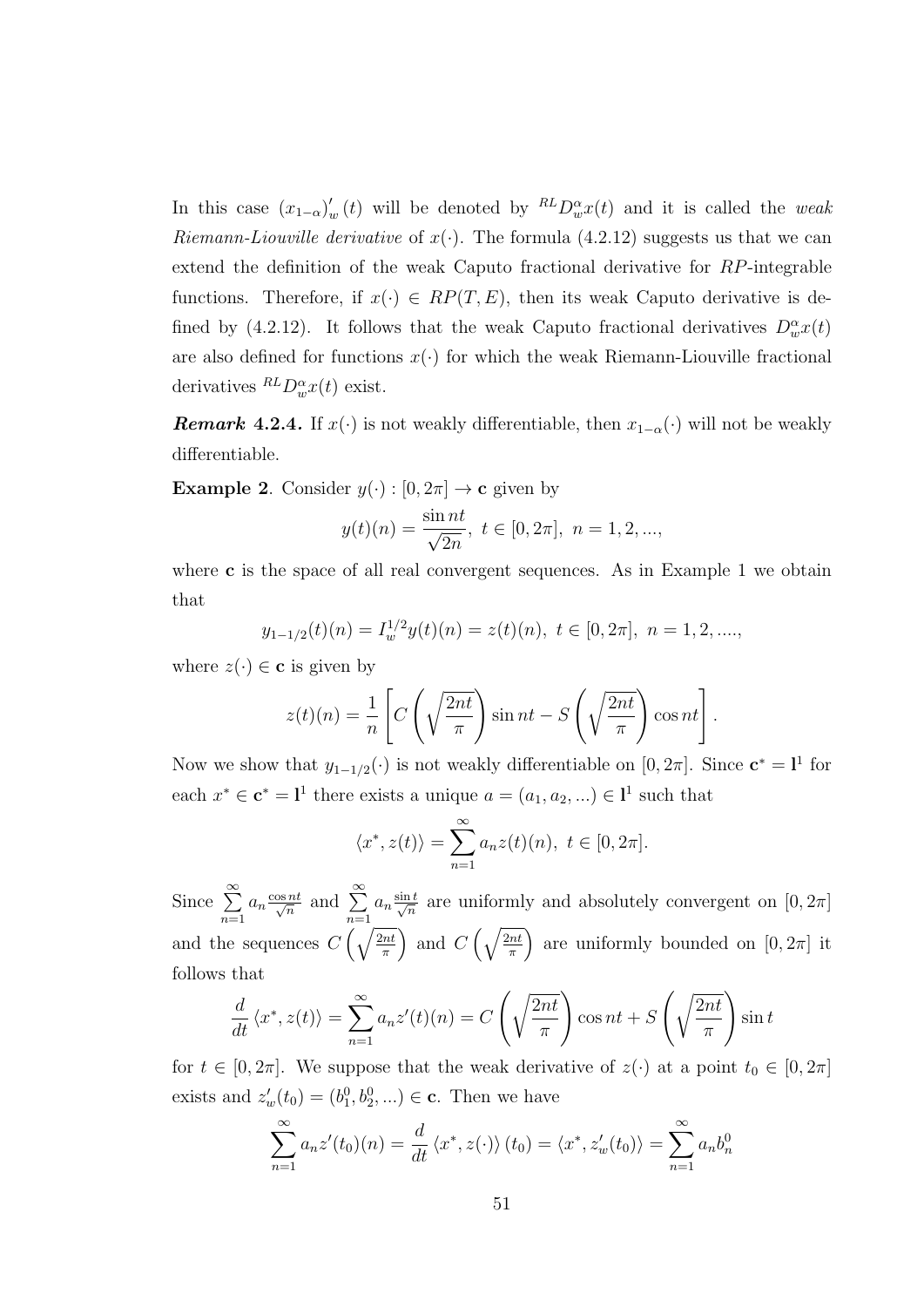for all  $x^* \in \mathbf{c}^*$ . From the above formula we obtain that  $b_n^0 = C\left(\sqrt{\frac{2nt_0}{\pi}}\right)$ *π*  $\big)$  cos  $nt_0 +$ *S*  $\left(\sqrt{\frac{2nt_0}{\pi}}\right)$ *π*  $\int \sin t_0, n = 1, 2, \dots$  Note that  $\lim_{n \to \infty} b_n^0$  does not exist. This contradicts the hypothesis  $(b_1^0, b_2^0, \ldots) \in \mathbf{c}$ . Hence,  $y_{1-1/2}(\cdot)$  is not weakly differentiate at any point of  $[0, 2\pi]$ ..

*Remark* **4.2.5***.* Let  $x(\cdot) : T \to E$  be a weakly differentiable function function such that  $x'_{w}(\cdot)$  is *RP*-integrable. Then as in the proof of Lemma 4.2.8 we can show that the function

$$
x_{\alpha}(t) := \int_0^t \frac{(t-s)^{\alpha-1}}{\Gamma(\alpha)} x(s)ds, \ t \in T,
$$

is *wAC* and weakly differentiable and

$$
(x_{\alpha})'_{w}(t) = \frac{t^{\alpha-1}}{\Gamma(\alpha)}x(0) + I_{w}^{\alpha}x'_{w}(t)
$$
 on T.

Also, if *E* is a weakly sequentially complete space and  $x(\cdot) : T \to E$  is weakly differentiable, then the function  $x_\alpha(\cdot)$  is  $AC$  on  $T$ .

**Corollary 4.2.9.** Let *E* be a weakly sequentially complete space. If  $y(\cdot) : T \to E$  is *weakly differentiable, then the function*  $y_{1-\alpha}(\cdot)$  *is AC on T*.

**Proposition 4.2.10.** *If*  $x(\cdot) : T \to E$  *is a weakly differentiable function such that*  $x'_{w}(\cdot)$  *is*  $RP$ *-integrable on*  $T$  *and*  $\alpha, \beta \in (0, 1)$ *, then* 

- $(a) \ I_{w}^{\alpha}D_{w}^{\alpha}x(t) = x(t) x(0) \text{ on } T;$
- *(b)*  $D_w^{\alpha} I_w^{\alpha} x(t) = x(t)$  *on T.*

**Proof.** Indeed, using  $(4.2.8)$ , Proposition 4.2.5 and Proposition 4.2.6, we have

$$
I_w^{\alpha} D_w^{\alpha} x(t) = I_w^{\alpha} I_w^{1-\alpha} x'_w(t) = I_w^1 x'_w(t) = (w) \int_0^t x'_w(s) ds
$$
  
=  $x(t) - x(0), t \in T$ .

Also, using Remark 4.2.5 and Proposition 4.2.5 we have

$$
D_w^{\alpha} I_w^{\alpha} x(t) = I_w^{1-\alpha} (I_w^{\alpha} x)'_w(t) = I_w^{1-\alpha} \left[ \frac{t^{\alpha-1}}{\Gamma(\alpha)} x(0) + I_w^{\alpha} x(t) \right]
$$
  
=  $x(0) + (w) \int_0^t x'_w(s) ds = x(0) + x(t) - x(0) = x(t)$ 

on  $T$ .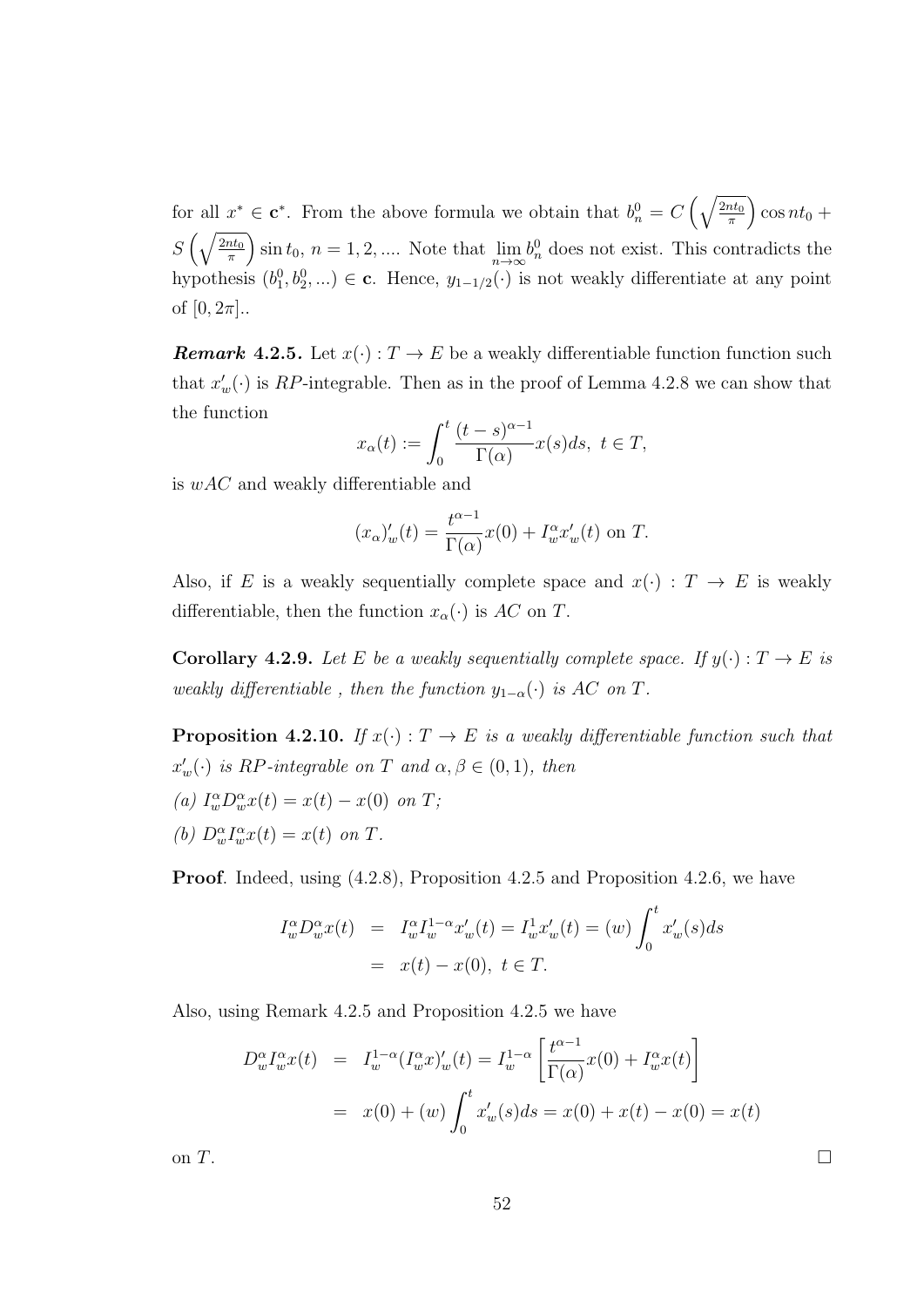**Theorem 4.2.11.** *If*  $y(\cdot) \in RP(T, E)$ *, then the Abel integral equation* 

$$
\int_0^t \frac{(t-s)^{\alpha-1}}{\Gamma(\alpha)} x(s)ds = y(t), \ t \in T = T,
$$
\n(4.2.13)

*has a solution in*  $x(\cdot) \in RP(T, E)$  *if and only if the function*  $y_{1-\alpha}(\cdot)$  *has the following properties:*

- $(a)$   $y_{1-\alpha}$  (*·*) *is*  $wAC$  *on*  $T$ *,*
- *(b)*  $y_{1−\alpha}$  *(·) is weakly differentiable a.e. on T and*

$$
x(t) = (y_{1-\alpha})'_w(t), \text{ for a.e. } t \in T,
$$
\n(4.2.14)

 $(c)$  *y*<sub>1−*α*</sub>(0) = 0*.* 

**Proof**. Suppose that  $x(\cdot) \in RP(T, E)$  is a solution of (4.2.13). Then from (4.2.13) it follows that

$$
\int_0^t \frac{(t-s)^{\alpha-1}}{\Gamma(\alpha)} \left\langle x^*, x(s) \right\rangle ds = \left\langle x^*, y(t) \right\rangle, \ t \in T,
$$
\n(4.2.15)

for every  $x^* \in E^*$ . Since  $\langle x^*, x(\cdot) \rangle$  and  $\langle x^*, y(\cdot) \rangle$  are Riemann integrable (in particular, Lebesgue integrable) on *T* for every  $x^* \in E^*$ , using the same reasoning as in [80, Section 1.2] it follows that

$$
\int_0^t \langle x^*, x(s) \rangle ds = \langle x^*, y_{1-\alpha}(t) \rangle, \ t \in T,
$$
\n(4.2.16)

for every  $x^* \in E^*$ . Since for every  $x^* \in E^*$  the real-valued function  $t \mapsto \langle x^*, x(t) \rangle$ is Lebesgue integrable on *T*, then it follows that for every  $x^* \in E^*$  the real-valued function  $t \mapsto \langle x^*, y_{1-\alpha}(t) \rangle$  is differentiable a.e. on *T*,

$$
\frac{d}{dt}\langle x^*, y_{1-\alpha}(t)\rangle = \langle x^*, x(t)\rangle
$$
 for a.e.  $t \in T$ ,

and  $t \mapsto \frac{d}{dt} \langle x^*, y_{1-\alpha}(t) \rangle$  is a bounded function on *T*. Therefore, for every  $x^* \in E^*$ the function  $t \mapsto \langle x^*, y_{1-\alpha}(t) \rangle$  is *AC* and weakly differentiable a.e. on *T*, and we are finished.

Conversely, suppose that the function  $y_{1-\alpha}(\cdot)$  is  $wAC$  and weakly differentiable a.e. on *T*, and  $y_{1-\alpha}(0) = 0$ . Since  $y_{1-\alpha}(\cdot)$  is weakly differentiable a.e. on *T*, then for every  $x^* \in E^*$  the real function  $t \mapsto \langle x^*, y_{1-\alpha}(t) \rangle$  is differentiable a.e. on *T* and  $\frac{d}{dt}\langle x^*,y_{1-\alpha}(t)\rangle = \langle x^*,(y_{1-\alpha})'_w(t)\rangle$  for a.e.  $t \in T$ . If for every  $x^* \in E^*$ , we put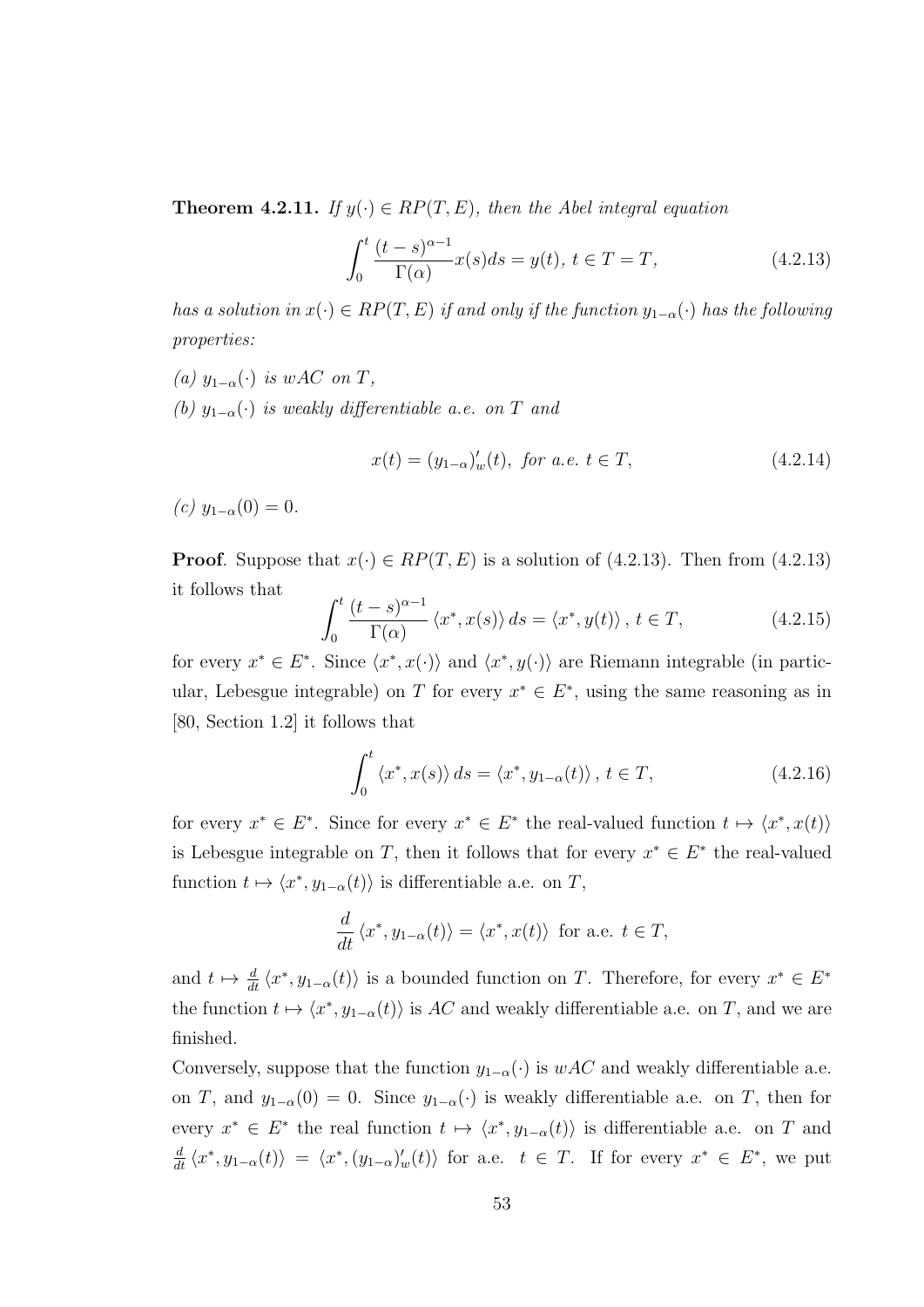$g(x^*)(t) := \frac{d}{dt} \langle x^*, y_{1-\alpha}(t) \rangle$ , for a.e.  $t \in T$ , then  $g(x^*)(\cdot) \in L^1(T)$ . We will now show that for every  $x^* \in E^*$  the real function  $g(x^*)(\cdot)$  is a solution of (4.2.15). For this purpose we replace  $\langle x^*, x(\cdot) \rangle$  by  $g(x^*)(\cdot)$  in the left-hand side of (4.2.15) and denote the result by  $f(x^*)(\cdot)$ , that is,

$$
\int_0^t \frac{(t-s)^{\alpha-1}}{\Gamma(\alpha)} g(x^*)(s) ds = f(x^*)(t), \ t \in T.
$$
 (4.2.17)

If we show that for every  $x^* \in E^*$  the functions  $f(x^*)(\cdot)$  and  $\langle x^*, y(\cdot) \rangle$  are equal on *T*, then our assertion is proved. Note using (4.2.17), the equality  $f(x^*)(\cdot) = \langle x^*, y(\cdot) \rangle$ on *T* is shown in the proof of Theorem 2.1 from [80].

*Remark* **4.2.6***.* If  $\alpha \in (0,1)$  is replaced by  $\beta := 1 - \alpha \in (0,1)$ , then the results of Theorem 4.2.11 remain valid, that is, if  $y(\cdot) \in RP(T, E)$ , then the integral equation

$$
\int_0^t \frac{(t-s)^{-\beta}}{\Gamma(1-\beta)} x(s)ds = y(t), \ t \in T,
$$

has a solution in  $x(\cdot) \in RP(T, E)$  if and only if the function  $y_\beta(\cdot)$  has the following properties:

(a)  $y_\beta(\cdot)$  is  $wAC$  on *T*,

(b)  $y_\beta(\cdot)$  is weakly differentiable a.e. on *T* and

$$
x(t) = (y_{\beta})'_w(t), \text{ for a.e. } t \in T,
$$

(c)  $y_{\beta}(0) = 0$ .

### **4.3 Differential Equation With Caputo Weak Derivatives**

In this section we establish an existence of weak solution for the following fractional differential equation, in nonreflexive Banach spaces.

$$
\begin{cases}\nD_w^{\alpha}y(t) = f(t, y(t)) \\
y(0) = y_0\n\end{cases}
$$
\n(4.3.1)

where  $D_w^{\alpha}y(\cdot)$  is fractional Caputo weak derivative of the function  $y(\cdot) : T \to E$  and  $f(\cdot, \cdot) : T \times E \to E$  is a given function.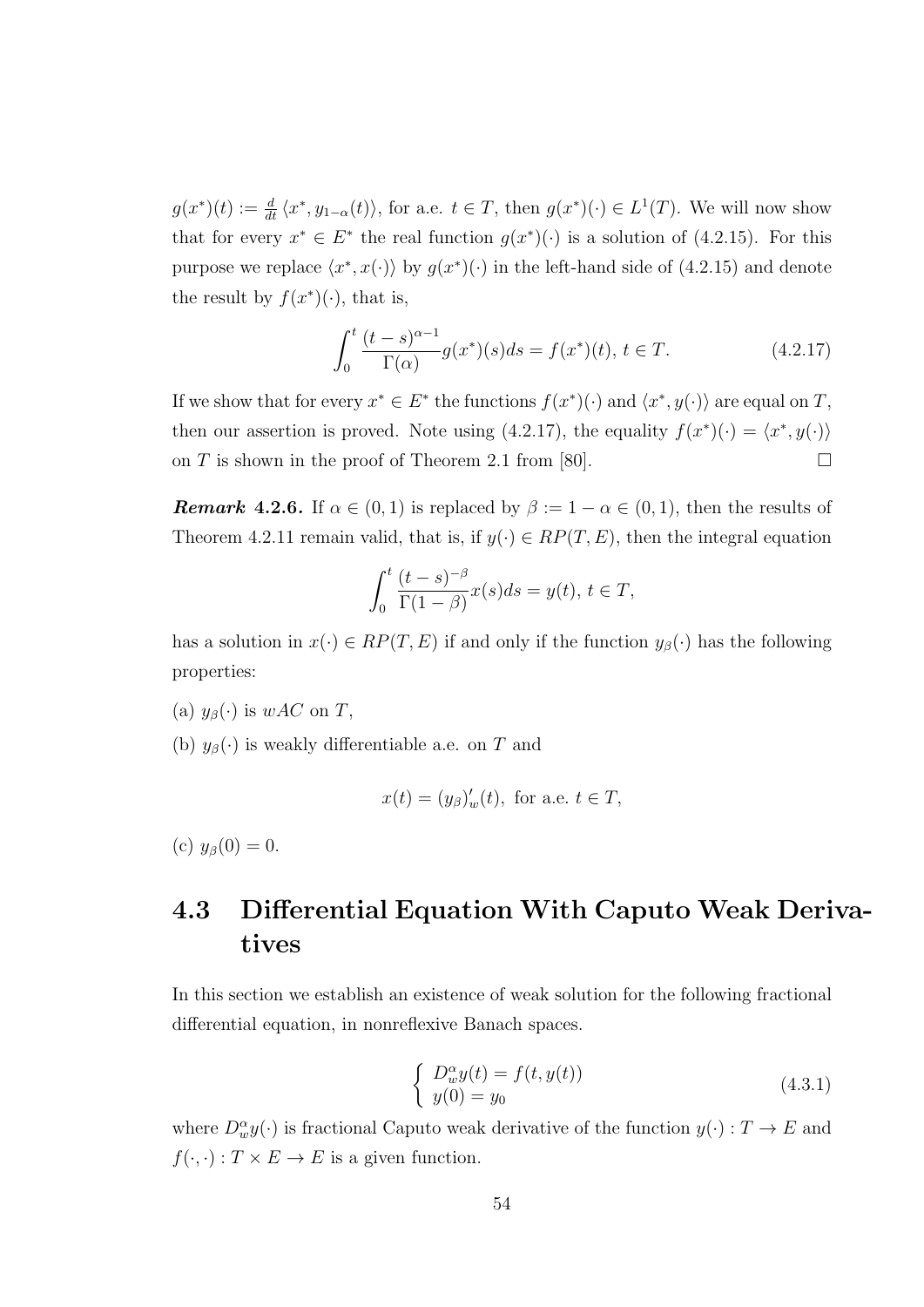A continuous function  $y(\cdot) : T \to E$  is said to be a *weak solution* of (4.3.1) if  $y(\cdot)$ is weakly differentiable,  $y'_w(\cdot)$  is *RP*-integrable,  $D_w^{\alpha}y(t) = f(t, y(t))$  for a.e.  $t \in T$ and  $y(0) = y_0$ .

**Lemma 4.3.1.** Let  $f(\cdot, \cdot) : T \times E \to E$  be a function such that  $f(\cdot, y(\cdot))$  is weakly *continuous for every continuous function*  $y(\cdot) : T \to E$ *. Then a continuous function*  $y(\cdot)$ : *T*  $\rightarrow$  *E is a weak solution of (4.3.1) if and only if it satisfies the integral equation*

$$
y(t) = y_0 + (P) \int_0^t \frac{(t-s)^{\alpha-1}}{\Gamma(\alpha)} f(s, y(s)) ds, \quad t \in T.
$$
 (4.3.2)

**Proof**. Indeed, if the continuous function  $y(\cdot)$ :  $T \to E$  is a weak solution of (4.3.1), then from Proposition 4.2.10 it follows that  $y(t) - y(0) = I_w^{\alpha} f(t, y(t))$  on *T*; that is,  $y(\cdot)$  satisfies the integral equation (4.3.2). Conversely, suppose that the continuous function  $y(\cdot)$ :  $T \to E$  satisfies the integral equation (4.3.2). Then the weakly continuous function  $z(\cdot) := f(\cdot, y(\cdot))$  satisfies the Abel equation

$$
\int_0^t \frac{(t-s)^{\alpha-1}}{\Gamma(\alpha)} z(s) ds = v(s), \quad t \in T,
$$

where  $v(t) := y(t) - y_0, t \in T$ . From Theorem 4.2.11 it follows that  $v_{1-\alpha}(\cdot)$  is weakly differentiable a.e. on *T* and

$$
z(t) = (v_{1-\alpha})'_w(t) = (y_{1-\alpha})'_w(t) - \frac{t^{-\alpha}}{\Gamma(1-\alpha)}y_0
$$
 for a.e.  $t \in T$ .

Then by  $(4.2.12)$  we have that  $z(t) = D_w^{\alpha}y(t)$  for a.e.  $t \in T$ ; that is,  $D_w^{\alpha}y(t) =$  $f(t, y(t))$  *a.e.* on *T*.

In the follows, assume that the function  $f(\cdot, \cdot) : T \times E \to E$  satisfies the following assumptions:

(h1)  $f(\cdot, \cdot)$  is weakly-weakly continuous;

(h2)  $f(\cdot, \cdot)$  is bounded, that is, there exists  $M > 0$  such that  $||f(t, y)|| \leq M$  for all  $(t, y) \in T \times E$ ;

(h3)  $g : [0, \infty) \to [0, \infty)$  is a non-decreasing continuous function such that  $g(0) = 0$ and  $q(t) < t$  for all  $t > 0$ ;

(h4)  $\beta(f(T \times A)) \leq g(\beta(A))$  for every bounded set  $A \subset E$ .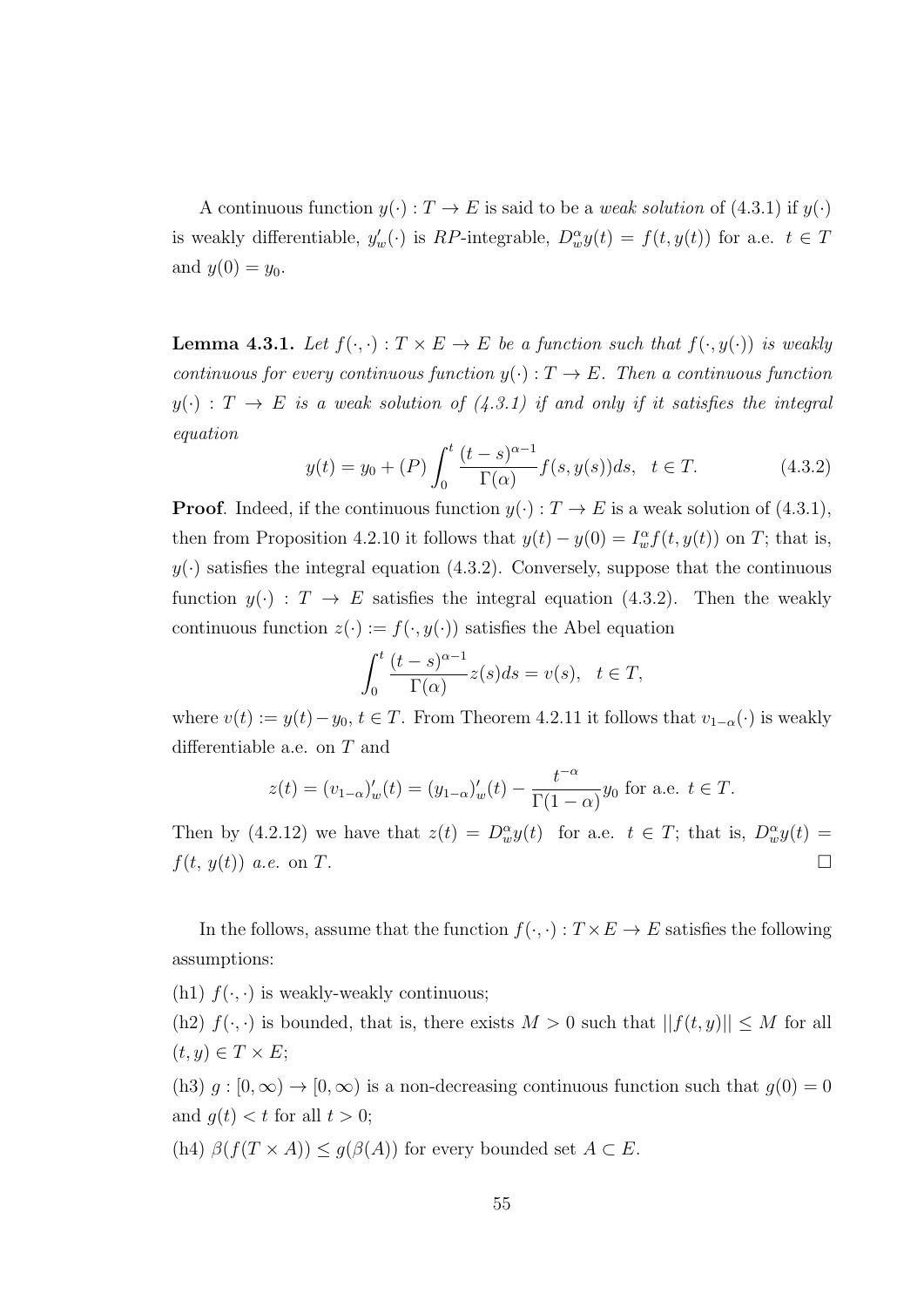**Theorem 4.3.2.** *Suppose that*  $f(\cdot, \cdot) : T \times E \to E$  *satisfies (h1)-(h4). Then there exist an interval*  $T_{\delta} = [0, \delta] \subset T$  *such that the set of solutions of (4.3.1) defined on*  $T_{\delta}$  *is non-empty and compact in the space*  $C_w(T_{\delta}, E)$ *.* 

**Proof**. In our proof we shall use some ideas from the papers [7, 21]. Let  $\delta \in (0, b]$  be such that  $\frac{\delta^{\alpha}}{\Gamma(\alpha+1)} < 1$ . Consider the nonlinear operator  $Q: C_w(T_\delta, E) \to C_w(T_\delta, E)$ defined by

$$
(Qy)(t) = y_0 + \int_0^t \frac{(t-s)^{\alpha-1}}{\Gamma(\alpha)} f(s, y(s)) ds, \quad t \in T_\delta.
$$

We remark that for  $y(\cdot) \in C_w(T_\delta, E)$  we have that, by Remark 4.2.1, the operator *Q* is well defined. Let  $t \in T_{\delta}$ . By the Hahn-Banach theorem, there exists  $x^* \in E^*$ such that  $||x^*|| = 1$  and  $||(Qy)(t)|| = |\langle x^*, (Qy)(t) \rangle|$ . Then, using the assumption (h2), we have

$$
\|(Qy)(t)\| \le \|y_0\| + \int_0^t \frac{(t-s)^{\alpha-1}}{\Gamma(\alpha)} |\langle y^*, f(s, y(s)) \rangle| ds
$$
  

$$
\le \|y_0\| + \frac{M\delta^{\alpha}}{\Gamma(\alpha+1)} < \|y_0\| + M.
$$

Let  $r := ||y_0|| + M$  and

$$
B := \{y(\cdot) \in C_w(T_\delta, E); ||y(\cdot)||_c \le r\}.
$$

We shall consider  $\widetilde{B}$  as a topological subspace of  $C_w(T_\delta, E)$ . It is easy to see that  $\widetilde{B}$ is convex and closed, and  $Q(\widetilde{B}) \subset \widetilde{B}$ . Next we show that  $Q(\widetilde{B})$  is an equicontinuous set. Let  $t, s \in T_\delta$ . We suppose without loss of generality that  $s < t$  and  $(Qy)(t) \neq$  $(Qy)(s)$ . By the Hahn-Banach theorem, there exists a  $y^* \in E^*$  with  $||y^*|| = 1$  and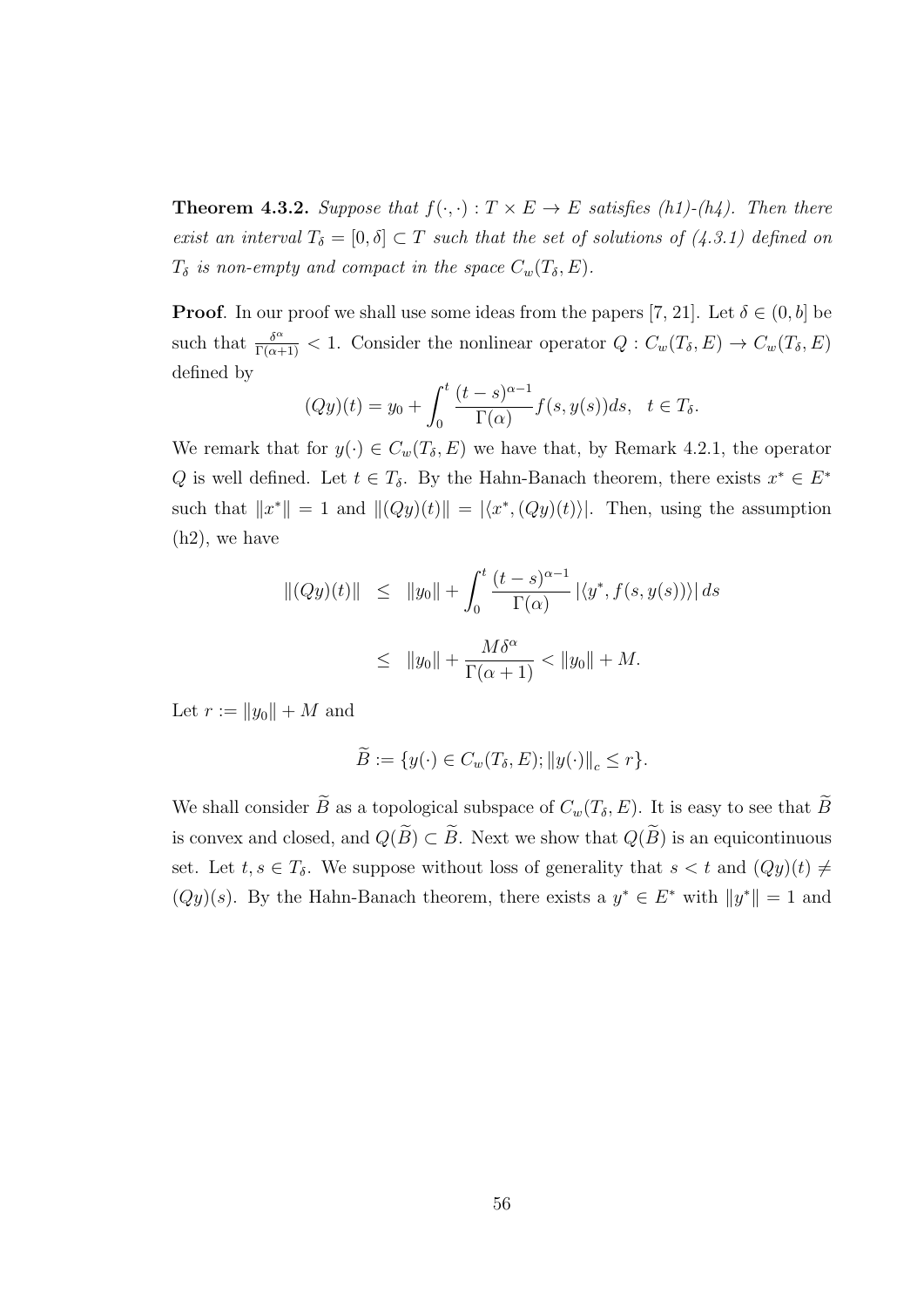$$
\begin{aligned}\n\|(Qy)(t) - (Qy)(s)\| &= |\langle y^*, (Qy)(t) - (Qy)(s) \rangle|. \text{ Then} \\
&\| (Qy)(t) - (Qy)(s)\| = |\langle y^*, (Qy)(t) - (Qy)(s) \rangle| \\
&= \left| \int_0^t \frac{(t-\tau)^{\alpha-1}}{\Gamma(\alpha)} \langle y^*, f(\tau, y(\tau)) \rangle \, d\tau - \int_0^s \frac{(s-\tau)^{\alpha-1}}{\Gamma(\alpha)} \langle y^*, f(\tau, y(\tau)) \rangle \, d\tau \right| \\
&\leq \int_0^s \left( \frac{(s-\tau)^{\alpha-1}}{\Gamma(\alpha)} - \frac{(t-\tau)^{\alpha-1}}{\Gamma(\alpha)} \right) |\langle y^*, f(\tau, y(\tau)) \rangle| \, d\tau + \\
&\int_s^t \frac{(t-\tau)^{\alpha-1}}{\Gamma(\alpha)} |\langle y^*, f(\tau, y(\tau)) \rangle| \, d\tau \\
&\leq \frac{M}{\Gamma(1+\alpha)} [s^\alpha - t^\alpha + 2(t-s)^\alpha] \leq \frac{2M}{\Gamma(1+\alpha)} (t-s)^\alpha,\n\end{aligned}
$$

and so  $Q(\widetilde{B})$  is an equicontinuous set. Next we will prove that  $Q$  restricted to *B* is a continuous operator. For this, fix  $y(\cdot) \in B$ ,  $\varepsilon > 0$  and  $y^* \in E^*$  with *∥y <sup>∗</sup>∥ ≤* 1. Since *f*(*·, ·*) is weakly-weakly continuous we have, by a Krasnoselskii type Lemma (see  $[87]$ ), that there exists a weak neighborhood *W* of 0 in *E* such that  $|\langle y^*, f(s, y(s)) - f(s, z(s)) \rangle| \leq \frac{\varepsilon \Gamma(1+\alpha)}{\delta^{\alpha}}$  for  $s \in T_{\delta}$  and  $z(\cdot) \in \widetilde{B}$  with  $y(s) - z(s) \in W$ . Then it follows that

$$
\begin{array}{rcl} \left| \langle y^*, (Qy)(t) - (Qz)(s) \rangle \right| & \leq & \int_0^t \frac{(t-s)^{\alpha - 1}}{\Gamma(\alpha)} \left| \langle y^*, f(s, y(s)) - f(s, z(s)) \rangle \right| ds \\ & \leq & \frac{\varepsilon \delta^{\alpha}}{\Gamma(1 + \alpha)} \leq \varepsilon, \end{array}
$$

and thus  $Q$  restricted to  $\widetilde{B}$  is a continuous operator.

Let  $K := \overline{conv}Q(\widetilde{B})$ . Since  $Q(\widetilde{B})$  is bounded and equicontinuous in  $C(T_{\delta}, E)$  it follows that *K* is also bounded and equicontinuous. Let *V* be a subset of *K* such that  $\beta_c(V) \neq 0$ ,  $V(t) := \{y(t); y(\cdot) \in V\}$  and  $(QV)(t) := \{(Qy)(t); y(\cdot) \in V\}.$ Let  $t \in T_\delta$  and  $\varepsilon > 0$ . If we choose  $\eta > 0$  such that  $\eta < \left(\frac{\varepsilon \Gamma(\alpha+1)}{M}\right)$ *M*  $\int_0^{1/\alpha}$  and  $\int_{0}^{t}$ *t−η*  $\frac{(t-s)^{\alpha-1}}{\Gamma(\alpha)}f(s,y(s))ds \neq 0$  then, by the Hahn-Banach theorem, there exists a *α−*1  $y^* \in E^*$  with  $||y^*|| = 1$  and

$$
\left\| \int_{t-\eta}^t \frac{(t-s)^{\alpha-1}}{\Gamma(\alpha)} f(s, y(s)) ds \right\| = \left| \left\langle y^*, \int_{t-\eta}^t \frac{(t-s)^{\alpha-1}}{\Gamma(\alpha)} f(s, y(s)) ds \right\rangle \right|.
$$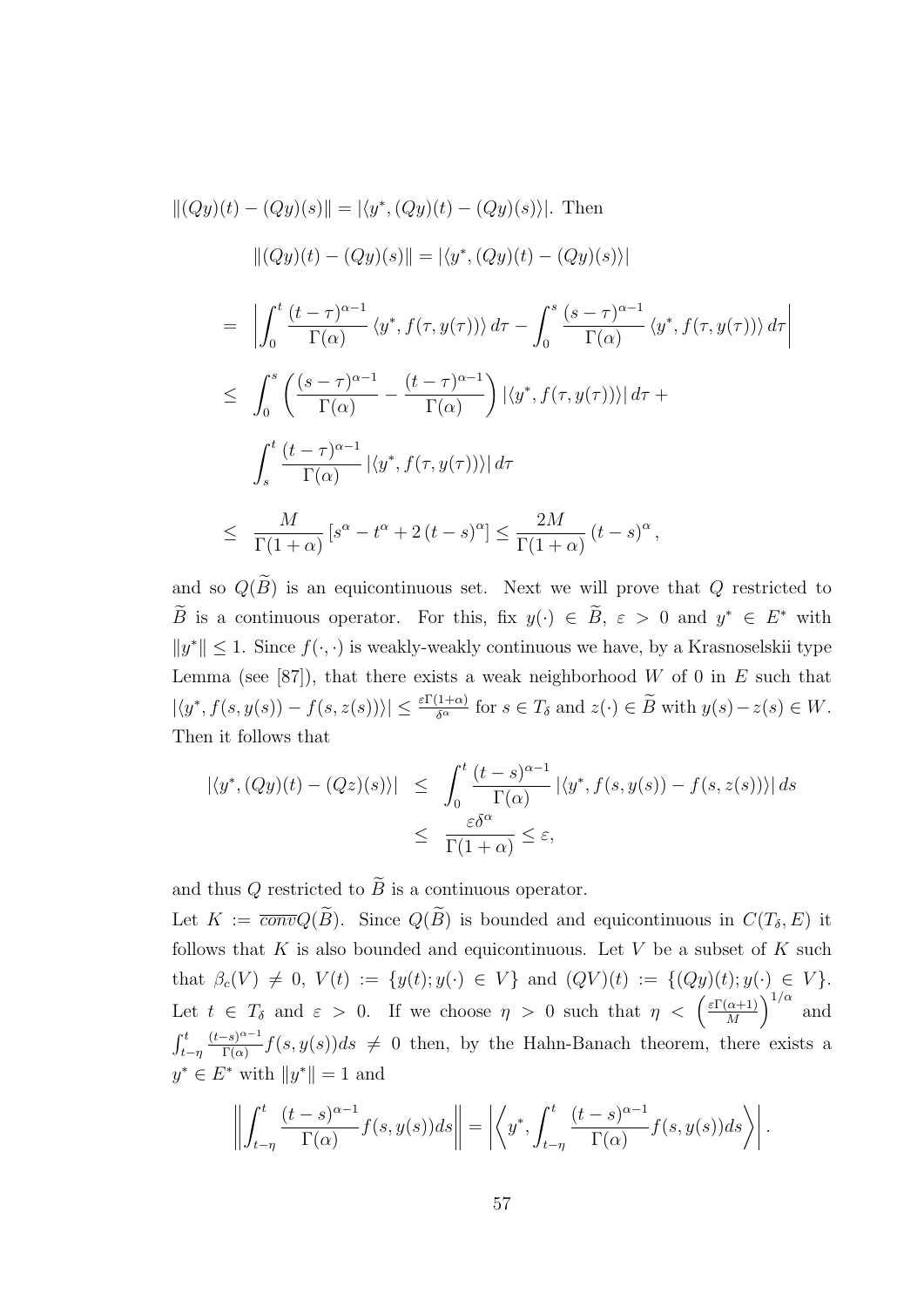It follows that

$$
\left\| \int_{t-\eta}^t \frac{(t-s)^{\alpha-1}}{\Gamma(\alpha)} f(s,y(s))ds \right\| \leq \int_{t-\eta}^t \frac{(t-s)^{\alpha-1}}{\Gamma(\alpha)} \left| \langle y^*, f(s,y(s)) \rangle \right| ds \leq \varepsilon,
$$

and thus using property (x) of the measure of noncompactness we infer

$$
\beta\left(\left\{\int_{t-\eta}^{t}\frac{(t-s)^{\alpha-1}}{\Gamma(\alpha)}f(s,V(s))ds\right\}\right) \leq 2\varepsilon.
$$
\n(4.3.3)

Next, since  $s \to (t-s)^{\alpha-1}$  is continuous on  $[0, t-\eta]$  it follows that there exists  $\gamma > 0$ such that

$$
\left|(t-\tau)^{\alpha-1}-(t-s)^{\alpha-1}\right|<\varepsilon
$$

for all  $\tau, s \in [0, t - \eta]$  with  $|\tau - s| < \gamma$ . Consider the following partition of the interval  $[0, t - \eta]$  into *n* parts  $0 = t_0 < t_1 ... < t_n = t - \eta$  such that  $t_i - t_{i-1} < \delta$  $(i = 1, 2, \ldots, n)$  and put  $T_i = [t_{i-1}, t_i]$ . Then we have (see [21])

$$
\int_{0}^{t-n} \frac{(t-s)^{\alpha-1}}{\Gamma(\alpha)} f(s, y(s)) ds =
$$
\n
$$
= \frac{1}{\Gamma(\alpha)} \sum_{i=1}^{n} (w) \int_{t_{i-1}}^{t_i} (t-s)^{\alpha-1} f(s, y(s)) ds
$$
\n
$$
\in \frac{1}{\Gamma(\alpha)} \sum_{i=1}^{n} (t_i - t_{i-1}) \overline{conv} \{ (t-s)^{\alpha-1} f(s, z) ; s \in T_i, z \in Z \},
$$

where  $Z := \{y(s); y(\cdot) \in V\}$ , so

$$
\beta \left( \int_0^{t-\eta} \frac{(t-s)^{\alpha-1}}{\Gamma(\alpha)} f(s, V(s)) ds \right) \le
$$
  

$$
\leq \frac{1}{\Gamma(\alpha)} \sum_{i=1}^n (t_i - t_{i-1}) \beta \left( \overline{conv} \{ (t-s)^{\alpha-1} f(s, z) ; s \in T_i, z \in Z \} \right),
$$

where

$$
\int_0^{t-\eta} \frac{(t-s)^{\alpha-1}}{\Gamma(\alpha)} f(s, V(s)) ds := \left\{ \int_0^{t-\eta} \frac{(t-s)^{\alpha-1}}{\Gamma(\alpha)} f(s, y(s)) ds; y(\cdot) \in V \right\}.
$$

From above and by the properties of  $\beta$  we have

$$
\beta\left(\int_0^{t-\eta}\frac{(t-s)^{\alpha-1}}{\Gamma(\alpha)}f(s,V(s))ds\right)\leq
$$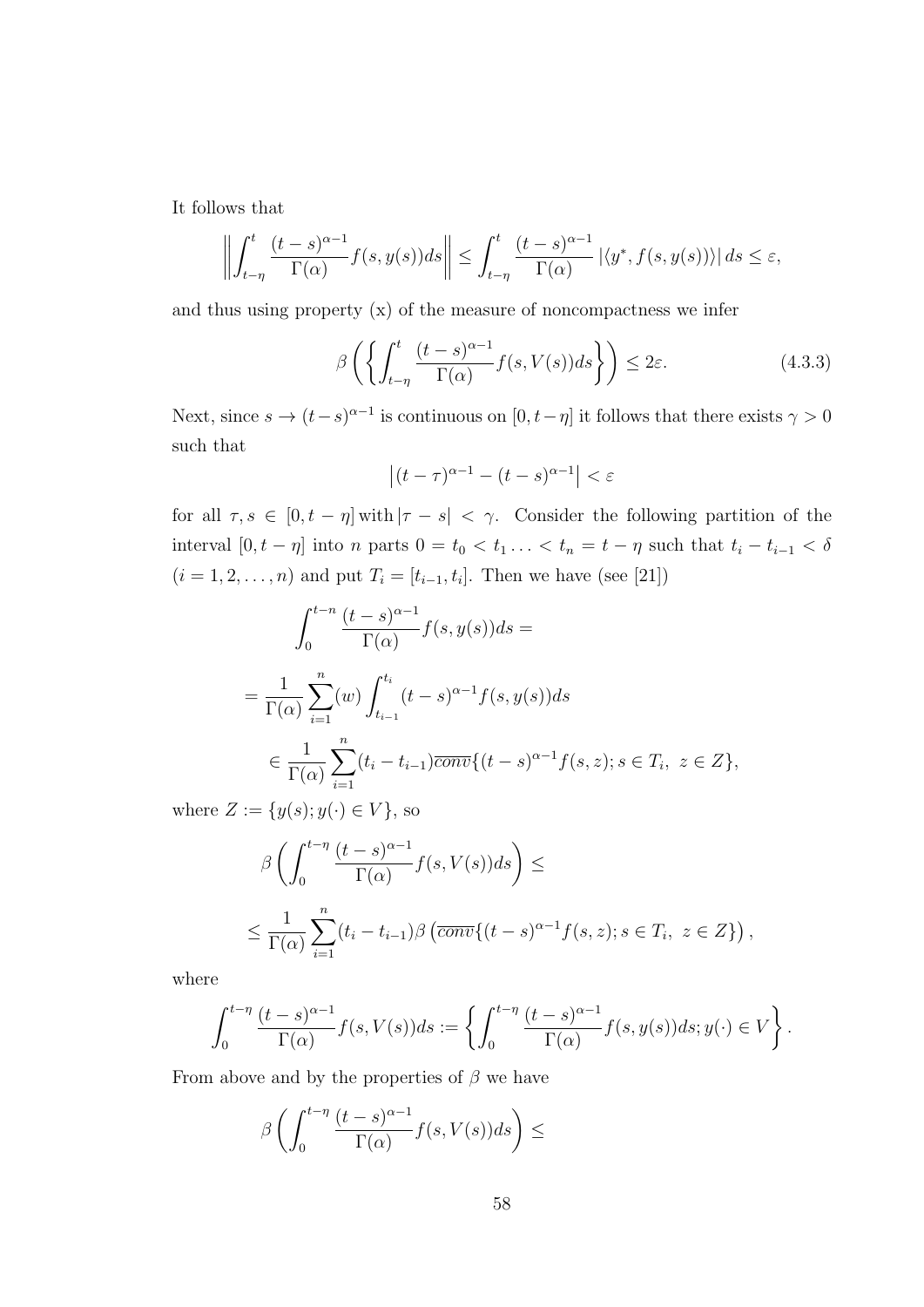$$
\leq \frac{1}{\Gamma(\alpha)} \sum_{i=1}^{n} (t_i - t_{i-1}) \beta \left( \{ (t-s)^{\alpha-1} f(s, z) ; s \in T_i, z \in Z \} \right)
$$
  

$$
\leq \frac{1}{\Gamma(\alpha)} \sum_{i=1}^{n} (t_i - t_{i-1}) (t - t_i)^{\alpha-1} \beta \left( f(T_i \times Z) \right)
$$
  

$$
\leq \frac{1}{\Gamma(\alpha)} \sum_{i=1}^{n} (t_i - t_{i-1}) (t - t_i)^{\alpha-1} g(\beta(Z)).
$$

Using the continuity on  $[0, t - \eta]$  for the real valued function  $s \to (t - s)^{\alpha - 1}$ , we have that

$$
\frac{1}{\Gamma(\alpha)}(t_i - t_{i-1})(t - t_i)^{\alpha - 1} g(\beta(Z)) \le g(\beta(Z)) \int_{t_{i-1}}^{t_i} \frac{(t - s)^{\alpha - 1}}{\Gamma(\alpha)} ds + \frac{\varepsilon(t_i - t_{i-1})}{\Gamma(\alpha)} \beta(Z)
$$

and so

$$
\frac{1}{\Gamma(\alpha)}\sum_{i=1}^n(t_i-t_{i-1})(t-t_i)^{\alpha-1}g(\beta(Z))\leq g(\beta(Z))\int_0^{t-\eta}\frac{(t-s)^{\alpha-1}}{\Gamma(\alpha)}ds+\frac{\varepsilon(t-\eta)}{\Gamma(\alpha)}\beta(Z).
$$

Thus we obtain

$$
\beta \left( \int_0^{t-\eta} \frac{(t-s)^{\alpha-1}}{\Gamma(\alpha)} f(s, V(s)) ds \right) \leq \frac{\delta^{\alpha}}{\Gamma(\alpha+1)} g(\beta(Z)) + \frac{\varepsilon(t-\eta)}{\Gamma(\alpha)} \beta(Z)
$$
\n
$$
\leq g(\beta(Z)) + \frac{\varepsilon \delta}{\Gamma(\alpha)} \beta(Z). \tag{4.3.4}
$$

Since

$$
(QV)(t) \subset \frac{1}{\Gamma(\alpha)} \int_0^{t-\eta} (t-s)^{\alpha-1} f(s, V(s)) ds + \frac{1}{\Gamma(\alpha)} \int_{t-\eta}^t (t-s)^{\alpha-1} f(s, V(s)) ds,
$$

then by virtue of  $(4.3.3)$  and  $(4.3.4)$  we have

$$
\beta((QV)(t)) \le g(\beta(Z)) + \frac{\varepsilon \delta}{\Gamma(\alpha)} \beta(Z) + 2\varepsilon, \ t \in T_{\delta}.
$$

As the last inequality is true for every  $\varepsilon > 0$ , we have

$$
\beta((QV)(t)) \le g(\beta(Z)), \ t \in T_{\delta}.
$$

Using Lemma 1.5.1 and (h3) we have

$$
\beta((QV)(t)) \le g(\beta(V(t))) \le g(\beta_c(V)), \ t \in T_\delta
$$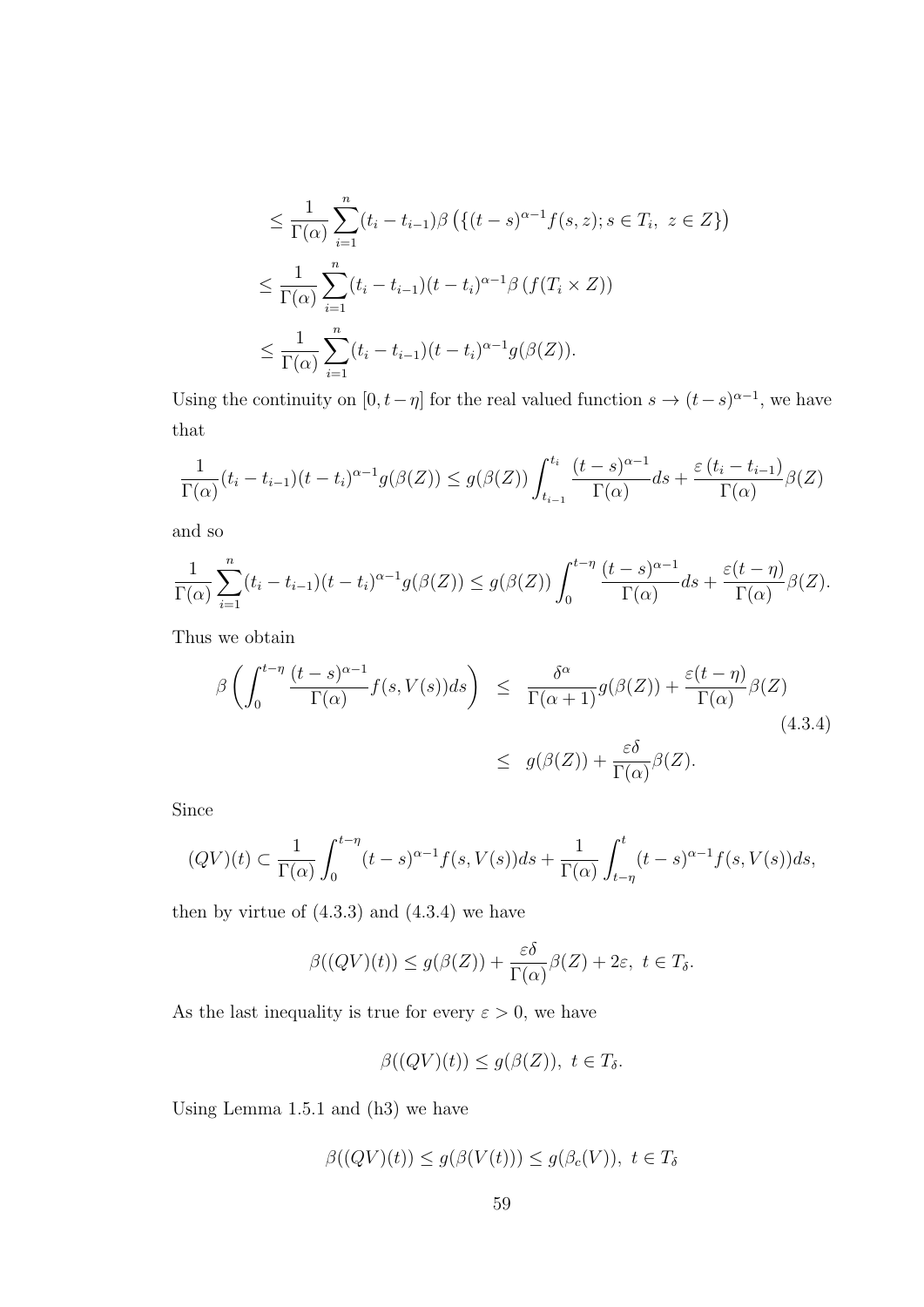and thus  $\beta_c((QV)) \leq g(\beta_c(V)) \leq \beta_c(V)$ . Using similar arguments as in the middle of the proof of Theorem 2.3 in [7], we can show that *K* is a closed convex subset of  $C_w(T_\delta, E)$ . Therefore, by a Schauder-Tichonov type theorem [7, Cor 2.1] it follows that the set of the fixed points of  $Q$  in  $\widetilde{B}$  is non-empty and compact, so the set of solutions of the problem (4.3.1) on  $T_\delta$  is non-empty and compact in  $C_w(T_\delta, E)$ .  $\Box$ 

We end this paper with a remark. If for  $\alpha = 1$  we put  $D^1 y(\cdot) = y'(\cdot)$ , then from Theorem 4.3.2 we obtain the following generalization of some known results (see [23, 53, 86, 87]).

**Corollary 4.3.1**. *If*  $f(\cdot, \cdot) : T \times E \to E$  *is a function such that all conditions from Theorem 4.3.2 hold, then the differential equation*

$$
\begin{cases}\ny'(t) = f(t, y(t)) \\
y(0) = y_0\n\end{cases}
$$
\n(4.3.5)

*has a weak solution on*  $[0, \delta]$ *.* 

#### **4.4 Conclusions**

In this chapter, we introduced and studied the notions of the fractional Riemann-Pettis integral and the fractional Caputo weak derivative. Using these tools we obtain an existence result for fractional differential equations in a nonreflexive Banach space equipped with the weak topology*.* It is well known that there exist functions  $x(\cdot)$ : *T*  $\rightarrow$  *E* that are strongly mesurable and scalarly Lebesgue integrable on *T*, but they are neither Pettis integrable, nor Bochner integrable on  $T$ , and so  $x(\cdot)$  is also neither Riemann integrable, nor Riemann-Pettis integrable on *T*. An example is given by the function  $x(\cdot) : [0.1] \to \mathbf{c}_0$  defined by

$$
x(t) = \left( n \chi_{(0, \frac{1}{n}]}(t) \right)_{n \ge 1}, \ \ t \in [0, 1].
$$

We note that this function is Dunford integrable on *T*. Therefore, to define the notion of a fractional integral for the function  $x(\cdot)$  it will be necessary to use other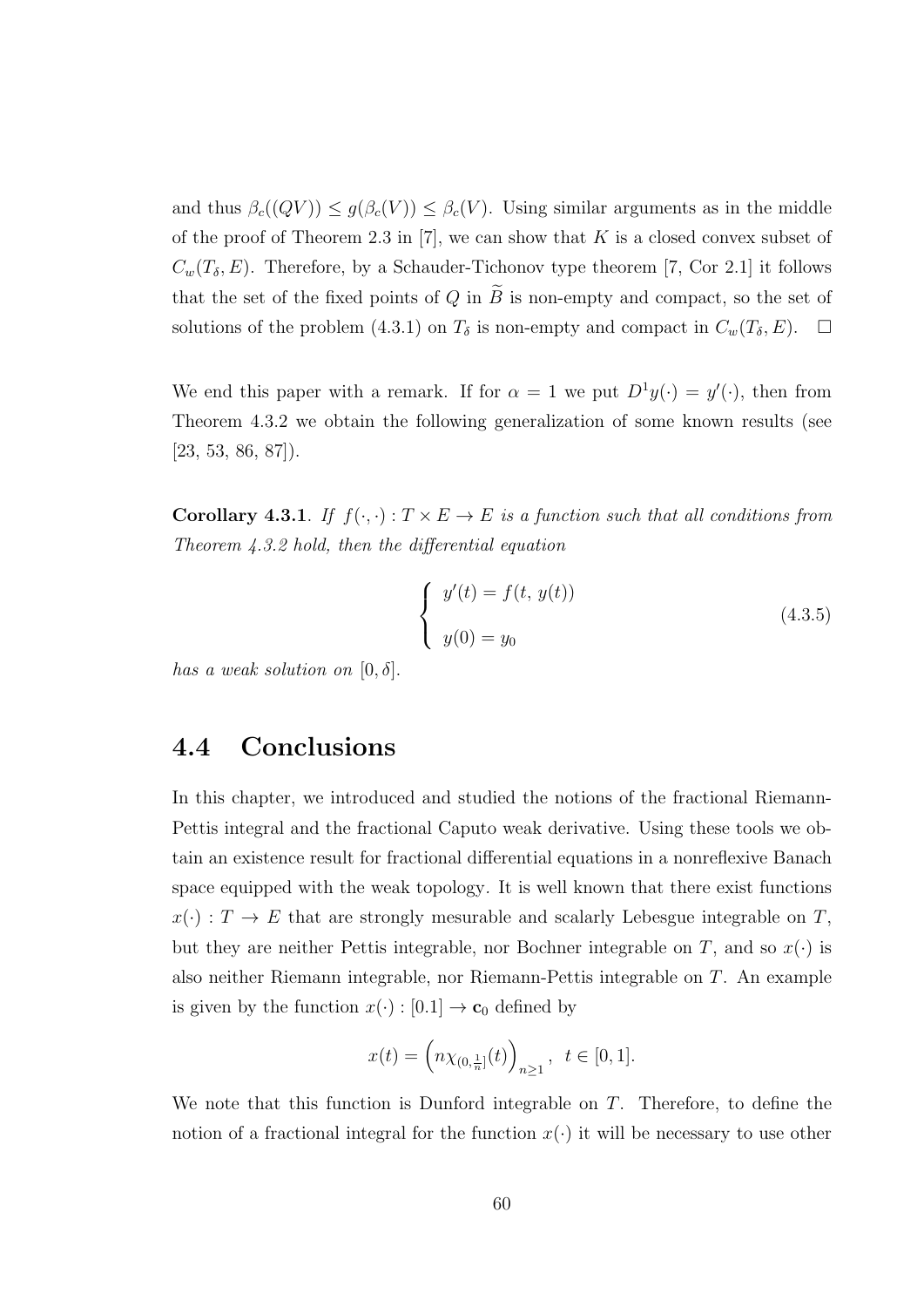kinds of integral such as the Dunford integral, the Henstock–Kurzweil integral or the Henstock–Kurzweil–Pettis integral.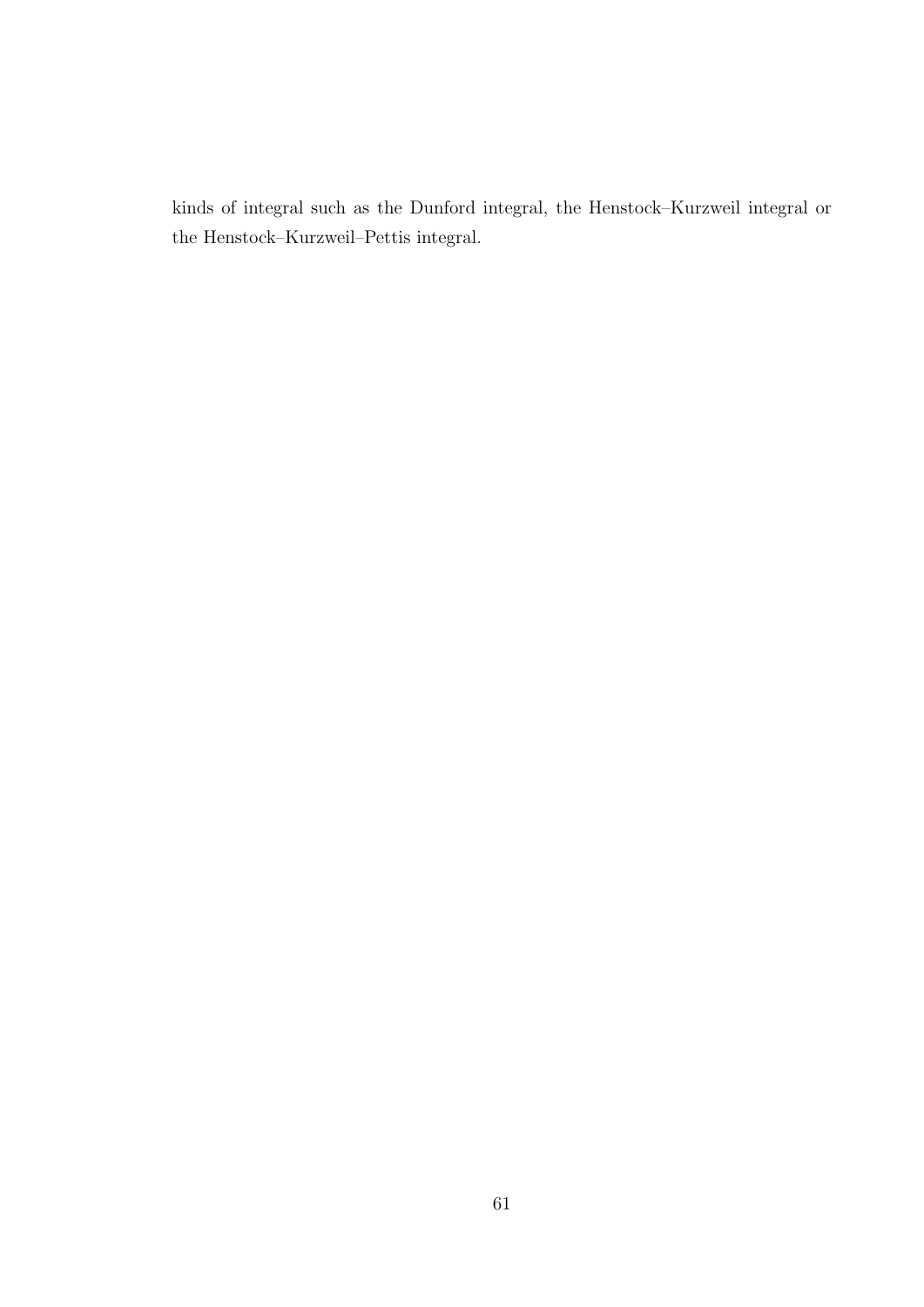## **Bibliography**

- [1] G. Adomian and G. E. Adomian, Cellular systems and aging models, Comput. Math. Appl. 11 (1985), 283–291.
- [2] R. P. Agarwal, M. Belmekki, M. Benchohra, A survey on semilinear differential equations and inclusions involving Riemann Liouville fractional derivative, Adv. Difference Equ. (2009) 47. Art. ID 981728.
- [3] R. P. Agarwal, V. Lupulescu, D. O'Regan, Ghaus ur Rahman, Fractional Calculus and Fractional Differential Equation in nonreflexive Banach spaces, Communication in nonlinear Sciences and Numerical Simulation, (to appear).
- [4] R. P. Agarwal, V. Lupulescu, D. O'Regan, Ghaus ur Rahman, Multi-term Fractional Differential Equation in nonreflexive Banach spaces, Advances in Difference Equation 2013, 2013:302.
- [5] R. P. Agarwal, V. Lupulescu, D. O'Regan, Ghaus ur Rahman, Weak Solution for Fractional Differential Equations in nonrelexive Banach spaces via Riemann-Pettis integral, Mathematische Nachrichten, (to appear)
- [6] A. Alexiewicz, W. Orlicz, Remarks on Riemann-integration of vector valued functions. Studia Math. 12(1951) 125-132.
- [7] A. Ben Amar, Some fixed point theorems and existence of weak solutions of Volterra integral equation under Henstock-Kurzweil-Pettis integrability, Comment.Math.Univ.Carolin. 52(2011) 177–190.
- [8] A. Ambrosetti, Un teorema di esistenza per le equazioni differenziali negli spazi di Banach, Rend. Sem. Mat. Univ. Padova 39(1967) 349–369.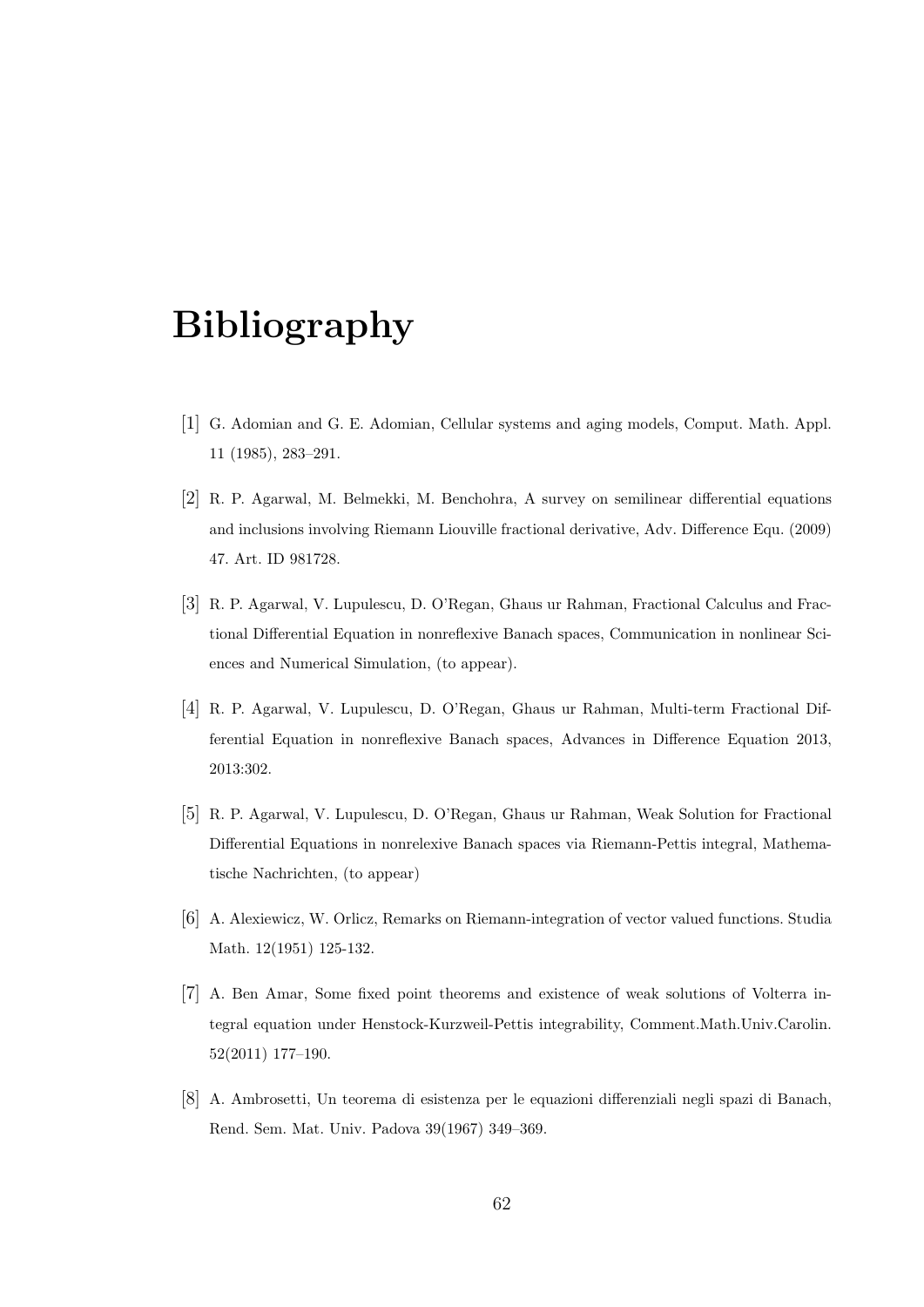- [9] W. Arendt, C. Batty, M. Hieber, F. Neubrander, Vector-Valued Laplace Transforms and Cauchy Problems, Monogr. Math., vol. 96, Birkhäuser, Basel, 2001.
- [10] O. Arino, S. Gautier, J. P. Penot, A Fixed Point Theorem for Sequentially Continuous Mappings with Application to Ordinary Differential Equations, Funkcialaj Ekvacioj 27(1984) 273–279.
- [11] A. Babakhani, V. Daftardar-Gejji, Existence of positive solutions of nonlinear fractional differential equations, J. Math. Anal. Appl. 278 (2003) 434–442.
- [12] E. Bazhlekova, Fractional Evolution Equations in Banach spaces, Ph.D. Thesis, EindhovenUniversity of Technology, 2001.
- [13] M. Benchohra, F. Mostefai, Weak solutions for nonlinear fractional differential equations with integral boundary conditions in Banach spaces, Opuscula Mathematica, 32(1)(2012) 31–40.
- [14] M. Benchohra, J. R. Graef, F. Mostefai, Weak solutions for nonlinear fractional differential equations on reflexive Banach spaces, Electron. J. Qual. Theory Differ. Equ, 54(2010) 1–10.
- [15] K. W. Blayneh, Analysis of age structured host-parasitoid model, Far East J. Dyn. Syst. 4 (2002), 125–145.
- [16] P. L. Butzer, U. Westphal, An Introduction to Fractional Calculus. In: Applications of fractional calculus in physics (edited by Rudolf Hilfer), World Scientific Publishing, Singapore 2000, 1–85.
- [17] M. Cichoń, Weak solutions of ordinary differential equations in Banach spaces, Discuss. Math. Differ.Inc. Control Optimal 15(1995) 5–14.
- [18] M. Cicho´n, On solutions of differential equations in Banach spaces, Nonlinear Analysis 60 (2005) 651–667.
- [19] M. Cichon, I. Kubiaczyk, Kneser's theorem for strong, weak and pseudo-solutions of ordinary differential equations in Banach spaces, Ann. Polon. Math. 52 (1995) 13–21.
- [20] M. Cichoń, I. Kubiaczyk, A. Sikorska-Nowak, A. Yantir, Weak solutions for the dynamic Cauchy problem in Banach spaces, Nonlinear Analysis 71(2009) 2936–2943.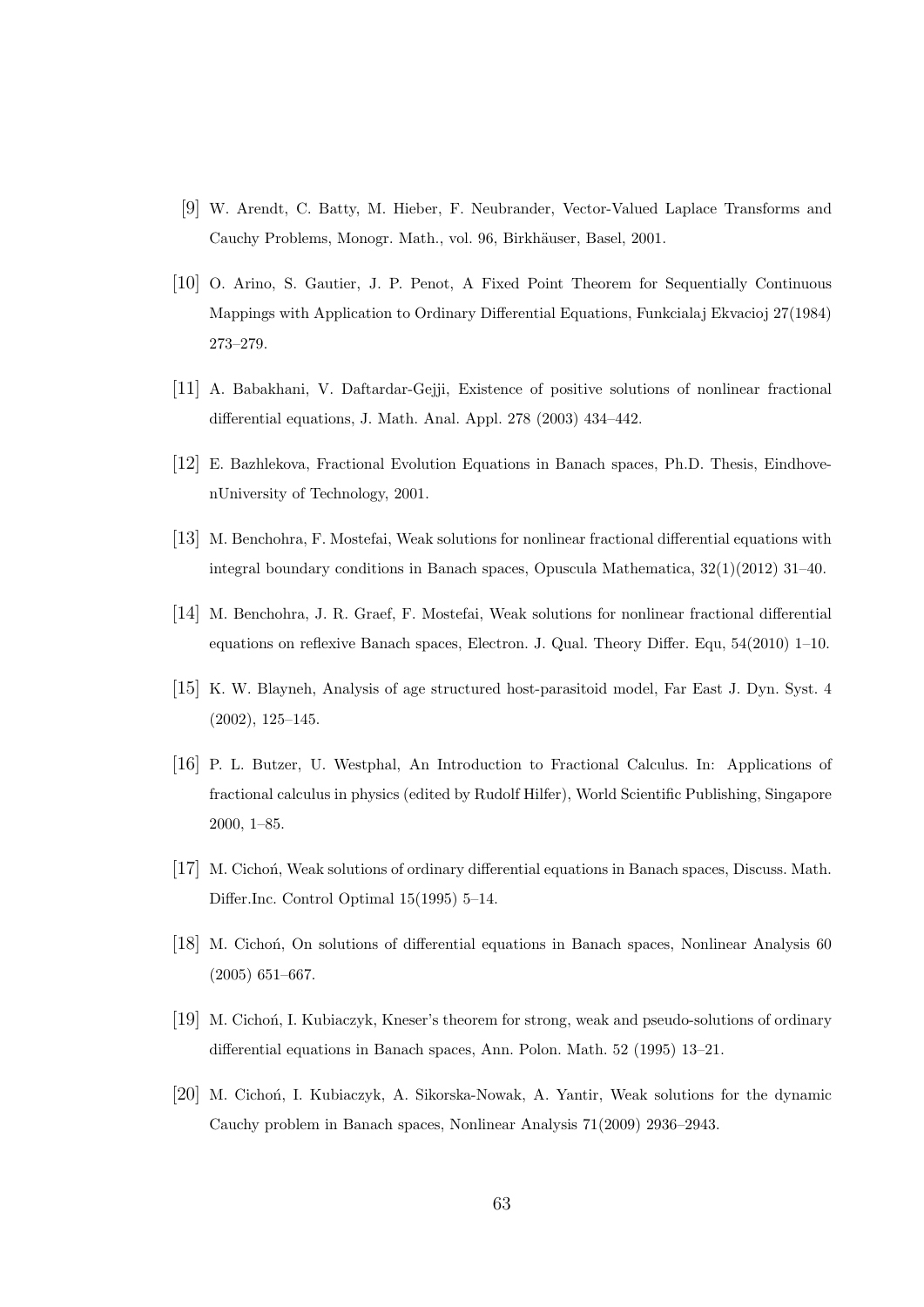- [21] M. Cicho´n, On bounded weak solutions of a nonlinear differential equation in Banach spaces, Functiones et Approximatio 21(1992) 27-35.
- [22] M. Cichon, I. Kubiaczyk, A. Sikorska-Nowak, The Henstock-Kurzweil-Pettis integrals and existence theorems for the Cauchy problem, Czechoslovak Mathematical Journal 54 (2004) 279–289.
- [23] E. Cramer, V. Lakshmikantham, A. R. Mitchell, On the existence of weak solutions of differential equations in nonreflexive Banach spaces, Nonlinear Anal. 2(1978) 259–262.
- [24] S. Chow, J. D. Schuur, An existence theorem for ordinary differential equations in Banach spaces, Bull. Amer. Math. Soc. 77(1971) 1018–1020.
- [25] V. Daftardar-Gejji, Positive solutions of a system of non-autonomous fractional differential equations, J. Math. Anal. Appl. 302 (2005) 56–64.
- [26] V. Daftardar-Gejji, Hossein Jafari, Solving a multi-order fractional differential equation using adomian decomposition, Appl. Math. Comput. 189 (2007) 541—548.
- [27] F. De Blasi, On a property of the unit sphere in a Banach space, Bull. Math. Soc. Sci. Math. R. S. Roumanie 21(1977) 259–262.
- [28] K. Deimling, Ordinary differential equations in Banach spaces, LNM 596. Berlin, Heidelberg, New York, 1992.
- [29] K. Diecthelem, The Analysis of Fractional Differential Equations, Springer-Verlag Berlin Heidelberg 2010.
- [30] J. Diestel, J. J. Uhl, Jr., Vector measures, Mathematical Surveys, No. 15, American Mathematical Society, Providence, R.I., 1977.
- [31] S. J. Dilworth, M. Girardi, Nowhere weak differentiability of the Pettis integral, Quaestiones Math. 18(4)(1995) 365–380.
- [32] J. Dieudonné, Deux exemples singuliers d'équations différentielles, Acta. Scien. Math. 12(1950) 38–40.
- [33] N. Dinuleanu, Vector measures, Pergamon Press, New York, 1967.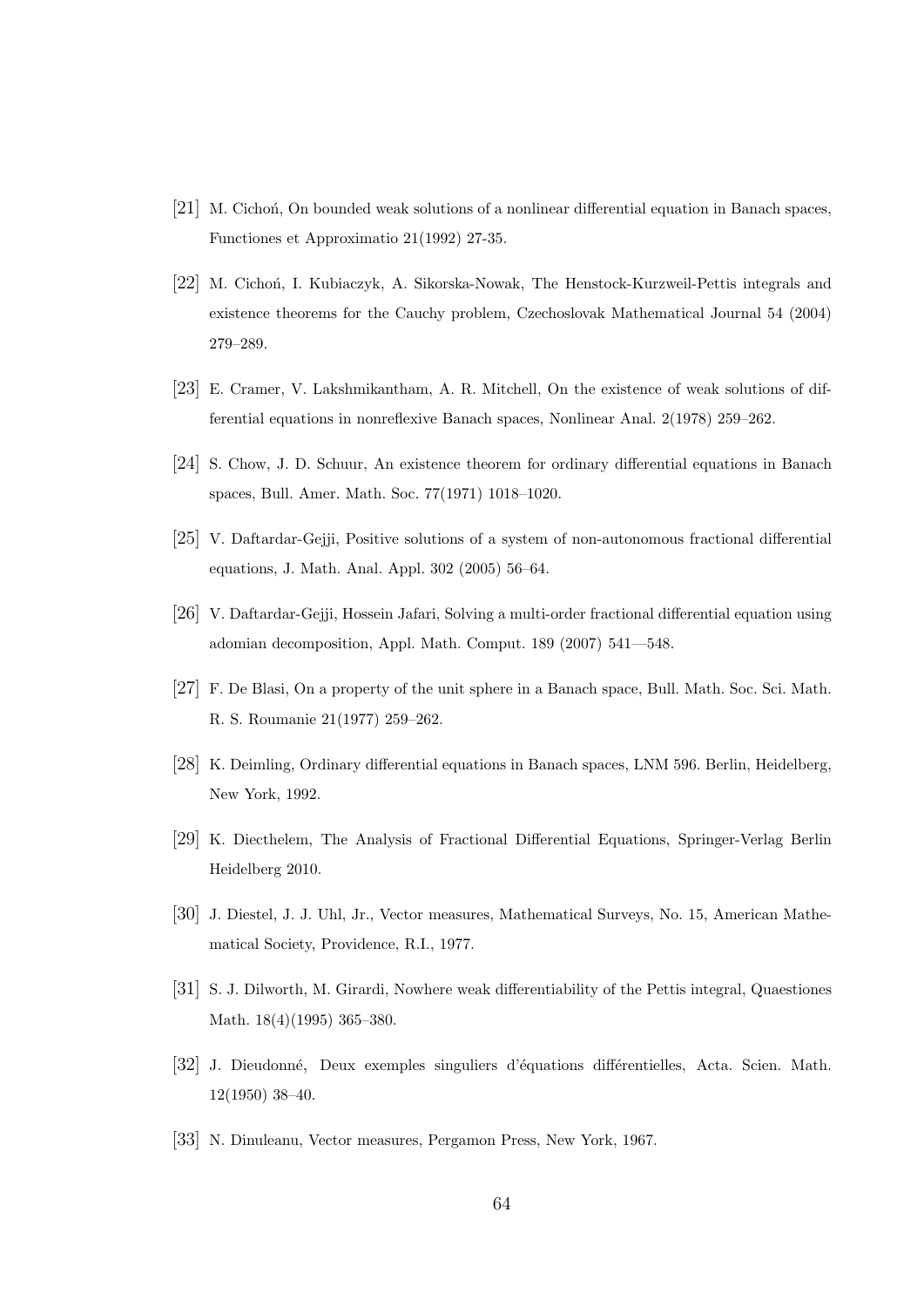- [34] A. Dutkiewicz, S. Szufla, Kneser's theorem for weak solution of and integral equation with weakly singular kernal, Publications de L'institut Mathématique  $77(91)(2005)$ , 87–92.
- [35] R. E. Edwards, Functional analysis, Holt Rinehart and Wiston, New York, 1965.
- [36] S. Gautier, J. P. Penot, Existence des courbes integrales pour les champs de vecteurs faiblement continus, Publications Mathematiques de Pau, 1973.
- [37] R. F. Geitz, Geometry and the Pettis integral, Trans. Amer. Math. Soc. 169(2)(1982) 535– 548.
- [38] G. Gripenberg, S. O. Londen, O. Staffans, Volterra Integral and Functional Equations, Cambridge University Press, Cambridge, 1900.
- [39] C. Gripenberg, Unique solutions of some Volterra integral equations, Math. Scand. 48(1981) 59–67.
- [40] A. M. Gomaa, Weak and strong solutions for differential equations in Banach spaces, Chaos, Solutions and Fractional 18(2003) 687–692.
- [41] R. Gordon, Riemann integration in Banach spaces, Rocky Mountain Journal of Mathematics 21(3)(1991) 923–949.
- [42] L. M. Graves, Riemann integration and Taylor's theorem in general analysis, Trans. Amer. Math. Soc. 29(1927) 163–177.
- [43] H. H. G. Hashem, Weak solutions of differential equations in Banach spaces, Journal of Fractional Calculus and Applications 3(1)(2012) 1–9.
- [44] E. Hernández, D. O'Regan, K. Balachandran, Existence results for abstract fractional differential equations with nonlocal conditions via resolvent operators, Indagationes Mathematicae 24(2013) 68–82.
- [45] W. M. Kadets, Non–differentiable indefinite Pettis integrals, Quaestiones Math.
- [46] S. Kato, On existence of solutions of ordinary differential equations in Banach spaces, Funkcial. Ekvac. 19(1976) 239–245.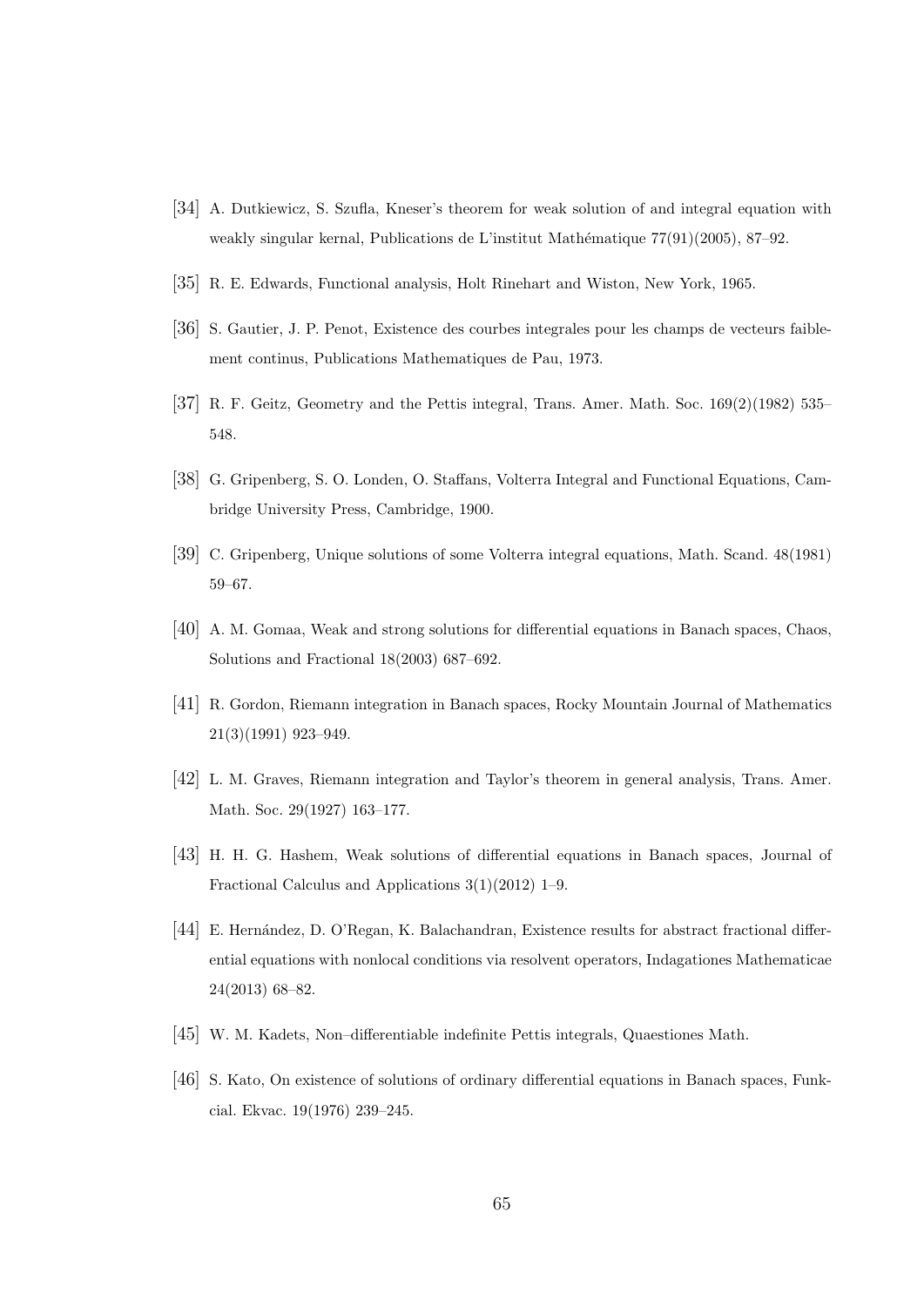- [47] M. Kerner, Gew¨ohnliche Differentialeichungen der allgemeinen Analysis, Prac Matematyczno – Fizycznych 40(1932) 47–87.
- [48] W. J. Knight, Absolute continuity of some vector functions and measures, Can. J. Math. 24(5)(1972) 737–746.
- [49] W. J. Knight, Solutions of differential equations in Banach spaces, Duke Math. J. 41(1974) 437–442.
- [50] W.J. Knight, Existence of solutions of differential equations in Banach spaces, Bull. Amer. Math. Soc. 86(1974) 148–149.
- [51] K. Kuratowski, Sur les espaces complets, Fund. Math. 15(1930) 301–309.
- [52] I. Kubiaczyk, S. Szufla, Kneser's theorem for weak solutions of differential equations in Banach spaces, in: V. Lakshmikantham (Ed.), Nonlinear Equations in Abstract Spaces (1978), 387—404.
- [53] I. Kubiaczyk, S. Szufla, Kenser's theorem for weak solutions of ordinary differential equations in Banach spaces, Publ. Inst. Math. (Beograd) (N.S.) 32(46) (1982) 99–103.
- [54] I. Kubiaczyk, On a fixed point theorem for weakly sequentially continuous mapping, Disc. Math. Diff Inclusions 15(1995) 15-20.
- [55] V. Lakshmikantham, S. Leela, J. Vasundhara Devi, Theory of Fractional Dynamic Systems, Cambridge Academic Publishers, Cambridge, 2009.
- [56] V. Lakshmikantham, S. Leela, Nonlinear Differential Equations in Abstruct spaces, Pergamon Press New York,
- [57] L. Liu, F. Guo, C. Wu, Y. Wu, Existence theorems of global solutions for nonlinear Volterra type integral equations in Banach spaces, J. Math. Anal. Appl. 309 (2005) 638–649.
- [58] K.S. Miller, B. Ross, An Introduction to the Fractional Calculus and Fractional Differential Equations, Wiley and Sons, New York, 1993.
- [59] A.R. Mitchell, Ch. Smith, An existence theorem for weak solutions of differential equations in Banach spaces, in: V. Lakshmikantham (Ed.), Nonlinear Equations in Abstract Spaces (1978), 387—404.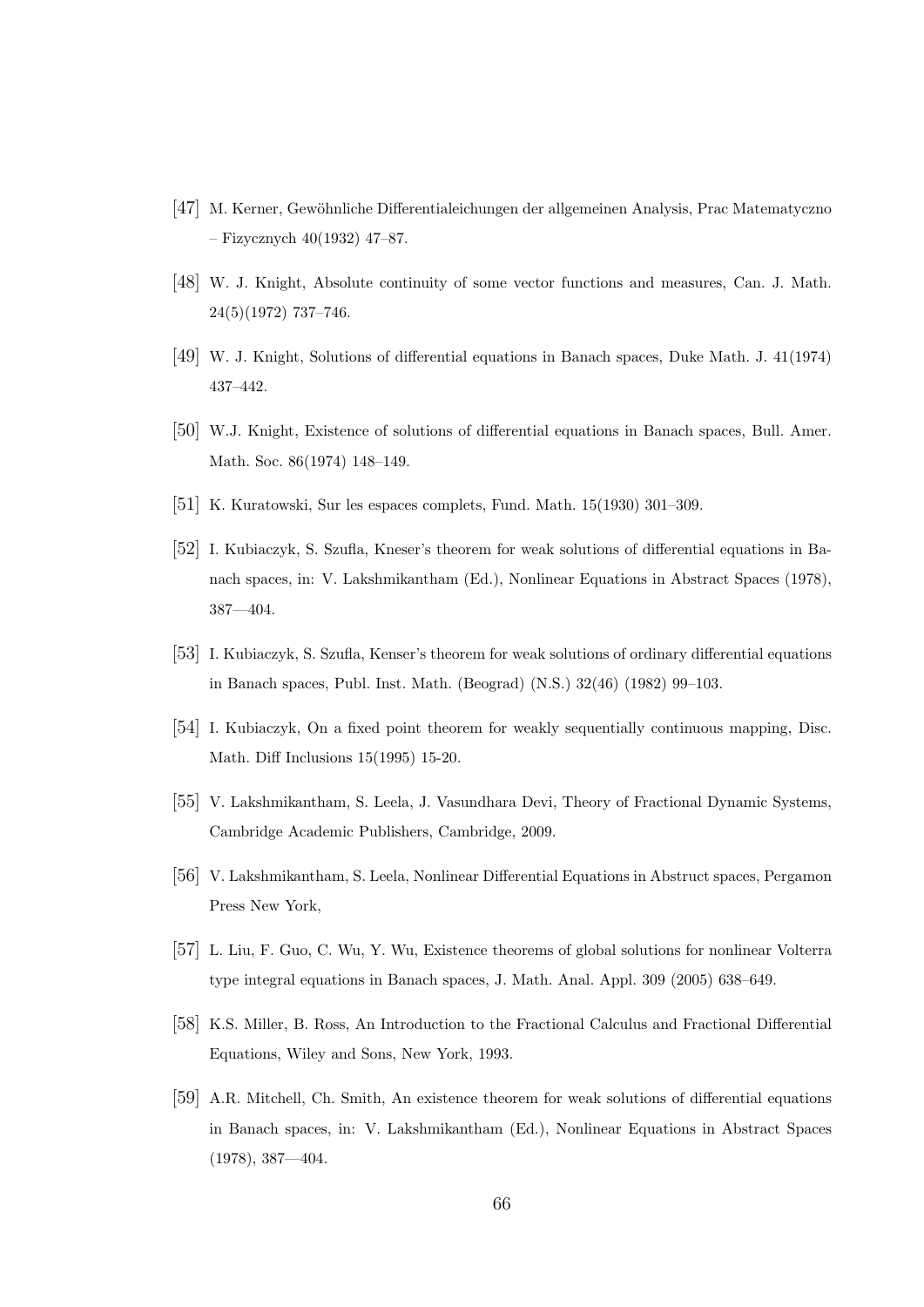- [60] M. E. Munroe, A note on weak differentiability of Pettis integrals, Bull. Amer. Math. Soc. 52(1946) 167–174.
- [61] K. Musial, Topics in the theory of Pettis integration, In: School of Measure Theory and Real Analysis, Grado, Italy, May 1992.
- [62] D. O'Regan, Fixed point theory for weakly sequentially continuous mapping, Math. Comput. Modeling 27(5)(1998) 1–14.
- [63] D. O'Regan, Fixed point theory for weakly sequentially closed mapps, Arch. Math. (Brno) 36(2000) 61–70.
- [64] D. O'Regan, Weak solutions of ordinary differential equations in Banach spaces, Appl. Math. Lett. 12 (1999) 101–105.
- [65] N. S. Papageargiou, Weak solutions of differential equations in Banach spaces, Bull. Austral. Math. Soc. , 33(1986) 407–418
- [66] E. Perri, On a Characterization of reflexive Banach spaces, Rend. Sem. Mat. Univ. Padova 69(1983) 211–219.
- [67] J. P. Pettis, On integration in vector spaces, Trans. Amer. Math. Soc. 44(1938) 277–304.
- [68] R. S. Philips, Integration in a convex linear topological space, Trans. Amer. Math. Soc. 47(1940) 114–145.
- [69] G. Pianigiani, Existence of solutions of ordinary differential equations in Banach spaces, Bull. Ac. Pol. Math. 23(1975) 8537.
- [70] R. Rejouani. On the question of the Riemann integrability of functions with values in a Banach space, Vestnik Moscov. Univ. Ser. I Math. Meh. 26(1971) 75–79.
- [71] J. R. Ruiz, Integrales vectoriales de Riemann y McShane, Tesina de Licenciatura, Universidad de Murcia, 2002.
- [72] S. Szufla, Kneser's theorem for weak solutions of an mth–order ordinary differential equation in Banach spaces, Nonlinear Anal. 38(1999), 785–791.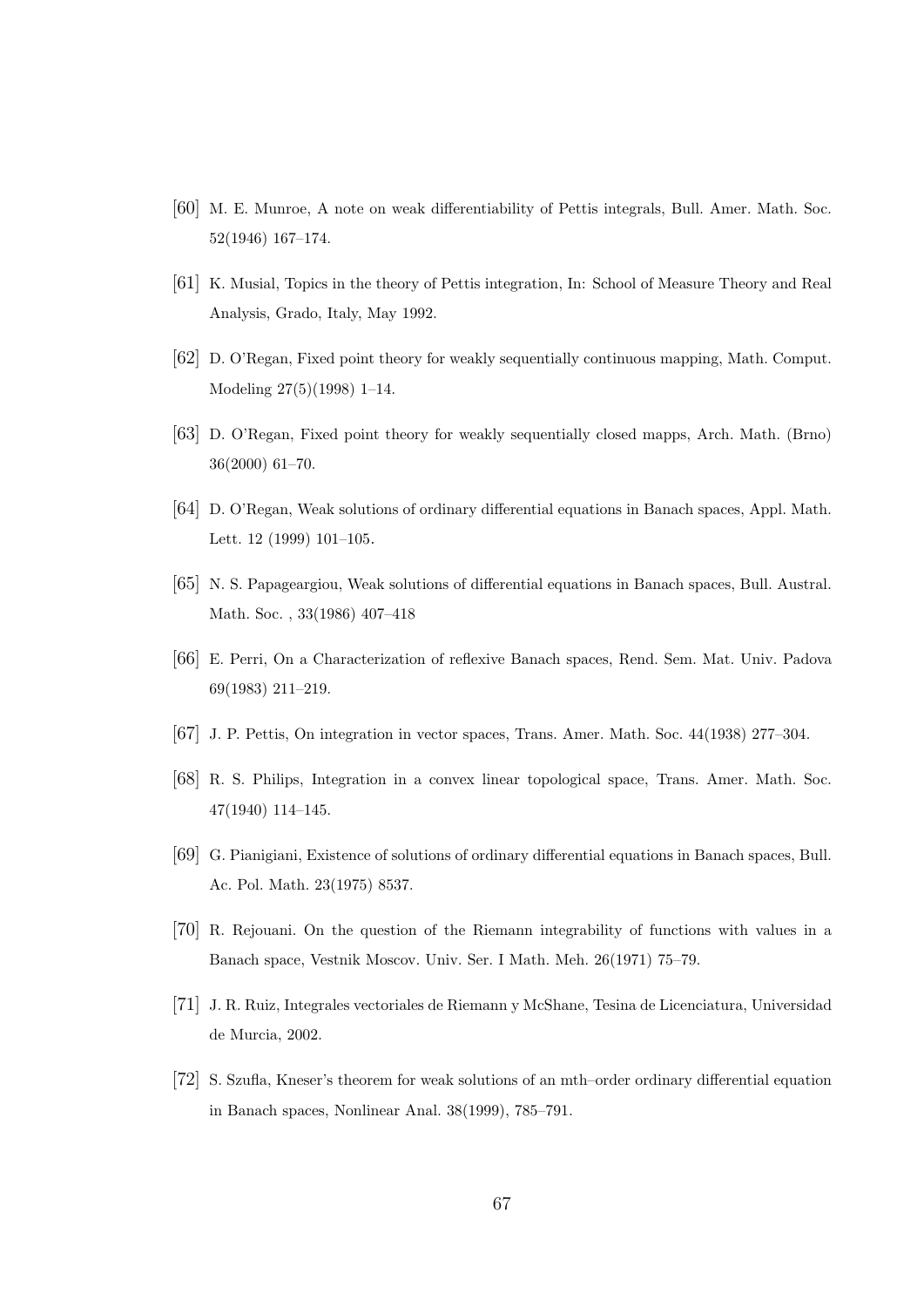- [73] H. A. H. Salem, On the fractional calculas in abstract spaces and their applications to the Dirichlet–type problem of fracitonal orders, Comptuers and Mathematics with Applications 59(2010) 1278–1293.
- [74] H. A. H. Salem, A. M. A. El–Sayed, Weak solution for fractional order integral equations in reflexive Banach space, Mathematica Slovaca 55(2)(2005) 169–181.
- [75] H. A. H. Salem, Multi–term fractional differential equations in Banach spaces, Mathematical and Computer Modelling 49(2009)829–823.
- [76] H. A. H. Salem, S. M. A. El–Sayed, A note on the fractional Calculus in Banach spaces, Studia Sci. Math. Hungar. 42(2)(2005) 115–130.
- [77] H. A.H. Salem, Monotonic solutions of multi–term fractional differential equations, Comment. Math. 47 (1) (2007) 1—7.
- [78] H. A.H. Salem, Global monotonic solutions of multi–term fractional differential equations, Applied Mathematics and Computation 217(2011)6597–6603.
- [79] H. A. H. Salem, M. Cicho´n, On Solutions of Fractional Order Boundary Value Problems with Integral Boundary Conditions in Banach Spaces, Journal of Function Spaces and ApplicationsVolume 2013 (2013), Article ID 428094, 13 pages.
- [80] S. Samko, A. Kilbas and O. Marichev, Fraction Integrals and Drivatives, Gordon and Breach Science Publisher, 1993.
- [81] S. Schwabik, Y. Guoju, Topics in Banach space integration, World Scientific, Singapore, 2005.
- [82] I. Singer, Linear functionals on the space of continuous mappings of a compact space into a Banach space, Rev. Roumaine Math. Pures Appl. 2(1957), 301–315.
- [83] B. W. Solomon, On differentiability of vector–valued functions of a real variables, Studia Math. 29(1967) 1–4.
- [84] B. W. Solomon, Denjoy integration in abstract spaces, Memories of the American Mathematical Society, Providence, R.I., 1969.
- [85] G.F. Stef´ansson, Pettis integrability, Trans. Amer. Math. Soc. 330(1993) 401–417.